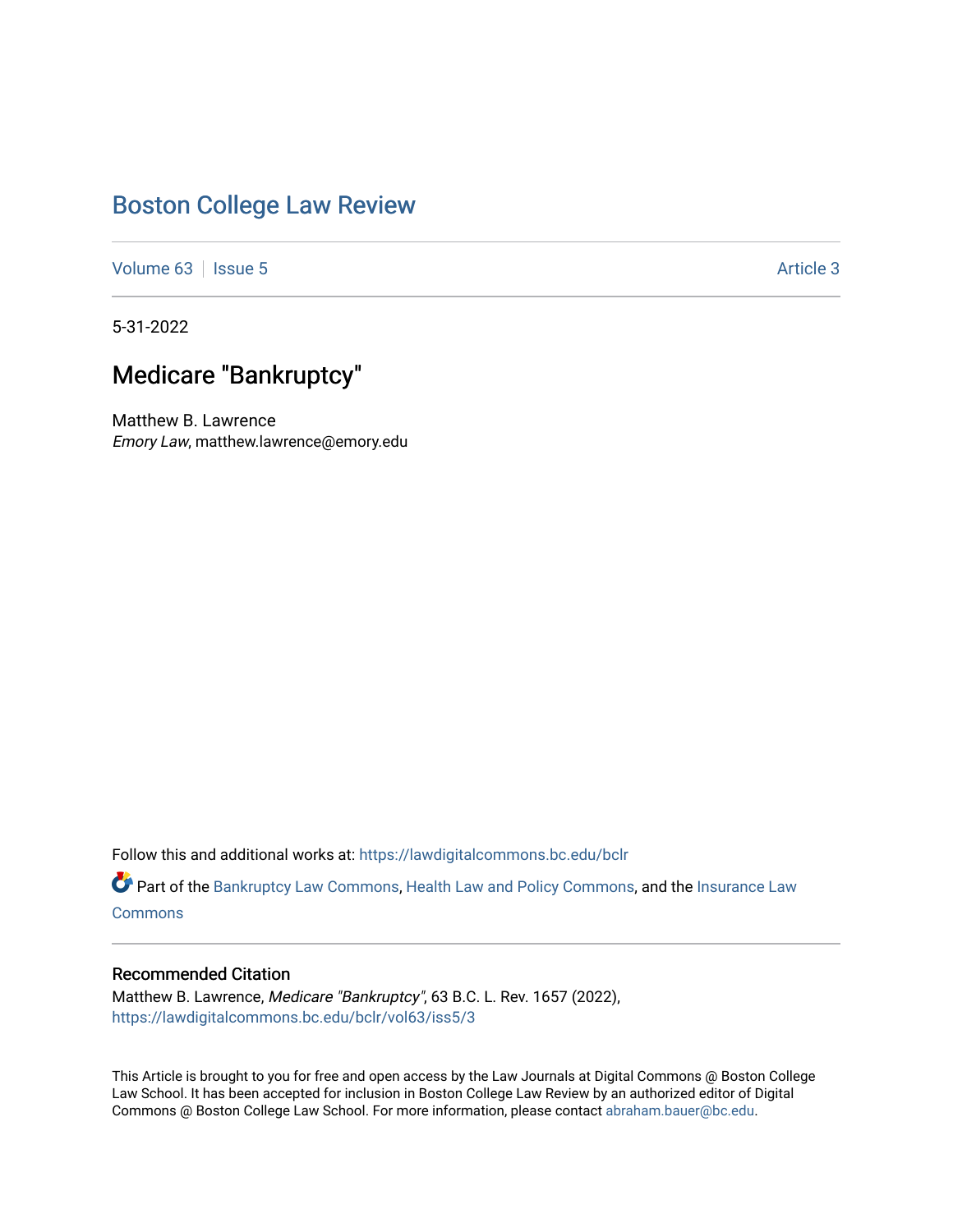# **MEDICARE "BANKRUPTCY"**

## MATTHEW B. LAWRENCE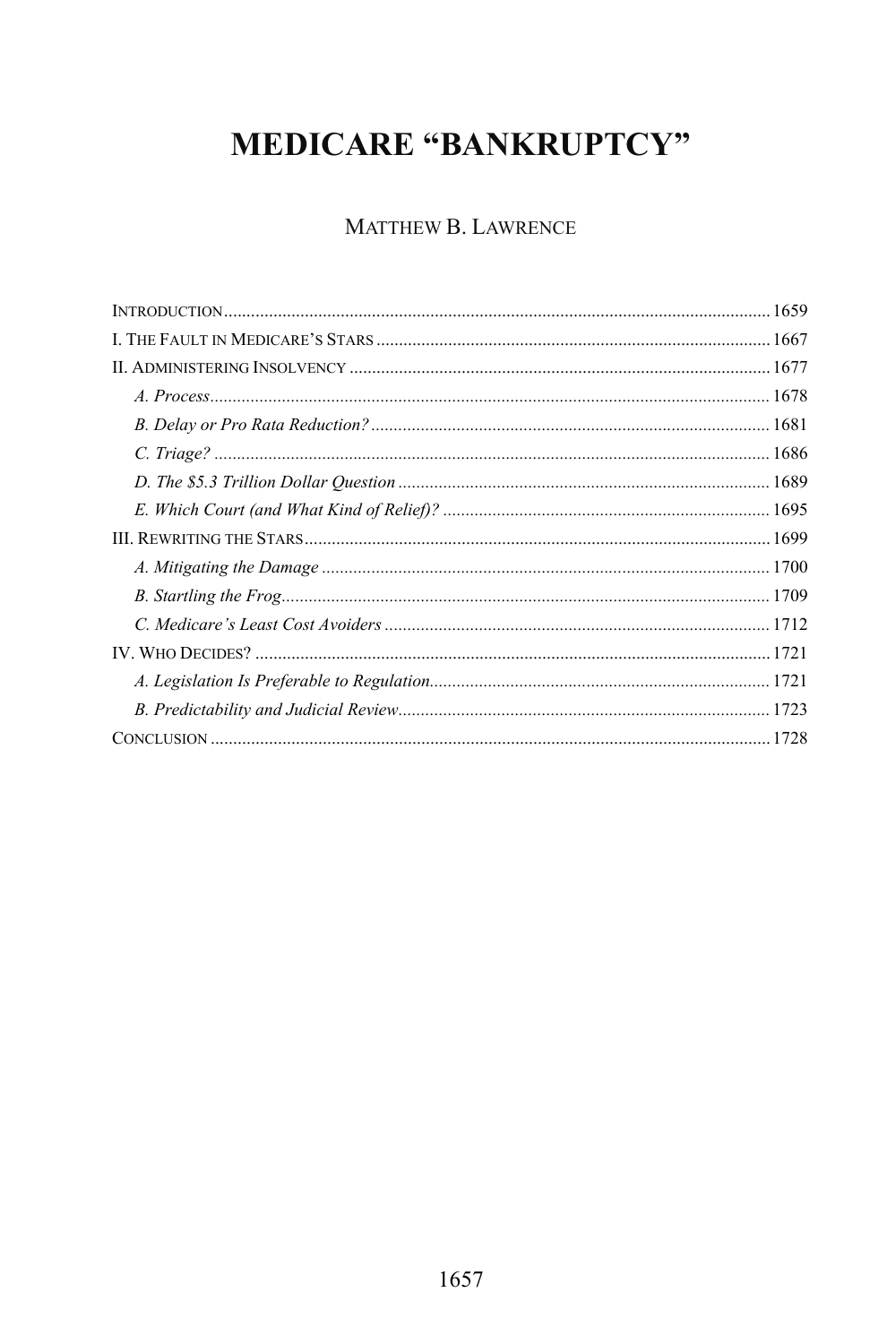# **MEDICARE "BANKRUPTCY"**

### MATTHEW B. LAWRENCE<sup>[\\*](#page-2-0)</sup>

**Abstract:** Medicare, the social insurance program for the elderly and disabled, is once again facing insolvency. Spending from the program's hospital insurance trust fund is predicted to exceed the accumulated payroll taxes and other revenues that support the fund within the next five years, leaving Medicare unable to honor some of its obligations. Yet, what happens if and when Medicare becomes insolvent has not previously been explored in legal scholarship and is not addressed in statute or regulation. This Article confronts for the first time the major legal questions that Medicare insolvency would present. It explains what policymakers could do to make insolvency less unfair, less harmful, less likely, and more effective as a tool to promote compromise and cost control in the program. In short, this Article argues for the establishment, by law, of rules to govern Medicare bankruptcy.

The Article's analysis of how an insolvent Medicare program would work reveals several unsettled legal questions, resolution of which would determine insolvency's harms, who would pay them, and when. Uncertainty surrounding the consequences of insolvency would be problematic from the ex-post perspective because it would increase the unfairness and magnitude of the associated harms. Further, such uncertainty is already problematic from the ex-ante perspective of a program in a five-decade cycle of insolvency because it inhibits compromise and disincentivizes Medicare's powerful industry constituents from using their influence to promote cost control. In developing this normative insight, this Article for the first time applies the structural, ex-ante theoretical perspective developed in the municipal bankruptcy literature to the law and political economy of a federal spending program. It concludes by addressing the roles of Congress, the Department of Health and Human Services, and courts in clarifying the consequences of Medicare insolvency. Although a partial framework could and should be established by regulation in the short term, this Article calls for a Medicare bankruptcy provision ultimately to be included as a failsafe in future legislation, if and when it comes, to address the current crisis.

 <sup>© 2022,</sup> Matthew B. Lawrence. All rights reserved.

<span id="page-2-0"></span><sup>\*</sup> Associate Professor of Law, Emory Law; Affiliate Faculty, Harvard Law School, Petrie-Flom Center for Health Law Policy, Bioethics, and Bio-technology. Thanks to Zach Buck, John Cogan, Harlan Cohen, Jacqueline Fox, Hank Greely, Jennifer Herbst, David Hyman, Joel McElvain, Michelle Mello, Jonathan Nash, Gregg Polsky, Ani Satz, Laura Phillips Sawyer, Fred Smith, Martin Sybblis, Liza Vertinsky, Jeff Wurzburg, and participants in the Emory-UGA faculty colloquium and the Virtual Health Law Workshop. The author has no potential competing interests to report.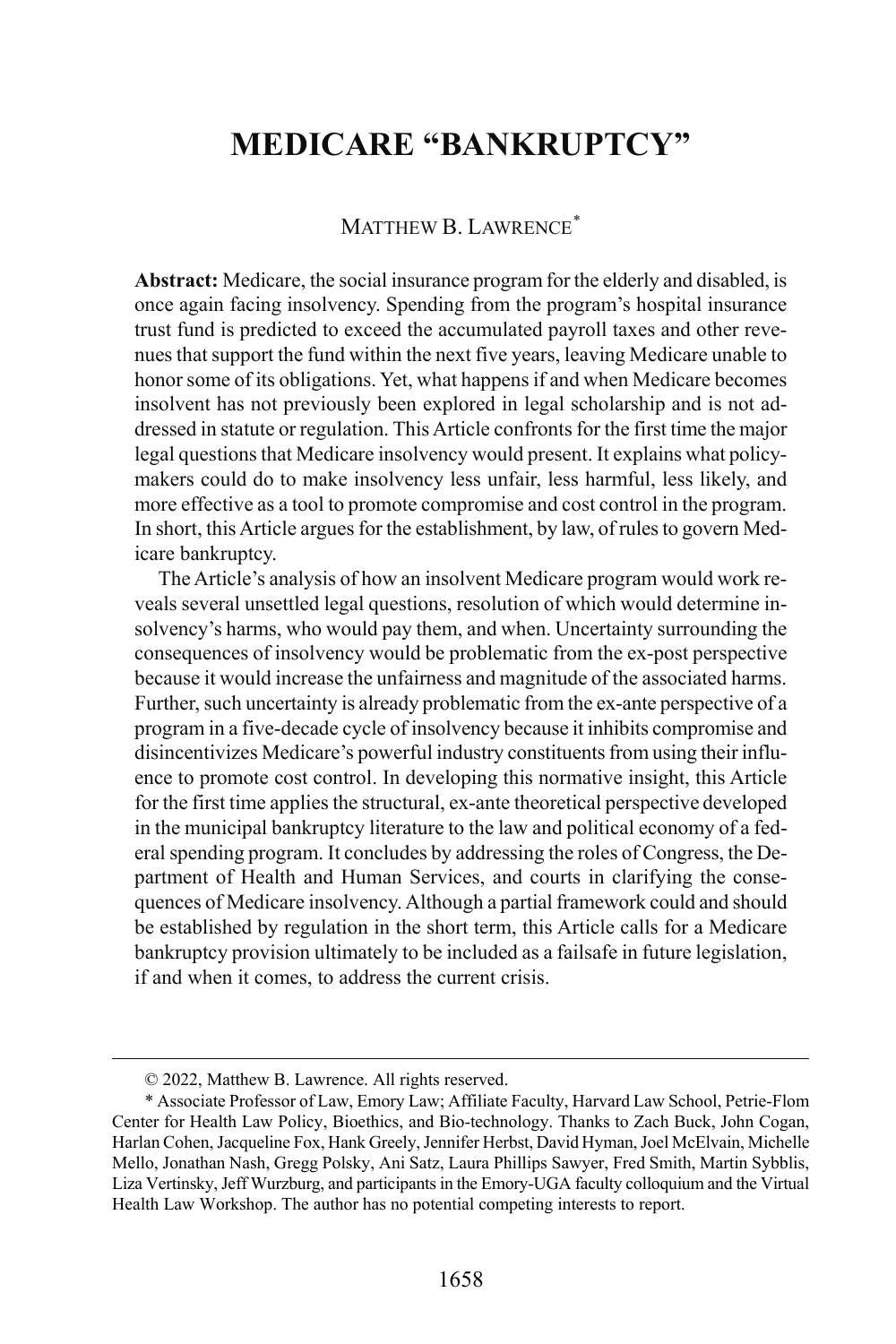#### <span id="page-3-9"></span><span id="page-3-8"></span><span id="page-3-7"></span>INTRODUCTION

According to fable, a frog tossed in boiling water will quickly hop out, but a frog placed in tepid water will remain, even as the water is slowly warmed, oblivious to the creeping threat until the frog is boiled alive.<sup>[1](#page-3-0)</sup> The United States is currently engaged in an unplanned, high stakes experiment to test the truth of this fable, with a slightly different setup. The frog is Medicare, the federal health care program for sixty-three million elderly and disabled Americans, $<sup>2</sup>$  $<sup>2</sup>$  $<sup>2</sup>$  and the warming water is the program's approaching insolvency.<sup>[3](#page-3-2)</sup></sup>

Medicare is predicted to become insolvent within five years.<sup>[4](#page-3-3)</sup> All reserves will eventually deplete as the payroll taxes that primarily fund the program will be insufficient to pay the claims of the hospitals and insurers who meet the health care needs of the nation's elderly.<sup>[5](#page-3-4)</sup> This is the fifth time in five decades that the program has faced insolvency within six years, $6$  but the program has never been closer to insolvency than it is now.<sup>[7](#page-3-6)</sup> Moreover, what once seemed unthinkable now seems increasingly plausible: Medicare may actually go "bank-

<span id="page-3-2"></span><sup>3</sup> *See, e.g.*, Sarah O'Brien, *Medicare's Trust Fund Faces Insolvency in 2026. Here's How That Squares with Democrats' Efforts to Expand the Health Insurance Program*, CNBC (Sept. 12, 2021), https://www.cnbc.com/2021/09/12/democrats-aim-to-expand-medicare-despite-looming-trust-fundinsolvency.html [https://perma.cc/WGL7-67UU] (reporting a projection of Medicare insolvency by 2026).

<span id="page-3-3"></span><sup>4</sup> *Id.* The most authoritative predictions come from the Board of Trustees of the Trust Fund (Trustees), a group consisting of two presidential appointees (currently vacant) along with the Commissioner of Social Security and the Secretaries of Treasury, Labor, and Health & Human Services, that is required by statute to report annually on Medicare's financial status. 42 U.S.C. § 1395i(b). The Trustees' most recent estimate, issued August 31, 2021, predicted insolvency in 2026, which is consistent with a recent Congressional Budget Office (CBO) baseline report. THE BDS. OFTRS., FED.HOSP.INS. & FED. SUPPLEMENTARY MED. INS. TR. FUNDS, 2021 ANNUAL REPORT OF THE BOARDS OF TRUS-TEES OF THE FEDERAL HOSPITAL INSURANCE AND FEDERAL SUPPLEMENTARY MEDICAL INSURANCE TRUST FUNDS 8 (2021), https://www.cms.gov/files/document/2021-medicare-trustees-report.pdf [https://perma.cc/ME92-P7KU]; CONG.BUDGET OFF.,THE BUDGET AND ECONOMIC OUTLOOK:2021 TO 2031, at 4–9 (2021), https://www.cbo.gov/system/files/2021-02/56970-Outlook.pdf [https://perma. cc/KGQ3-66C8].

<span id="page-3-4"></span><sup>5</sup> *See* PATRICIA A. DAVIS, CONG. RSCH. SERV., RS20946, MEDICARE: INSOLVENCY PROJEC-TIONS 1–3, 8, 12 (2020), https://fas.org/sgp/crs/misc/RS20946.pdf [https://perma.cc/RG6P-N4K6] (describing insolvency as when the assets credited to the trust fund reach zero).

<span id="page-3-5"></span><sup>6</sup> *See id.* at 4 fig.1 (indicating that insolvency was projected to be within six or fewer years in 1970–72, 1982, 1993, and 1996–97).

<span id="page-3-6"></span><sup>7</sup> Richard G. Frank & Tricia Neuman, Opinion, *Addressing the Risk of Medicare Trust Fund Insolvency*, 325 JAMA 341, 341 (2021) ("Congress has addressed insolvency in the past but never on such a tight deadline.").

<span id="page-3-0"></span> <sup>1</sup> *See, e.g.*, *What Is the Fable of the Boiling Frog?*, DAILY MAIL (MAR. 4, 2019), https://www. dailymail.co.uk/sciencetech/fb-6769921/WHAT-FABLE-BOILING-FROG.html [https://perma.cc/ 8SDW-9UDL] (explaining the use of the boiling frog fable as a metaphor for a failure to react to slow and steady change).

<span id="page-3-1"></span><sup>2</sup> PATRICIA A. DAVIS & PHOENIX VOORHIES, CONG.RSCH. SERV., IF10885, MEDICARE OVER-VIEW (2020), https://crsreports.congress.gov/product/pdf/IF/IF10885 [https://perma.cc/U4LM-YCNH].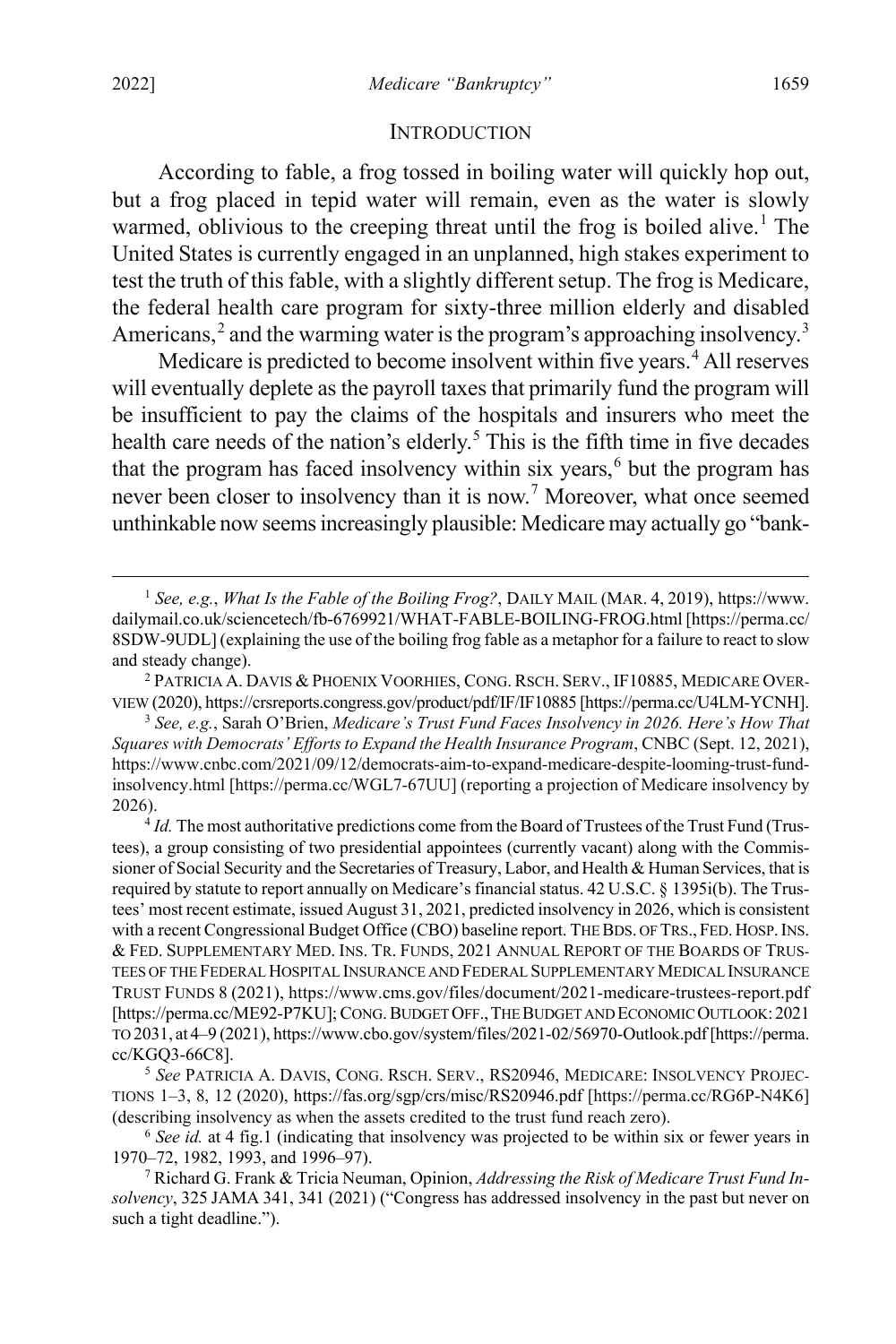<span id="page-4-8"></span><span id="page-4-0"></span>rupt."[8](#page-4-1) Four overlapping trends support this pessimistic conclusion, despite Medicare's traditional political sanctity. Prior Medicare insolvency "crises" were resolved only by the passage of major bipartisan health reform legislation.<sup>[9](#page-4-2)</sup> This appears unlikely today, especially given analysts' predictions that this time, extending the program's life will require unprecedented changes to its financing structure.<sup>[10](#page-4-3)</sup> In health law, Congress has increasingly failed to enact funding needed to honor entitlements, thereby "disappropriating"<sup>[11](#page-4-4)</sup> tribal contract sup-port costs,<sup>[12](#page-4-5)</sup> the Children's Health Insurance Program,<sup>[13](#page-4-6)</sup> and Affordable Care Act

<span id="page-4-9"></span><span id="page-4-7"></span><span id="page-4-6"></span><span id="page-4-1"></span> 8 *See* DAVIS, *supra* not[e 5,](#page-3-7) at 3, 7 (describing that although the Medicare "[T]rust [F]und has never become insolvent," current projections indicate insolvency by early 2026). It is common in health policy to object that an insolvent Medicare would not actually be "bankrupt." *See generally* Paul N. Van de Water, *Medicare Is Not "Bankrupt,"* CTR. ON BUDGET & POL'Y PRIORITIES 1, https://www. cbpp.org/sites/default/files/atoms/files/7-12-11health.pdf [https://perma.cc/ASU8-EMB3] (May 1, 2019) (characterizing "claims by some policymakers" that Medicare is going "bankrupt" as misrepresentative); THEODORE R. MARMOR, THE POLITICS OF MEDICARE 135 (2d ed. 2000) ("[N]o precise analog to private bankruptcy exists in public programs like Medicare."). This objection is fair in the sense that the program would still have significant revenue and be able to pay most of its liabilities even if insolvent, and thus would not be "bankrupt" in the colloquial sense of the word that means "having no assets or revenue." *See Bankruptcy*, BLACK'S LAW DICTIONARY (11th ed. 2019) (describing that in legal parlance, one is "bankrupt" who is "without enough money to pay back what one owes," and "bankruptcy" itself refers to "[a] statutory procedure by which a . . . debtor obtains financial relief and undergoes a judicially supervised reorganization or liquidation of [their] assets for the benefit of creditors"). It is also fair in the sense that insolvency would not change Medicare beneficiaries' entitlement to services from Medicare providers and insurers; it would instead impact reimbursement for those providers and insurers with important, but indirect, effects on patients. *See* discussion *infra* Section III.A. In this sense, this Article explains, Medicare would indeed be "bankrupt" if it became insolvent, and this Article's central thesis is that an explicit bankruptcy framework for Medicare should be created before the program actually becomes insolvent. *See* discussion *infra* Part III.

<span id="page-4-2"></span><sup>9</sup> *See, e.g.*, David Muhlestein, *The Coming Crisis for the Medicare Trust Fund*, HEALTH AFFS. BLOG (Dec. 15, 2020), https://www.healthaffairs.org/do/10.1377/hblog20201210.997063/full/[https:// perma.cc/V5NK-SKD9] (describing the "major federal legislation" required to resolve past insolvency crises). Whether the approach of insolvency is properly understood as a "crisis" has been disputed. *See* MARMOR, *supra* not[e 8,](#page-4-0) at 136 (describing insolvency as a "thermometer[]"). Nonetheless, that understanding is pervasive and influential, explaining its employment in this Article while developing a richer picture of how insolvency would work in Medicare. This Article further seeks to supplant superficial understandings based only on rhetoric with a more nuanced approach. *Cf.* JONATHAN OBERLANDER, THE POLITICAL LIFE OF MEDICARE 75 (2003) ("[T]rust fund crises are political events whose solutions reflect contemporary partisan alignments, ideological commitments, and policy analysts' thinking about what represents the solution *du jour* in the health system." (emphasis added)).

<span id="page-4-3"></span><sup>10</sup> *See, e.g.*, Paul N. Van de Water, *Strengthening Medicare Financing: General Revenues Should Be Part of the Solution*,CTR. ON BUDGET & POL'Y PRIORITIES 1 (Dec. 14, 2020), https://www.cbpp. org/sites/default/files/atoms/files/12-14-20health.pdf [https://perma.cc/Z7K9-82VZ] ("Phasing in spending cuts of [the] magnitude [of Medicare's projected deficit over a decade] in such a few years would not be feasible—or desirable.").

<span id="page-4-4"></span><sup>11</sup> Matthew B. Lawrence, *Disappropriation*, 120 COLUM. L. REV. 1, 4, 9, 29 (2020). "Disappropriation" is defined as "the phenomenon of congressional failure to appropriate funds necessary to honor a government commitment." *Id.* at 24 (citing *Disappropriation*, BLACK'S LAW DICTIONARY, *supra* not[e 8\)](#page-4-0).

<span id="page-4-5"></span><sup>12</sup> *Id.* at 9, 27-30 (describing how "Congress failed to appropriate sufficient funds to the Secretary of Interior to reimburse tribes" who had "elected to operate their own services under the [Indian Self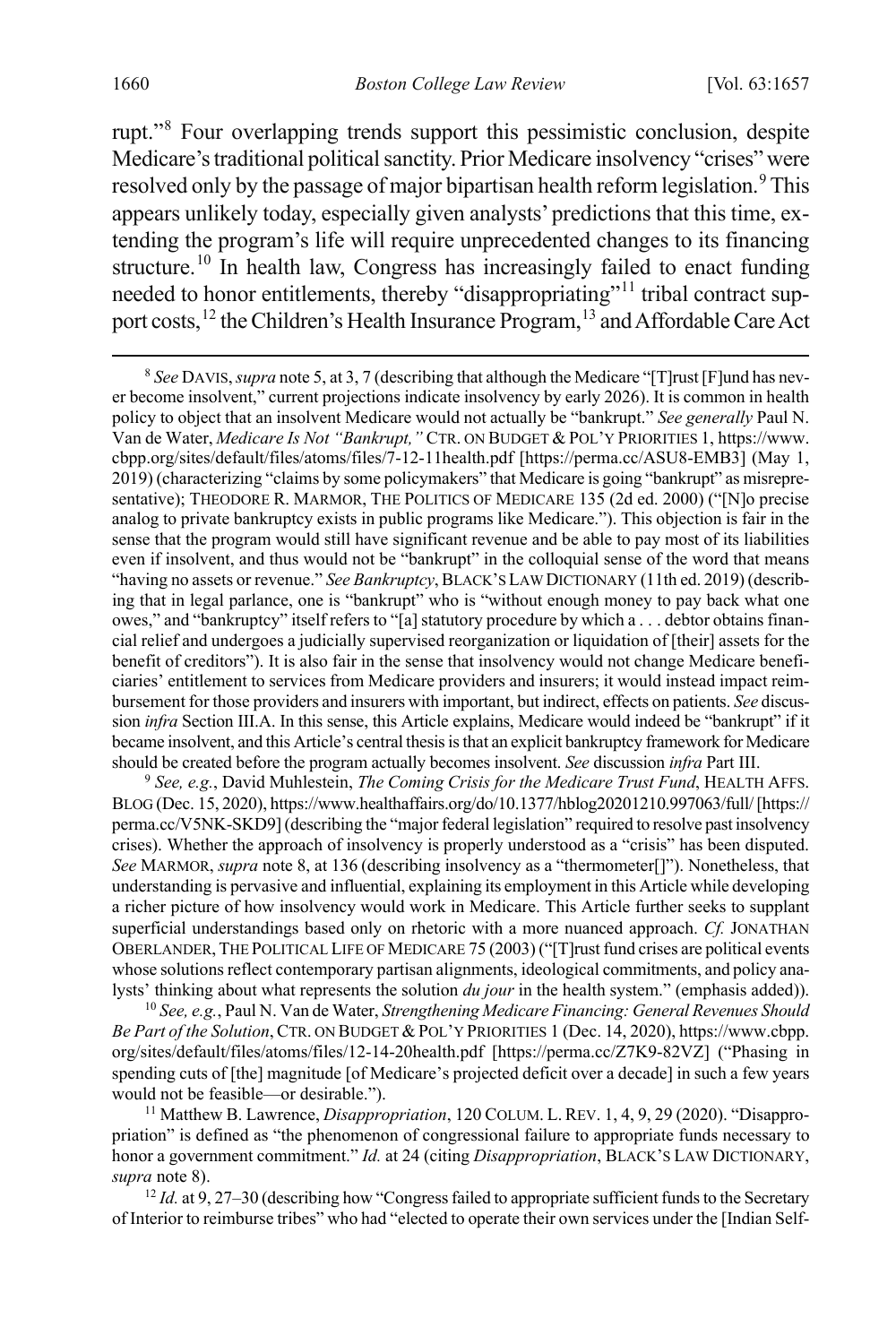$(ACA)$  subsidies.<sup>[14](#page-5-0)</sup> In fiscal law, Congress has repeatedly failed to meet the challenge of budgetary pressures and enact "must pass" legislation, often reverting to short-term patches that lead to impasse.<sup>[15](#page-5-1)</sup> The debt ceiling debate, looming once again as of this writing, illustrates this pattern. <sup>[16](#page-5-2)</sup> And politically, an era of "hardball" sees the party opposing the president looking to use their influence in Con-gress to frustrate governance by any means necessary.<sup>[17](#page-5-3)</sup>

<span id="page-5-5"></span>Medicare's chances of bucking these trends are further diminished by the legal framework governing the program's insolvency—or lack thereof.As definitive as headlines make it sound, without action, the implications of insolvency in Medicare would be uncertain at the outset and slow to develop. What would actually happen to hospital and insurer reimbursement<sup>[18](#page-5-4)</sup> if Medicare

Determination and Education Act]" (first citing U.S.GEN. ACCT. OFF., GAO/RCED-99-150, INDIAN SELF-DETERMINATION ACT: SHORTFALLS IN INDIAN CONTRACT SUPPORT COSTS NEED TO BE AD-DRESSED 3 (1999), https://www.gao.gov/assets/rced-99-150.pdf [https://perma.cc/482E-J8TD]; and then citing Salazar v. Ramah Navajo Chapter, 567 U.S. 182, 187 (2012))).

<sup>&</sup>lt;sup>13</sup> *Id.* at 9, 37–39 (describing how, after "[t]he two-year appropriation for [the Children's Health Insurance Program (CHIP)] enacted in 2015 ran out," temporary funding measures were only enacted nearly twelve weeks later (citing Medicare Access and CHIP Reauthorization Act of 2015, Pub. L. No. 114-10, § 301, 129 Stat. 154)).

<span id="page-5-0"></span><sup>&</sup>lt;sup>14</sup> See id. at 9, 30–37 (describing how a rider "limit[ed] the availability of [program management] appropriation for risk corridor payments," which "left [Health and Human Services] without sufficient . . . appropriations" to pay insurers under the program, as the ACA required, and how Congress's failure to appropriate new funds for cost-sharing reduction payments led to the stoppage of such payments).

<span id="page-5-1"></span><sup>15</sup> *See, e.g.*, Thomas Franck, *Lawmakers Have a Deal on a Short-Term Debt Ceiling Increase, Senate Majority Leader Schumer Says*, CNBC(Oct. 7, 2021), https://www.cnbc.com/2021/10/07/law makers-reach-deal-on-short-term-debt-ceiling-increase-schumer-says.html [https://perma.cc/CY2X-YJRA] (reporting on the Senate Majority Leader's announcement that a short-term deal extending the debt ceiling for an additional two months had been reached).

<span id="page-5-2"></span><sup>16</sup> *See, e.g.*, Katia Dmitrieva, *Treasury to Start Special Measures to Avoid Breaching Debt Limit*, BLOOMBERG (July 30, 2021), https://www.bloomberg.com/news/articles/2021-07-30/treasury-to-startspecial-measures-to-avoid-breaching-debt-limit [https://perma.cc/A6VX-TFDD] ("Congress still lacks a clear plan for averting default later this year.").

<span id="page-5-3"></span><sup>17</sup> Joseph Fishkin & David E. Pozen, *Asymmetric Constitutional Hardball*, 118 COLUM. L.REV. 915, 921–22, 980 (2018) ("[G]reater use of constitutional hardball . . . tend[s] to increase even further the use of constitutional hardball . . . as members of both parties successively shred cooperative norms, shrink the space for bipartisan policy solutions, and make governance more difficult . . . ."). There is an argument about whether this phenomenon is asymmetric—perhaps more common among, or more useful to, Republicans—but even skeptics of hardball's asymmetry do not deny its growing prevalence. *See, e.g.*, David E. Bernstein, Response, *Constitutional Hardball Yes, Asymmetric Not So Much*, 118 COLUM. L.REV. ONLINE 207, 220–22 (2018), https://columbialawreview.org/wp-content/ uploads/2018/12/Bernstein-CONSTITUTIONAL\_HARDBALL\_YES\_ASYMMETRIC\_NOT\_SO\_ MUCH.pdf [https://perma.cc/FFH3-LDHL] (arguing that constitutional hardball is not more common among Republicans than Democrats).

<span id="page-5-4"></span> $18$  Reimbursement for outpatient care and prescription drugs through Medicare is not dependent on the Hospital Insurance Trust Fund, and so would not be directly disrupted in in the event of insolvency. *See* DAVIS, *supra* not[e 5,](#page-3-7) at 2 (explaining how the Hospital Insurance Trust Fund only pays for the benefits provided through Part A of Medicare); *infra* note[s 50](#page-12-0)[–55](#page-13-0) and accompanying text (explain-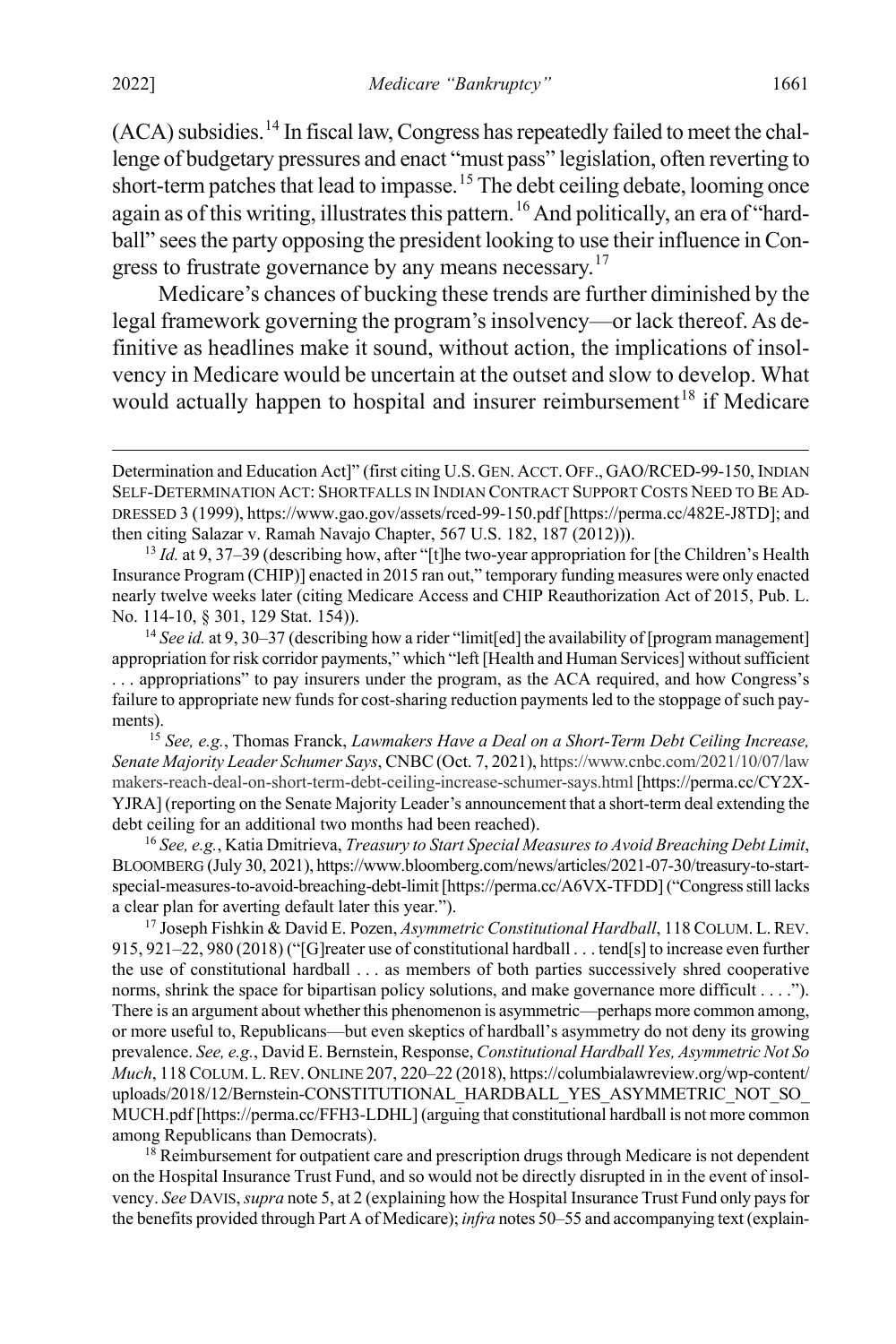<span id="page-6-4"></span><span id="page-6-3"></span>reaches insolvency has not previously been explored in any public forum, <sup>[19](#page-6-0)</sup> not even in the robust legal literature focused on the program's finances.<sup>[20](#page-6-1)</sup> But this Article's first-ever analysis of what administering insolvency would entail reveals that the advent of insolvency in the program would be more like a slowrising boil than a "jump or die" event. Specifically, this Article isolates and analyzes five key open legal questions facing the Department of Health and Human Services (HHS) and courts. The answers to these questions could take years to emerge and would determine the harms of insolvency, who would bear them, when they would materialize, and the "deadline" to avoid them.<sup>[21](#page-6-2)</sup> Hence

<span id="page-6-0"></span><sup>19</sup> The author is unaware of any treatment of the subject, public or private. A Congressional Research Service report on Medicare insolvency projections is illustrative of this gap. In a section titled "What Would Happen If the Fund Became Insolvent?," the report simply notes that "[t]here are no provisions in the [Medicare statute] that govern what would happen if insolvency were to occur." DAVIS, *supra* not[e 5,](#page-3-7) at 8. As Part II of this Article elaborates, that is not quite true; there are no *explicit* provisions of law addressing insolvency in Medicare (this Article argues there should be), but HHS's administration of insolvency would be subject to many generally applicable legal requirements in the U.S. Constitution, the Medicare statute, and the Administrative Procedure Act. *See* discussion *infra* Part II. Some treatments do address the distinctive question of what might happen if the Social Security Trust Fund—which reimburses beneficiaries directly, not through intermediaries as does Medicare—were to run out. *See, e.g.*, John Harrison, *New Property, Entrenchment, and the Fiscal Constitution*, *in* FISCAL CHALLENGES: AN INTERDISCIPLINARY APPROACH TO BUDGET POLICY 401, 406–07 (Elizabeth Garrett, Elizabeth A. Graddy & Howell E. Jackson eds., 2008) (discussing the lack of clarity surrounding implications of insolvency in Social Security).

<span id="page-6-1"></span> $20$  A growing literature discusses the Medicare program and its financial situation, but it has not addressed what would happen should the program become insolvent. *See, e.g.*, Nicholas Bagley, *Bedside Bureaucrats: Why Medicare Reform Hasn't Worked*, 101 GEO. L.J. 519 (2013) (arguing for reform efforts that align the practice patterns of private physicians with federal priorities in administering Medicare); Isaac D. Buck, *Furthering the Fiduciary Metaphor: The Duty of Providers to the Payers of Medicare*, 104 CALIF. L.REV. 1043, 1049 (2016) (arguing that giving providers fiduciary duty to payers would "better protect the fiscal health of the Medicare program"); Jacqueline Fox, *The Hidden Role of Cost: Medicare Decisions, Transparency and Public Trust*, 79 U. CIN. L. REV. 1 (2010) (advocating for a framework that allows Medicare coverage for new technologies to be evaluated explicitly based on costs as opposed to implicitly as is done now); Jill R. Horwitz, *The Virtues of Medicare*, 106 MICH. L. REV. 1001 (2008) (reviewing DAVID A. HYMAN, MEDICARE MEETS MEPHI-STOPHELES (2006)) (critiquing David A. Hyman's characterization of the Medicare program); David A. Hyman, *Medicare Meets Mephistopheles*, 60 WASH. & LEE L. REV. 1165 (2003) (comparing the Medicare program to a satanic scheme intent on "undermin[ing] . . . American virtues"); Mark A. Lemley, Lisa Larrimore Ouellette & Rachel E. Sachs, *The Medicare Innovation Subsidy*, 95 N.Y.U.L. REV. 75 (2020) (discussing the interaction between Medicare reimbursement and pharmaceutical innovation). As Section III.C. explains, the question of what would happen in the event of insolvency in Medicare is itself an upstream, *ex ante* determinant of the program's policies, finances, and performance that operates whether or not the insolvency point is actually reached. *See* discussion *infra* Section III.C.

<span id="page-6-2"></span><sup>21</sup> *See* discussion *infra* Part II (exploring the questions: (1) when and how to promulgate Medicare policy addressing administration in the event of bankruptcy; (2) whether to pay claims in full but subject to an increasingly-long delay or to pay all claims as usual but reduced pro rata; (3) whether to insulate some claimants from insolvency's effects; (4) whether shorted providers could obtain recov-

ing the types of services and providers that are reimbursed through the Hospital Insurance Trust Fund).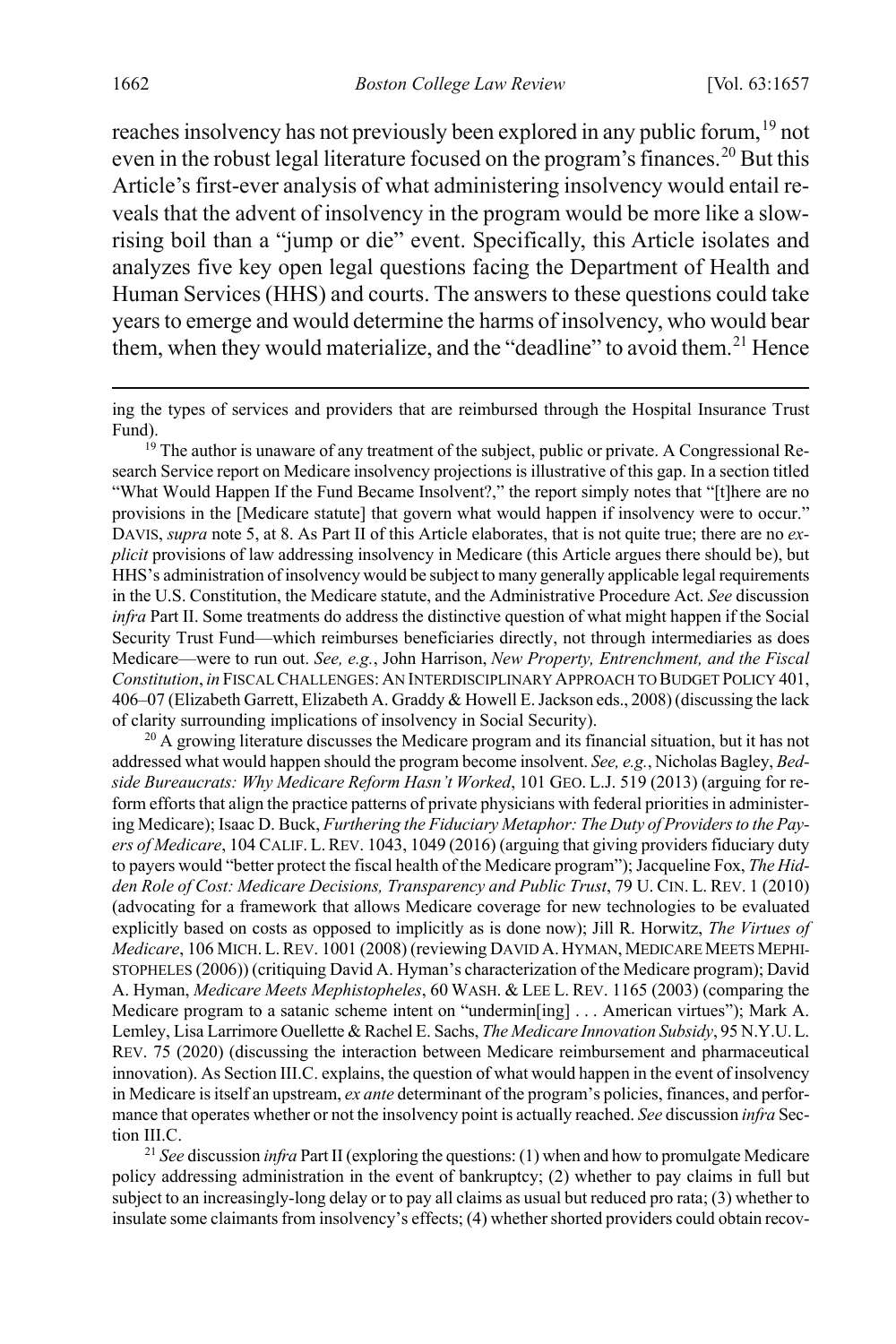this Article's thesis: HHS, or preferably Congress, should establish Medicare bankruptcy rules in advance to make insolvency less unfair, less harmful, less likely, and, a more effective tool for controlling cost and promoting quality in health care. $22$ 

<span id="page-7-5"></span>That it would be good to make insolvency less unfair, less harmful, and less likely presumably goes without saying, but the idea of making insolvency a more effective tool requires elaboration. The establishment of rules for Medicare bankruptcy would offer an opportunity to address a problem in Medicare's political economy that scholars have noted contributes to the program's underlying cycle of insolvency.<sup>[23](#page-7-1)</sup> Medicare's political economy encourages concentrated lobbying interests—including hospitals, insurers, pharmaceutical companies, and beneficiaries—to use their influence to steer the program's poli-cy toward greater spending between solvency crises, for better or worse.<sup>[24](#page-7-2)</sup> They do so effectively (though not always successfully), in the administrative process, in congress, and in court. [25](#page-7-3) This is one reason that solutions to prior Medicare insolvency crises have inevitably proven temporary, and that the nation has con-sistently failed to control health care costs in Medicare and beyond.<sup>[26](#page-7-4)</sup>

<span id="page-7-6"></span>The *threat* of insolvency has a potentially salutary role to play in this dynamic interaction between politics and law. Like the debt ceiling (which has not yet been hit) or annual shutdowns (which repeatedly have occurred), the mere possibility of insolvency in Medicare drives legislative change, and expectations about the consequences of insolvency influence the shape those changes take. This makes it important to consider critically the consequences of insolvency even if those consequences never arrive.

ery from the Judgment Fund; and (5) whether any such recovery would come through prospective injunctions in federal district courts or retrospective damages orders in the court of federal claims).

<span id="page-7-0"></span> $22$  This Article focuses on the benefits of clarity, all else being equal, but it is important to note that those benefits could be outweighed if the clarification adopted by Congress or HHS was itself problematic. *See* discussion *infra* Section III.C. (describing the possibilities); *infra* Part IV (recommending particular clarifications).

<span id="page-7-1"></span><sup>23</sup> *See infra* notes [78](#page-16-0)[–83](#page-17-0) and accompanying text (describing the law and political economy problem). On the concept and field of law and political economy, see generally Jedediah Britton-Purdy, David Singh Grewal, Amy Kapczynski & K. Sabeel Rahman, *Building a Law-and-Political-Economy Framework: Beyond the Twentieth-Century Synthesis*, 129 YALE L.J. 1784 (2020) (outlining a new approach for legal scholarship employing the law and political economy approach).

<span id="page-7-2"></span><sup>24</sup> *See, e.g.*, Zack Cooper, Amanda Kowalski, Eleanor Neff Powell & Jennifer Wu, *Politics and Health Care Spending in the United States* 6–7 (Nat'l Bureau of Econ. Rsch., Working Paper No. 23748, 2020), https://www.nber.org/system/files/working\_papers/w23748/w23748.pdf[https://perma. cc/2HZH-SU82] (describing the lobbying efforts by the healthcare industry to increase Medicare payments).

<span id="page-7-3"></span><sup>25</sup> *See infra* notes [78–](#page-16-0)[83](#page-17-0) and accompanying text (describing how Medicare's political economy problem allows industry players to wield undue influence over the direction of the program).

<span id="page-7-4"></span><sup>26</sup> *See infra* note[s 78–](#page-16-0)[83](#page-17-0) and accompanying text (explaining further that the constant temporary Medicare fixes and rising healthcare costs are the result of this political economy problem).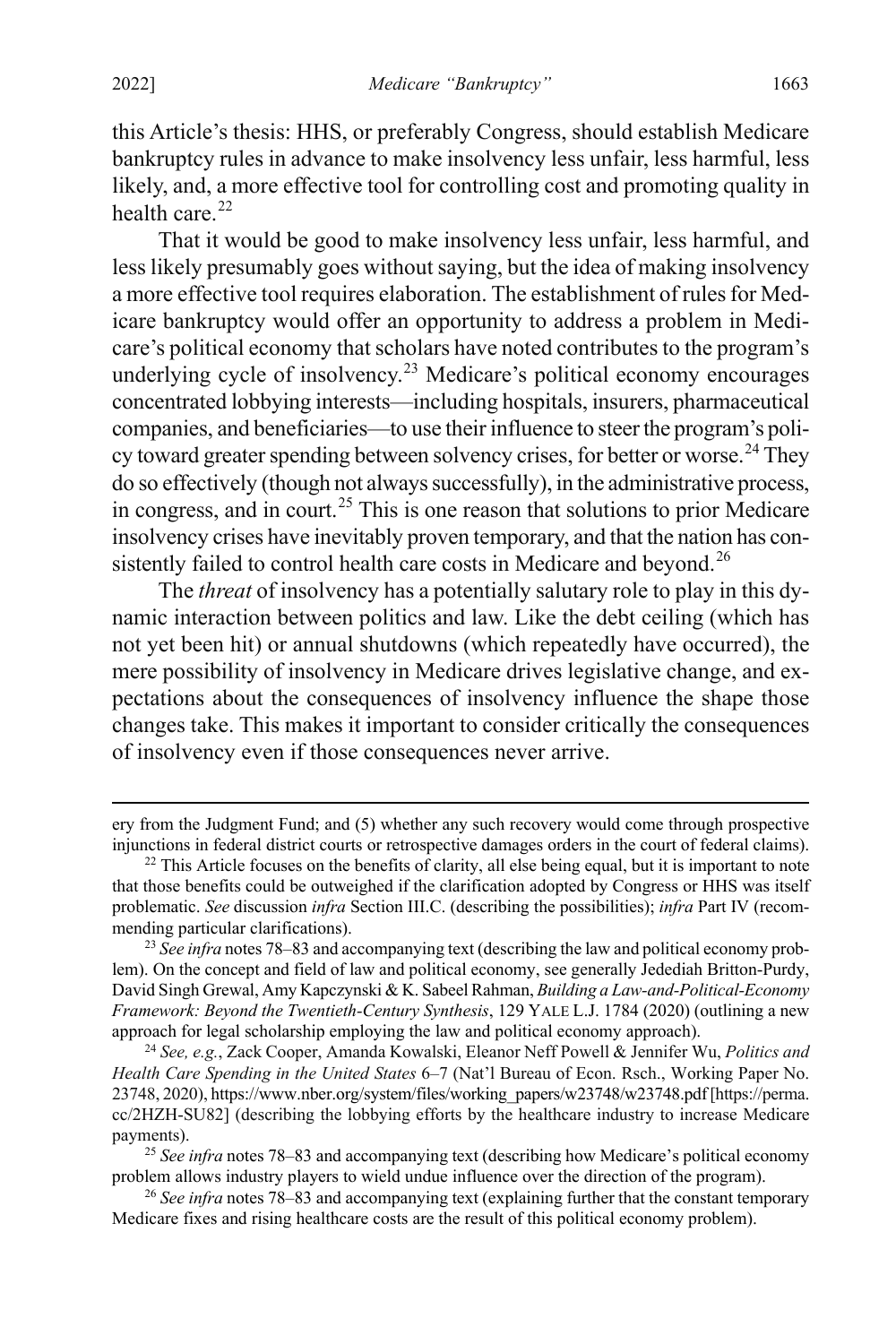Specifically, the threat of insolvency alone could, if properly calibrated, mitigate the biasing influence of providers, insurers, and pharmaceutical companies by altering their incentives—changing how they wield their influence as opposed to their ability to do so. As municipal bankruptcy literature teaches, making it clear that the most powerful constituents have skin in the game (so to speak) of Medicare's solvency would combat their moral hazard.<sup>[27](#page-8-0)</sup> Further, it would encourage them to use their clout to protect, and not just undermine, the program's long-term fiscal health—perhaps even by promoting long-term population health. Clear Medicare bankruptcy rules, established ex-ante rather than ex-post, could change the program's political economy, encouraging powerful interests to direct Medicare away from the boiling pot, rather than into it.

The stakes are so high, and numbers in the Medicare program so large, they can sometimes begin to seem more technical than human. But Medicare's insolvency would touch the lives of almost every American, potentially transforming the country's health, welfare, and governance. The program is the linchpin of our health care system, and of many communities. Its roughly sixty million beneficiaries depend on it for medical care. [28](#page-8-1) The nation's 6,023 hospitals, fifteen thousand nursing homes, and nearly five thousand hospice facilities depend on it to remain afloat.<sup>[29](#page-8-2)</sup> Finally, the communities they serve depend on it for the jobs and economic lifeline that Medicare providers bring.<sup>[30](#page-8-3)</sup> Medicare insolvency would eventually impact all those who rely on Medicare. As this Article explains, the legal and policy choices made in operationalizing insolvency, if and when it comes, will determine who among these groups pays, and how much.

What's more, trust fund insolvency would have transformative ramifications beyond Medicare itself. Across the health care system, disruptions in Medicare reimbursement would trigger hospital consolidation, cuts to charitable care, private sector insurance premium increases, and more vigorous medi-cal bill collection activity.<sup>[31](#page-8-4)</sup> All of these effects would reduce affordability and

<span id="page-8-0"></span><sup>&</sup>lt;sup>27</sup> David Schleicher, Hands On! Part I: The Trilemma Facing the Federal Government During State and Local Budget Crises 5–6 (July 28, 2020) (unpublished manuscript), https://ssrn.com/abstract= 3649278 [https://perma.cc/JGS9-959J] (discussing the federal government's options in avoiding state debt crises).

<sup>28</sup> Lemley et al., *supra* not[e 20,](#page-6-3) at 82.

<span id="page-8-2"></span><span id="page-8-1"></span><sup>29</sup> CTRS. FOR MEDICARE & MEDICAID SERVS., MDCR PROVIDERS 1: MEDICARE PROVIDERS: NUMBER OF MEDICARE CERTIFIED INSTITUTIONAL PROVIDERS, CALENDAR YEARS 2014–2019 (2019), https://www.cms.gov/files/document/2019cpsmdcrproviders1.pdf [https://perma.cc/HL2G-98SX] (providing the national count of such providers as of 2019).

<span id="page-8-3"></span> $^{30}$  AM. HOSP. ASS'N, RURAL REPORT: CHALLENGES FACING RURAL COMMUNITIES AND THE ROADMAP TO ENSURE LOCAL ACCESS TO HIGH-QUALITY, AFFORDABLE CARE 2 (2019), https:// www.aha.org/system/files/2019-02/rural-report-2019.pdf [https://perma.cc/3ER2-QPZ9].

<span id="page-8-4"></span> $31$  Medicare subsidizes care for the indigent, undocumented immigrants, and all others who slip through the cracks of our health care system to become "uninsured." It is through Medicare that hospitals are required to treat any patient, regardless whether they have insurance, and through Medicare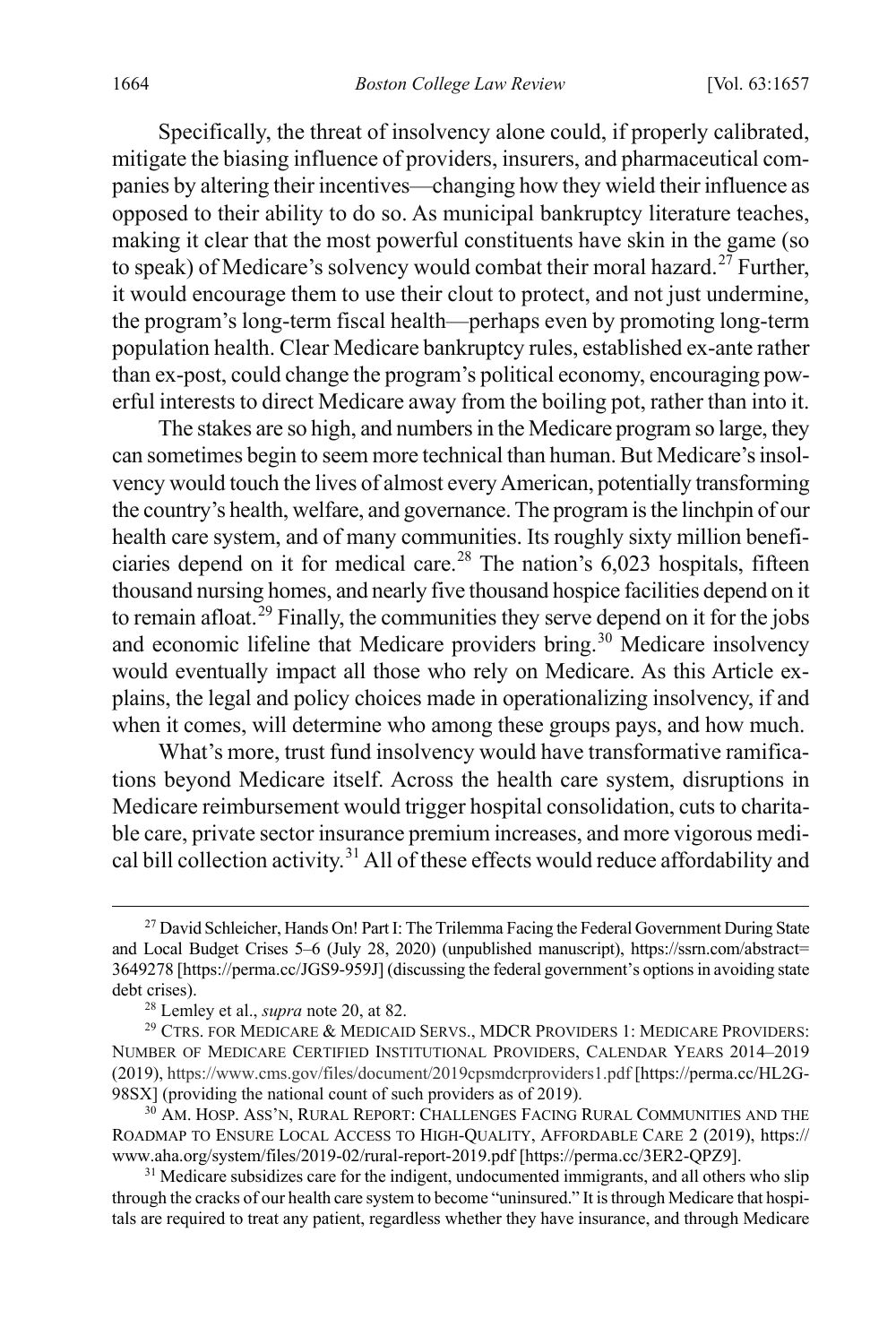<span id="page-9-6"></span><span id="page-9-5"></span>increase inequity in a health care system that is already unaffordable and deep-ly inequitable.<sup>[32](#page-9-0)</sup> In politics, insolvency would support an argument and perception—justified or not—that government-sponsored health care is financially unsustainable.<sup>[33](#page-9-1)</sup> Medicare's existing cycle of insolvency is already cited as an argument against "Medicare for All" or other expanded government pro-grams—actually reaching insolvency would supercharge such arguments.<sup>[34](#page-9-2)</sup> In fiscal law, where inter-generational, inter-class, and inter-sector fights about resource allocation play out, the choices made by Congress, courts, and HHS in administering insolvency would determine whether Medicare continues to have a privileged status.<sup>[35](#page-9-3)</sup> If not, it must instead compete directly going forward with those seeking higher wages, profits, or spending on social programs such as public health and education.<sup>[36](#page-9-4)</sup> Finally, the threat of insolvency in Med-

<span id="page-9-0"></span><sup>32</sup> *See generally* Lindsay F. Wiley, Elizabeth Y. McCuskey, Matthew B. Lawrence & Erin C. Fuse Brown, *Health Reform Reconstruction*, 55 U.C. DAVIS L. REV. (forthcoming 2022), https:// papers.ssrn.com/sol3/papers.cfm?abstract\_id=3760086# [https://perma.cc/65DM-YHPF] (describing the deep inequities in the U.S. healthcare system).

<span id="page-9-1"></span><sup>33</sup> THEDA SKOCPOL, SOCIAL POLICY IN THE UNITED STATES: FUTURE POSSIBILITIES IN HISTORI-CAL PERSPECTIVE 7 (Ira Katznelson, Martin Shefter & Theda Skocpol eds., 1995) ("Prior policies may be seen as models to be extended or imitated; or they may be seen as 'bad' examples to be avoided in the future.").

<span id="page-9-2"></span><sup>34</sup> *See, e.g.*, Seth J. Chandler, *Foreword: Medicare for All: The Need for a Long Approach*, 20 HOUS. J. HEALTH L. & POL'Y 1, 10 (2020) ("It might . . . be more persuasive to expand Medicare to a much larger population right away if that particular program were financially stable."); Susan Adler Channick, *Will Americans Embrace Single-Payer Health Insurance: The Intractable Barriers of Inertia, Free Market, and Culture, 28 LAW & INEQ. 1, 35 (2010)* ("That Medicare . . . is perpetually on the verge of insolvency makes a universal social insurance system predictably frightening to legislators and voters alike." (footnote omitted) (citing T.W. Farnam, *Social Security, Medicare Face Insolvency Sooner*, WALL ST. J. (May 13, 2009), https://www.wsj.com/articles/SB124212734686110365 [https://perma.cc/KP8E-HK2K])); *see also* MARMOR, *supra* note [8,](#page-4-0) at 137 (stating that trust fund financing is "one of [the] greatest political vulnerabilities[of Medicare] and the nominal foundation to support the attacks of the program's harshest critics" (citation omitted)). In the Democratic presidential primary, the aspect of "Medicare for All" that proved pivotal—for the program and for its proponents, especially Senator Elizabeth Warren—was inquiry about its financing. *See* Peter Sullivan, *Warren Takes Fire from Rivals on Cost of 'Medicare for All*,' THE HILL (Oct. 15, 2019), https://thehill. com/policy/healthcare/465979-warren-takes-fire-from-rivals-on-cost-of-medicare-for-all [https:// perma.cc/5G2L-56NM].

<span id="page-9-3"></span><sup>35</sup> *See generally* Matthew B. Lawrence, *Coronavirus Reveals the Fiscal Determinants of Health*, *in* COVID-19 AND THE LAW (I. Glenn Cohen, Abbe Gluck, Katherine Kraschel & Carmel Schachar eds*.*) (forthcoming 2022) (on file with author) (surveying the role of fiscal law in health law and policy).

<span id="page-9-4"></span><sup>36</sup> *See* Matthew B. Lawrence, *Subordination and Separation of Powers*, 131 YALE L.J. 78, 112 (2021) (describing the privileged status of Medicare *vis-a-vis* other health programs in current fiscal arrangements); *see also infra* note[s 177](#page-33-0)[–209,](#page-39-0) [331–](#page-65-0)[344](#page-67-0) and accompanying text (describing how the

that hospitals that disproportionately serve such uninsured patients are reimbursed for doing so. <sup>42</sup> U.S.C. § 1395dd(b)(1) (requiring medical screening from hospitals regardless of whether the individual is eligible for Medicare); *id.* § 1395ww(d)(5)(F)(i)(I) (authorizing "additional payment[s]" for providers that " serve[ ] a significantly disproportionate number of low-income patients"). Disrupted reimbursement due to insolvency in Medicare would prompt hospitals to cut these services, along with other impacts listed above. *See* discussion *infra* Section III.A.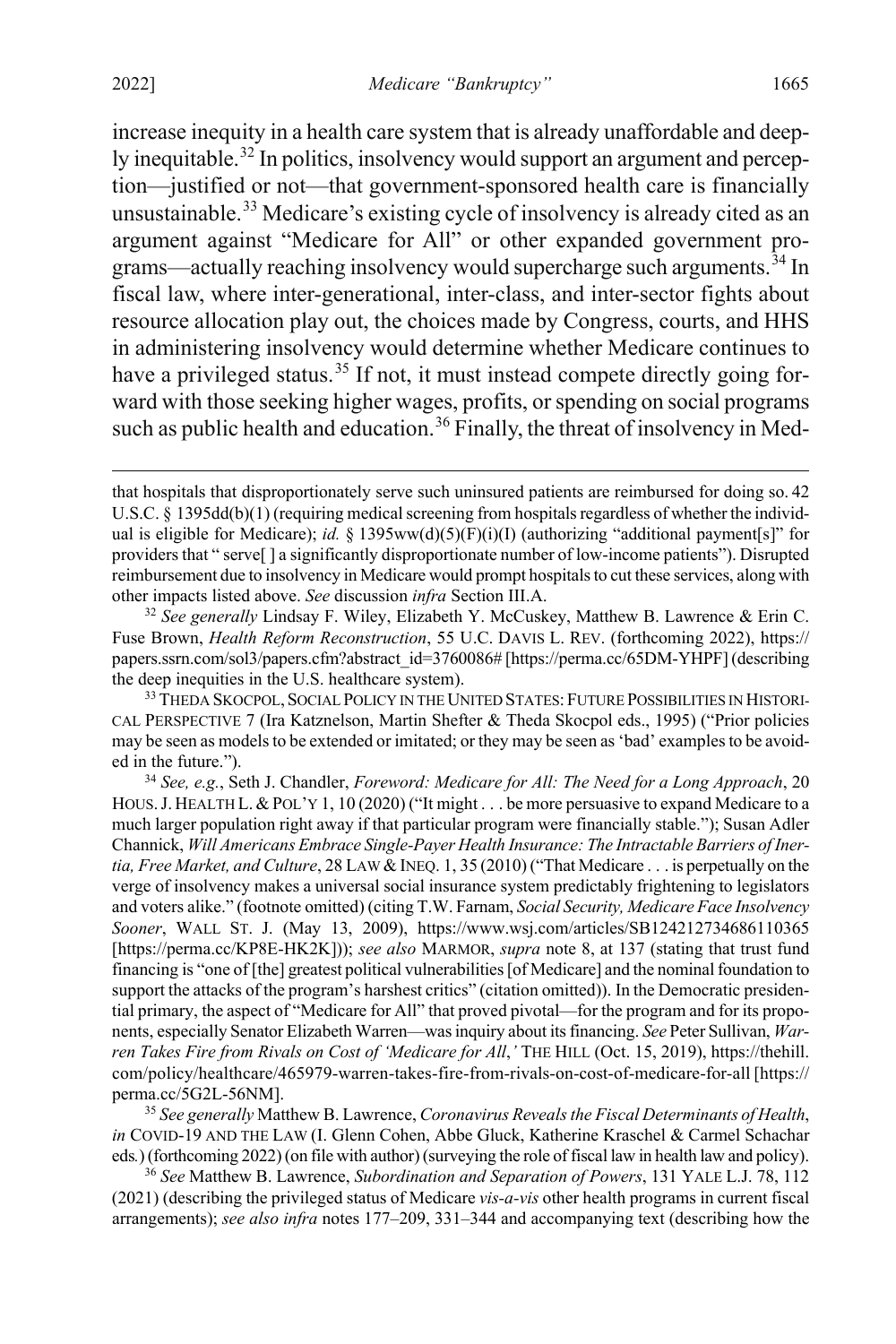icare shapes the very political economy of health care. The formulation of insolvency rules, if done carefully, thus offers a rare chance to address the role that wealth plays in shaping health policy in the United States. $37$ 

This Article's contribution is descriptive, normative, theoretical, and prescriptive. Its descriptive contribution is to detail and analyze the key questions the Medicare program will face if it reaches insolvency and the provisions of Medicare law, administrative law, and constitutional law governing those choices. Its normative contribution is to explain that advance resolution of these questions by law would predictably reduce the likelihood that Medicare would actually become insolvent and the resulting harms and unfairness. Its theoretical contribution is to consider whether the threat of insolvency could play a more effective role in health policy—if it must play any role at all. Clarifying these consequences may combat the moral hazard of the powerful economic interests who influence the program's policy between solvency crises. Finally, its prescriptive contribution is to recommend specific actions that HHS, Congress, and courts should take to clarify the consequences of insolvency in Medicare before it is too late.

This Article proceeds in four parts. Part I provides background about the Medicare program and its ongoing cycle of insolvency. [38](#page-10-1) It also describes reasons for skepticism that Congress will enact legislation that addresses the program's solvency on more than a short-term basis, if it even does that.

Part II addresses how an insolvent Medicare program might be administered under current law.[39](#page-10-2) Recent congressional failures to appropriate funds necessary to honor commitments in the ACA and Medicaid programs reveal that the harms of such failures depend very much on the details.<sup>[40](#page-10-3)</sup> Building on these precedents, Part II systematically isolates and analyzes the key choices posed by Medicare bankruptcy, including: (1) the administrative process by which to set insolvency policy; (2) whether to delay payments or reduce them pro rata; (3) whether to insulate some claimants, such as hospitals that serve many indigent patients; (4) whether courts could order shorted providers reimbursed through the "Judgment Fund"; and (5) if so, which courts should do so and when  $41$ 

question of Judgment Fund availability would determine whether Medicare would continue to enjoy privileged status post-insolvency).

<span id="page-10-0"></span><sup>37</sup> *See* Britton-Purdy et al., *supra* not[e 23,](#page-7-5) at 1829–32 (describing the stubbornness of economic power and the difficulty of curbing its influence through law).

<sup>38</sup> *See infra* note[s 46–](#page-11-0)[109](#page-21-0) and accompanying text.

<sup>39</sup> *See infra* note[s 110](#page-21-1)[–231](#page-43-0) and accompanying text.

<span id="page-10-4"></span><span id="page-10-3"></span><span id="page-10-2"></span><span id="page-10-1"></span><sup>40</sup> *See* Lawrence, *supra* not[e 11,](#page-4-7) at 27 (describing controversies resulting from congressional failure to fund certain Affordable Care Act and Medicaid entitlements).

<sup>41</sup> *See infra* note[s 110](#page-21-1)[–231](#page-43-0) and accompanying text.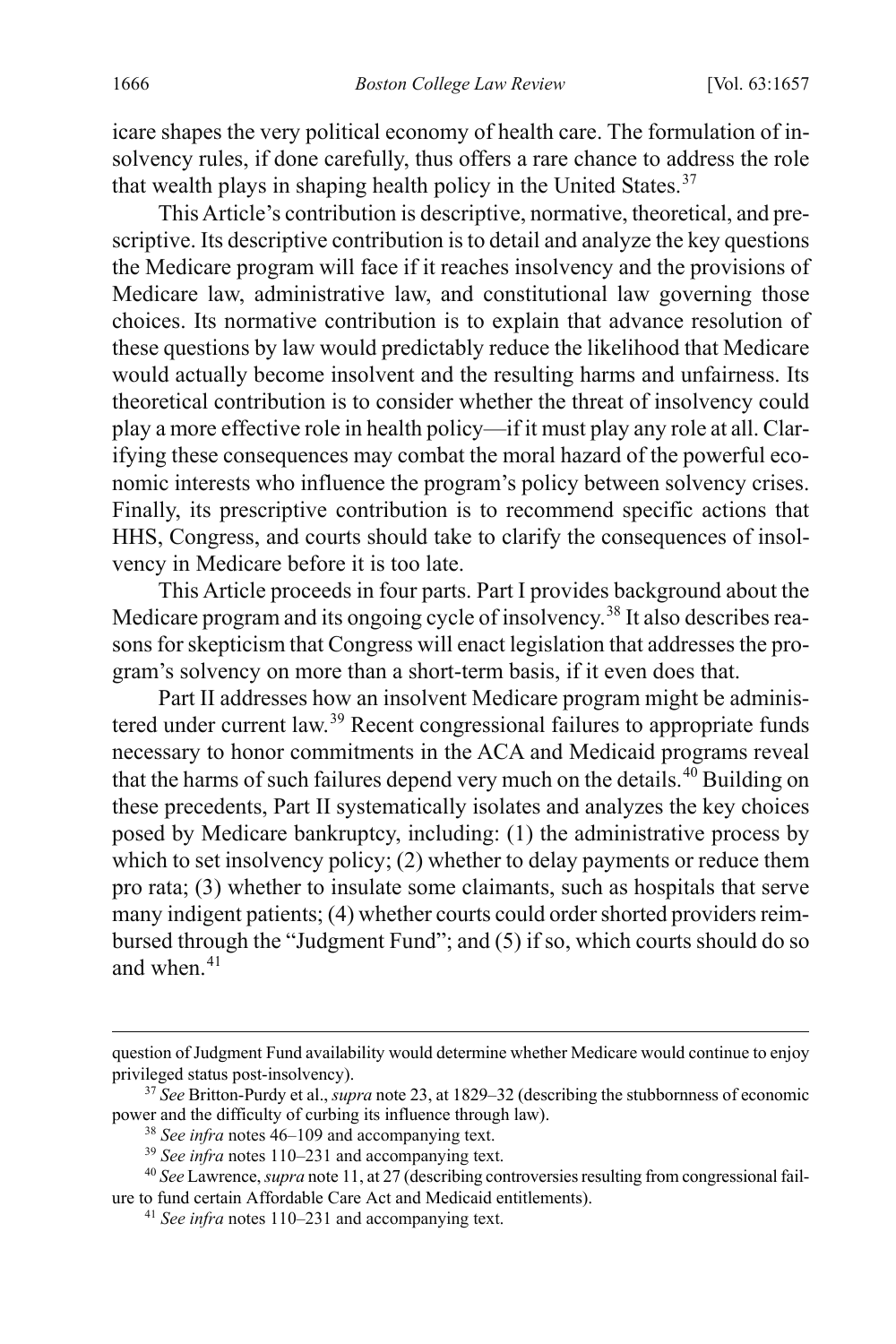Part III develops this Article's thesis that the consequences of insolvency in Medicare should be clarified in advance.<sup>[42](#page-11-1)</sup> From the ex-post perspective of an insolvent program, clarity would reduce the unfairness and harms of Medicare bankruptcy. From the ex-ante perspective of a program in the midst of another insolvency crisis, rules established in advance could reduce the likelihood of actual insolvency in the short term (by facilitating compromise in Congress). Additionally, advance rulemaking may help break Medicare free of its underlying cycle of insolvency in the long term (by combatting the moral hazard of the powerful economic interests that influence Medicare policy).

Part IV offers prescriptions for HHS, Congress, and courts.<sup>[43](#page-11-2)</sup> HHS could create significant value by establishing a Medicare bankruptcy framework by regulation, but the greatest potential lies in a legislative framework created by Congress. Despite courts' roles being secondary, Part IV explains that by emphasizing predictability in interpreting the Medicare statute, courts can both further the goal of clarifying the consequences of Medicare insolvency and honor congressional intent.[44](#page-11-3) The question of *Chevron* deference in Medicare, which the Supreme Court began considering in the October Term 2021, illus-trates the relevance of this prescription.<sup>[45](#page-11-4)</sup> Finally, a brief conclusion summarizes the Article's contribution.

#### <span id="page-11-0"></span>I. THE FAULT IN MEDICARE'S STARS

<span id="page-11-8"></span>Medicare is a federal program that covers health care costs for the elderly and disabled, as well as those with end-stage kidney disease.<sup>[46](#page-11-5)</sup> It covers eligible hospital costs, outpatient care, and pharmaceuticals costs, among other benefits.[47](#page-11-6) Scholars rightly describe it as a "cornerstone" of social policy in the United States, and prominent health reform proposals have made Medicare their foundation.<sup>[48](#page-11-7)</sup> It was created in 1965 as part of President Lyndon B. John-son's "Great Society."<sup>[49](#page-11-8)</sup>

<span id="page-11-9"></span> <sup>42</sup> *See infra* note[s 232](#page-43-1)[–327](#page-64-0) and accompanying text.

<sup>43</sup> *See infra* note[s 328](#page-65-1)[–363](#page-71-0) and accompanying text.

<sup>44</sup> *See infra* note[s 328](#page-65-1)[–363](#page-71-0) and accompanying text.

<span id="page-11-4"></span><span id="page-11-3"></span><span id="page-11-2"></span><span id="page-11-1"></span><sup>45</sup> Am. Hosp. Ass'n v. Azar, 967 F.3d 818 (D.C. Cir. 2020), *cert. granted sub nom.* Am. Hosp. Ass'n v. Becerra, 141 S. Ct. 2883 (2021); *see* discussion *infra* Section IV.B (analyzing a number of cases evaluating Medicare financing which illustrate the role judicial decision-making plays in ensuring predictability when insolvency occurs).

<span id="page-11-5"></span><sup>46</sup> *What's Medicare?*, MEDICARE.GOV, https://www.medicare.gov/what-medicare-covers/yourmedicare-coverage-choic[es/](#page-3-7)whats-medicare [https://perma.cc/YEF2-9L4W].<br><sup>47</sup> DAVIS, *supra* note 5, at 1.<br><sup>48</sup> See Isaac D. Buck, *The Meaning of "Medicare-for-All*," 20 HOUS. J. HEALTH L. & POL'Y 159,

<span id="page-11-7"></span><span id="page-11-6"></span><sup>161 (2020) (&</sup>quot;[T]he national narrative has focused on insurance access through 'Medicare-for-All[]'

<sup>. . . .&</sup>quot;); William G. Dauster, *Protecting Social Security and Medicare*, 33 HARV.J. ON LEGIS. 461, 461 (1996) ("Medicare rests as the cornerstone of Lyndon Johnson's Great Society." (footnote omitted));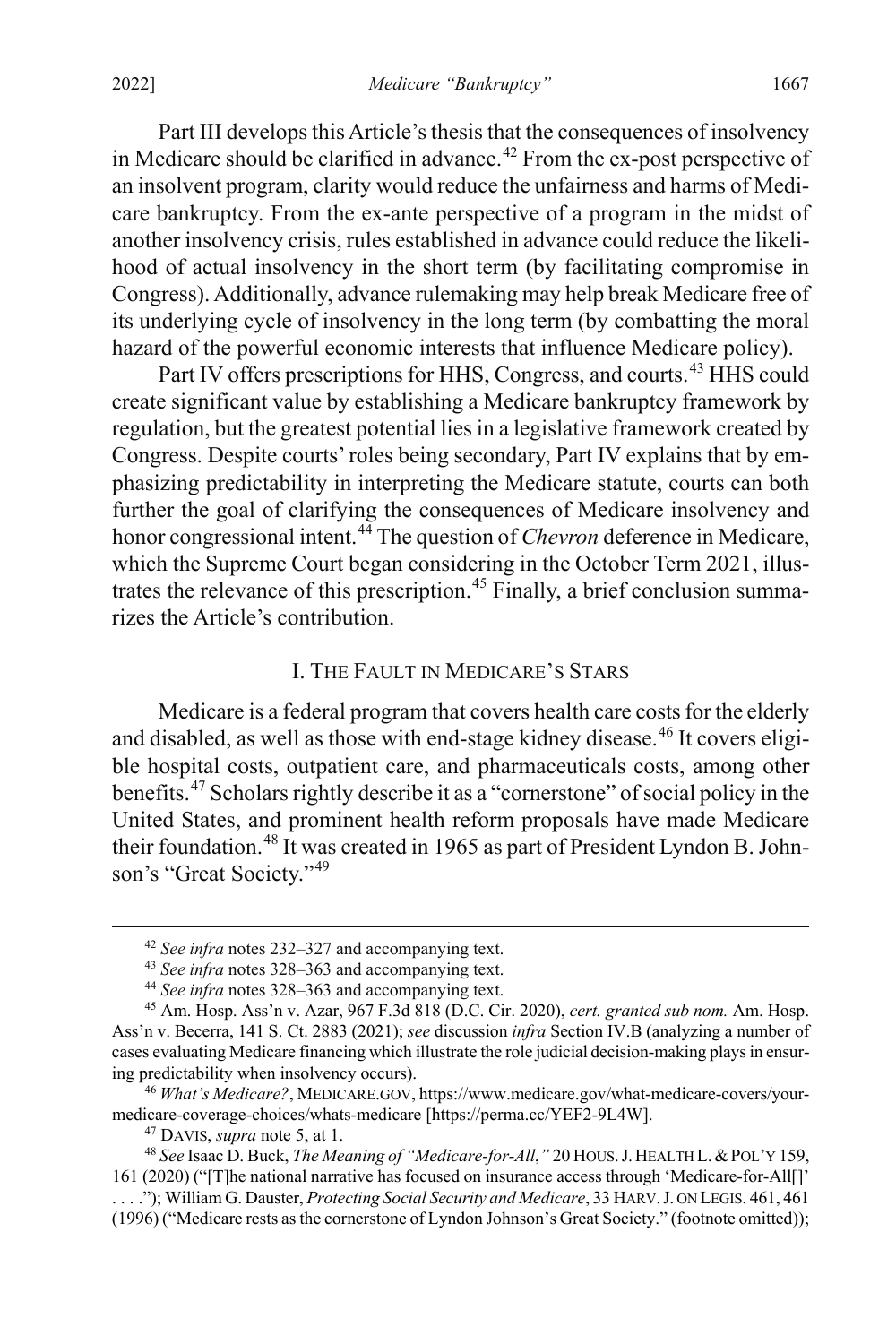<span id="page-12-6"></span><span id="page-12-5"></span><span id="page-12-0"></span>The nation's elderly and disabled are the costliest groups to provide with health care. The heart of Medicare's financing for this care is the "trust fund" system pioneered in Frances Perkins' Social Security program.<sup>[50](#page-12-1)</sup> In Medicare's version of this system, a payroll tax is levied against the income of all Americans and deposited into a designated Treasury account labeled the "Federal Hospital Insurance Trust Fund" (Trust Fund), separate from general revenues; Congress has appropriated this account, in turn, as the source of payment for about half of Medicare costs.<sup>[51](#page-12-2)</sup> These include payments to hospitals, nursing homes, hospice care, Medicare Advantage insurers (or "Part C" insurers), and many others.<sup>[52](#page-12-3)</sup> This structure contributes to the political legitimacy of Medicare and its robust enrollment, as beneficiaries see the program not as government largesse but as an entitlement they "earned" through payroll tax contributions.<sup>[53](#page-12-4)</sup> That said, a plurality of Medicare costs are not financed through the Trust Fund but instead from other sources. These include outpatient medical costs (whether incurred at a doctor's office or a hospital), and pharmaceutical costs that are paid from a different account not dependent on payroll contributions, the "Supplemental

Jonathan Oberlander, *The Politics of Medicare Reform*, 60 WASH. & LEE L.REV. 1095, 1121 (2003) (describing Medicare's role as a "centerpiece" of the Balance Budget Act of 1997).

<span id="page-12-1"></span><sup>50</sup> The Social Security program is ordinarily associated with President Franklin Delano Roosevelt, but Labor Secretary Frances Perkins, the first female cabinet secretary, was more primarily responsible for the program's development and implementation. *See Social Security History: Social Security Pioneers: Frances Perkins*, SOC.SEC.ADMIN., https://www.ssa.gov/history/fperkins.html [https://perma. cc/CUS5-HCUD] (describing the role of Secretary Perkins in the implementation of the Social Security program).

<span id="page-12-4"></span>financial design. The Medicare payroll tax has created the sense of public entitlement that its architects anticipated.").

 $\overline{a}$ 

<sup>49</sup> *See generally* Dauster, *supra* not[e 48;](#page-11-9) *Medicare Signed into Law*, U.S. SENATE, https://www. senate.gov/artandhistory/history/minute/Medicare\_Signed\_Into\_Law.htm#:~:text=On%20July%20 30%2C%201965%2C%20President,Harry%20Truman%20had%20proposed%20it[https://perma.cc/ D8KK-2U9M].

<span id="page-12-3"></span><span id="page-12-2"></span><sup>51</sup> *See* 42 U.S.C. § 1395i(b). 52 *Id.* § 1395ww(b), § 1395cc(a) (hospitals); *id.* § 1395yy(h) (skilled nursing facilities); *id.*  § 1395w-23(f) (insurers participating in Part C); *id.* § 1395ww(h) (graduate medical centers); *id.* § 1395l(f) (community health clinics); *id.* § 1395g(a)–(e) (hospices); *id.* § 1395b-1(a)(1) ("[P]ublic or private agencies, institutions, and organizations . . . develop[ing] and engag[ing] in experiments and demonstration projects . . . ."); *id.*§ 1395b-4(a) (states receiving grants under the State Health Insurance Assistant Program (SHIP) for "providing information, counseling, and assistance relating to the procurement of adequate and appropriate health insurance coverage to individuals who are eligible to receive [Medicare] benefits"); *id.* § 1395b-6 (Medicare Payment Advisory Commission costs); *id.* § 1395b-8 (chronic care improvement organizations, which include "disease management organization[s], health insurer[s], integrated delivery system[s], physician group practice[s], a consortium of such entities, or any other legal entity that the Secretary determines appropriate"); *id.* § 1395m(x) (rural emergency hospitals); *id.* § 1395w-27a(h) (essential hospitals); *id.* § 1395mm(i) (health maintenance organizations); *id.* § 1395[ddd](#page-4-8) (program integrity).<br><sup>53</sup> OBERLANDER, *supra* note 9, at 83 ("[Medicare's] popularity can be attributed, in part, to its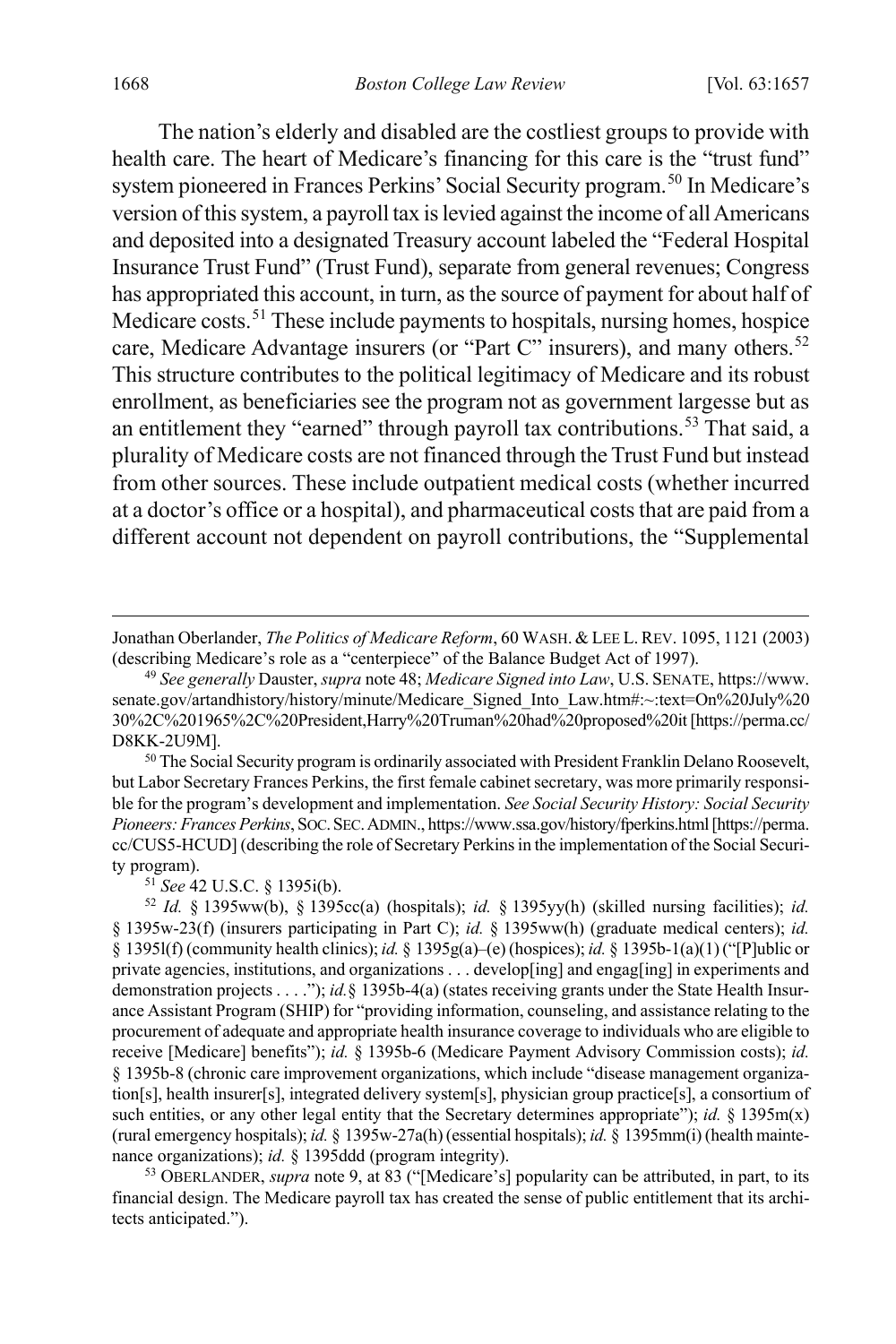<span id="page-13-1"></span><span id="page-13-0"></span>Medical Insurance (SMI) trust fund."<sup>[54](#page-13-2)</sup> Thus, the SMI trust fund would be in-sulated from the direct impacts of insolvency.<sup>[55](#page-13-3)</sup>

The trust fund financing structure means that HHS and Congress must ensure that expenditures on hospital and related costs do not exceed revenues through the Medicare payroll tax and other sources. They have repeatedly failed to do so. In its history, Medicare has not controlled the solvency of the program between solvency "crises," repeatedly depleting the Trust Fund until it was within six years of insolvency.<sup>[56](#page-13-4)</sup> Each time, only major bipartisan legislation restructuring health policy in the United States resolved the resulting Medicare insolvency "crisis."[57](#page-13-5) This included the Social Security Amendments of 1983, eliminating "reasonable cost" reimbursement for hospitals and creating the Inpatient Prospective Payment System (IPPS); [58](#page-13-6) the 1997 Balanced Budget Act that included large cuts to Medicaid—a program that covers eligible low income individuals<sup>59</sup>—and set the stage for the rise of Medicare coverage offered through private insurance companies, known as "Medicare Ad-vantage" or "Medicare Part C;"<sup>[60](#page-13-8)</sup> and the ACA, supplemented by the Medicare Access and CHIP Reauthorization Act of 2015 (MACRA), which created "Ac-countable Care Organizations" and a system of advanced payment models.<sup>[61](#page-13-9)</sup>

<span id="page-13-4"></span><sup>56</sup> OBERLANDER, *supra* not[e 9,](#page-4-8) at 75 (describing a "pattern of crisis and reform that has driven Medicare politics since the program's enactment"); *see supra* note 6 and accompanying text.<br><sup>57</sup> Oberlander, *supra* note 48, at 1120–22 (describing "the practice . . . of adopting Medicare re-

<span id="page-13-5"></span>form as a part of large-scale fiscal legislation"); *see supra* not[e 9](#page-4-8) and accompanying text.

<sup>58</sup> Social Security Amendments of 1983, Pub. L. No. 98-21,  $\S$  601–607, 97 Stat. 65, 149–172.<br><sup>59</sup> The law came at a time when "the notion that Medicare was a program in crisis [was] a staple

<span id="page-13-7"></span><span id="page-13-6"></span>of American politics." OBERLANDER, *supra* not[e 9,](#page-4-8) at 74. In exchange for changes that increased costs in the program, fiscal conservatives insisted on broad reforms to "control" spending in other health and welfare programs, including a \$61 billion reduction in spending through the Medicaid program, which covers eligible low-income individuals. Andy Schneider, *Overview of Medicaid Provisions in the Balanced Budget Act of 1997, P.L. 105-33*, CTR. ON BUDGET & POL'Y PRIORITIES, https://www. cbpp.org/sites/default/files/archive/908mcaid.htm [https://perma.cc/72ZR-K7U8] (Sept. 8, 1997). The amendments also expanded states' ability to privatize their Medicaid programs. *See* Nicole Huberfeld, *Federalizing Medicaid*, 14 U. PA.J. CONST. L. 431, 448 (2011) ("The Balanced Budget Act of 1997 allowed states to simply amend their State Plans to implement managed care rather than requiring them to seek waivers." (citing 42 U.S.C. § 1396u-2(a) (2005))).

<span id="page-13-8"></span><sup>60</sup> *See* CUBANSKI ET AL., *supra* not[e 54,](#page-13-1) at 32 (describing private Medicare coverage through "Medicare Advantage" plans).

<span id="page-13-9"></span><sup>61</sup> Medicare Program; Merit-Based Incentive Payment System (MIPS) and Alternative Payment Model (APM) Incentive Under the Physician Fee Schedule, and Criteria for Physician-Focused Pay-

<span id="page-13-2"></span> <sup>54</sup> JULIETTE CUBANSKI ET AL., HENRY J. KAISER FAM. FOUND., <sup>A</sup> PRIMER ON MEDICARE: KEY FACTS ABOUT THE MEDICARE PROGRAM AND THE PEOPLE IT COVERS 32–34 (2015), https://files.kff. org/attachment/report-a-primer-on-medicare-key-facts-about-the-medicare-program-and-the-peopleit-covers [https://perma.cc/2DPG-NYJZ].

<span id="page-13-3"></span><sup>55</sup> *See id.* at 32 ("Part B, the Supplementary Medical Insurance (SMI) trust fund, is financed through a combination of general revenues, premiums paid by beneficiaries, and interest and other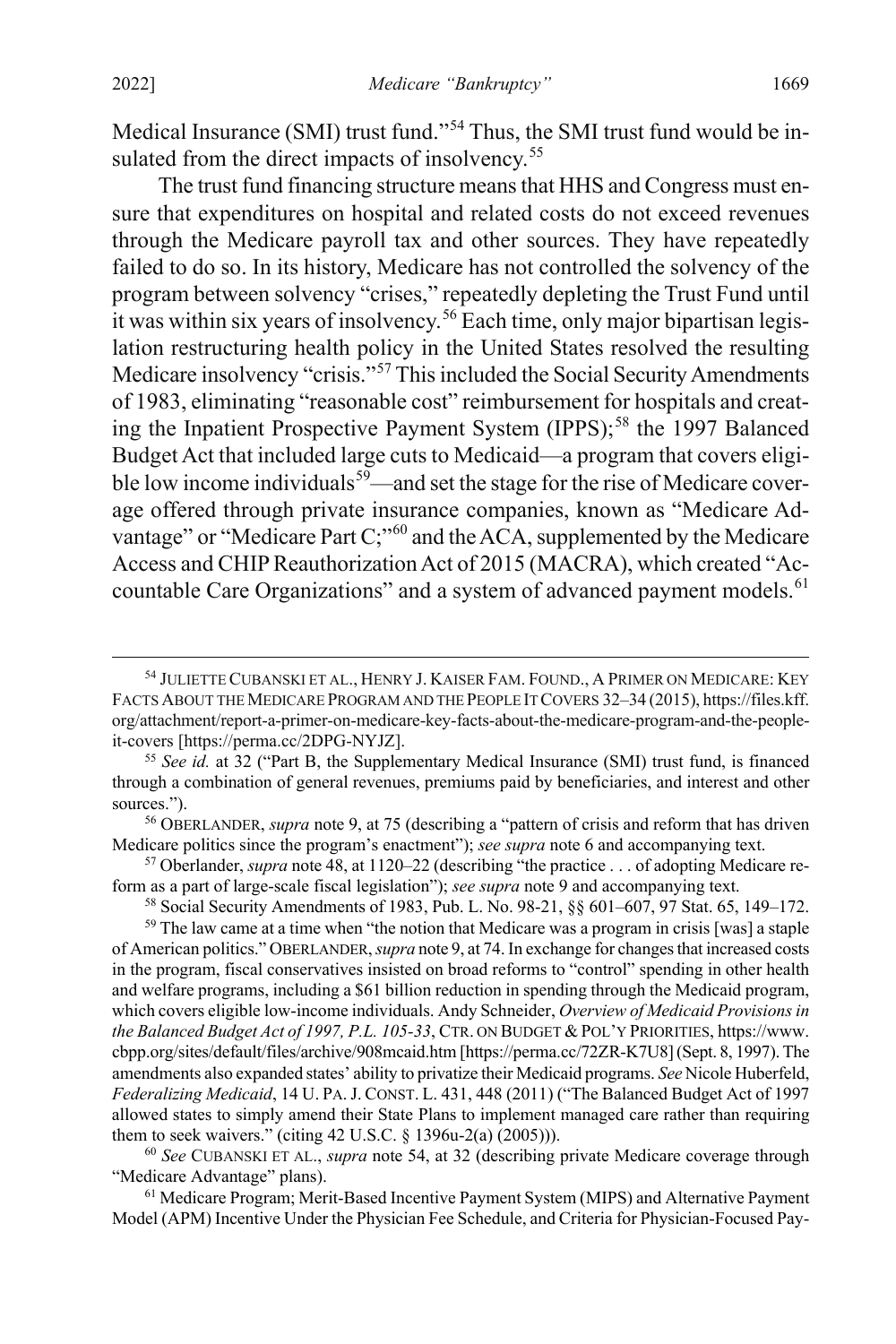This cycle of near-insolvency and repair has been harmful to Medicare, to the project of health reform overall, and to the country. Each successive insolvency crisis damages the legitimacy of Medicare, creating a (perhaps accurate) picture of a lack of fiscal control that has undermined political support for ex-panding public health insurance in the United States.<sup>[62](#page-14-0)</sup> More practically, waiting until the programmatic "last minute" to develop and implement reforms to protect the solvency of Medicare dramatically limits the menu of reforms available to those with immediate, direct payoff. [63](#page-14-1) Some such reforms include savings from cuts in benefits, increases in beneficiary obligations, tax increas-es, and cuts in other programs.<sup>[64](#page-14-2)</sup> This excludes many of the most meaningful, substantive means of reducing health care costs, such as by incentivizing the development of less expensive alternatives to current technologies or encour-aging preventive care and care coordination.<sup>[65](#page-14-3)</sup> Indeed, every year in their report on the program's solvency, Medicare's Trustees suggest reforms that would both improve the program and reduce cost.<sup>[66](#page-14-4)</sup> As the insolvency date draws nearer, however, they are forced to warn that the later solvency is tack-led, the fewer such reforms will be possible.<sup>[67](#page-14-5)</sup>

<span id="page-14-7"></span>Relatedly, the cycle of insolvency has skewed health policy by ensuring that, when Congress legislates on health reform, it is within a narrative of "solv[ing]" the "cost problem" in health care,  $68$  or the "spending problem" in

<sup>64</sup> *See generally* Van de Water, *supra* not[e 10](#page-4-9) (outlining potential reforms to Medicare).

<span id="page-14-3"></span><span id="page-14-2"></span><sup>65</sup> *See, e.g.*, William M. Sage, *Explaining America's Spendthrift Healthcare System: The Enduring Effects of Public Regulation on Private Competition*, *in* THE LAW AND POLICY OF HEALTHCARE FINANCING:AN INTERNATIONAL COMPARISON OF MODELS AND OUTCOMES 17, 34–36 (Wolf Sauter, Jos Boertjens, Johan van Manen & Misja Mikkers eds., 2019) (describing how "accreted health law" contributes to inefficiency and waste in health care systems); Neel U. Sukhatme & M. Gregg Bloche, *Health Care Costs and the Arc of Innovation*, 104 MINN.L.REV. 955, 961 (2019) (problematizing the lack of incentives to innovate cost-effective treatments and preventive measures).

<span id="page-14-4"></span><sup>66</sup> *See, e.g.*, THEBDS. OF TRS., FED. HOSP.INS. & FED. SUPPLEMENTARY MED.INS. TR. FUNDS, 2020 ANNUAL REPORT OF THE BOARDS OF TRUSTEES OF THE FEDERAL HOSPITAL INSURANCE AND FEDERAL SUPPLEMENTARY MEDICAL INSURANCE TRUST FUNDS 9 (2020), https://www.cms.gov/ files/document/2020-medicare-trustees-report.pdf [https://perma.cc/3FYV-BDR8].

<sup>67</sup> *Id.*

 $\overline{a}$ 

<span id="page-14-6"></span><span id="page-14-5"></span><sup>68</sup> *See, e.g.*, Press Release, Richard S. Schweiker, Sec'y of Health & Hum. Servs., Statement on Proposed Changes in the Social Security System (May 12, 1981), *reprinted in* Special, *Schweiker's Pensions Statement*, N.Y. TIMES, May 13, 1981, at A29 (introducing proposed reforms by explaining they would "keep the system from going broke").

ment Models, 81 Fed. Reg. 28,162 (May 9, 2016) (to be codified at 42 C.F.R. pts. 414, 495) (outlining advanced payment models). 62 *See supra* not[e 34](#page-9-5) and accompanying text (noting that Medicare's continuous financial crises

<span id="page-14-0"></span>undermine support for expanding the program).

<span id="page-14-1"></span><sup>63</sup> Hyman, *supra* not[e 20,](#page-6-3) at 1188, 1197 ("The consistent approach when attempting 'reform' is to fix the short term and ignore the (far more problematic) long term." (citing Robert M. Ball, *The Sky Isn't Falling on Medicare*, L.A. TIMES (July 24, 2001), https://www.latimes.com/archives/la-xpm-2001-jul-24-me-25899-story.html [https://perma.cc/97ES-GDZZ ])).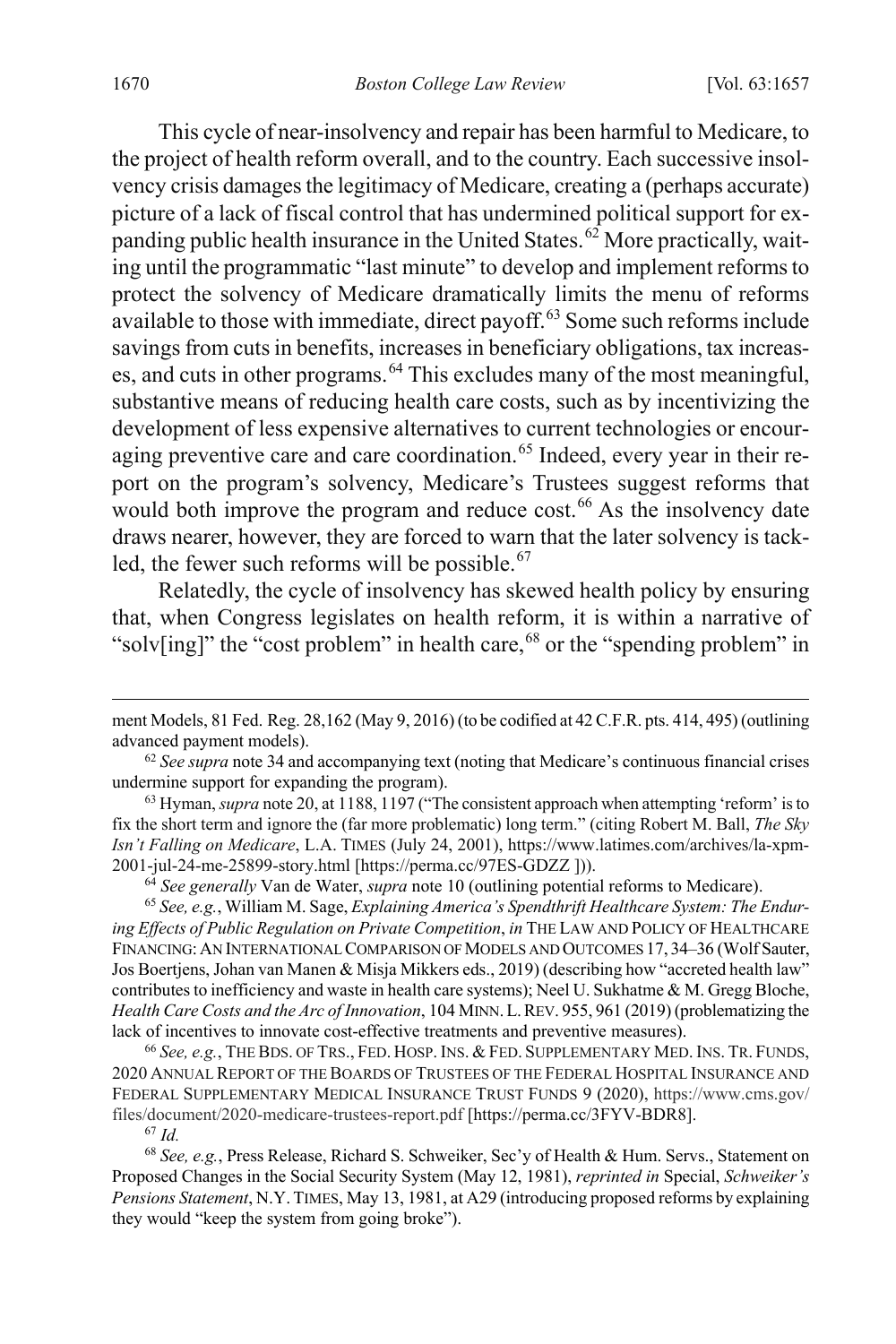government.[69](#page-15-1) Scholars such as Professor Taleed El-Sabawi have documented how the way Congress defines a regulatory problem shapes the solutions it evaluates and implements.  $^{70}$  $^{70}$  $^{70}$  This pattern has proven true when it comes to leg-islation responding to Medicare solvency crises.<sup>[71](#page-15-3)</sup> Recent legislative debates about Medicare's solvency frame the problem as inherent in government-run health care, motivating major legislative steps toward the privatization of the program to be run through a for-profit health insurance model.<sup>[72](#page-15-4)</sup>

<span id="page-15-0"></span>What explains this cycle of insolvency? Of course, any given Medicare insolvency is in a superficial sense "caused" by an arithmetical imbalance either too much spending or too little revenue. Thus, demographic shifts and cost growth are appropriately blamed for particular insolvency crises, leading legal scholarship rightly (albeit almost exclusively) to focus on specific, sub-stantive policy reforms to reduce spending.<sup>[73](#page-15-5)</sup> These recommendations include giving patients greater "skin in the game" of their health care through cost sharing,  $74$  incentivizing individual providers to take costs into account at the bedside through fiduciary duties<sup>[75](#page-15-7)</sup> properly incentivizing hospital systems,<sup>[76](#page-15-8)</sup> or allowing the Medicare program to ration treatments and services (but not pa-tient care) based on their cost effectiveness.<sup>[77](#page-15-9)</sup>

<span id="page-15-1"></span> <sup>69</sup> *See, e.g.*, Oberlander, *supra* not[e 48,](#page-11-9) at 1118 (explaining how political leadership developing the 1997 Balanced Budget Act leveraged the Medicare fiscal crisis to motivate sweeping cuts in spending programs; "the concern was not just that the Medicare trust fund would soon go bankrupt, but also that Medicare would soon bankrupt the government").

<span id="page-15-2"></span><sup>70</sup> *See* Taleed El-Sabawi, *What Motivates Legislators to Act: Problem Definition & the Opioid Epidemic, a Case Study*, 15 IND. HEALTH L. REV. 189, 190–91 (2018) (explaining how the way a problem is defined influences perceptions of possible solutions). 71 *See* Oberlander, *supra* not[e 48,](#page-11-9) at 1117 (describing how members of Congress who had long

<span id="page-15-3"></span>sought to reduce entitlement spending seized on "[t]he trust fund shortfall . . . [as] a convenient problem to which [they] could attach the solution that they already had in mind").

<span id="page-15-4"></span><sup>72</sup> *See infra* note[s 317](#page-62-0)[–319](#page-63-0) and accompanying text (describing a consistent pressure for Medicare privatization). 73 *See, e.g.*, Bagley, *supra* not[e 20](#page-6-3) (outlining Medicare cost cutting reforms); Buck, *supra* not[e 20](#page-6-3)

<span id="page-15-5"></span><sup>(</sup>same); Fox, *supra* not[e 20](#page-6-3) (same); Brian Elbel & Mark Schlesinger, *Responsive Consumerism: Empowerment in Markets for Health Plans*, 87 MILBANK Q. 633, 634 (2009) (advocating for Medicare improvement through "consumer empowerment").

<span id="page-15-6"></span><sup>74</sup> *See* Elbel & Schlesinger, *supra* not[e 73,](#page-15-0) at 634 ("State and federal governments continue to adopt new policies designed to enhance this aspect of consumer empowerment, by creating . . . incentives for consumers to make cost-effective choices." (citation omitted) (first citing David G. Stevenson, *Is a Public Reporting Approach Appropriate for Nursing Home Care?*, 31 J. HEALTH POL., POL'Y & L. 773 (2006); and then citing Kenneth E. Thorpe, *The Rise in Health Care Spending and What to Do About It*, 24 HEALTH AFFS. 1436 (2005))).

<span id="page-15-7"></span><sup>75</sup> *See* Buck, *supra* not[e 20,](#page-6-3) at 1093–94 ("This Article seeks to expand the fiduciary relationship and recognize a new duty of loyalty that providers would owe to Medicare payers."). <sup>76</sup> *See* Bagley, *supra* not[e 20,](#page-6-3) at 577 ("[T]he success of any particular reform will depend funda-

<span id="page-15-8"></span>mentally on . . . align[ing] the practice patterns of Medicare's physicians . . . with federal priorities.").

<span id="page-15-9"></span><sup>77</sup> *See* Fox, *supra* not[e 20,](#page-6-3) at 5 ("Medicare needs to be changed, giving CMS the power and obligation to openly consider the cost of new medical treatments before covering them.").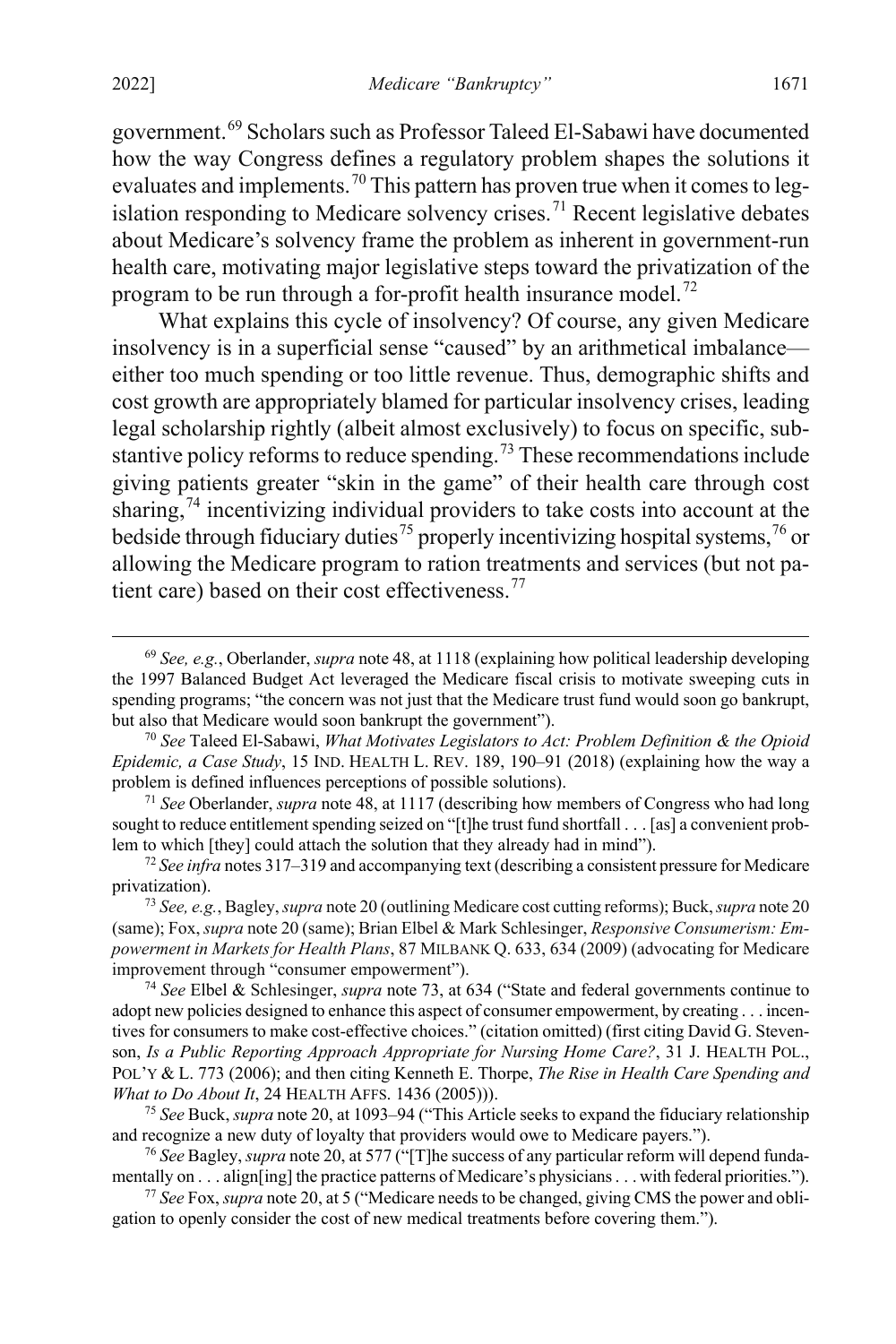<span id="page-16-1"></span><span id="page-16-0"></span>Conceptualizing Medicare insolvency as an arithmetical byproduct of demographics and the particular policies in place at any given moment fails to explain the program's cycle of insolvency, however.<sup>[78](#page-16-2)</sup> Why do "fixes" never seem to last? Why do the program's policies, as they develop, creep inexorably toward greater spending? Several scholars have pointed to a possible explanation: an alignment of powerful interests who use their influence in the legislative and regulatory processes to steer the program to increase, not decrease, costs.[79](#page-16-3) In a phrase, the problem is the program's political economy, in the sense of that term as it is used in the field of law and political economy.<sup>[80](#page-16-4)</sup> Whatever their individual incentives in a particular case, the concentrated, powerful interests who influence the program's development—hospitals and other providers, health insurers, beneficiaries, and pharmaceutical compa-nies—are incentivized to make Medicare more "generous," not less.<sup>[81](#page-16-5)</sup> So their

<span id="page-16-4"></span><sup>80</sup> *See* Britton-Purdy et al., *supra* note [23,](#page-7-5) at 1792 (in contrast to "political economy" in "mainstream economics departments," "law and political economy" is used in a historical, radical sense that explores "the relation of politics to the economy, understanding that the economy is always already political in both its origins and its consequences" (citing Samuel Bowles & Herbert Gintis, *Power and Wealth in a Competitive Capitalist Economy*, 21 PHIL. & PUB. AFFS. 324, 324 (1992)).

<span id="page-16-5"></span><sup>81</sup> *See generally, e.g.*, Hyman, *Getting the Haves to Come Out Behind*,*supra* not[e 79](#page-16-1) (describing comparisons between Medicare providers' reimbursement rates, resulting in continuous advocacy for more generous Medicare reimbursement). Providers' stake in Medicare costs is not limited to their interest in Medicare reimbursement. Private insurance agreements often base provider payment amounts on a multiple of Medicare payment rates, meaning that any increase in Medicare rates means increased reimbursement for many providers even for patients who have private health insurance, not Medicare. *See, e.g.*, *Medicare Rates as a Benchmark: Too Much, Too Little or Just Right?*, ALTARUM HEALTHCARE VALUE HUB (Feb. 2020), https://www.healthcarevaluehub.org/advocate-resources/ publications/medicare-rates-benchmark-too-much-too-little-or-just-right [https://perma.cc/R4BL-7PWV] (describing the "common approach" to "benchmark [private payment rates] against the rates . . . for Medicare beneficiaries").

<span id="page-16-2"></span> <sup>78</sup> *Cf.* SKOCPOL, *supra* note [33,](#page-9-6) at 5 (noting that "[m]oralists and "technocrats" often develop analyses that "lack . . . historical and political sensibility").

<span id="page-16-3"></span><sup>79</sup> *See* OBERLANDER, *supra* not[e 9,](#page-4-8) at 76 ("Medicare financing is the single most important pattern in program politics . . . more than any other factor, [it has] driven the direction and timing of program reform."); Clark. C. Havighurst & Barak D. Richman, *Distributive Injustice(s) in American Health Care*, LAW & CONTEMP. PROBS., Autumn 2006, at 7, 10 ("[I]ndustry and other interests . . . manipulate people's thinking . . . both as consumers and as voters."); David A. Hyman, *Getting the Haves to Come Out Behind: Fixing the Distributive Injustices of American Health Care*, LAW & CONTEMP. PROBS., Autumn 2006, at 265, 279 [hereinafter Hyman, *Getting the Haves to Come Out Behind*] ("[P]rovider capture of state and federal legislators . . . is the rule . . . ."); Hyman, *supra* note [20,](#page-6-3) at 1181 (describing the role of lobbying by device manufacturers in preventing cost cutting); Timothy Stoltzfus Jost, *The Independent Medicare Advisory Board*, 11 YALE J. HEALTH POL'Y, L., & ETHICS 21, 21 (2011) [hereinafter Jost, *The Independent Medicare Advisory Board*] (stating that HHS and Congress "are . . . driven by special interest politics . . . . Both Medicare payment formulas and coverage determinations often seem to be driven by political, rather than scientific or economic, considerations." (footnote omitted) (citing Timothy Stoltzfus Jost, *Governing Medicare*, 51 ADMIN. L. REV. 39 (1999) [hereinafter Jost, *Governing Medicare*])); Charles Silver & David A. Hyman, *There Is a Better Way: Make Medicaid and Medicare More Like Social Security*, 18 GEO.J.L. & PUB. POL'Y 149, 151–52 (2020) (discussing political opposition to Medicare reforms).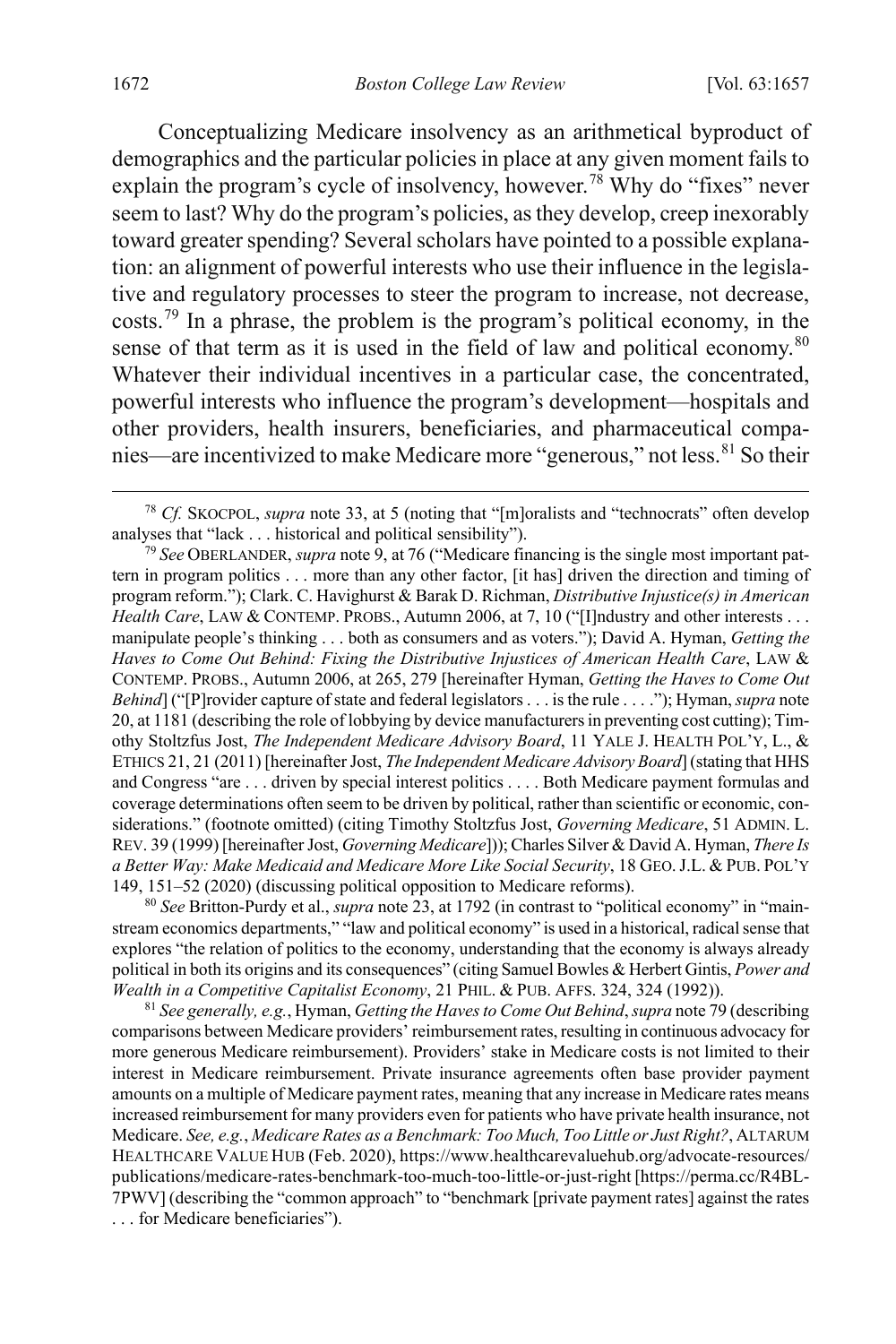lobbying dollars and political influence are directed at shifting the program toward greater spending. This is true when it comes to the frequent under-theradar legislative tweaks to the program that mark the periods between solvency crises. $82$  It is also true when it comes to HHS's myriad decisions implementing and adjusting the program.[83](#page-17-2)

<span id="page-17-0"></span>To be sure, advocates of greater spending do not have complete control, and suffer both wins and losses in their lobbying efforts. Taxpayer groups and those concerned about effects on other federal priorities—not to mention the public interest—have a general interest in combatting efforts to expand waste-ful spending through the program.<sup>[84](#page-17-3)</sup> But that counteracting influence is strongest in the midst of solvency crises, not in maintaining the program's finances when insolvency is many years away.<sup>[85](#page-17-4)</sup>

The nature of judicial review compounds this bias in the political economy of Medicare against controlling costs long term. Courts are not involved when HHS arguably spends "too much" on Medicare or allows funds to flow that should not. Although the beneficiaries of other spending programs, younger generations, and taxpayers are injured when Medicare overspends the Trust Fund,<sup>[86](#page-17-5)</sup> the Supreme Court has held that generalized pecuniary interests are insufficient to confer standing.<sup>[87](#page-17-6)</sup> Meanwhile, any effort HHS makes to reduce

<span id="page-17-6"></span><sup>87</sup> *See* Flast v. Cohen, 392 U.S. 83, 105–06 (1968) (describing limitations on taxpayer standing).

<span id="page-17-1"></span> <sup>82</sup> Cooper et al., *supra* not[e 24,](#page-7-6) at 10 (citing Christopher Lee, *Medicare Bill Partly a Special Interest Care Package*, WASH.POST (Nov. 23, 2003), https://www.washingtonpost.com/archive/politics/ 2003/11/23/medicare-bill-partly-a-special-interest-care-package/d884aebf-005c-4363-a56d-6d7777 e0cf28/ [https://perma.cc/68ZC-M89U]) (describing provisions added at the behest of home-state senators)).

<span id="page-17-2"></span><sup>83</sup> *See* LAWRENCE R.JACOBS &THEDA SKOCPOL, HEALTH CARE REFORM AND AMERICAN POL-ITICS:WHAT EVERYONE NEEDS TO KNOW 160 (3d ed. 2016) (describing the role of health care industry lobbyists in the development of regulations implementing the Affordable Care Act, and their focus on costs); Hyman, *supra* note [20,](#page-6-3) at 1181, 1183 n.60 (describing lobbying efforts by providers and manufacturers); *see also* Silver & Hyman, *supra* not[e 79,](#page-16-1) at 151–52 (noting that, as opposed to lobbying for Medicare reform, which would lengthen the Trust Fund's lifetime, providers are more interested in receiving greater reimbursements, which necessarily depletes the Trust Fund).

<span id="page-17-3"></span><sup>84</sup> Jost, *Governing Medicare*, *supra* not[e 79,](#page-16-1) at 78–80 (arguing providers' influence is "counterbalanced" in Medicare by fiscal constraints and occasional conflict of interest between providers and beneficiaries or among providers).

<span id="page-17-4"></span><sup>85</sup> *See* OBERLANDER, *supra* not[e 9,](#page-4-8) at 147–48 (noting that major Medicare policy choices have been driven by solvency crises, when fiscal concerns dominate, but cumulatively-important minor choices have been driven by interest groups).

<span id="page-17-5"></span><sup>&</sup>lt;sup>86</sup> Over-spending Medicare receipts harms either taxpayers (if the increased costs are made up by increased taxes), future generations (if the increased costs are paid by deficit spending or reducing Medicare's generosity in the future), or recipients of other spending programs (if such programs are cut to fund increases in Medicare spending). *Cf.* William M. Sage & Timothy M. Westmoreland, *Following the Money: The ACA's Fiscal-Political Economy and Lessons for Future Health Care Reform*, 48 J.L. MED. & ETHICS 434, 441 (2020) (explaining how "[t]he tyranny of the federal budget" can make spending a zero-sum choice about increasing generosity of some programs by reducing generosity of others).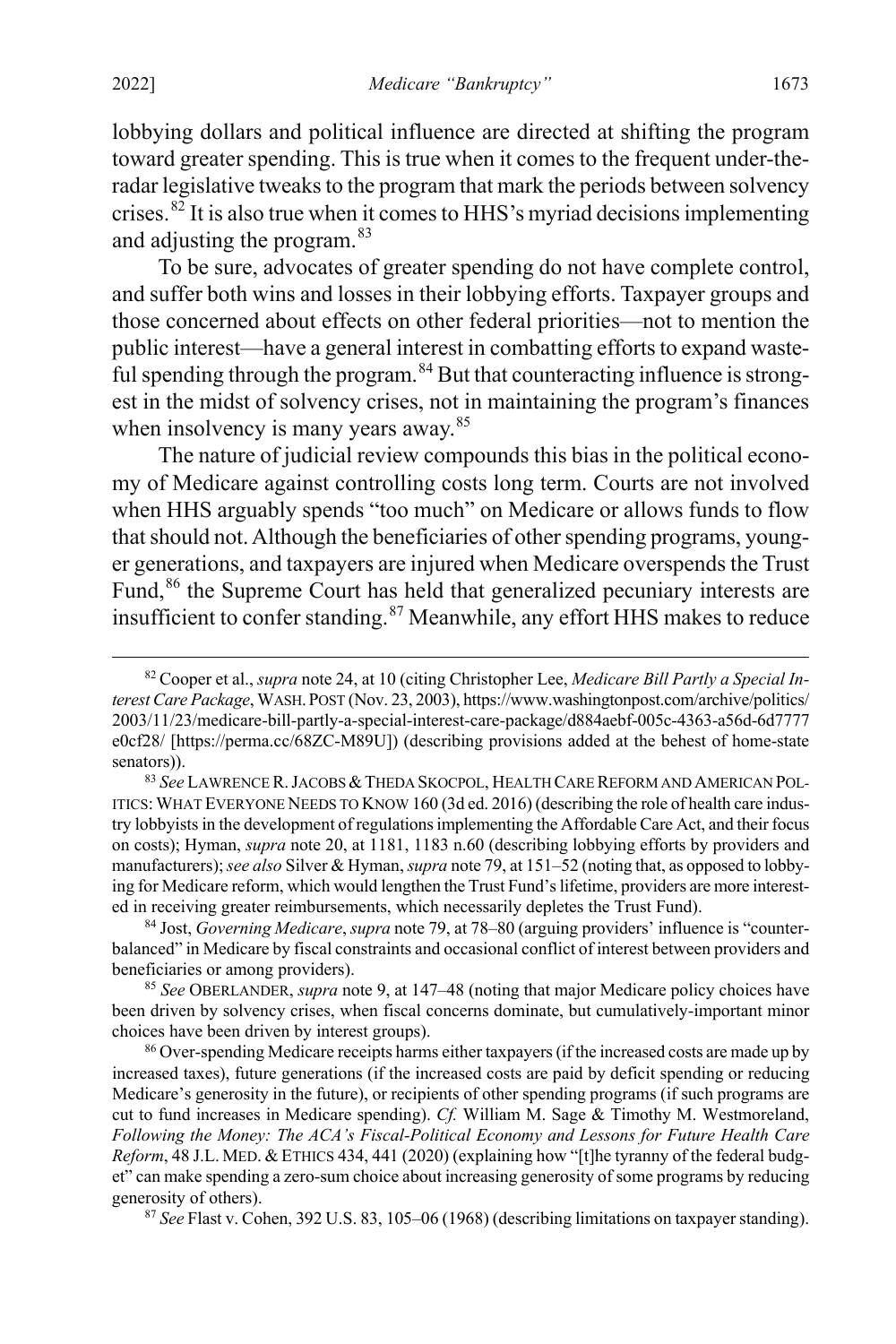spending is certain to be met with legal challenge by whoever loses out, whether hospital,  $88$  insurer,  $89$  dialysis provider,  $90$  nursing home,  $91$  or benefi-ciary.<sup>[92](#page-18-4)</sup> And courts often take a sympathetic view of such plaintiffs—the nature of judicial review means that the slighted party is before the court, telling their story, and expressing their need.<sup>[93](#page-18-5)</sup> Thus, the federal courts have acted as a oneway ratchet in the arc of Medicare policy, rejecting HHS administrative efforts to control costs in dozens of cases involving billions of dollars,  $94$  but never once invalidating an HHS decision as spending too much.

In light of these forces, it is not surprising that Medicare is again facing a fiscal crisis in the short term, with insolvency predicted either just before or just after the next presidential election.<sup>[95](#page-18-7)</sup> Should we expect Congress to step in with major health reform legislation to address Medicare's solvency, as it has in the past? In economic speak, is Medicare in an uncomfortable but reliable equilibrium of crisis, fix, crisis, or might it eventually divert from its current pattern into a new one: crisis, insolvency, fix? [96](#page-18-8) Or, might Medicare become insolvent and stay that way—crisis, insolvency, insolvency? $97$ 

<span id="page-18-0"></span> <sup>88</sup> *See, e.g.*, Am. Hosp. Ass'n v. Hargan, 289 F. Supp. 3d 45, 47 (D.D.C. 2017) (challenging a rule reducing pharmaceutical reimbursement rates for hospitals), *aff'd sub nom*. Am. Hosp. Ass'n v. Azar, 895 F.3d 822 (D.C. Cir. 2018).

<span id="page-18-1"></span><sup>89</sup> *See, e.g.*, Fox Ins. Co. v. Ctrs. for Medicare & Medicaid Servs., 715 F.3d 1211, 1213–14 (9th Cir. 2013) (challenging the decision to terminate a contract with an insurance company and require repayment of prospective payments to the insurance company).

<span id="page-18-2"></span><sup>90</sup> *See, e.g.*, Dialysis Clinic, Inc. v. Leavitt, 518 F. Supp. 2d 197, 198 (D.D.C. 2007) (challenging the denial of reimbursement for certain "bad debts" of a dialysis clinic).

<span id="page-18-3"></span><sup>91</sup> *See, e.g.*, Blossom S., L.L.C. v. Sebelius, 987 F. Supp. 2d 289, 292 (W.D.N.Y. 2013) (challenging HHS's termination of a nursing home's provider agreement).

<span id="page-18-4"></span><sup>92</sup> *See, e.g.*, Kort v. Burwell, 209 F. Supp. 3d 98, 101 (D.D.C. 2016) (challenging Medicare beneficiaries' denial by HHS of coverage for certain cognitive treatments).

<span id="page-18-5"></span><sup>93</sup> *See generally* Jerry Kang et al., *Implicit Bias in the Courtroom*, 59 UCLAL.REV. 1124, 1152– 68 (2012) (reviewing literature on judicial bias in civil cases).

<span id="page-18-6"></span><sup>94</sup> *See, e.g.*, Cape Cod Hosp. v. Sebelius, 630 F.3d 203, 216 (D.C. Cir. 2011) (ruling for hospitals in a high-stakes reimbursement case); Monmouth Med. Ctr. v. Thompson, 257 F.3d 807, 815 (D.C. Cir. 2001) (same); Am. Hosp. Ass'n v. Azar, 410 F. Supp. 3d 142, 156 (D.D.C. 2019) (rejecting a site-neutral payment policy in Medicare Part B), *rev'd*, 964 F.3d 1230 (D.C. Cir. 2020), *cert. denied sub nom.* Am. Hosp. Ass'n v. Becerra, 141 S. Ct. 2853 (2021); Shands Jacksonville Med. Ctr. v. Burwell, 139 F. Supp. 3d 240, 265 (D.D.C. 2015) (striking down the Secretary's "0.2 percent reduction" in Medicare reimbursements).

<span id="page-18-7"></span><sup>95</sup> *See supra* notes [3–](#page-3-9)[8](#page-4-0) and accompanying text (describing various Medicare insolvency estimates).

<span id="page-18-8"></span><sup>&</sup>lt;sup>96</sup> This was the path Medicaid's Children's Health Insurance Program (CHIP) followed in 2018. Lawrence, *supra* not[e 11,](#page-4-7) at 37–38 (noting that there have been consistent funding extensions in past years, but that, in the most recent case, there was a lapse in funding for the program until long-term funding and contested issues were solved).

<span id="page-18-9"></span><sup>&</sup>lt;sup>97</sup> This was the path the ACA's cost sharing reduction subsidies followed after their disappropriation. *Id.* at 32–33.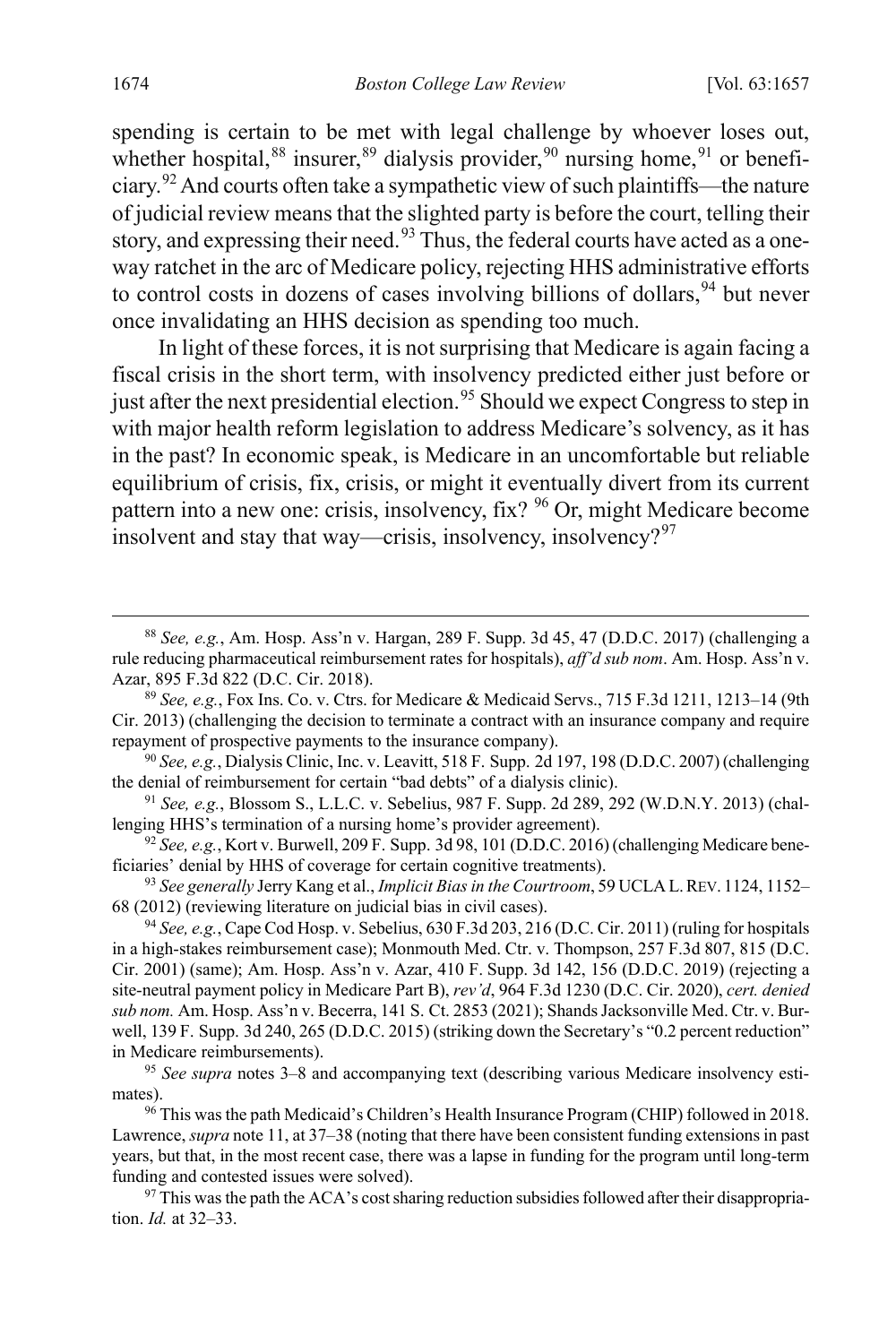# Although Congress has intervened to address Medicare's solvency in each past crisis, four overlapping trends indicate that the present situation is different, such that Medicare may well be forced to confront insolvency in the near future. First, insolvency is imminent at this writing. As the Trustees have lamented for years, the closer the program is to insolvency, the more dramatic— and potentially draconian—are the changes necessary to avoid it.<sup>[98](#page-19-0)</sup> Health policy observers thus predict that this time around, fixing Medicare will be an even heavier lift than in prior crises, requiring either cuts in benefits or eligibil-ity, or increases in revenue.<sup>[99](#page-19-1)</sup> This influences political calculations, with any

legislative effort to preserve the program's solvency potentially being cast as either gutting the program (if it cuts costs), raising taxes (if it increases reve-nue), or robbing Peter to pay Paul (if it diverts funds from other programs).<sup>[100](#page-19-2)</sup>

Second, in health law, "Congress has repeatedly failed to [enact legislation] necessary for the government" to respect and fulfill entitlements, sometimes temporarily and sometimes indefinitely; impacted programs have included the Supplemental Nutrition Assistance Program, the Children's Health Insurance Program, the Indian Health Service, and the ACA's individual market cost-sharing reduction subsidies.<sup>[101](#page-19-3)</sup> This has forced administrators to make previously "unthinkable" choices about how to manage a disappropriated program, and has given rise to several billion-dollar lawsuits by disappointed claimants seeking judicial relief. $102$ 

Third, in fiscal law, Congress has repeatedly failed to rise to the challenge of budgetary pressures and address fiscal issues through regular order.<sup>[103](#page-19-5)</sup> The recurrence of "game-of-chicken" negotiations in the "new fiscal politics" make

<span id="page-19-3"></span><sup>101</sup> *See* Lawrence, *supra* not[e 11,](#page-4-7) at 4, 27, 30, 34, 37, 41 n.182 (describing disappropriation and the programs impacted by it).

<sup>102</sup> *See id.* at 5 (noting the many "blockbuster" lawsuits resulting from disappropriation).

<span id="page-19-5"></span><span id="page-19-4"></span><sup>103</sup> *See* David Scott Louk & David Gamage, *Preventing Government Shutdowns: Designing Default Rules for Budgets*, 86 U.COLO. L.REV. 181, 183, 185 (2015) (noting the "failure [of most legislative bodies] to regularly pass" fiscal initiatives and defining "new fiscal politics").

<span id="page-19-0"></span> <sup>98</sup> *See, e.g.*, THE BDS. OF TRS., FED. HOSP.INS. & FED. SUPPLEMENTARY MED.INS. TR. FUNDS, *supra* not[e 66,](#page-14-7) at 41 ("The sooner solutions are enacted, the more flexible and gradual they can be.").

<sup>99</sup> *See generally* Van de Water, *supra* note [10](#page-4-9) (discussing options to bolster the Trust Fund). <sup>100</sup> *See Medicare for All: Higher Taxes, Fewer Choices, Longer Lines*, SENATE REPUBLICAN

<span id="page-19-2"></span><span id="page-19-1"></span>POL'Y COMM. (Dec. 4, 2018), https://www.rpc.senate.gov/policy-papers/medicare-for-all-higher-taxesfewer-choices-longer-lines[https://perma.cc/B5G4-KKNG] ("Proponents say 'free' health care for all would eliminate premiums, copays, and deductibles for everything from major surgery to dental, vision, hearing, and mental health services. In reality, enormous tax increases for all would simply prepay whatever health care services the government chooses to provide."). *Cf.* Dena Bunis, *Older Americans Oppose Social Security, Medicare Cuts to Fix Federal Debt*, AARP (May 26, 2021), https:// www.aarp.org/politics-society/advocacy/info-2021/survey-social-security-medicare-cuts.html[https:// perma.cc/N7CU-YAD9] (outlining AARP's opposition to passing legislation that would cut Medicare benefits to fix federal debt despite the elderly's interest in reducing federal debt).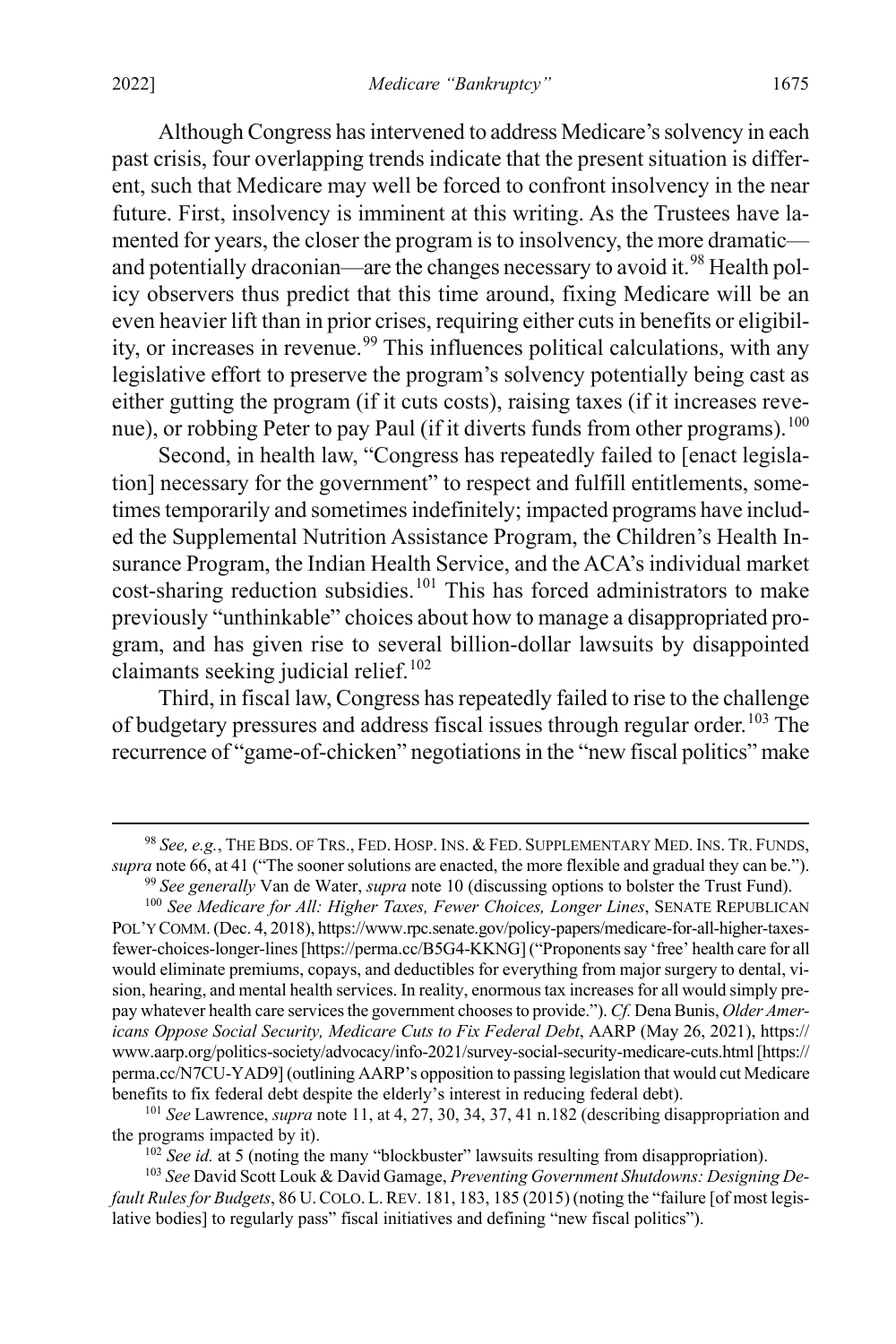bargaining failures almost inevitable.<sup>[104](#page-20-0)</sup> And, as illustrated by the return of the debt ceiling impasse at the time of this writing, the new fiscal politics often sees Congress adopt a series of short-term patches that ultimately end in fail-ure, rather than a long-term fix.<sup>[105](#page-20-1)</sup> In Medicare, this could easily take the form of a one-time measure pushing insolvency by a year or two along with a supercommittee or other mechanism whose failure would set up eventual insolvency.

Fourth, in politics, an era of "hardball" sees the party opposing the president constantly looking to exert their influence in Congress to frustrate governance. A vigorous scholarly debate continues about whether one political party is more to blame for this era of "constitutional hardball."[106](#page-20-2) Regardless, prudence counsels that Medicare might well be the next battleground. The possibility that legislation in the current Congress could expand the program increases this risk. Such legislation is predicted to follow a partisan path that would create opportunities (even if unjustified) for the opposing party to blame the program's looming insolvency on that reform legislation rather than on policy choices of the past. $107$ 

Optimists might object that despite these overarching trends, Medicare is too culturally sacred and politically salient for Congress to let the program implode. This view wrongly assumes that insolvency in Medicare would entail a clear deadline and immediate consequences that would acutely threaten patients and, more importantly, force an "up or down" vote on preventive legislation. To the contrary, as the next Part explains, Medicare insolvency would not immediately impact patients. Further, its impacts on providers and hospitals would be highly variable (though quite significant for some), and those impacts could emerge slowly and not be finally determined for years. Experience

 <sup>104</sup> *Id.* at 185.

<span id="page-20-1"></span><span id="page-20-0"></span><sup>105</sup> *See Understanding the Sequester*, COMM. FOR A RESPONSIBLE FED.BUDGET (Nov. 22, 2013), https://www.crfb.org/blogs/understanding-sequester [https://perma.cc/6JCA-H98G] (discussing the effects of sequestration in the years following the Supercommittee's failure to agree on a budget relief package).

<span id="page-20-2"></span><sup>106</sup> *See, e.g.*, Fishkin & Pozen, *supra* not[e 17,](#page-5-5) at 918 (attaching more blame for the current era of "constitutional hardball" on Republicans than Democrats); *supra* note [17](#page-5-5) and accompanying text.

<span id="page-20-3"></span><sup>&</sup>lt;sup>107</sup> Reported "reconciliation instructions" would enable Congress to expand the program without facing a filibuster, but do not appear to leave room to replace or to fix the existing Trust Fund financing structure or address the program's looming insolvency. *See* Jonathan Weisman, Emily Cochrane & Jim Tankersley, *Democrats Roll Out \$3.5 Trillion Budget to Fulfill Biden's Broad Agenda*, N.Y.TIMES, https://www.nytimes.com/2021/07/14/us/politics/biden-social-spending-deal.html [https://perma. cc/PF2Y-DNEF] (Aug. 23, 2021) (describing the instructions); Michael McAuliff, *Sen. Wyden: \$3.5T Budget May Have to Trim but It Can Set a Path to 'Ambitious Goals*,*'* KAISER HEALTH NEWS (July 20, 2021), https://khn.org/news/article/senator-ron-wyden-interview-democrats-budget-ambitioushealth-policy-goals/ [https://perma.cc/6AUR-AY9P] (describing the reconciliation process in which "Congress approves budget instructions for bills that affect spending, revenue or debt. . . . [T]hose bills can then advance on an expedited basis and pass in the Senate with a simple majority, with no threat of a filibuster.").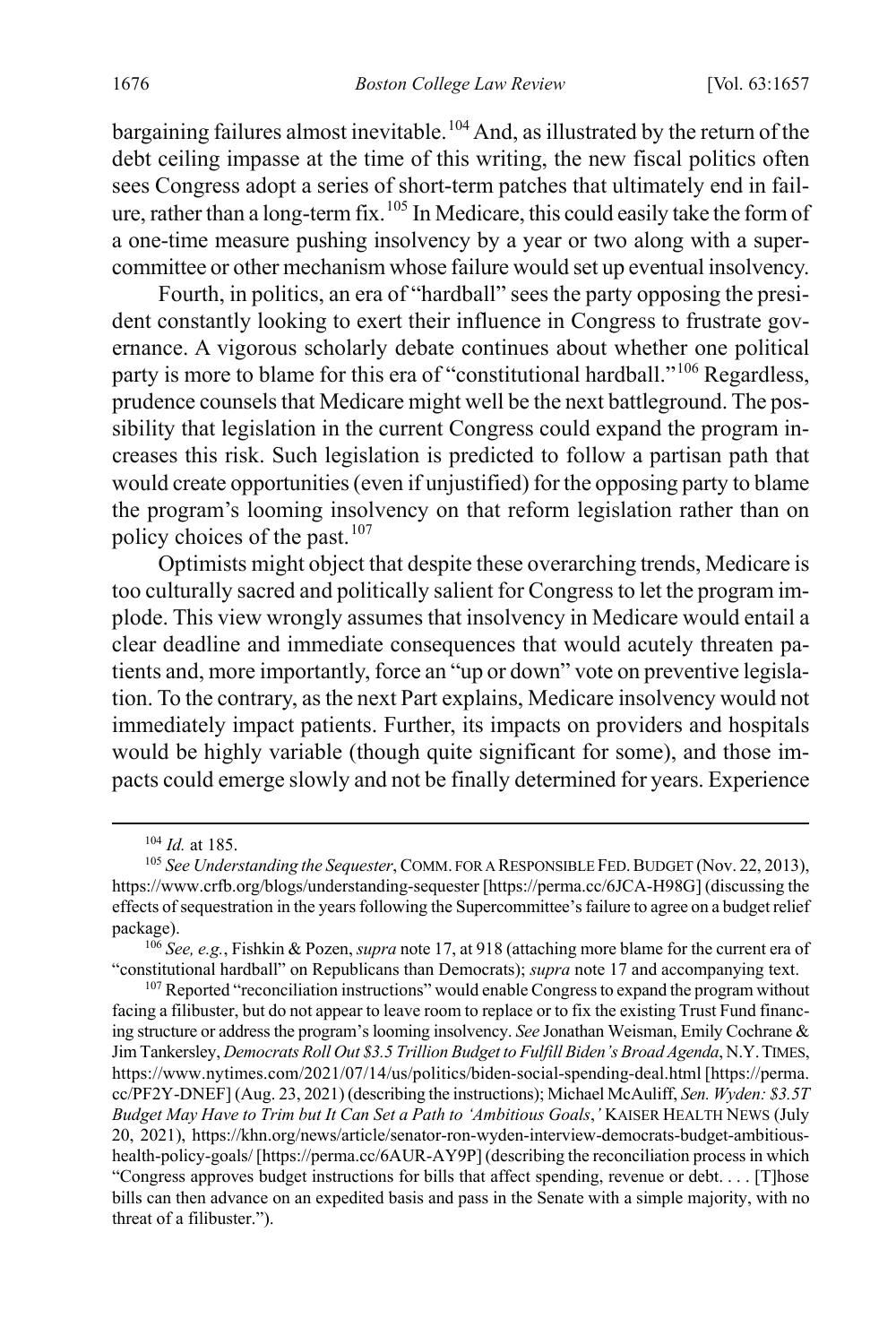with the CHIP disappropriation, cost-sharing reduction disappropriation, and "debt ceiling" teaches that as insolvency approaches, expressions of uncertain-ty about the actual deadline and the consequences of missing it will grow.<sup>[108](#page-21-2)</sup> With that rising uncertainty, pressure to act may well wain, not rise.<sup>[109](#page-21-3)</sup>

All of this raises the questions: What would actually happen if Medicare became insolvent? Are there any steps that could be taken now, by HHS, Congress, or courts, to avoid, or at least mitigate, insolvency? The remainder of this Article takes up these questions.

#### <span id="page-21-7"></span><span id="page-21-0"></span>II. ADMINISTERING INSOLVENCY

<span id="page-21-1"></span>Prior scholarship has elaborated well the complicated public-private apparatus through which Medicare receives, processes, and pays billions of claims every year.<sup>[110](#page-21-4)</sup> It has also touched on the legal framework of statutes, regula-tions, and guidance that defines and supports that apparatus.<sup>[111](#page-21-5)</sup> For present purposes, it suffices to highlight that Medicare's administrative apparatus and the underlying statutes, regulations, and guidance assume solvency, yet say nothing specific about what to do if the program becomes insolvent.<sup>[112](#page-21-6)</sup>

<span id="page-21-2"></span> <sup>108</sup> *See, e.g.*, CTR. FOR CHILD. & FAMS., GEO. UNIV. HEALTH POL'Y INST., WHEN WILL CHIP FUNDING RUN OUT? 1–2 (2017), https://ccf.georgetown.edu/wp-content/uploads/2017/12/20171220\_ PressRelease\_CHIP.pdf [https://perma.cc/R9B9-G9JY] (elaborating on the "CHIP patch" passed by Congress); Timothy Jost, *New Guidance on CSR Payments and Risk Adjustment: Answers . . . and More Questions*, HEALTH AFFS. BLOG (Aug. 11, 2017), https://www.healthaffairs.org/do/10.1377/ hblog20170811.061514/full/ [https://perma.cc/8PGW-QH8J] ("HHS may stop reimbursing insurers for reducing cost sharing for low-income consumers at some undetermined point in the future—it has not yet decided. . . . Because of the uncertainty HHS has created, some states have instructed their insurers to assume the payments will not be made and increase their rates accordingly."); Kate Davidson, *Capitol Hill Lacks Clarity on Debt-Ceiling Date*, WALL ST.J., https://www.wsj.com/articles/ capitol-hill-lacks-clarity-on-debt-ceiling-date-1497193228 [https://perma.cc/W3EZ-7HLT] (June 11, 2017) (bemoaning "[m]ixed messages and a dearth of details" regarding the debt ceiling deadline and effect, arguing that this "[l]ack of clarity complicates the administration's efforts to convince lawmakers to raise the debt limit sooner rather than later").<br><sup>109</sup> See discussion *infra* Section III.B.

<span id="page-21-4"></span><span id="page-21-3"></span><sup>&</sup>lt;sup>110</sup> See, e.g., Bagley, *supra* not[e 20,](#page-6-3) at 522 (citing the lack of uniformity of interests between private physicians and the government in administering Medicare); Jost, *Governing Medicare*, *supra*  not[e 79,](#page-16-1) at 79–80 (describing how the government, interest groups, and beneficiaries all "shape [Medicare] policy"); Eleanor D. Kinney, *The Accidental Administrative Law of the Medicare Program*, 15 YALE J. HEALTH POL'Y, L., & ETHICS 111, 111 (2015) (noting the complexity of not only the "web of legislative [and agency] rules," but also the appeals process, which governs a "variety of issues" for beneficiaries and providers alike).

<span id="page-21-5"></span><sup>111</sup> *See, e.g.*, Jost, *Governing Medicare*, *supra* not[e 79,](#page-16-1) at 79–80. *See generally* Bagley, *supra* note [20;](#page-6-3) Kinney, *supra* not[e 110.](#page-21-1) 112 *See* Juliette Cubanski & Tricia Neuman, *FAQs on Medicare Financing and Trust Fund Sol-*

<span id="page-21-6"></span>*vency*, KAISER FAM. FOUND. (Mar. 16, 2021), https://www.kff.org/medicare/issue-brief/faqs-onmedicare-financing-and-trust-fund-solvency/ [https://perma.cc/V6JY-VSA3] ("[T]here is no automatic process in place or precedent to determine how to apportion the available funds or how to fill the shortfall.").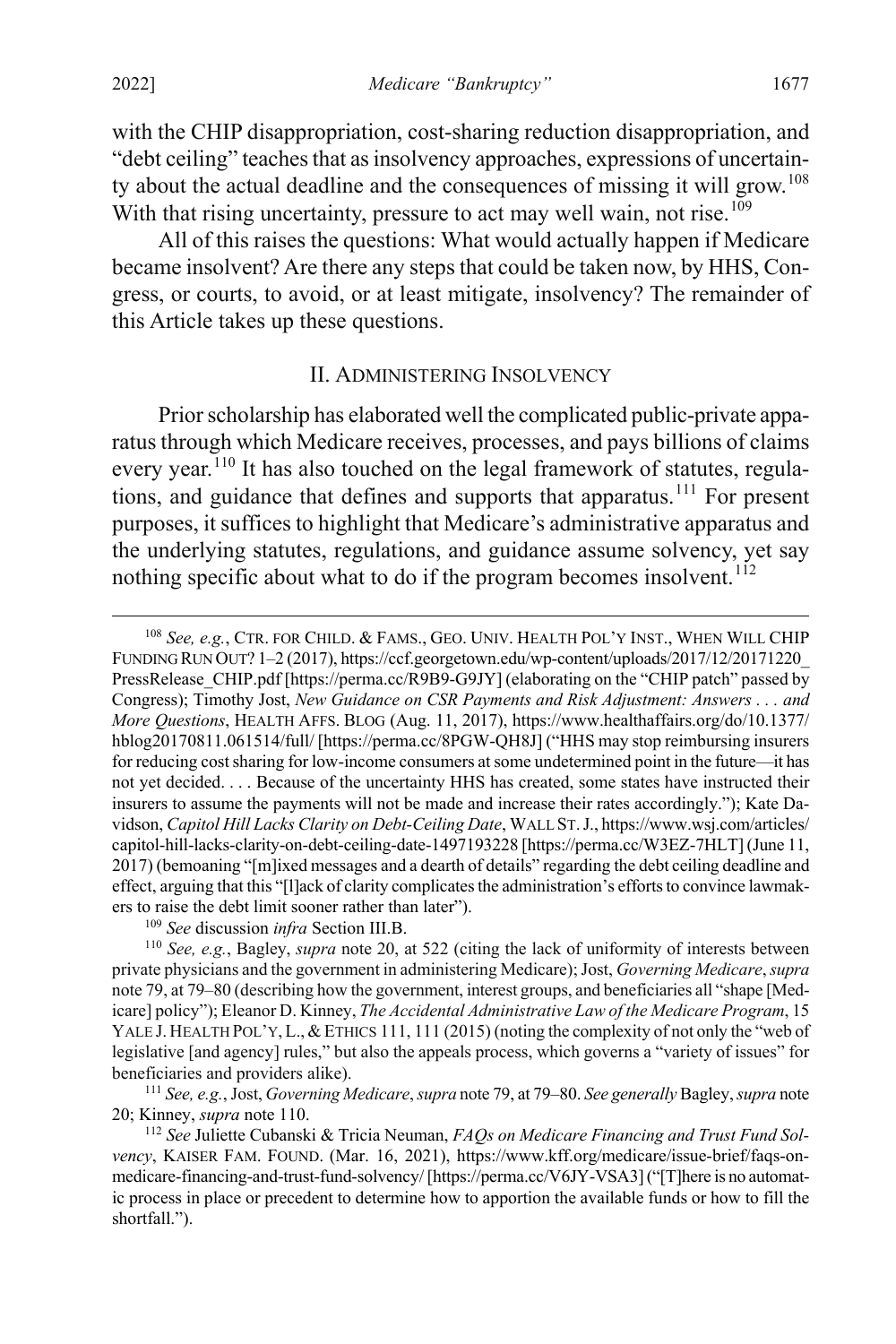<span id="page-22-8"></span>If this occurs, the Appropriations Clause of the U.S. Constitution would forbid spending beyond the Trust Fund (and the Anti-Deficiency Act would render it a felony with a five-year statute of limitations).<sup>[113](#page-22-1)</sup> Thus, if and when the statute's assumption of Trust Fund solvency becomes false, administering an insolvent Medicare program will force determination—by HHS, courts, and perhaps Congress—of five open legal questions: (1) How will choices about administering an insolvent program be made?; (2) should payment of claims be delayed, or should all claims be paid on time but reduced pro rata?; (3) would some claims or claimants be insulated from payment disruptions?; (4) would shorted claimants be entitled to judicial relief?; and (5) would litigation to decide that question proceed in the Court of Federal Claims or in federal district court?

This Part discusses each choice, its determinants, and its implications for the likelihood and course of insolvency in Medicare. Section A addresses the administrative law question of the process for deciding how to administer in-solvency in Medicare.<sup>[114](#page-22-2)</sup> Section B then addresses the substantive question whether to delay or reduce payments.<sup>[115](#page-22-3)</sup> Section C discusses the substantive question of insulating high-priority claimants.<sup>[116](#page-22-4)</sup> Section D addresses the five trillion dollar remedies question of whether shorted providers could collect from the Judgment Fund through litigation.<sup>[117](#page-22-5)</sup> Section E addresses the procedural question of the path of such blockbuster litigation—whether through the Court of Federal Claims or federal district court.<sup>[118](#page-22-6)</sup>

#### <span id="page-22-0"></span>*A. Process*

An insolvent Medicare program will be unable to operate as required by the Medicare statute.<sup>[119](#page-22-7)</sup> Insolvency would force the agency to make substantive decisions discussed in the following sections, but also a first, primary decision about process: How should the agency make decisions about administration under conditions of insolvency? When should the agency make those choices, who should be involved, and what form should they take?

<span id="page-22-2"></span><span id="page-22-1"></span> <sup>113</sup> *See* Lawrence, *supra* note [11,](#page-4-7) 83–84 (first citing 31 U.S.C. §§ 1341(a)(1), 1350; and then citing 18 U.S.C. § 3282(a)) (describing how the Anti-Deficiency Act "prohibit[s] both executive expenditures and commitments in advance of appropriations" while proscribing criminal sanction for its violation).

<sup>114</sup> *See infra* notes [119–](#page-22-0)[137](#page-25-0) and accompanying text.

<sup>115</sup> *See infra* notes [138–](#page-26-0)[158](#page-30-0) and accompanying text.

<sup>116</sup> *See infra* notes [159–](#page-30-1)[176](#page-33-1) and accompanying text.

<sup>117</sup> *See infra* notes [177–](#page-33-0)[209](#page-39-0) and accompanying text.

<sup>118</sup> *See infra* notes [211–](#page-40-0)[231](#page-43-0) and accompanying text.

<span id="page-22-7"></span><span id="page-22-6"></span><span id="page-22-5"></span><span id="page-22-4"></span><span id="page-22-3"></span><sup>&</sup>lt;sup>119</sup> It is worth repeating that the outpatient coverage of Medicare Part B and pharmaceutical coverage of Medicare Part D are not funded through the Hospital Insurance Trust Fund, and so are insulated from the direct impacts of insolvency. *See supra* notes 54–55 and accompanying text.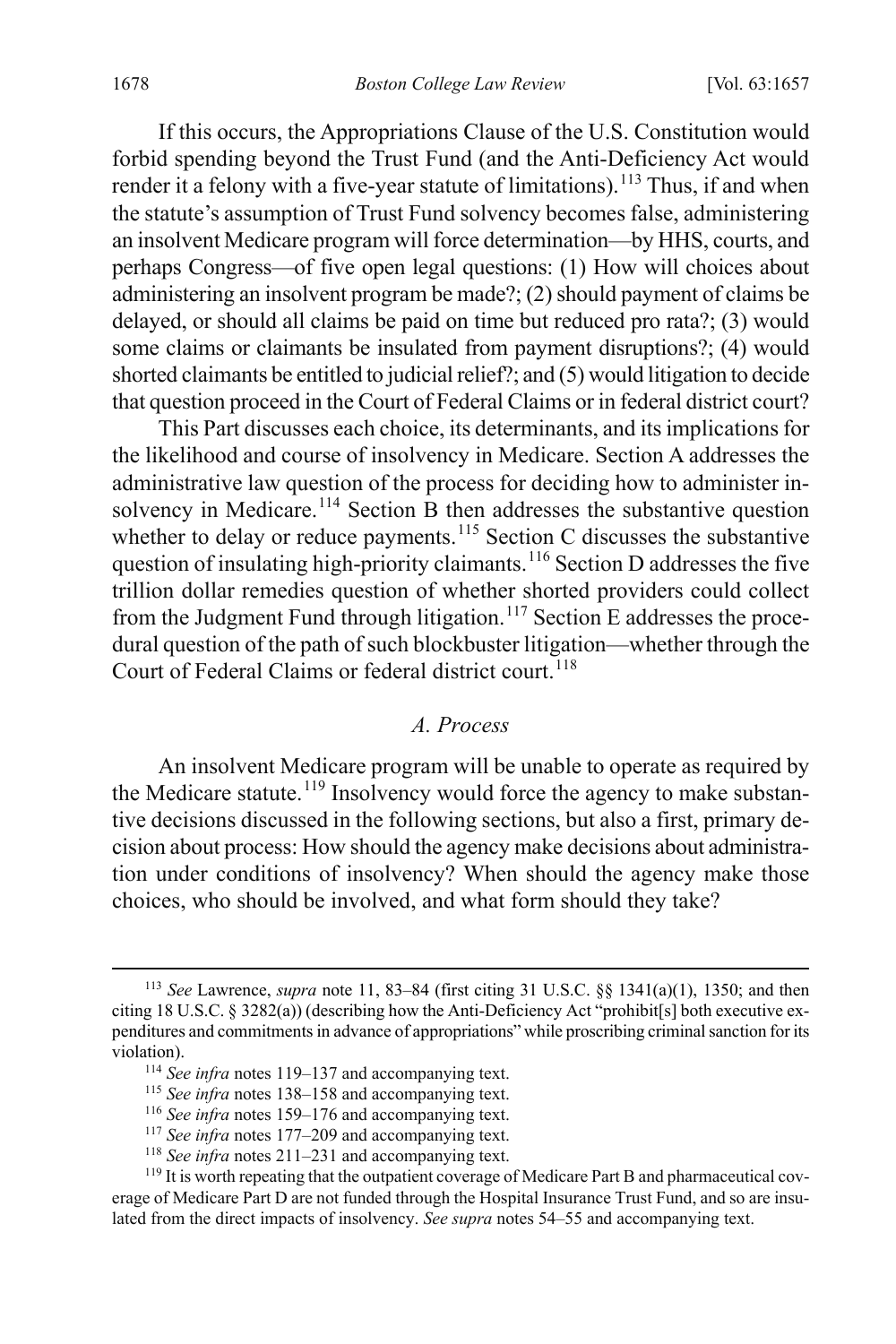<span id="page-23-5"></span>In prior disappropriations, HHS decided for itself what to do, without public consultation, announcing its approach in guidance documents.<sup>[120](#page-23-0)</sup> One could certainly imagine HHS taking this path now—avoiding explicit advance consideration or public involvement in its decisions about how to manage insolvency until it was actually reached (itself a difficult date to pin down). It then might simply announce its approach by fiat—or even just implement its insolvency plan and allow the public to infer the substance.

Alternatively, HHS could, as a preemptive measure, opt to promulgate regulations setting forth how it would administer an insolvent Medicare pro-gram well in advance, by notice and comment rulemaking.<sup>[121](#page-23-1)</sup> HHS is required by the Medicare statute annually to propose, seek comment on, and finalize formal payment notices governing Medicare reimbursement for hospitals and insurers.[122](#page-23-2) These notices routinely include a range of administrative changes and adjustments, big and small. Initial proposals ordinarily must be published in spring during the year ahead of the year to which they apply in order to be finalized by applicable deadlines.<sup>[123](#page-23-3)</sup> The agency could simply include its fallback insolvency plan in such a notice, along with a final deadline by which Congress would have to act to avoid triggering the fallback.

<span id="page-23-6"></span>Though technical, this choice of process could prove pivotal. It would alter by months or even years the time it would take for courts to resolve litigation by providers either challenging the agency's approach to administering insolvency or asking for an order for full payment.<sup>[124](#page-23-4)</sup> The reason has to do with Medicare's jurisdictional "channeling"—or "exhaustion"—provisionsthat mean that, "in most instances, judicial review is available only after the ex-

<span id="page-23-0"></span><sup>&</sup>lt;sup>120</sup> See Distribution of Fiscal Year 1994 Contract Support Funds, 58 Fed. Reg. 68,694, 68,694 (Dec. 28, 1993) (announcing, three months into fiscal year 1994, the agency's approach for handling shortfall in fiscal year 1994 appropriations); CTRS. FOR MEDICARE & MEDICAID SERVS. & CTR. FOR CONSUMER INFO. & INS. OVERSIGHT, DEP'T OF HEALTH & HUM. SERVS., RISK CORRIDORS AND BUDGET NEUTRALITY 1 (Apr. 11, 2014), https://www.cms.gov/CCIIO/Resources/Fact-Sheets-and-FAQs/Downloads/faq-risk-corridors-04-11-2014.pdf [https://perma.cc/HT7D-C6NK] (providing guidance in the case of a risk corridor fund shortfall); CTR. FOR CHILD.&FAMS.,GEO.UNIV.HEALTH POL'Y INST.,*supra* note [108](#page-21-7) (describing confusion about how CHIP shortfalls would be administered in states).

<span id="page-23-1"></span><sup>121</sup> *See* 42 U.S.C. § 1395hh(a)–(b) (granting the agency authority to act by rulemaking, requiring both notice and the opportunity for public comment regarding proposed rules).

<span id="page-23-2"></span><sup>122</sup> *Id.* § 1395ww(d)(6) (describing Part A payment notice); *id.* § 1395w-23(b) (describing Part C payment notice).

<span id="page-23-3"></span><sup>&</sup>lt;sup>123</sup> *Id.* § 1395ww(j)(5); *id.* § 1395w-23(b)(1)–(2) (requiring advance notice and comment on changes in Medicare Advantage payment methodology "[a]t least 45 days" before a final rule to be issued by "the first Monday in April before the calendar year concerned").

<span id="page-23-4"></span><sup>124</sup> The specifics of such litigation are discussed in Section II.D. *See infra* notes [177–](#page-33-0)[209](#page-39-0) and accompanying text.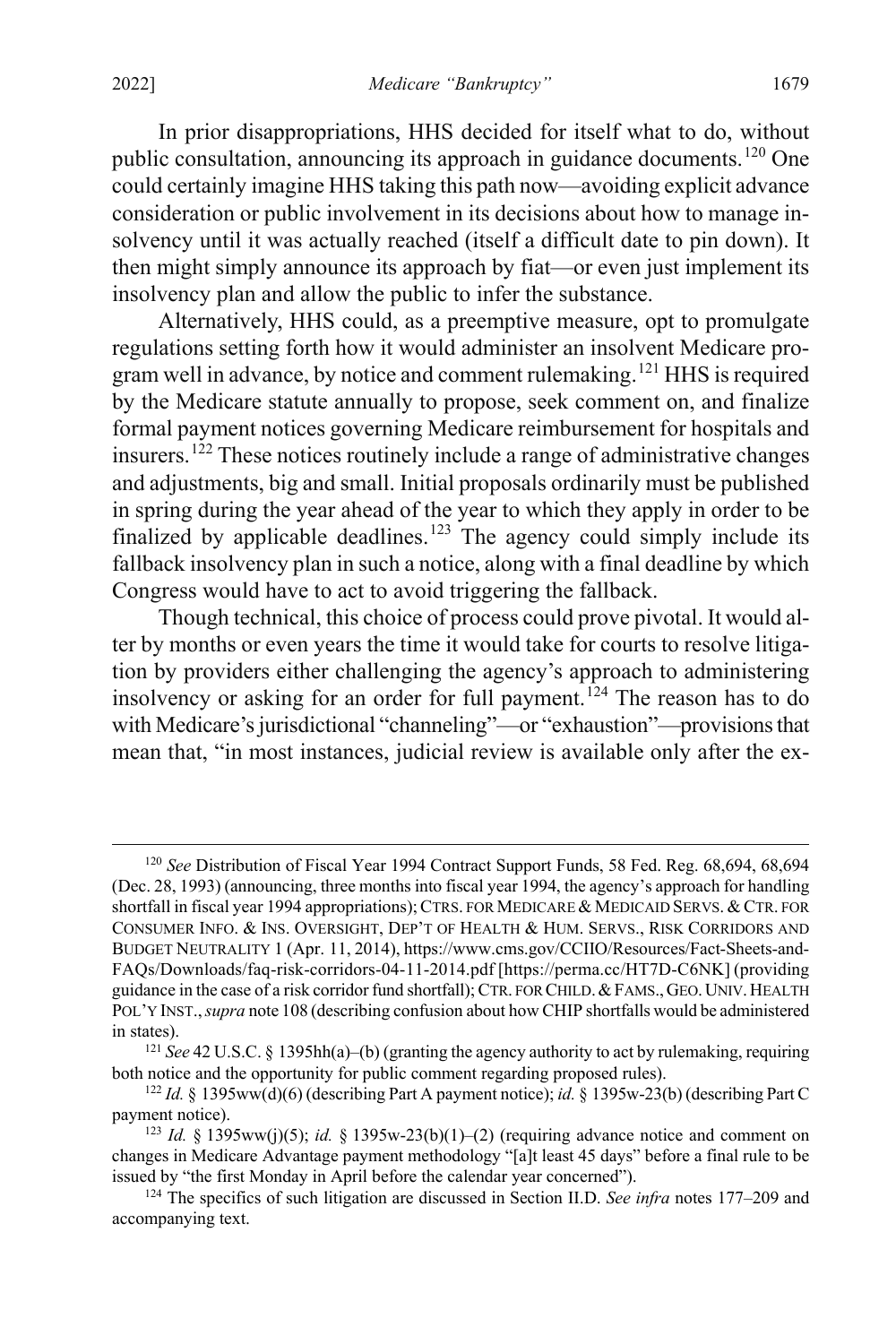<span id="page-24-0"></span>haustion of lengthy administrative processes."<sup>[125](#page-24-1)</sup> The Medicare statute allows expedited consideration of challenges to regulations through these processes, so a regulation dictating the agency's approach could be challenged directly in federal court just weeks or months after its issuance.<sup>[126](#page-24-2)</sup> By contrast, absent a regulation, providers would have to wait until their individual payments were actually impacted, then appeal those payments through a lengthy administrative process. [127](#page-24-3) Additionally, the Medicare statute's exhaustion provision would preclude judicial review until that process ran its course.<sup>[128](#page-24-4)</sup>

Relatedly, proceeding by regulation would mean that Congress and all the entities with interests in Medicare would know precisely how the program's insolvency would impact them *before* the program actually became insolvent. This is because black letter administrative law (a principle known as the *Accardi* doctrine) binds the agency to follow its own regulations.<sup>[129](#page-24-5)</sup> By contrast, if the agency does not regulate in advance, then its approach would remain an open question during congressional deliberations. This would increase the uncertainty in those deliberations about what would happen should Congress fail to act and about the deadline for congressional action.

Although somewhat more abstract, it is also important to note that the agency's choice of process would implicate important administrative process values including accountability, transparency, and participation. The United States Supreme Court emphasized, in 2019, in *Azar v. Allina Health Ser-*

<span id="page-24-1"></span><sup>125</sup> TIMOTHY STOLTZFUS JOST, DISENTITLEMENT?: THE THREATS FACING OUR PUBLIC HEALTH-CARE PROGRAMS AND A RIGHTS-BASED RESPONSE 34 (2003) (first citing 42 U.S.C. §§ 405(h), 1395ii; and then citing Heckler v. Ringer, 466 U.S. 602 (1984)); *see* Shalala v. Ill. Council on Long Term Care, Inc., 529 U.S. 1, 13 (2000) ("'[E]xhaustion' . . . demands the 'channeling' of virtually all legal attacks through the agency . . . .").

<span id="page-24-2"></span><sup>&</sup>lt;sup>126</sup> See § 1395oo(f)(1) (providing for expedited judicial review when "the [Provider Reimbursement Review] Board determines . . . that it is without authority to decide the question"); 42 C.F.R.  $§$  405.1842(f)(1)(ii) (2021) (noting that expedited review is available if "the legal question is a challenge . . . to the substantive or procedural validity of a *regulation or CMS Ruling*" (emphasis added)); *see, e.g.*, Am. Hosp. Ass'n v. Azar, 967 F.3d 818, 823, 834 (D.C. Cir. 2020) (describing procedural history where a challenge to a regulation issued November 13, 2017 was dismissed for failure to exhaust, but exhaustion was completed and a new suit over which the court had jurisdiction was brought, which the district court resolved in the hospitals' favor on December 27, 2018; the United States Court of Appeals for the D.C Circuit subsequently reversed), *cert. granted sub nom.* Am. Hosp. Ass'n v. Becerra, 141 S. Ct. 2883 (2021).

<span id="page-24-3"></span><sup>&</sup>lt;sup>127</sup> *Cf.* Flast v. Cohen, 392 U.S. 83, 105-06 (1968) (requiring the claimant to show a sufficient nexus between taxpayer status and the nature of the unconstitutional action to secure judicial review).

<span id="page-24-4"></span><sup>128</sup> JOST, *supra* not[e 125,](#page-24-0) at 34–35 ("Attempts to obtain judicial review when it is not available by statute and precluded by 42 U.S.C. 405(h) have generally been rejected by the Supreme Court, despite repeated attempts by the lower courts to find some jurisdictional toehold.").

<span id="page-24-5"></span><sup>&</sup>lt;sup>129</sup> United States *ex rel.* Accardi v. Shaughnessy, 347 U.S. 260, 267 (1954) ("In short, as long as the regulations remain operative, the Attorney General denies himself the right to sidestep the Board or dictate its decision in any manner.").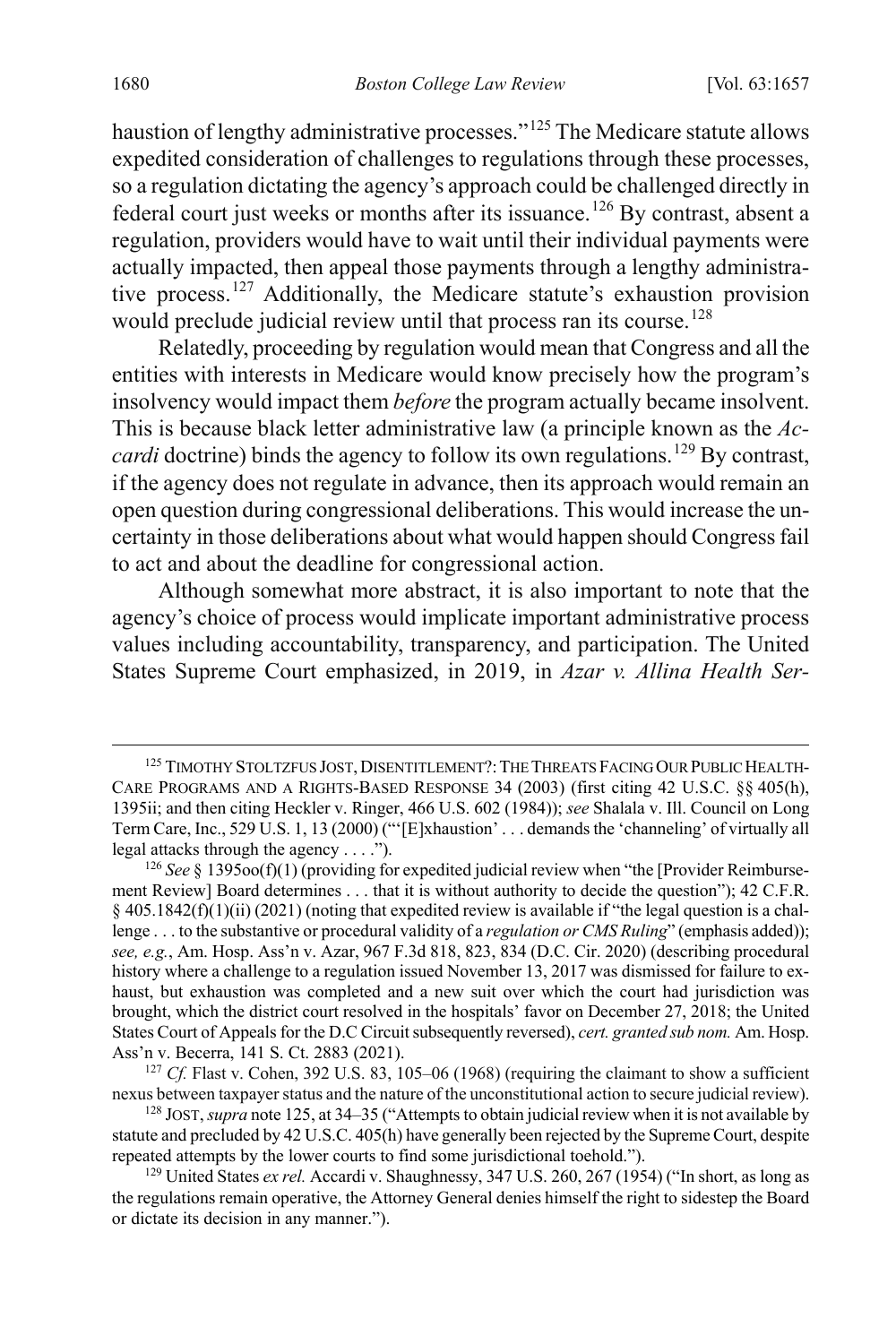*vices*, [130](#page-25-1) that the Medicare statute endorses these values through its mandated rulemaking for changes in payment standards, whether made in "substantive  $\ldots$  [or] interpretive rules."<sup>[131](#page-25-2)</sup> A process such as advance rulemaking, with notice and comment, would promote these values and align with the Medicare statute's endorsement.<sup>[132](#page-25-3)</sup> Meanwhile, even if lawful by virtue of an emergency, last-minute decision-making by agency fiat would risk increasing controversy and confusion. $133$ 

Even though administrative law favors advance rulemaking, the process decision would largely be within the discretion of HHS under current law. The Medicare statute's preference for rulemaking notwithstanding,  $134$  an agency failure to address insolvency in advance through regulation would leave no option but to do so later, without such formality, to comply with the Appropriations Clause.[135](#page-25-6) And there is little possibility of courts forcing the agency to promulgate Medicare bankruptcy rules in advance. The administrative law doctrines governing whether courts will compel an agency to engage in rulemaking are weak and rarely applicable. [136](#page-25-7) Additionally, the lack of an explicit statutory command that the agency make policy, let alone a deadline for one, would prove fatal under those doctrines. $137$ 

#### <span id="page-25-9"></span><span id="page-25-0"></span>*B. Delay or Pro Rata Reduction?*

Whatever process it uses, the most fundamental substantive question facing HHS will be how to deal with its inability to make timely payment on all Medicare claims. Specifically, would the agency accommodate insolvency

 <sup>130</sup> 139 S. Ct. 1804, 1808–09 (2019) (interpreting 42 U.S.C. § 1395hh).

<span id="page-25-2"></span><span id="page-25-1"></span><sup>&</sup>lt;sup>131</sup> *Id.* at 1809, 1811 ("Congress didn't just adopt the APA's notice-and-comment regime for the Medicare program. . . . Instead, Congress chose to write a new, Medicare-specific statute."). *See generally* Graham Haviland, *Not So Different After All: The Status of Interpretive Rules in the Medicare Act*, 85 U.CHI.L.REV. 1511 (2018) (discussing judicial interpretations of the Medicare statute's "notice and comment [requirement] for proposed regulations").

<span id="page-25-3"></span><sup>132</sup> *Allina Health Servs.*, 139 S. Ct. at 1816 ("Notice and comment gives affected parties fair warning of potential changes in the law and an opportunity to be heard on those changes . . . .").

<span id="page-25-4"></span><sup>133</sup> Abbe R. Gluck, Anne Joseph O'Connell & Rosa Po, *Unorthodox Lawmaking, Unorthodox Rulemaking*, 115 COLUM. L.REV. 1789, 1839–40 (2015) (surveying possible democratic legitimacy impacts of emergency policymaking, whether legislative or administrative).

 $134 \text{ }\frac{1}{3}$  1395hh (requiring notice and comment rulemaking for "substantive" rules).

<span id="page-25-6"></span><span id="page-25-5"></span><sup>135</sup> *See* Hyman, *supra* not[e 20,](#page-6-3) at 1182 ("The sooner this problem is addressed, the less severe the resulting dislocations will be.").

<span id="page-25-7"></span><sup>136</sup> *See* Sidney A. Shapiro, *Rulemaking Inaction and the Failure of Administrative Law*, 68 DUKE L.J. 1805, 1818 (2019) ("[A]s a general proposition, this court will compel an agency to institute rulemaking proceedings only in extremely rare circumstances." (quoting Ark. Power & Light Co. v. ICC, 725 F.2d 716, 723 (D.C. Cir. 1984))).

<span id="page-25-8"></span><sup>&</sup>lt;sup>137</sup> *See id.* at 1820–21 (noting that "an agency has an obligation . . . to respond to a rulemaking petition" but that "courts are split" on how much weight to give Congress's promulgation of a response deadline (citing 5 U.S.C. § 555(b)).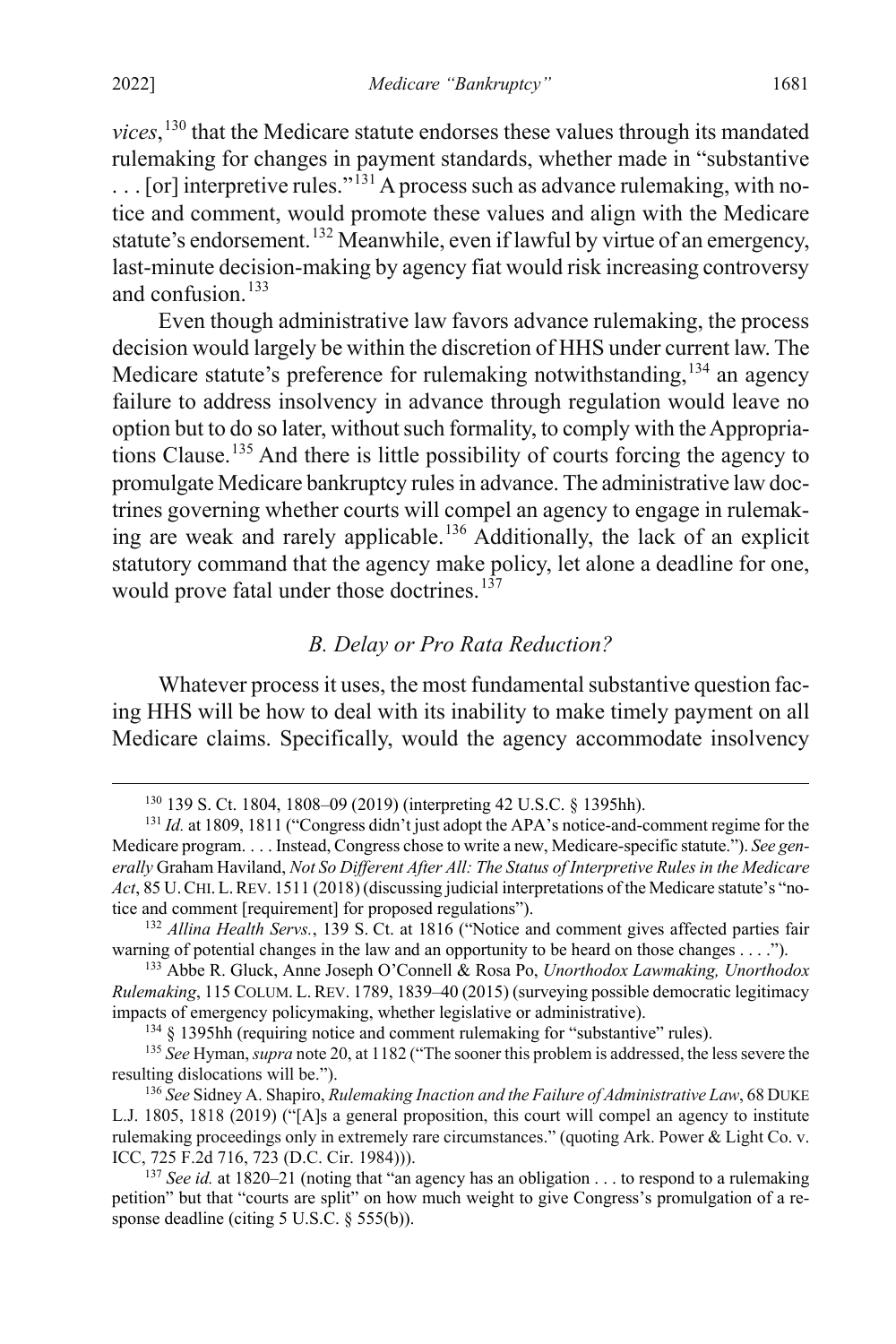with a delay in processing full payments (the "delay" option) or, alternatively, by paying all claims on time but reduced pro rata in light of the shortfall (the "pro rata reduction" option)? Note, importantly, that each option assumes that Medicare beneficiaries would continue to incur claims by seeing providers, going to hospitals, and so on. This is because access to care from providers is structured as an entitlement for beneficiaries, so there does not appear to be any legal path by which beneficiaries' eligibility for care could be circum-scribed directly.<sup>[138](#page-26-1)</sup> Rather, direct impacts would be on providers' and insurers' claims for reimbursement for having served Medicare beneficiaries.

<span id="page-26-0"></span>The agency employed the "delay" option in administering the ACA's risk corridors disappropriation.<sup>[139](#page-26-2)</sup> It committed to paying all claims in full eventually but, with insufficient funds, noted that it would need to delay payment un-til funds came in, resulting in an increasingly long backlog.<sup>[140](#page-26-3)</sup> In the case of Medicare, that would mean payment delays on all claims payable from the Hospital Insurance Trust Fund. Thisincludes hospital inpatient claims, skilled nursing facility claims, and the inpatient component of Medicare Part C plan payments, among others. [141](#page-26-4)

The duration of delays in payment would begin small and gradually grow longer and longer unless and until Congress acted. Specific delays would depend on real-time solvency projections and the logistics of different payment pathways.<sup>[142](#page-26-5)</sup> Generally, based on CBO projections, the required delays before payment would be roughly two months in the first year of insolvency, four

<span id="page-26-1"></span> <sup>138</sup> *See* JOST, *supra* not[e 125,](#page-24-0) at 31 ("The language of entitlement is deeply embedded in the Medicare . . . statute[]. . . . [The phrase] 'persons entitled to benefits' . . . appears [in the Medicare statute as a reference to beneficiaries] over 100 times . . . ."); Timothy Stoltzfus Jost, *Medicare: What Are the Real Problems? What Contribution Can Law Make to Real Solutions?*, 1 ST. LOUIS U.J. HEALTH L. & POL'Y 45, 49–50 (2007) ("Medicare is an entitlement under federal law . . . ." (footnote omitted) (citing 42 U.S.C. §§ 426, 426-1(a), 1395c)); *see also* § 426(a) ("Every individual who [is eligible] shall be entitled to hospital insurance benefits under part A . . . .").

<span id="page-26-2"></span><sup>139</sup> *See* Lawrence, *supra* not[e 11,](#page-4-7) at 32 ("HHS did not pay insurers the \$12.3 billion called for by the statutory formula over the three-year run of the program, even while recording the unpaid amounts in 'obligations' in its financial reports." (first citing Moda Health Plan, Inc. v. United States, 892 F.3d 1311, 1332 (Fed. Cir. 2018) (Newman, J., dissenting), *rev'd sub nom.* Me. Cmty. Health Options v. United States, 140 S. Ct. 1308 (2020); then citing Molina Healthcare of Cal., Inc. v. United States, 133 Fed. Cl. 14, 25 (2017); and then citing Leslie Small, *Government's Unpaid Risk Corridor Tab Swells to \$12.3B*, FIERCEHEALTHCARE (Nov. 16, 2017), https://www.fiercehealthcare.com/aca/ government-s-unpaid-risk-corridor-tab-swells-to-12-3b [https://perma.cc/2XWE-UB28])).

<span id="page-26-3"></span> $140$  CTRS. FOR MEDICARE & MEDICAID SERVS. & CTR. FOR CONSUMER INFO. & INS. OVERSIGHT, DEP'T OF HEALTH & HUM. SERVS., *supra* not[e 120.](#page-23-5)

<span id="page-26-4"></span><sup>141</sup> *See supra* notes [51–](#page-12-5)[52](#page-12-6) and accompanying text (listing statutory provisions providing for the types of payments that are withdrawn from the Hospital Insurance Trust Fund).

<span id="page-26-5"></span><sup>&</sup>lt;sup>142</sup> See supra not[e 123](#page-23-6) and accompanying text (explaining the variables that make pinning down an exact insolvency date difficult).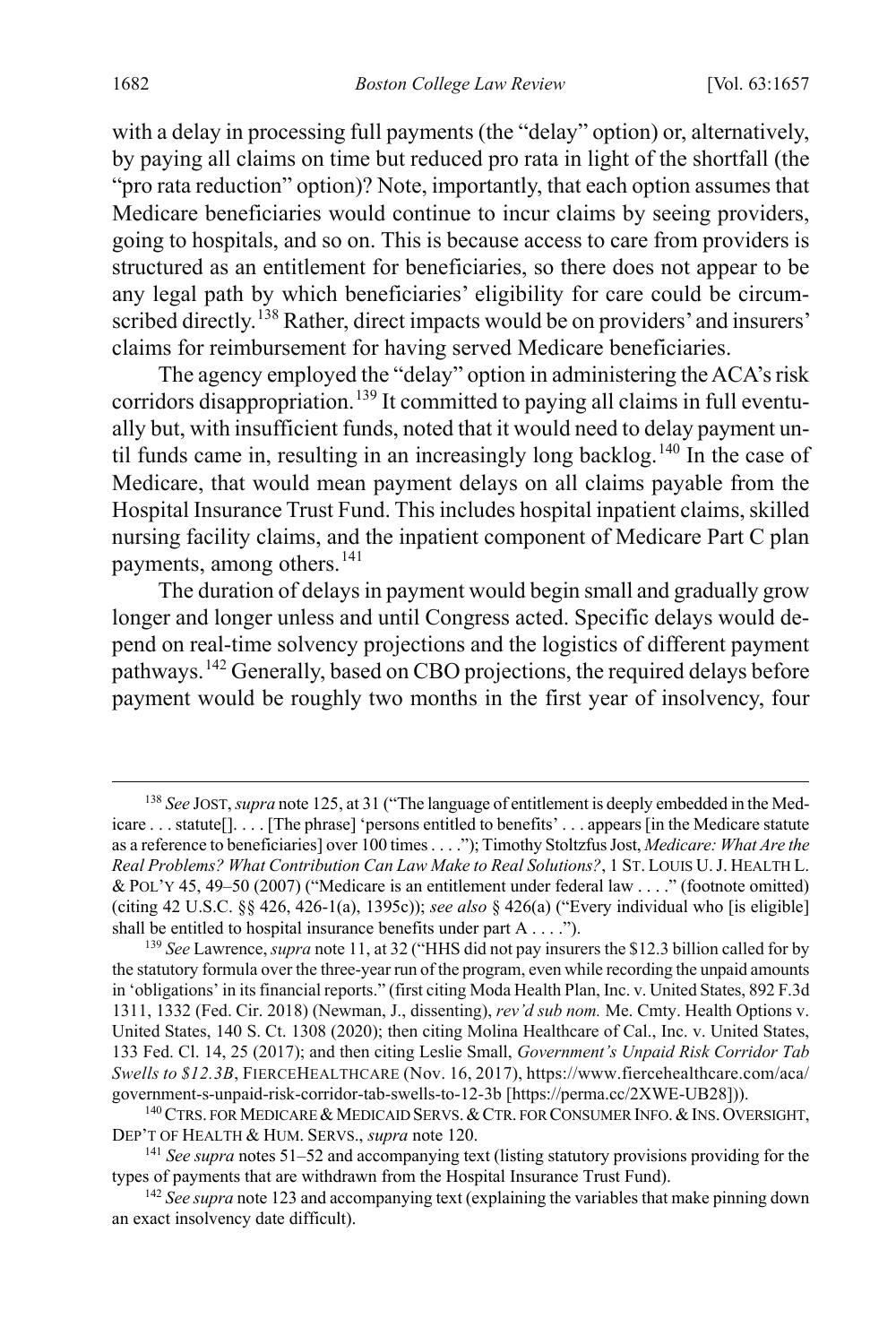<span id="page-27-0"></span>months in the second, and would eventually approach a year.<sup>[143](#page-27-1)</sup> Finally, the delay would stretch into multiple years as backlogs stacked up and the Trust Fund's shortfall increased.<sup>[144](#page-27-2)</sup>

Alternatively, in the tribal support cost disappropriation, the agency employed the pro rata reduction approach, paying all claims as usual but reducing them by a rate necessary to maintain overall solvency.<sup>[145](#page-27-3)</sup> It is not hard to imagine how this would operate in Medicare, because payment rate adjustments for various purposes are common.<sup>[146](#page-27-4)</sup> The agency would simply estimate, conservatively, the necessary adjustment for a given year and reduce payment rates by a corresponding percentage.<sup>[147](#page-27-5)</sup> The amount of the needed downward adjustment in provider and insurer payment rates would be roughly equal to the amount of Medicare's anticipated shortfall. The result is an approximately 17% reduction in the first full year of insolvency, 18% in the second, and so on de-pending on the extent of the Trust Fund's anticipated shortfall each year.<sup>[148](#page-27-6)</sup>

The choice between the delayed payment approach and a pro rata reduction would significantly impact the character of Medicare bankruptcy. Payment delays would come on gradually, without any clear "cliff." Moreover, such delays would not immediately affect hospitals' or insurers' anticipated revenues—just the timing of their reimbursement. By contrast, a pro rata reduction would be implemented a year at a time in that year's payment rates.<sup>[149](#page-27-7)</sup> This would create a clear annual deadline by which Congress would be required to act to avoid direct impacts on hospitals' and insurers' balance sheets. The presence

<span id="page-27-1"></span><sup>&</sup>lt;sup>143</sup> The CBO has not estimated delay length, but it has predicted a 17% shortfall in the first year rising to a 19% shortfall by 2030. *The Outlook for Major Federal Trust Funds: 2020 to 2030*, CONG. BUDGET OFF. (Sept. 2020), https://www.cbo.gov/publication/56541#:~:text=According%20to%20the %20Congressional%20Budget,billion%20in%20fiscal%20year%202020.&text=Spending%20from %20the%20trust%20funds,2030%20(see%20Table%202) [https://perma.cc/453J-2MN5]. The estimate above reflects the author's simple arithmetic calculation converting this percentage of payments due in a year into weeks of delay in a year.

<span id="page-27-2"></span><sup>&</sup>lt;sup>144</sup> See infra not[e 242](#page-46-0) and accompanying text (estimating the likely length of reimbursement delays based on CBO shortfall projections).

<span id="page-27-3"></span><sup>145</sup> *See* Distribution of Fiscal Year 1994 Contract Support Funds, 58 Fed. Reg. 68,694, 68,694 (Dec. 28, 1993) (noting that "all tribes will be treated the same [in the event of] a shortfall"); *see also* Lawrence, *supra* note [11,](#page-4-7) at 28.<br><sup>146</sup> *See, e.g.*, Adirondack Med. Ctr. v. Sebelius, 740 F.3d 692, 700 (D.C. Cir. 2014) (describing

<span id="page-27-4"></span>agency adjustment authority).

<sup>&</sup>lt;sup>147</sup> If there were a surplus at year's end, the agency could roll it into the next year's adjustment.

<span id="page-27-6"></span><span id="page-27-5"></span><sup>148</sup> This estimate is based on CBO projections. *See generally The Outlook for Major Federal Trust Funds: 2020 to 2030*, *supra* not[e 143.](#page-27-0)<br><sup>149</sup> *See, e.g.*, CTRS. FOR MEDICARE & MEDICAID SERVS. & CTR. FOR CONSUMER INFO. & INS.

<span id="page-27-7"></span>OVERSIGHT, DEP'T OF HEALTH & HUM. SERVS., *supra* not[e 120 \(](#page-23-5)explaining how Trust Fund shortfalls, and therefore pro rata reductions, are evaluated on an annual basis).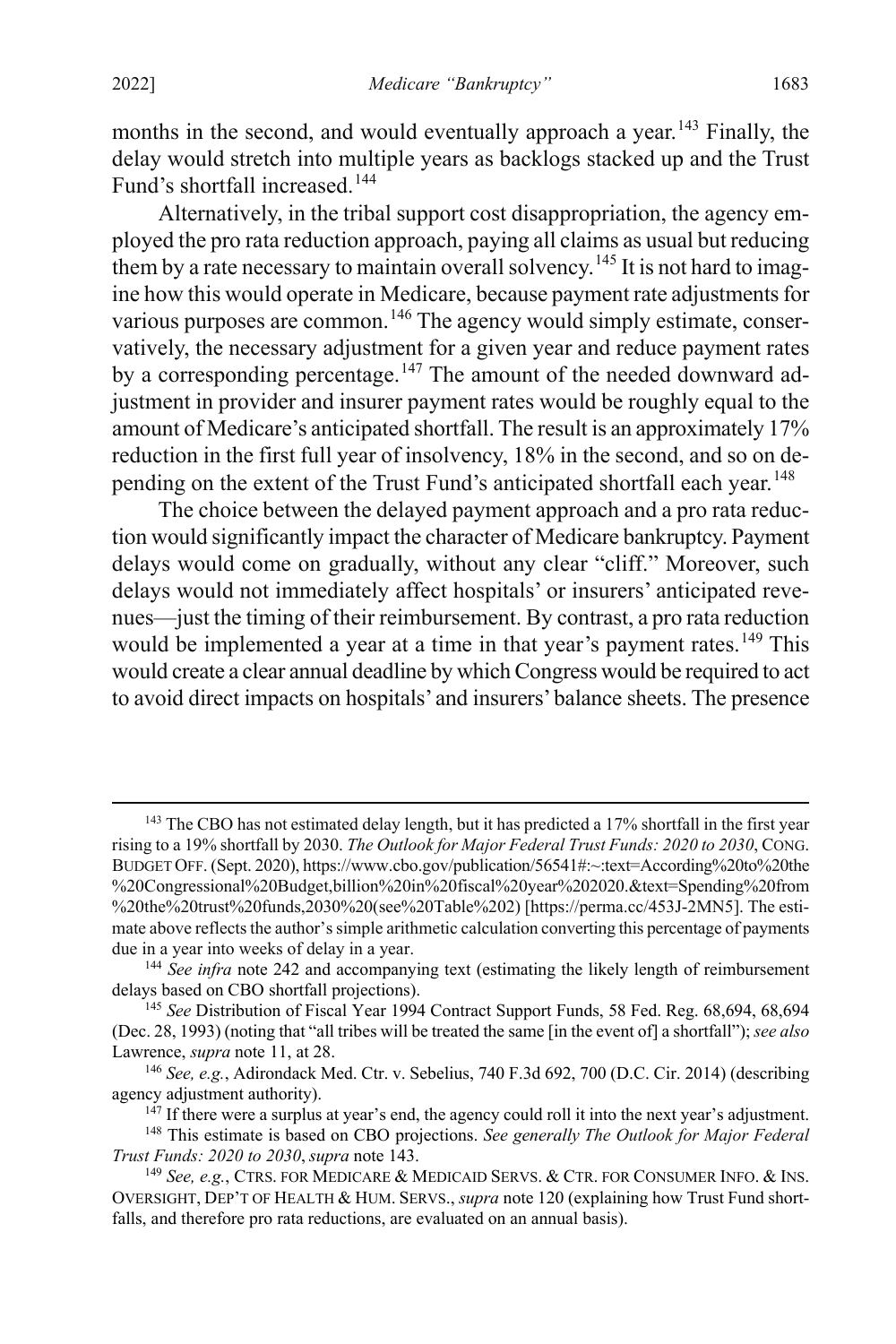or absence of such a clear deadline may prove determinative of whether Con-gress takes action to avert insolvency or not, as discussed in Section III.B.<sup>[150](#page-28-0)</sup>

Just as significant, however, may be the implication of both the choice between delayed payment and a pro rata reduction for the timing of litigation, as well as courts' involvement in Medicare bankruptcy. Like the choice of process, this choice would have a significant impact on when and how litigation could proceed. The delayed payment option would mean a long wait before litigation. This is not only due to applicable exhaustion requirements,  $151$  but also to limitations on judicial relief forcing unlawfully withheld agency ac-tion,<sup>[152](#page-28-2)</sup> as well as the ripeness doctrine.<sup>[153](#page-28-3)</sup> By contrast, a pro rata reduction would avoid these threshold barriers.<sup>[154](#page-28-4)</sup> This would shorten by months, and more likely years, the time it would take for claimants to access federal court, and so obtain any relief available there.<sup>[155](#page-28-5)</sup>

<span id="page-28-2"></span><sup>152</sup> *See* Shapiro, *supra* note [136,](#page-25-9) at 1818 (describing limited doctrines in which plaintiffs could hope to force unlawfully withheld agency action).

<span id="page-28-3"></span><sup>153</sup> Abbott Lab'ys v. Gardner, 387 U.S. 136, 148–49 (1967) (describing the ripeness doctrine, where courts exercise discretion to decline injunctive and declaratory remedies depending on "fitness of the issues for judicial decision and the hardship to the parties of withholding court consideration" (footnote omitted)), *abrogated by* Califano v. Sanders, 430 U.S. 99 (1977).

<span id="page-28-4"></span><sup>154</sup> Shands Jacksonville Med. Ctr. v. Azar, 959 F.3d 1113, 1116 (D.C. Cir. 2020) (noting that provisions allow hospitals to "seek review of [reimbursement] rates before the Provider Reimbursement Review Board" (citing § 1395oo(a)(1)(A)(ii))). As an agency action, a pro rata reduction would not require litigation to compel. As for ripeness objections, a pro rata reduction would avoid these both by: (1) providing a concrete policy for courts to review; and (2) by guaranteeing a one-year change in rates, thereby avoiding ripeness arguments that their injury would be contingent on congressional failure to enact a fix in time. *See* Gardner v. Toilet Goods Ass'n, 387 U.S. 167, 171 (1967) (stating the hardship prong considers whether withholding judicial review will have an "immediate and substantial impact" on the plaintiff); Sys. Application & Techs., Inc. v. United States, 691 F.3d 1374, 1383 (Fed. Cir. 2012) (commenting that "[a] claim is not ripe for judicial review [if] it is contingent upon future events that may or may not occur" (citing Thomas v. Union Carbide Agric. Prods. Co., 473 U.S. 568, 580–81 (1985))).

<span id="page-28-5"></span><sup>155</sup> *See* discussion *infra* Sections II.D, II.E (explaining how a pro rata approach would likely shorten the timeframe for providers to access judicial relief). The comparison of two recent Medicare litigations—one over a delay, the other over a payment reduction—is informative. *Compare* Am. Hosp. Ass'n v. Azar, No. 14-851, 2018 WL 5723141, at \*1 (D.D.C. Nov. 1, 2018) (seeking "mandamus to compel [HHS] to comply with . . .statutory" appeals deadlines), *with* Adirondack Med. Ctr. v. Sebelius, 891 F. Supp. 2d 36, 39 (D.D.C. 2012) (challenging a reduction in Medicare payments to rural community hospitals by HHS), *aff'd*, 740 F.3d 692 (D.C. Cir. 2014). It took several years for the courts to conclude they could even hear the delay case; the payment reduction case was heard almost

<span id="page-28-0"></span> <sup>150</sup> *See* discussion *infra* Section III.B (explaining how clarification of Medicare insolvency procedures would predictably decrease the likelihood that insolvency will occur in the first place, by facilitating preventive compromise in Congress).

<span id="page-28-1"></span><sup>151</sup> 42 U.S.C. § 405(h) (precluding ordinary federal question jurisdiction over claims "arising under" statute); *id.* § 1395ii (applying § 405(h) to Medicare claims); Shalala v. Ill. Council on Long Term Care, 529 U.S. 1, 13 (2000) ("[Section] 405(h) prevents application of the 'ripeness' and 'exhaustion' exceptions . . . it demands the 'channeling' of virtually all legal attacks through the agency . . . ."); UnitedHealthcare Ins. Co. v. Price, 248 F. Supp. 3d 192, 201–02 (D.D.C. 2017) (addressing the explicability of the exhaustion requirement to Medicare Advantage).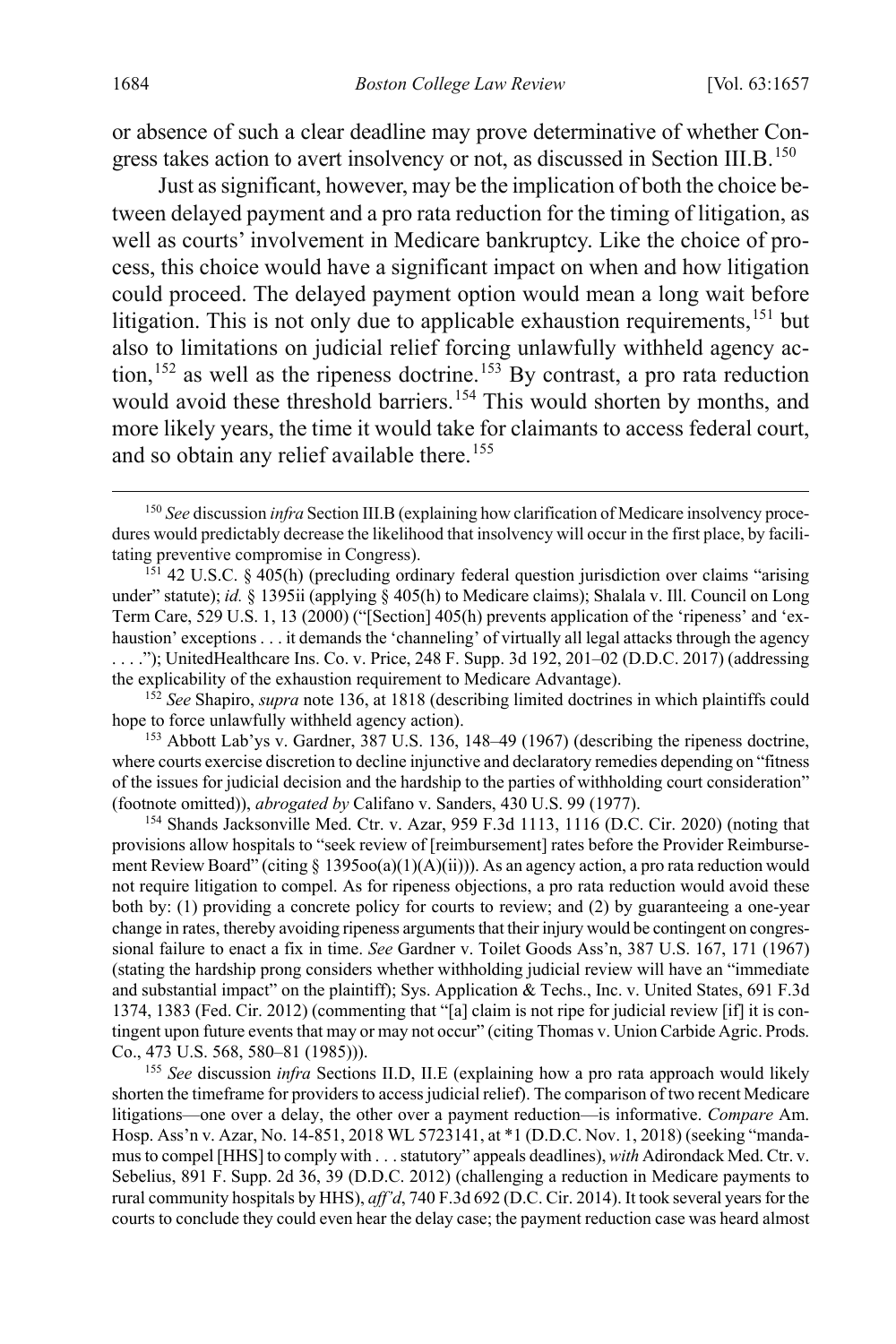The decision whether to implement a payment delay or reduce payments pro rata is more than likely up to the agency, both legally and logistically. As for the law, there is a strong argument that current law does not require the agency to make one choice or the other in accommodating insolvency.<sup>[156](#page-29-0)</sup> As for logistics, Medicare's payment processes are certainly capable of accommo-

<span id="page-29-0"></span><sup>156</sup> The statute both mandates payments to claimants *and* requires compliance within a specific timeframe. *Compare* § 1395g(a) ("[T]he provider of services shall be paid . . . the amounts due such provider under this part . . . ."), *with id.* § 1395h(c)(2)(A)–(c)(2)(B)(ii)(V) ("[Ninety-five] percent of all claims submitted . . . [must be paid within thirty] days after the date on which the claim is received."). Thus, insolvency would leave the Secretary no choice but to break one of these commands (or violate the Appropriations Clause and Anti-Deficiency Act by spending despite the shortfall in appropriations). *See supra* not[e 113](#page-22-8) and accompanying text (describing the Appropriations Clause and Anti-Deficiency Act complications regarding Medicare insolvency).

immediately and resolved shortly thereafter. *Compare Am. Hosp. Ass'n*, 2018 WL5723141, at \*1 ("This case is now before the Court for a third time, following a second remand from the D.C. Circuit. . . . [Plaintiffs] filed this suit in May 2014."), *with Adirondack Med. Ctr.*, 740 F.3d at 696 (noting that plaintiff sought review by "the Provider Reimbursement Review Board, which disclaimed jurisdiction," filed the original suit in federal district court in 2012, and exhausted their appeals by January 2014). Specifically, in *American Hospital Ass'n v. Azar*, which was before the U.S. District Court for the District of Columbia in 2018, the American Hospital Association (AHA) sued HHS over delays in the processing of Medicare payment appeals. 2018 WL5723141, at \*1–2. A rising flood of appeals in 2011 saw Medicare begin to miss the statutory deadline to render a decision within ninety days of appeal. *See* § 1395ff(d) (outlining the ninety day deadline and allowance for District Court review in the event the deadline lapses); *Average Processing Time by Fiscal Year*, HHS.GOV, https://www.hhs. gov/about/agencies/omha/about/current-workload/average-processing-time-by-fiscal-year/index. html [https://perma.cc/WE6R-FK7S] (Feb. 8, 2021) (reporting a 121-day appeal processing time in 2011 that has risen exponentially to 1,430 days in 2020). Hospitals did not even attempt to bring an unreasonable delay action until May of 2014. *See Litigation: AHA, Hospitals Sue to Require HHS to Meet Deadlines for Deciding Appeals*, AM. HOSP. ASS'N, https://www.aha.org/legal/litigation-ahahospitals-sue-require-hhs-meet-deadlines-deciding-appeals[https://perma.cc/7G8Z-3LSJ] (providing court documents related to AHA litigation seeking to require HHS to observe appeals decision deadlines). The D.C. Circuit and District of Columbia District Court did not agree that such an action was proper until November 2018, at which time the delay in processing appeals had stretched to over three years. *Average Processing Time by Fiscal Year*,*supra* (noting that average appeals processing time in 2020 was almost four years). By contrast, in *Adirondack Med. Ctr.*, which the U.S. District Court for the District of Columbia decided in 2012, the agency promulgated a prospective reduction in payment rates for fiscal year 2012 (beginning October 1, 2011) in August of 2011. 891 F. Supp. 2d at 41–42; *see* Medicare Program; Hospital Inpatient Prospective Payment Systems for Acute Care Hospitals and the Long-Term Care Hospital Prospective Payment System Changes and FY2011 Rates; Provider Agreements and Supplier Approvals; and Hospital Conditions of Participation for Rehabilitation and Respiratory Care Services; Medicaid Program: Accreditation for Providers of Inpatient Psychiatric Services, 75 Fed. Reg. 50,042, 50,067–71 (Aug. 16, 2010) (to be codified at 42 C.F.R. pts. 412, 413, 415, 424, 440, 441, 482, 485, 489) (outlining the coming reduction in payments); Medicare Program; Hospital Inpatient Prospective Payment Systems for Acute Care Hospitals and the Long-Term Care Hospital Prospective Payment System and FY2012 Rates; Hospitals' FTE Resident Caps for Graduate Medical Education Payment, 76 Fed. Reg. 51,476, 51,498–99 (Aug. 18, 2011) (to be codified at 42 C.F.R. pts. 412, 413, 476) (same). Plaintiffs immediately sought and obtained an "expedited judicial review" determination from the Provider Reimbursement Review Board and filed suit on October 15, 2012. *Adirondack Med. Ctr.*, 891 F. Supp. 2d at 42. The Court ruled on the statutory interpretation question on which the case depended on September 17, 2012. *Id.* at 36, 48.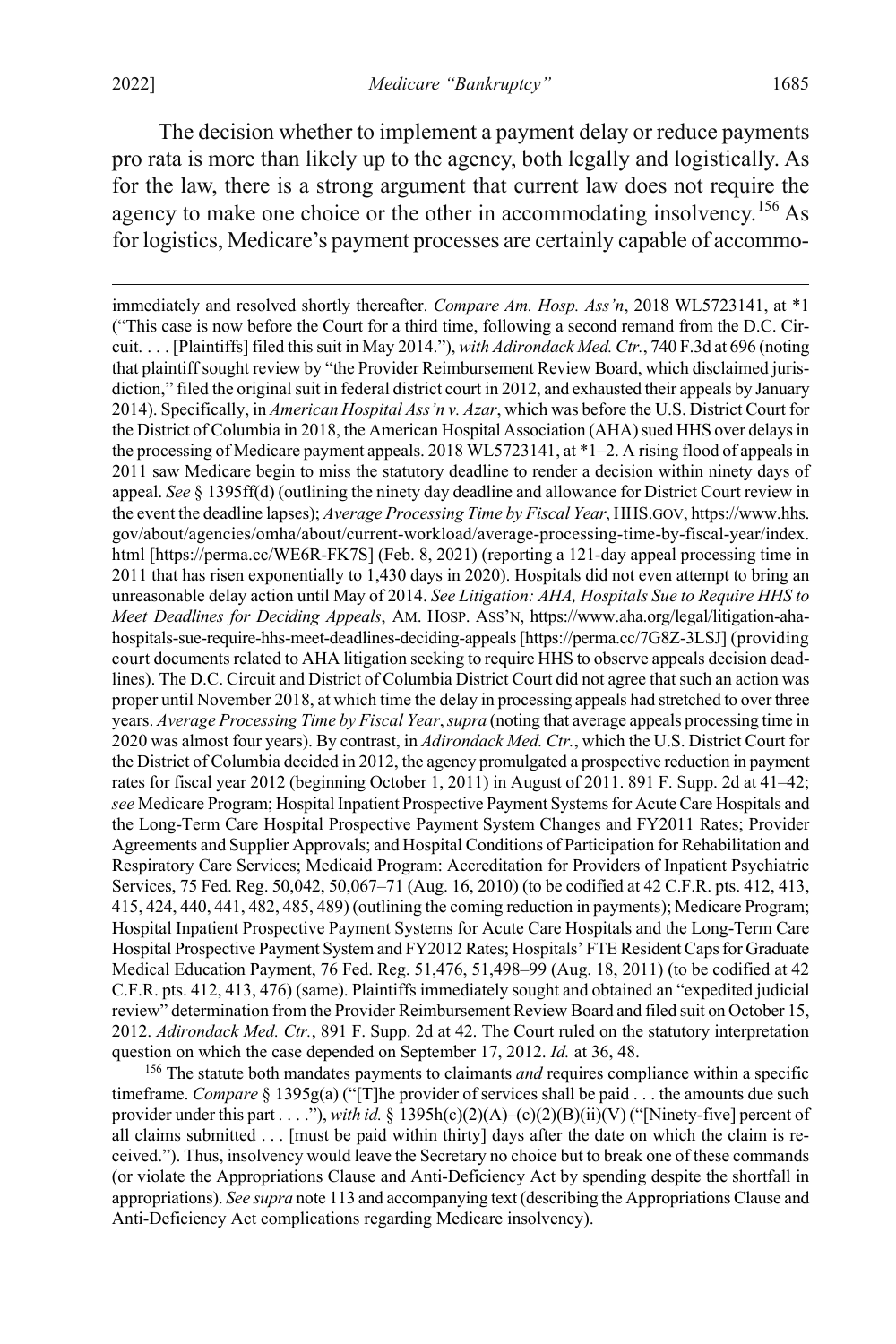<span id="page-30-0"></span>dating a pro rata reduction, and more than likely could accommodate payment delays. [157](#page-30-2) This latter option may pose administrative difficulties, especially to honor the statute's mandate of "equivalence" in the treatment of Medicare Part A and Part  $C<sup>158</sup>$  $C<sup>158</sup>$  $C<sup>158</sup>$ 

## <span id="page-30-1"></span>*C. Triage?*

It is easy enough for an academic to refer to a seventeen percent reduction in Medicare payment rates, or to long delays in payments. Yet, for struggling healthcare providers in a harsh environment—especially an asset-poor provider or one particularly reliant on Medicare dollars—the reality of disrupted Medicare payments would be challenging, to say the least. Section III.A focuses on the market concentration, provider insolvencies, increased costs, and reduced access for patients that this disruption would eventually cause, as well as the skewed distribution of such harms.<sup>[159](#page-30-4)</sup>

The fact that even uniform reductions or delays in Medicare payment would impact various providers differently, posing a much greater challenge for some, raises an additional, substantive question that HHS would have to address, regardless of which approach it pursued. In the Social Security context, Professor John Harrison suggests that the costs of insolvency should be targeted toward wealthier beneficiaries.<sup>[160](#page-30-5)</sup> This question is one of prioritization, namely, whether the agency could (as a matter of law) and would (as a matter of policy) differentiate among claimants seeking payment, insulating some from insolvency's effects. In medical parlance, could the agency "triage" among claimants, prioritizing those for whom increasingly scarce dollars would be most valuable, or would it be forced to employ a one-size-fits-all approach?[161](#page-30-6) For example, could Medicare prioritize payments for hospitals that

<span id="page-30-2"></span><sup>&</sup>lt;sup>157</sup> Different claimants seek reimbursement through different processes, which themselves have different timeframes. As a result, if the agency chose the delayed payment route, it would have to take steps to operationalize it in a way that created equivalent delays across payment programs reimbursable through the hospital insurance trust fund to avoid differential treatment favoring some programs over others, as well as a significant administrative burden. *Cf. Shands Jacksonville Med. Ctr.*, 959 F.3d at 1120 (discussing the "significant administrative burden" avoided with a prospective, acrossthe-board remedy to an improper reduction of reimbursement rates).

<span id="page-30-3"></span><sup>&</sup>lt;sup>158</sup> Payment changes that systematically favored Part C (or Part A) would raise legal issues under the actuarial equivalence provision of the Medicare statute. *See infra* not[e 176](#page-33-1) and accompanying text (explaining the issues posed by the actuarial equivalence requirement and providing statutory support).

<span id="page-30-4"></span><sup>159</sup> *See* discussion *infra* Section III.A (examining the potential harms of Medicare insolvency and how advanced rulemaking could mitigate them).

<span id="page-30-5"></span><sup>&</sup>lt;sup>160</sup> Harrison, *supra* note [19,](#page-6-4) at 407 ("Congress today could provide that, in the case of a cash shortage, the reduction in payments would be means tested, with high-income recipients of benefits absorbing most or all of the reductions.").

<span id="page-30-6"></span><sup>161</sup> *See Triage*, MERRIAM-WEBSTER DICTIONARY, https://www.merriam-webster.com/dictionary/ triage [https://perma.cc/Y5WN-DQLH] (in medicine, "triage" means "the sorting of and allocation of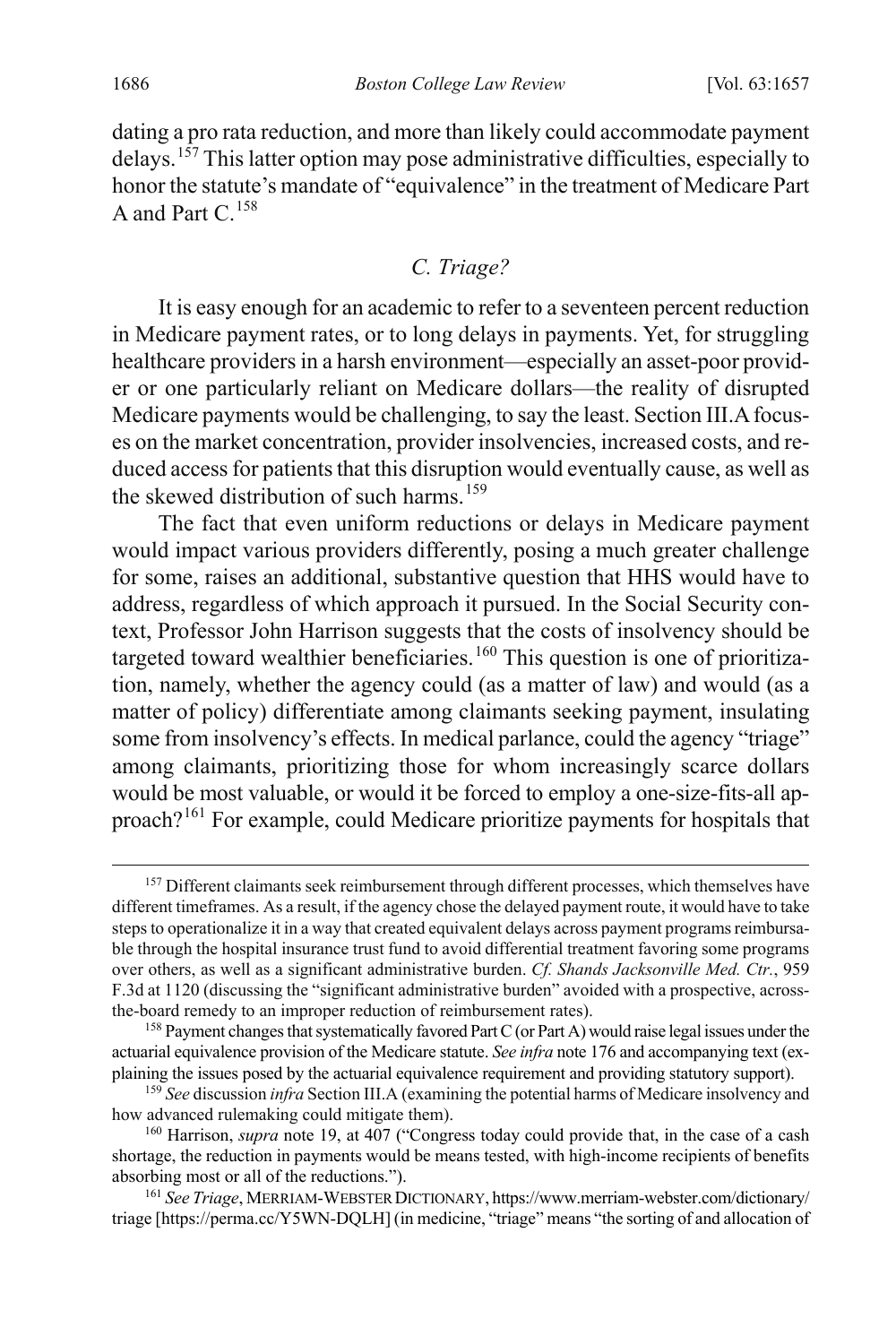serve a disproportionate share of low-income beneficiaries, or rural hospitals that would face a particularly acute risk of insolvency due to payment disruptions?

As a legal matter, it is difficult to predict with certainty whether courts would find the agency had discretion to insulate some claimants. Medicare reimbursement entails "tremendous complexity."[162](#page-31-0) Just as no law specifically addresses what to do if the program is insolvent, the law is silent about how much discretion the agency has in such a case. That said, there is some agency precedent for the possibility of triage: Congress has, for several years, failed to allocate the financial resources needed for Medicare to hold hearings within the timeframe required by statute.<sup>[163](#page-31-1)</sup> This has led to a multi-year backlog in Medicare's appeals process,  $164$  in which the agency has triaged among claim-ants, allowing beneficiary claimants to cut the line.<sup>[165](#page-31-3)</sup> Although the backlog itself has been subject to extensive litigation, the agency's choice to triage in this way has not been challenged in that litigation.<sup>[166](#page-31-4)</sup>

Despite the overarching uncertainty about this option, it is possible to draw some important lessons about HHS's discretion to triage among claimants in the event of insolvency. First, the extent of the agency's discretion—the laws and principles governing it—would depend significantly on the process by which the agency made decisions about administering insolvency (the ques-tion confronted in Section A of this Part).<sup>[167](#page-31-5)</sup> The best case for agency discretion to insulate some claimants from insolvency is if the agency promulgates its policy in advance, through notice and comment rulemaking, and invokes its

treatment to patients . . . according to a system of priorities designed to maximize the number of survivors").

<span id="page-31-0"></span><sup>162</sup> *See* Cmty. Care Found. v. Thompson, 318 F.3d 219, 225 (D.C. Cir. 2003) (recognizing "enhance[d] . . . deference [to] the Secretary's decision" in light of the "'tremendous complexity' of the Medicare program" (quoting Methodist Hosp. of Sacramento v. Shalala, 38 F.3d 1225, 1229 (D.C. Cir. 1994))).

<span id="page-31-1"></span><sup>163</sup> *See* Matthew J.B. Lawrence, *Procedural Triage*, 84 FORDHAM L.REV. 79, 102 & n.114 (2015) (reporting Congress's knowledge of the backlog in appeals but lack of motivation to resolve the problem).<br><sup>164</sup> *See id.* at 91 (recognizing that "at the beginning of 2014, half a million appeals and counting

<span id="page-31-2"></span>were waiting for hearing," with "that number [growing] throughout the year" (citing NANCY GRIS-WOLD, OFF. OF MEDICARE HEARINGS AND APPEALS (OMHA), U.S. DEP'T OF HEALTH & HUM. SERVS., MEDICARE APPELLANT FORUM (2014), https://www.hhs.gov/sites/default/files/omha/files/ appellant\_forum\_presentations.pdf [https://perma.cc/BX62-C5ZD]).

<span id="page-31-3"></span><sup>&</sup>lt;sup>165</sup> See id. (describing actions taken by the Office of Medicare Hearings and Appeals in an attempt to address the backlog).

<span id="page-31-4"></span><sup>&</sup>lt;sup>166</sup> The AHA and many hospitals have challenged the agency's delay in holding hearings, but not the agency's decision to prioritize patient claims for more timely hearings. *See generally, e.g.*, Am. Hosp. Ass'n v. Burwell, 812 F.3d 183 (D.C. Cir. 2016) ("seeking mandamus compelling [HHS] to [facilitate Medicare appeals] in accordance with statutory timeline").

<span id="page-31-5"></span><sup>167</sup> *See* discussion *supra* Section II.A (outlining the procedural options available to plan for Medicare insolvency).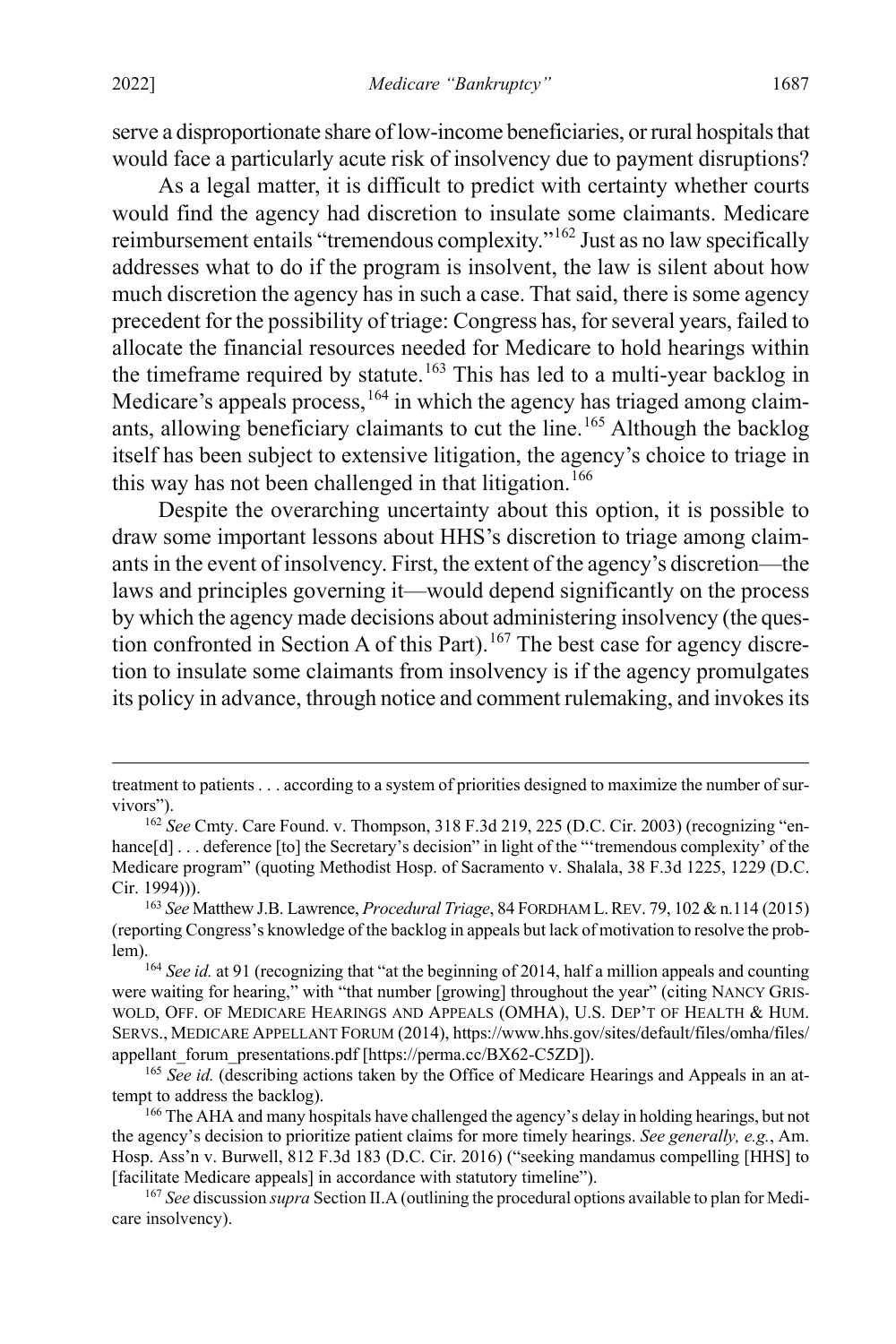catchall authority to adjust Medicare payments. [168](#page-32-0) That adjustment authority is broad and flexible, $169$  so the agency would only need to justify any prioritiza-tion by reference to underlying goals of the Medicare statute.<sup>[170](#page-32-2)</sup> In such a case, the legality of the agency's prioritization choices would rise or fall with any challenge to its authority to implement a prospective solvency adjustment in the first place.

The legal case for agency discretion to prioritize becomes much more tenuous if HHS declines to invoke its statutory adjustment authority. This is true especially if it waits to announce its policy until it is too late to proceed through notice and comment rulemaking. The reason has to do with the nature of the agency's inherent authority to reduce (or delay) payments because it is forced to do so by insolvency. This authority is a byproduct of the Appropriations Clause and Congress' ability to command payment without appropriating funds necessary to meet that command.<sup>[171](#page-32-3)</sup> Unlike the agency's discretion under its statutory adjustment authorities, the extent to which it would have discre-tion in wielding this inherent authority to break the law is altogether unclear.<sup>[172](#page-32-4)</sup>

Courts might be sympathetic to arguments that a one-size-fits-all approach is compelled in such a case because a one-size-fits-all approach would plausibly minimize the extent of the breach from legal requirements. Regardless, it is almost certain that courts would hold that the agency, in administering insolvency, must honor all pre-existing laws that it is *possible* to honor.<sup>[173](#page-32-5)</sup> This would in-

<span id="page-32-0"></span><sup>&</sup>lt;sup>168</sup> See 42 U.S.C. § 1395ww(d)(5)(I)(i) (authority to promulgate "such other exceptions and adjustments to [IPPD] payment amounts . . . as the Secretary deems appropriate"); *id.* § 1395hh(a)–(b) (requiring notice and comment rulemaking for "substantive" rules); *see also id.* § 1395l(t)(2)(E) (providing authority to make "other adjustments as determined to be necessary to ensure equitable payments").

<span id="page-32-1"></span><sup>169</sup> Adirondack Med. Ctr. v. Sebelius, 891 F. Supp. 2d 36, 44–45, 48 (D.D.C. 2012) (noting § 1395ww(d)(5)(I)(i) "grants broad authority" and upholding adjustment of a hospital's reimbursement rate), *aff'd*, 740 F.3d 692 (D.C. Cir. 2014).

<span id="page-32-2"></span><sup>&</sup>lt;sup>170</sup> For example, the agency might exempt Disproportionate Share Hospital (DSH) payments on the ground that DSH hospitals are the most vulnerable to funding shortfalls, pointing to the statutory concern for that fact in the very existence of DSH payments.

<span id="page-32-3"></span><sup>171</sup> *See* Lawrence, *supra* not[e 11,](#page-4-7) at 16–17 ("While the Constitution reserves to Congress the power to permit Treasury expenditures via the Appropriations Clause, Congress has in many cases delegated this power to the executive [(including executive agencies)]." (footnote omitted) (first citing Off. of Pers. Mgmt. v. Richmond, 496 U.S. 414, 424 (1990); then citing United States v. MacCollom, 426 U.S. 317, 321 (1976); then citing Reeside v. Walker, 52 U.S. (11 How.) 272, 291 (1850); and then citing Ass'n of Civilian Technicians v. Fed. Lab. Rels. Auth., 269 F.3d 1112, 1116 (D.C. Cir. 2001))).

<span id="page-32-4"></span><sup>172</sup> *See* Neil H. Buchanan & Michael C. Dorf, *How to Choose the Least Unconstitutional Option: Lessons for the President (and Others) from the Debt Ceiling Standoff*, 112 COLUM. L. REV. 1175, 1221–22 (2012) (discussing the question of executive discretion forced by competing statutory commands).

<span id="page-32-5"></span><sup>&</sup>lt;sup>173</sup> See Am. Hosp. Ass'n v. Price, 867 F.3d 160, 167 (D.C. Cir. 2017) (accepting the HHS impossibility of compliance argument based on the mass settlement workaround itself being violative of the statute). "[A] court may not require an agency to break the law . . . ." *Id.* (first citing Ala. Power Co. v.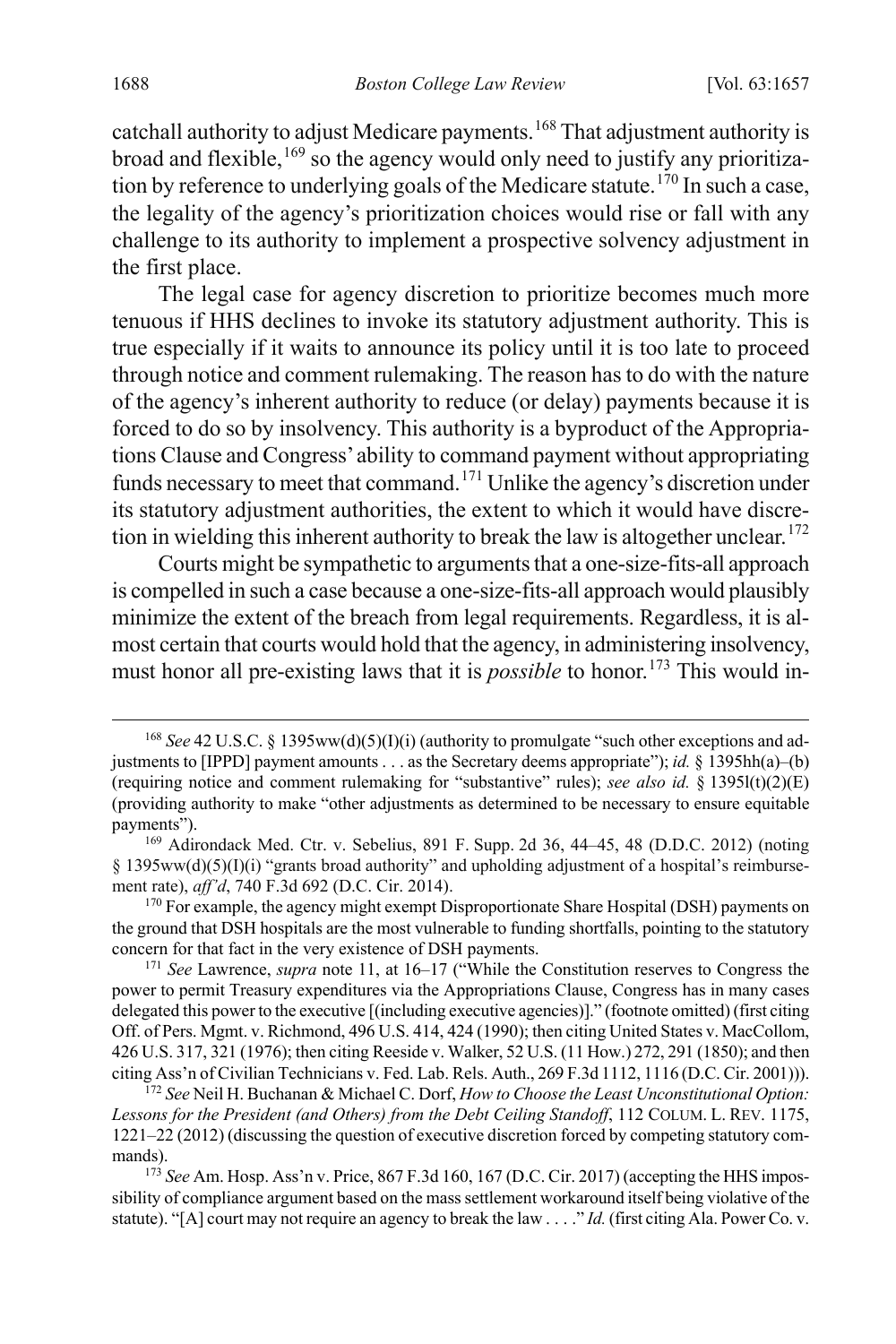clude the statutory requirement that the agency make substantive changes in Medicare policy only through notice and comment rulemaking.<sup>[174](#page-33-2)</sup> In turn, this would foreclose non-regulatory prioritization efforts that could be characterized as "substantive" within the meaning of the statute, a broad category.<sup>[175](#page-33-3)</sup>

Hospitals (paid through Part A) and insurers (paid through Part C), the two biggest Trust Fund claimants, are reimbursed through very different formulae and processes, providing a final lesson for the agency's discretion to prioritize. This could lead the agency to administer insolvency using an approach that privileges one set of claimants or the other. Its authority to do so could be circumscribed, however, by a provision of the Medicare statute arguably requiring the agency to ensure that Part A and Part C reimbursements be "actuarial[ly] equivalen[t]."<sup>[176](#page-33-4)</sup> This provision may be pivotal in ensuring that the agency does not administer insolvency in a way that hastens (by favoring insurers) or slows (by favoring hospitals) the long-term trend of increased privatization in the program.

#### <span id="page-33-1"></span><span id="page-33-0"></span>*D. The \$5.3 Trillion Dollar Question*

How HHS would administer Medicare during insolvency and whether it would delay payments or reduce them pro rata are important considerations, but no question looms larger than that of judicial remedies. If Congress failed to legislate a fix and Medicare became insolvent, then hospitals, insurers, and other disappointed claimants could be counted on to seek judicial relief. Further, these parties would petition the courts to order that they be paid the full amount for serving Medicare beneficiaries described in the statute.<sup>[177](#page-33-5)</sup> Would courts grant such a request, ordering payment despite the trust fund's insolvency (and Congress' failure to appropriate funds to cover the shortfall)? Probably, but maybe not.

<span id="page-33-5"></span><sup>177</sup> § 1395g(a) (requiring that providers be compensated for "services furnished by [them]").

Costle, 636 F.2d 323, 359 (D.C. Cir. 1979); and then citing NRDC v. Train, 510 F.2d 692, 713 (D.C. Cir. 1974)).

<span id="page-33-2"></span><sup>174</sup> 42 U.S.C. § 1395hh(b)(1) ("[T]he Secretary shall provide for notice of the proposed regulation in the Federal Register and a period of not less than 60 days for public comment thereon.").

<span id="page-33-3"></span><sup>&</sup>lt;sup>175</sup> Azar v. Allina Health Servs., 139 S. Ct. 1804, 1811 (2019) (holding that the phrase "substantive legal standard" in Medicare statute is broader than the "substantive rule[]" concept in APA (emphasis omitted)).

<span id="page-33-4"></span><sup>&</sup>lt;sup>176</sup> § 1395w-23(a)(1)(C)(i) ("[T]he Secretary shall adjust the payment amount . . . [to Medicare Advantage insurers] for such risk factors as age, disability status, gender, institutional status, and such other factors . . . so as to ensure actuarial equivalence."); UnitedHealthcare Ins. Co. v. Becerra, 16 F.4th 867, 870, 886 (D.C. Cir. 2021) ("The role of the actuarial-equivalence provision is to require CMS to model a demographically and medically analogous beneficiary population in traditional Medicare to determine the prospective lump-sum payments to Medicare Advantage insurers.").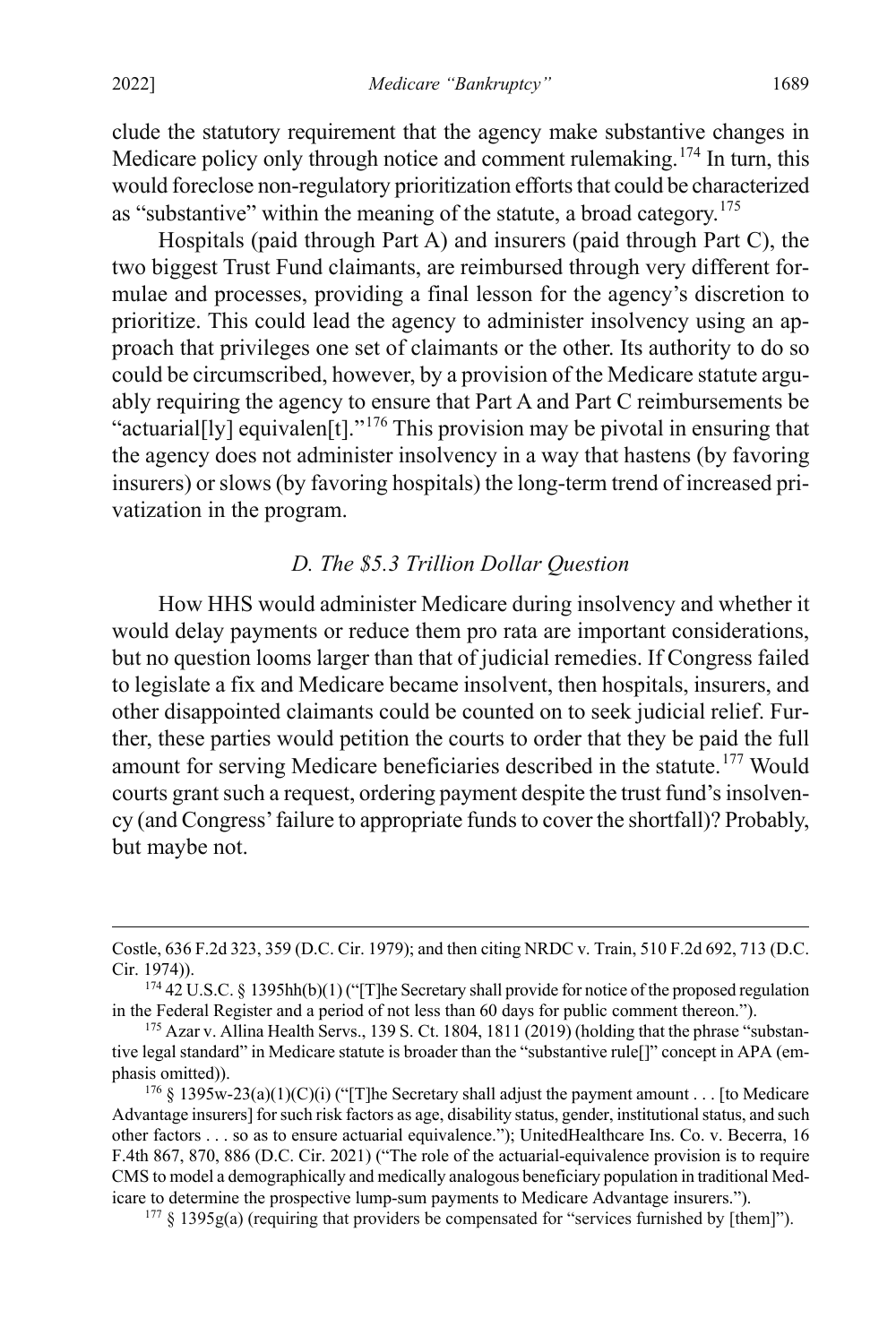An understanding of the Judgment Fund appropriation is essential to analyzing the question of whether courts might order payment. Courts do not automatically have the power under the Constitution to make funds available from the federal Treasury.[178](#page-34-0) Only Congress can do that, through an appropriation. This means that even when a court orders a federal agency to pay someone, the agency cannot comply with that order unless and until Congress appropriates the funds.[179](#page-34-1) Thus, for much of the country's history, actually getting paid by suing the United States for damages required two steps. First, obtain a court order of payment.<sup>[180](#page-34-2)</sup> Second, obtain an appropriation from Congress to satisfy the order.<sup>[181](#page-34-3)</sup> Congress always honored such orders, but doing so was burdensome; the first Congress was provided with over seven hundred petitions for remuneration. [182](#page-34-4)

For a variety of reasons, Congress in 1956 abandoned the practice of responding to individual court orders with appropriations legislation, enacting the "Judgment Fund" appropriation.<sup>[183](#page-34-5)</sup> The Judgment Fund is a blanket, permanent appropriation of "[n]ecessary amounts" necessary to honor federal court judgments, as well as certain settlements negotiated by the Department of Justice in the context of litigation.<sup>[184](#page-34-6)</sup> When Congress failed to fund statutory obligations in the risk corridors, tribal support cost, and cost sharing reduction programs, courts eventually made some payments available from the Judgment Fund by ordering payment.<sup>[185](#page-34-7)</sup> Unfortunately, in each case, these payments

<sup>182</sup> *Id.* at 638.

<sup>184</sup> 31 U.S.C. § 1304(a).

<span id="page-34-0"></span><sup>&</sup>lt;sup>178</sup> *Compare* U.S. CONST. art. I, § 9, cl. 7 (granting Congress the power to appropriate Treasury funds as an operation of law), *with id.* art. III (providing for no enumerated powers of the Judiciary over the Treasury).

<span id="page-34-1"></span><sup>179</sup> Lawrence, *supra* not[e 11,](#page-4-7) at 74 n.326 (citing Reeside v. Walker, 52 U.S. (11 How.) 272, 291 (1850)) (explaining that "courts cannot order a payment of funds that are not appropriated" by Congress).

<span id="page-34-2"></span><sup>180</sup> Floyd D. Shimomura, *The History of Claims Against the United States: The Evolution from a Legislative Toward a Judicial Model of Payment*, 45 LA. L. REV. 625, 694 (1985).

<span id="page-34-3"></span><sup>&</sup>lt;sup>181</sup> *Id.* ("Congress had historically refused to enact a continuing appropriation for the payment of all judgments, and the federal courts had refused to enforce payment without a specific appropriation." (footnote omitted) (citing *Reeside*, 52 U.S. at 290–91)).

<span id="page-34-5"></span><span id="page-34-4"></span><sup>&</sup>lt;sup>183</sup> *Id.* at 686 (explaining the congressional adoption of "a continuing appropriation for all judgments certified by the Comptroller General not in excess of \$100,000" (citing the Automatic Payment of Judgments Act, ch. 748, 70 Stat. 694 (1956) (codified as amended at 31 U.S.C. § 1304))).

<span id="page-34-7"></span><span id="page-34-6"></span><sup>185</sup> *See* Me. Cmty. Health Options v. United States, 140 S. Ct. 1308, 1331 (2020) (ordering the payment of the statutorily-mandated risk corridor payment); Salazar v. Ramah Navajo Chapter, 567 U.S. 182, 193 (2012) (holding that the government was obligated to pay the tribes the full amount of their contractual promise and could not escape this burden by failing to appropriate the funds); Sanford Health Plan v. United States, 969 F.3d 1370, 1382 (Fed. Cir. 2020) (requiring the government to fulfill its obligation to reimburse providers).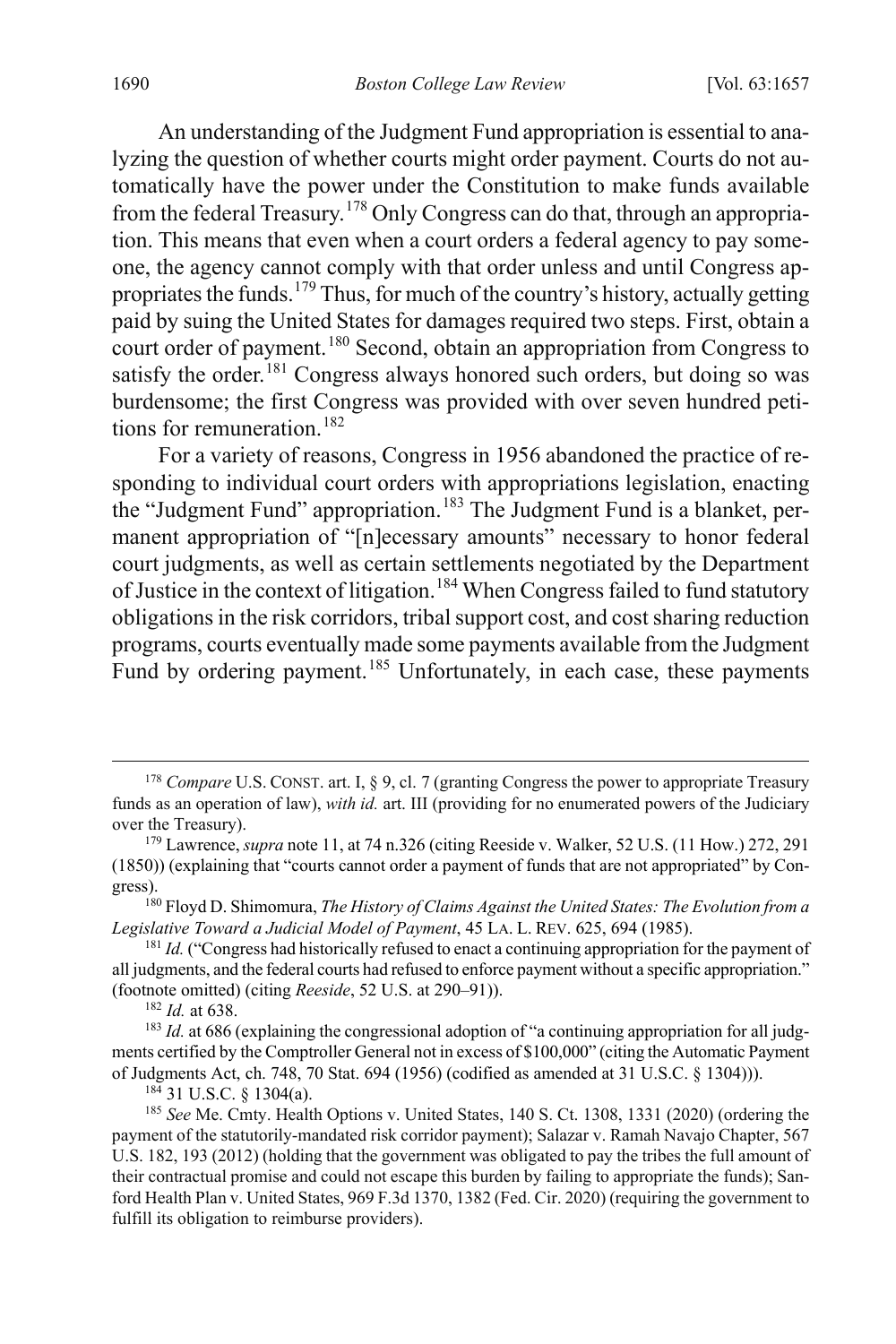came several years after their original due date.<sup>[186](#page-35-0)</sup> These precedents raise the possibility that some or all of Medicare's projected \$5.3 trillion shortfall would ultimately be paid through the Judgment Fund despite a congressional failure to act.  $187$ 

The most significant determinant of the Judgment Fund's availability would be courts' rulings on whether the Medicare statute entitles participating providers and insurers to reimbursement for serving Medicare beneficiaries. As to the first year of insolvency, courts applying current law would likely conclude that it does. As to both Part A for hospital reimbursement and Part C for insurer reimbursement, the statute specifically commands the agency to reim-burse and sets forth an intricate formula regarding the amount. <sup>[188](#page-35-2)</sup> Courts have found these features "money mandating" and sufficient to trigger the Judgment Fund in past cases.<sup>[189](#page-35-3)</sup> This is a powerful and likely insurmountable textual argument in favor of judicial relief.

At the same time, liability would not be certain. The past decade of health policy litigation teaches that it would be a mistake to predict litigation out-comes with confidence, even when the legal arguments are one sided.<sup>[190](#page-35-4)</sup> And when it comes to the availability of the Judgment Fund to cover Medicare insolvency, the arguments are not quite one-sided. There is a plausible argument that the statute conditions payment on the availability of the Hospital Insurance

<span id="page-35-2"></span><sup>188</sup> 42 U.S.C. § 1395g(a) (mandating that the Part A "provider of services shall be paid . . . from the Federal Hospital Insurance Trust Fund, the amounts so determined"); *id.* § 1395w-23(f) ("The payment to a Medicare+Choice organization under this section . . . shall be made . . . ."); *id.* § 1395ww(d) (setting forth a complicated formula to determine "[i]npatient hospital service payments on [the] basis of prospective rates").

<span id="page-35-3"></span><sup>189</sup> *See, e.g.*, *Me. Cmty. Health Options*, 140 S. Ct. at 1329 n.13, 1331 (citing Moda Health Plan, Inc. v. United States, 892 F.3d 1311, 1320 n.2 (Fed. Cir. 2018), *rev'd sub nom.* Me. Cmty. Health Options, 140 S. Ct. at 1308) ("In establishing the temporary Risk Corridors program, Congress created a rare money-mandating obligation requiring the Federal Government to make payments . . . . [P]etitioners may seek to collect payment through a damages action in the Court of Federal Claims."); *Sanford Health Plan*, 969 F.3d at 1372–73 ("We conclude that *Maine Community* makes clear that the cost-sharing-reduction reimbursement provision imposes an unambiguous obligation on the government to pay money and that the obligation is enforceable through a damages action in the Court of Federal Claims . . . .").

<span id="page-35-4"></span><sup>190</sup> *See generally* Abbe R. Gluck, Mark Regan & Erica Turret, *The Affordable Care Act's Litigation Decade*, 108 GEO. L.J. 1471 (2020) (recounting a decade of legal challenges to the Affordable Care Act).

<span id="page-35-0"></span> <sup>186</sup> *See Me. Cmty. Health Options*, 140 S. Ct. at 1316 (ordering risk corridors program payments five years after they original came due between 2014 and 2016); *Salazar*, 567 U.S. at 202 (ordering payment ten years after the original due date between 1994 and 2001); *Sanford Health Plan*, 969 F.3d at 1372 (ordering payment three years after reimbursement was due in 2017).

<span id="page-35-1"></span><sup>&</sup>lt;sup>187</sup> THE BDS. OF TRS., FED. HOSP. INS. & FED. SUPPLEMENTARY MED. INS. TR. FUNDS., 2019 ANNUAL REPORT OF THE BOARDS OF TRUSTEES OF THE FEDERAL HOSPITAL INSURANCE AND FED-ERAL SUPPLEMENTARY MEDICAL INSURANCE TRUST FUNDS 67(2019),https://www.cms.gov/Research-Statistics-Data-and-Systems/Statistics-Trends-and-Reports/ReportsTrustFunds/Downloads/TR2019. pdf [https://perma.cc/S2DR-3AEX] (estimating \$5.3 trillion shortfall over the life of the program).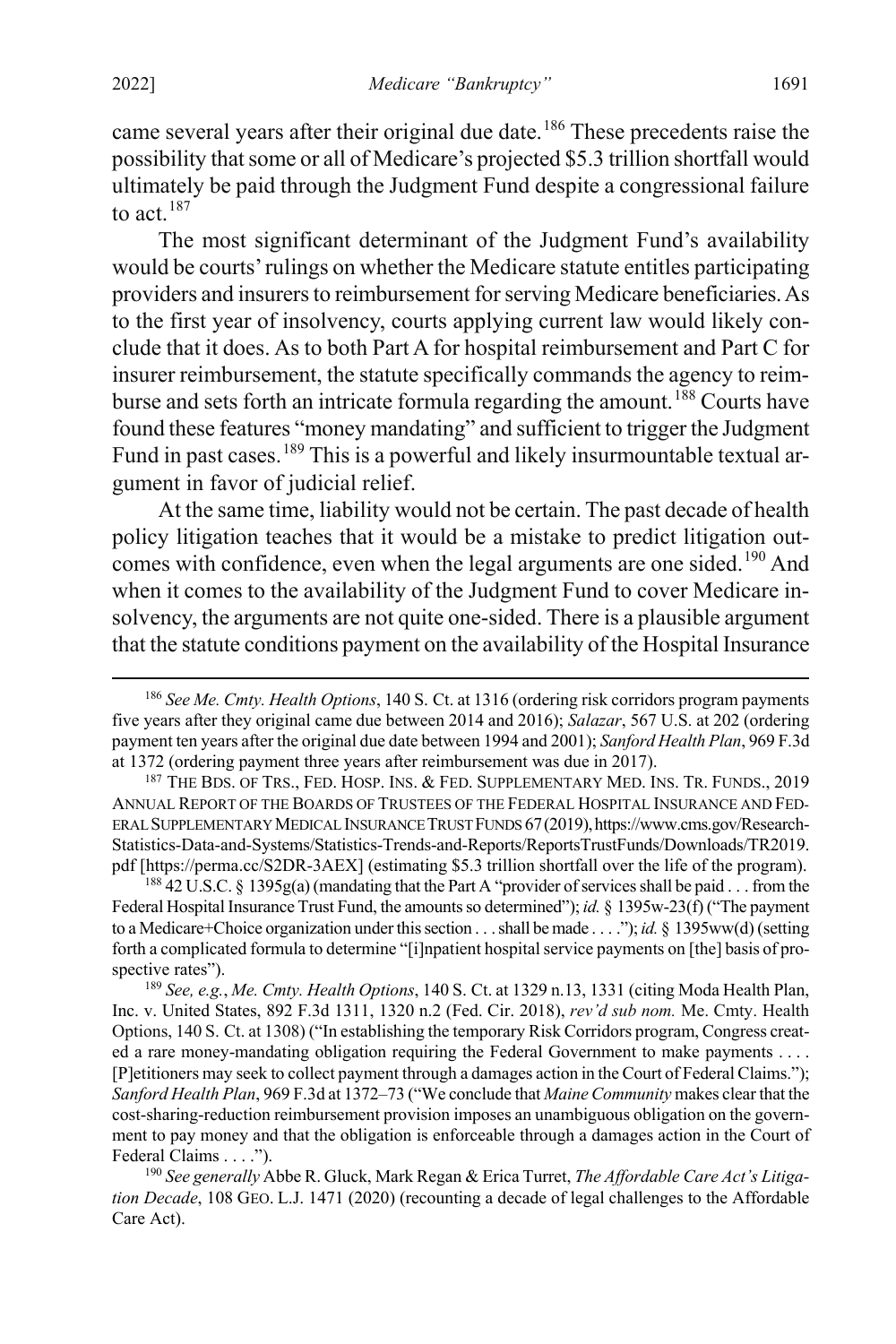Trust Fund by explicitly pointing to it as the source of required payments.<sup>[191](#page-36-0)</sup> Moreover, there is a difficult but plausible argument that even if the statute does not explicitly condition reimbursement on the availability of appropriations, such a condition is fairly discernible in the statute. [192](#page-36-1) Arguably, this is implied in: (1) the trust fund financing structure;<sup>[193](#page-36-2)</sup> (2) the many partial but incomplete measures Congress has taken to address the program's solvency over the decades; (3) the statute's provisions mandating budget neutrality while also forbidding courts from reviewing budget neutrality adjustments;<sup>[194](#page-36-3)</sup> and (4) the fact that the statute refers to beneficiaries as "entitled" to benefits over one hundred times, but refers to providers as "entitled" to reimbursement only a few times. [195](#page-36-4)

As to what would happen in the years following the onset of insolvency, the Judgment Fund question becomes even less certain. Providers and insurers would have the statutory option to leave the Medicare program. Further, their choice to participate would be made with an awareness of the fund's insolvency and its corresponding impacts on reimbursement; indeed Part C insurers might even explore the possibility of increasing premium bids to offset expected shortfalls. Judges have been open to arguments that contractors' arguably voluntary choices to participate in analogous past cases affected their abil-ity to seek damages.<sup>[196](#page-36-5)</sup> They might be receptive to these arguments in adjudi-

<span id="page-36-0"></span> <sup>191</sup> *See, e.g.*, § 1395g(a) ("[T]he provider of services shall be paid . . . from the Federal Hospital Insurance Trust Fund . . . ."); *id.* § 1395w-23(f) ("The payment to a Medicare+Choice organization . . . shall be made from the Federal Hospital Insurance Trust Fund and the Federal Supplementary Medical Insurance Trust Fund . . . ."). This argument is bolstered by language in the Judgment Fund appropriation itself limiting its availability to situations "when . . . payment is not otherwise provided for." 31 U.S.C. § 1304(a)(1).

<span id="page-36-1"></span><sup>192</sup> *See* King v. Burwell, 576 U.S. 473, 498 (2015) ("A fair reading of legislation demands a fair understanding of the legislative plan.").

 $193$  42 U.S.C. § 1395(g).

<span id="page-36-3"></span><span id="page-36-2"></span><sup>194</sup> *See, e.g.*, *id.* § 1395w-23 (requiring budget neutrality while limiting the opportunity for judicial review).

<span id="page-36-4"></span><sup>195</sup> *Compare* JOST, *supra* not[e 125,](#page-24-0) at 31 ("'[P]ersons entitled to benefits' . . . [is] a phrase that appears [in the Medicare statute as a reference to beneficiaries] over 100 times. . . ."), *with* § 1395w-23 (referring to providers as "entitled" in a few instances).

<span id="page-36-5"></span><sup>196</sup> *See* Me. Cmty. Health Options v. United States, 140 S. Ct. 1308, 1332 (2020) (Alito, J., dissenting) ("These companies chose to participate in an Affordable Care Act program that they thought would be profitable."); Cmty. Health Choice, Inc. v. United States, 970 F.3d 1364, 1377 (Fed. Cir. 2020) (applying the mitigation theory to reduce a damages award for insurers arising from "costsharing reduction" disappropriation), *cert. denied sub nom.* United States v. Me. Cmty. Health Options, 141 S. Ct. 2796 (2021); *cf.* Se. Ark. Hospice, Inc. v. Sebelius, 1 F. Supp. 3d 915, 925 (E.D. Ark. 2014) ("The only compulsion to provide hospice services is imposed by virtue of [plaintiff's] voluntary choice to provide services under the hospice program."). The Court of Appeals for the Federal Circuit summed up the concept of mitigation as follows: "Under common-law principles, the injured party may not recover damages for any 'loss that the injured party could have avoided without undue risk, burden or humiliation.'" *Cmty. Health Choice, Inc.*, 970 F.3d at 1375–76 (quoting RESTATE-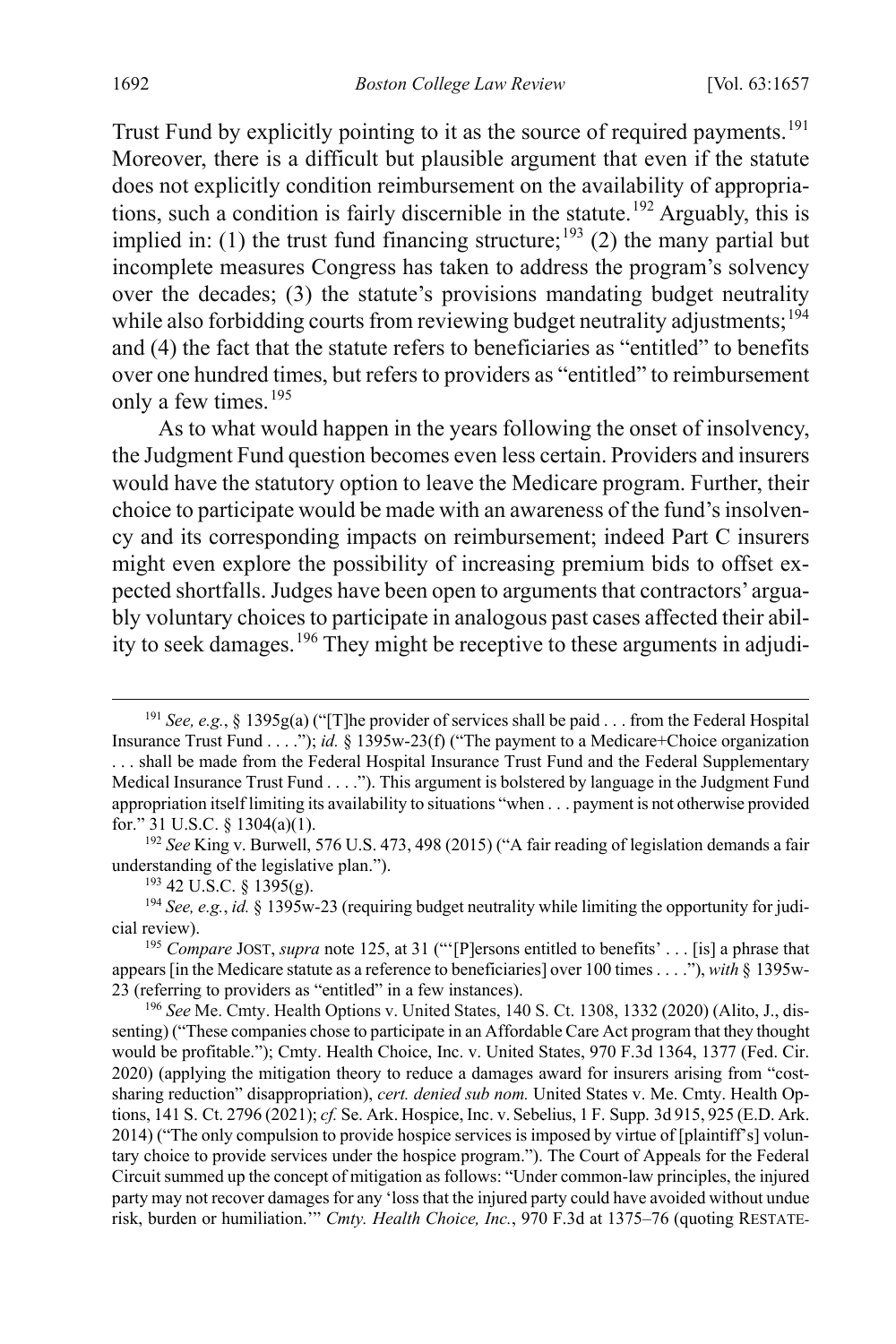cating Medicare bankruptcy as well. That said, the mitigation question has not been addressed definitively by the Supreme Court<sup>[197](#page-37-0)</sup> and its applicability to Medicare providers and insurers is debatable—hence the difficulty of predicting its resolution.[198](#page-37-1)

Importantly, HHS and the government could substantially alter the likelihood that courts would order payment of Medicare's shortfall through the Judgment Fund. They could do so through their statements, their settlement decisions, and their regulatory choices.

First, HHS could either increase or decrease the likelihood of recovery through the statements it makes in its regulatory preambles, provider agreements, and insurer agreements. Statements indicating that full statutory amounts would be owed would tend to increase the likelihood of recovery, and vice versa. Such statements might receive direct *Chevron* deference because of the agency's role in administering Medicare. This may depend on the outcome of *American Hospital Ass'n v. Becerra*, which the United States Supreme Court is expected to decide soon after this writing.<sup>[199](#page-37-2)</sup> But even absent deference, statements of obligation from the agency may be seen by courts as sup-porting breach of contract or other damages theories.<sup>[200](#page-37-3)</sup> Similarly, statements disclaiming obligation may undermine breach of contract and other damages theories in their own right.<sup>[201](#page-37-4)</sup>

Second, the Department of Justice could increase the likelihood and generosity of a Judgment Fund payout by settling Medicare bankruptcy cases on favorable terms—taking advantage of the Judgment Fund's alternative availa-

<span id="page-37-1"></span><sup>198</sup> In *Community Health Choice*, *Inc.*, the United States Court of Appeals for the Federal Circuit found the mitigation theory applicable to ACA insurers only after concluding that contract law principles should apply to the government's relationship with such insurers. 970 F.3d at 1374. This conclusion was based in part on the fact that the ACA does not set out remedies for insurers disappointed with their payments from the government. *Id.* This logic would not necessarily apply to Medicare providers or insurers seeking additional payment, as the statute provides elaborate remedies for them to do so. *See supra* note[s 125](#page-24-0)[–128](#page-24-1) and accompanying text (describing Medicare's elaborate procedural remedies and the requirement that they be exhausted before pursuing judicial action).

<sup>199</sup> 141 S. Ct. 2883 (2021) (granting petition for certiorari).

<span id="page-37-3"></span><span id="page-37-2"></span><sup>200</sup> Analogous HHS statements were cited in the risk corridor cases. *See Me. Cmty. Health Options*, 140 S. Ct. at 1324–25.

MENT (SECOND) OF CONTRACTS § 350(1) (AM.L.INST. 1981)) (first citing 3 DAN B.DOBBS,LAW OF REMEDIES § 12.6(1), at 127 (2d ed. 1993); and then citing Roehm v. Horst, 178 U.S. 1, 11 (1900)).

<span id="page-37-0"></span><sup>&</sup>lt;sup>197</sup> The mitigation issue was not presented in the risk corridors case, so it was not resolved by the Supreme Court in *Maine Community Health Options*. 140 S. Ct. at 1308. This Article takes up that and a related case and courts' role in Medicare bankruptcy *infra* Section IV.B.1. *See* discussion *infra* Section IV.B (recommending the Supreme Court approach the entitlement question in upcoming cases with awareness of its future implications for Medicare bankruptcy).

<span id="page-37-4"></span><sup>201</sup> *See* Samuel R. Maizel & Jody A. Bedenbaugh, *The Medicare Provider Agreement: Is It a Contract or Not? And Why Does Anyone Care?*, 71 BUS. LAW. 1207, 1207–08 (2016) (discussing questions about whether "the Medicare Provider Agreement is a contract," with implications for liquidation of health care entities).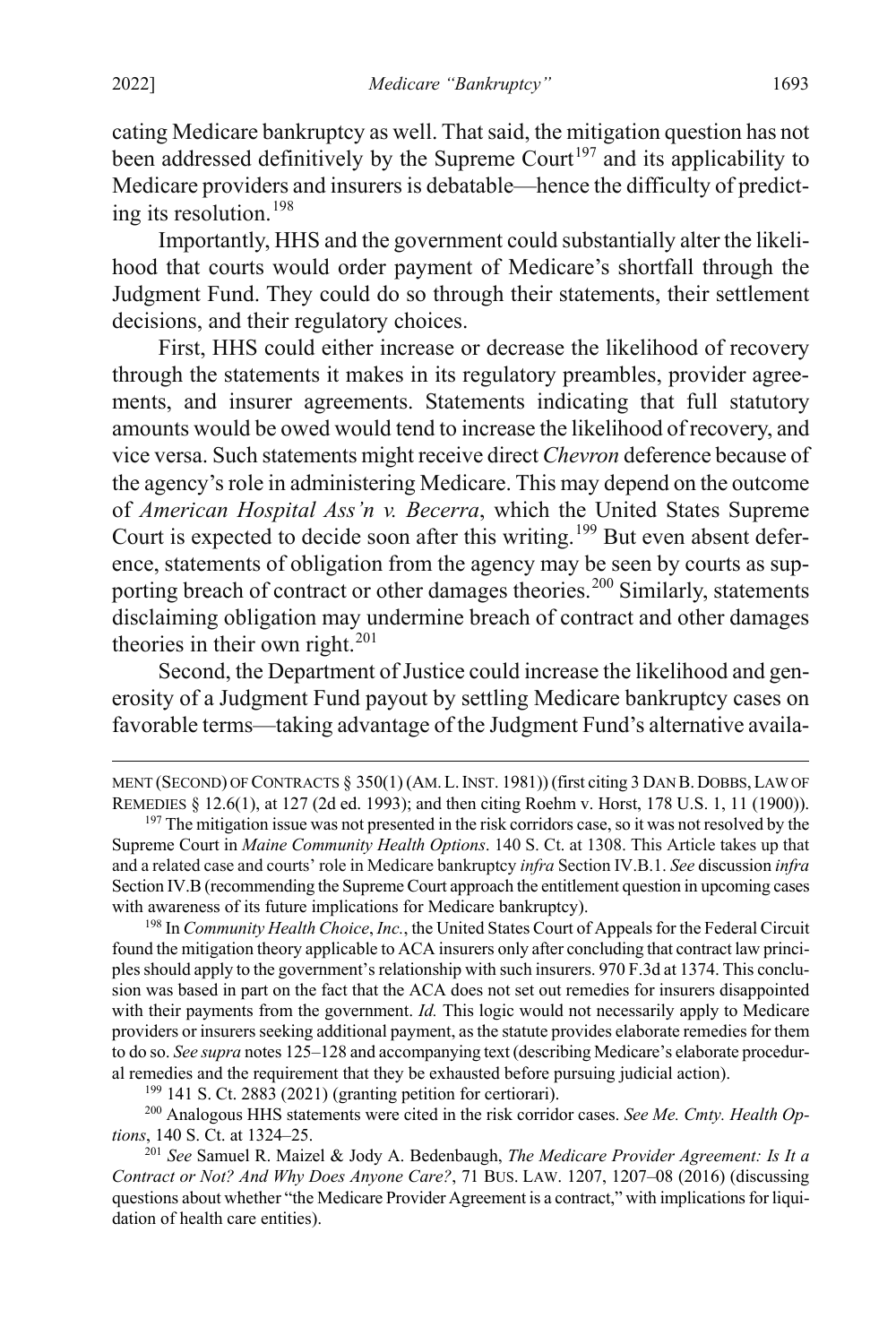<span id="page-38-0"></span>bility for compromise settlements.<sup>[202](#page-38-1)</sup> This might be done either by openly agreeing to a favorable settlement or by displacing career lawyers in favor of political appointees who are willing to support a settlement providing payouts more generous than warranted.<sup>[203](#page-38-2)</sup> There are probably no serious external con-straints on the Department of Justice's discretion to settle claims,<sup>[204](#page-38-3)</sup> but institu-tional and ethical considerations counsel against abuse of that discretion.<sup>[205](#page-38-4)</sup>

Third, HHS could reduce the likelihood of Judgment Fund liability by using its rulemaking authority over Medicare payments to prospectively reduce payment rates uniformly by an amount sufficient to avoid a shortfall—perhaps promising a subsequent upward adjustment should Congress provide funds. There is a strong argument that the agency already has statutory authority to make such a downward solvency adjustment,  $206$  though there are strong coun-ter-arguments as well.<sup>[207](#page-38-6)</sup> A solvency adjustment, if indeed legally authorized,

<span id="page-38-3"></span><sup>204</sup> Courts have held that the government's decision to settle an individual affirmative case is only reviewable under specified circumstances. *See* Garcia v. McCarthy, 649 F. App'x 589, 591–92 (9th Cir. 2016) ("A decision that is committed to agency discretion by law may nonetheless be reviewable where the agency has 'consciously and expressly adopted a general policy' that is so extreme as to amount to an abdication of its statutory responsibilities." (quoting Heckler v. Chaney, 470 U.S. 821, 833 n.4 (1985))). Further, there is no apparent reason that a case challenging the government's decision to settle (or decline to defend) a defensive case would fare any better. *See* T. Patrick Cordova, *The Duty to Defend and Federal Court Standing: Resolving a Collision Course*, 73 N.Y.U. ANN. SURV. AM.L. 109, 152–54 (2017) (assuming that any rule governing government's defense of litigation would "not [be] an externally enforceable requirement"). That said, if the government adopted a transparent and blanket policy of favorably settling Medicare solvency litigation, plaintiffs might argue this would allow the policy to be reviewed. *See Heckler*, 470 U.S. at 833 n.4 (suggesting judicial review would be available where an agency had "'consciously and expressly adopted a general policy' that is so extreme as to amount to an abdication of its statutory responsibilities" (citing Adams v. Richardson, 480 F.2d 1159 (D.C. Cir. 1973) (en banc))). Hence the "probably" qualifier above.

<span id="page-38-4"></span><sup>205</sup> *See* Figley, *supra* not[e 203,](#page-38-0) at 179–200 (sounding the alarm regarding "[r]aids on the Judgment Fund").<br><sup>206</sup> See 42 U.S.C. 1395ww(d)(5)(I)(i) ("The Secretary shall provide by regulation for such other

<span id="page-38-5"></span>exceptions and adjustments to such payment amounts under this subsection as the Secretary deems appropriate."); *id.* § 1395w-23(a)(1)(C)(i) (providing that "the Secretary shall adjust the payment amount" for Medicare Advantage for enumerated factors and "such other factors as the Secretary determines to be appropriate . . . so as to ensure actuarial equivalence").

<span id="page-38-6"></span><sup>207</sup> It is hard to argue that solvency is not an "appropriate" consideration for the agency, especially given the many statutory provisions mandating the Secretary consider budget limitations in setting payment amounts. Providers might argue, however, that authority to "adjust" payments is limited by text and context to modest changes in amounts and that a significant downward solvency reduction (approaching 20% according to Trustees' estimates) would cease to be an "adjustment." *See The Outlook for Major Federal Trust Funds: 2020 to 2030*, *supra* not[e 143](#page-27-0) (predicting a nineteen percent Trust Fund shortfall by the year 2030).

<span id="page-38-8"></span><span id="page-38-7"></span> $202$  31 U.S.C. § 1304(a)(3).

<span id="page-38-2"></span><span id="page-38-1"></span><sup>203</sup> *See* Paul F. Figley, *The Judgment Fund: America's Deepest Pocket & Its Susceptibility to Executive Branch Misuse*, 18 U. PA. J. CONST. L. 145, 148 (2015) (expressing concerns about "sue and settle" environmental litigation and other Judgment Fund practices).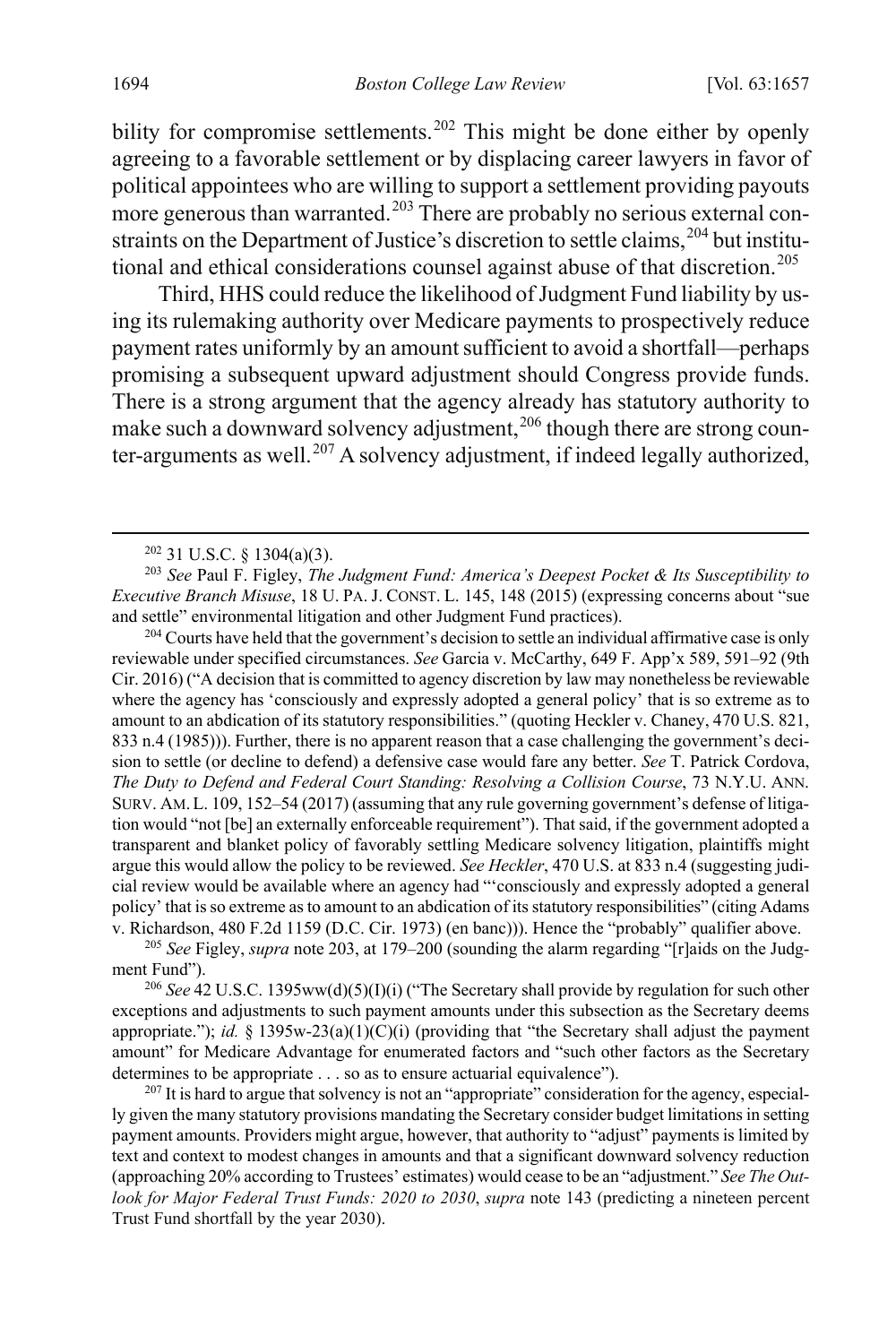would foreclose the Judgment Fund by reducing the amounts actually owed under the statute.

The implications of this question are huge. If the Judgment Fund is available, then the payment disruptions associated with insolvency would be temporary, lasting only for the months or years between the onset of insolvency and the ultimate judicial resolution. If not, these disruptions would be permanent, lasting as long as Congress's failure to act.

There would be significant fiscal-political economy impacts as well. If the Judgment Fund is available for the full amount of the shortfall, then Medicare bankruptcy would entail a painful, chaotic, and wasteful transition from a capped Trust Fund financing model to a hybrid model drawing on both the capped Trust Fund and uncapped general federal revenues (or new federal debt). That would, in turn, put all the pressure of future budgetary battles on advocates for less-favored federal spending programs whose existence and generosity depend on congressional action. [208](#page-39-0) Additional pressure would, of course, come from taxpayer and deficit control advocates.<sup>[209](#page-39-1)</sup> It would give Medicare providers, insurers, and beneficiaries a huge leg up in these budgetary battles. If the Judgment Fund were available, then they would need only to restrain change in the law, which neither Congress nor the President can do unilaterally, to ensure devotion of an increasing share of GDP to Medicare as health care costs climb.

On the other hand, if the Judgment Fund were unavailable or available only for one year's shortfall, the political dynamics of Medicare vis-à-vis competing federal resource priorities would be inverted. If Medicare's boosters wanted the program's share of GDP to grow with rising health care costs in that case, they would need to cobble together major reform legislation capable of becoming law. For better or worse, this would surely entail significant concessions to supporters of other programs, as well as advocates of deficit reduction and lower taxes.

## *E. Which Court (and What Kind of Relief)?*

The substantive question *whether* courts would order relief from the Judgment Fund is undoubtedly important. But so too is an additional, proce-

<span id="page-39-0"></span> <sup>208</sup> Matthew B. Lawrence, *Subordination and Separation of Powers*, 131 YALE L.J. 78, 104 (2021) (describing the fragility of annually funded discretionary programs).

<span id="page-39-1"></span><sup>209</sup> *Cf.* Jessica Banthin, Deputy Assistant Dir., Cong. Budget Off., Presentation to a Conference Organized by the Center for Sustainable Health Spending, Washington, DC: Health Care Spending Today and in the Future: Impacts on Federal Deficits and Debt 25 (July 18, 2017), https://www. cbo.gov/system/files/115th-congress-2017-2018/presentation/52913-presentation.pdf [https://perma. cc/5HHK-DJYY] (presenting the correlation between the growth in Medicare spending and the Federal Debt).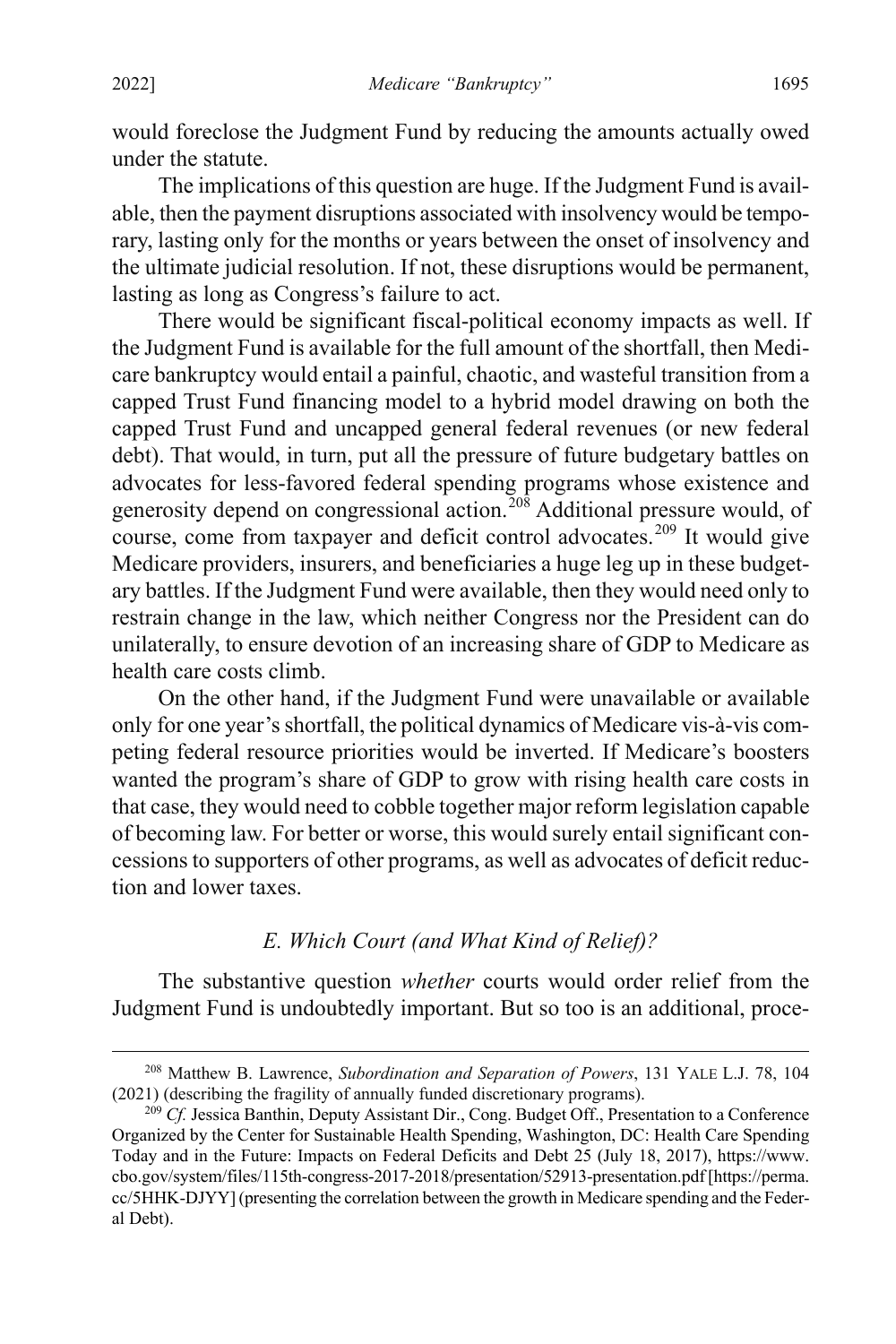dural question: What court would hear the case, and what kind of relief might it order? There are two very different procedural avenues through which typi-cal shorted Medicare claimants might seek relief.<sup>[210](#page-40-0)</sup> First, judicial relief could be sought retrospectively, with a resolution months or years after the fact, in damages actions in the Court of Federal Claims. Second, judicial relief could be sought prospectively, in actions seeking injunctive relief in federal district court. Intricacies of the jurisdictional provisions that govern access to these courts make them, to some extent, mutually exclusive.

<span id="page-40-5"></span>The Court of Federal Claims is an Article I court set up by Congress to resolve a specialized group of claims, including damages claims against the government.[211](#page-40-1) Its equitable power (including the power to order injunctive relief) is severely limited, perhaps nonexistent.<sup>[212](#page-40-2)</sup> Its decisions may be appealed to the federal circuit courts, then to the Supreme Court.<sup>[213](#page-40-3)</sup>

<span id="page-40-6"></span>Prior disappropriations have been litigated in the Court of Federal Claims. In the tribal support cost, risk corridor, and cost sharing reduction disappropriations, litigation began there before ultimately reaching the Supreme Court.[214](#page-40-4) Although it might be assumed that Medicare insolvency litigation could and would undoubtedly proceed in that court, this assumption would be too hasty. The United States Court of Appeals for the Federal Circuit, in 2005,

<span id="page-40-0"></span><sup>&</sup>lt;sup>210</sup> A third route, in addition to those discussed above, might be available for some plaintiffs. Specifically, hospitals that became insolvent themselves could potentially press their entitlement to reimbursement in bankruptcy court. The circuits are split over whether section 405(h) precludes bankruptcy court jurisdiction over unexhausted reimbursement claims. *Compare* Benjamin v. U.S. Soc. Sec. Admin., 932 F.3d 293, 296–97 (5th Cir. 2019) (acknowledging a split with the Third, Seventh, Eighth, and Eleventh Circuits created by finding that section 405(h) does not preclude bankruptcy court jurisdiction), *with In re* Bayou Shores SNF, LLC, 828 F.3d 1297, 1314 (11th Cir. 2016) (holding that section 405(h) does preclude bankruptcy court jurisdiction of unexhausted claims). *See generally*  Samuel R. Maizel & Michael B. Potere, *Killing the Patient to Cure the Disease: Medicare's Jurisdictional Bar Does Not Apply to Bankruptcy Courts*, 32 EMORY BANKR. DEVS.J. 19 (2015) (arguing for jurisdiction); John Aloysius Cogan, Jr. & Rodney A. Johnson, *Administrative Channeling Under the Medicare Act Clarified:* Illinois Council*, Section 405(h), and the Application of Congressional Intent*, 9 ANNALS HEALTH L. 125 (2000) (developing an argument against jurisdiction). In a circuit court on the side of this split finding jurisdiction, it could be possible to adjudicate a hospital's entitlement to full reimbursement at relatively early stages of the reimbursement process.

<span id="page-40-1"></span><sup>211</sup> *United States Court of Federal Claims: The People's Court*, U.S.CT. OF FED.CLAIMS, http:// www.uscfc.uscourts.gov/sites/default/files/uscfc\_court\_history\_brochure\_20210325.pdf [https://perma. cc/2QQK-9QLJ].

<span id="page-40-2"></span><sup>212</sup> *See* Bowen v. Massachusetts, 487 U.S. 879, 905 (1988) ("The Claims Court does not have the general equitable powers of a district court to grant prospective relief.").

<span id="page-40-3"></span><sup>213</sup> 42 U.S.C. § 300aa-12(f) (allowing for a Court of Federal Claims decision to be appealed to the United States Court of Appeals for the Federal Circuit within sixty days of adjudication).

<span id="page-40-4"></span><sup>214</sup> *See, e.g.*, Me. Cmty. Health Options v. United States, 140 S. Ct. 1308, 1318 (2020) (noting the original filing was in the Court of Federal Claims); Cmty. Health Choice v. United States, 970 F.3d 1364, 1370 (Fed. Cir. 2020) (same), *cert. denied sub nom.* United States v. Me. Cmty. Health Options, 141 S. Ct. 2796 (2021); Sanford Health Plan v. United States, 969 F.3d 1370, 1372 (Fed. Cir. 2020) (same).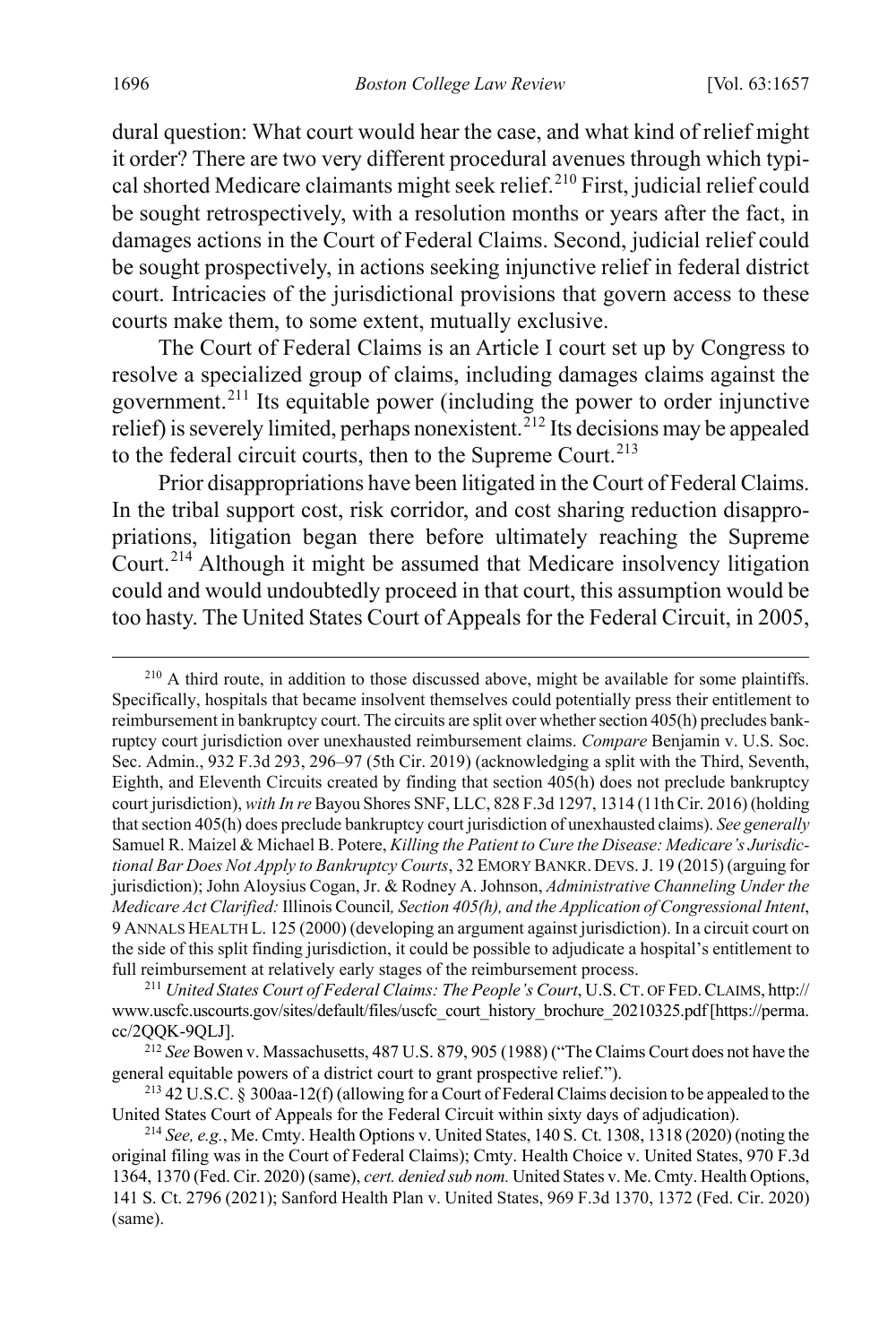held in *Wilson* ex rel. *Estate of Wilson v. United States*that the Court of Federal Claims does not have jurisdiction over lawsuits that "arise[] under the Medicare [statute]."[215](#page-41-0) This is because of the Medicare statute's jurisdictional chan-neling positions that tee up district court actions.<sup>[216](#page-41-1)</sup> There is a strong argument that a challenge to HHS's reduction or delay of payment of a Medicare claim due to insolvency would also "arise under" the Medicare statute, and so be in-eligible for adjudication in the Court of Federal Claims.<sup>[217](#page-41-2)</sup>

As for federal district courts, they are tightly constrained in their ability to order the government to pay money. The Administrative Procedure Act's catch-all waiver of sovereign immunity, which by default blocks lawsuits against the government, applies only for: (1) "relief other than money damag-es";<sup>[218](#page-41-3)</sup> and (2) only as to claims that have "no other adequate remedy in a court" (such as, perhaps, the Court of Federal Claims).<sup>[219](#page-41-4)</sup>

These limitations might or might not preclude Medicare insolvency litigation in federal district court. In 1988, The United States Supreme Court held in *Bowen v. Massachusetts* that a claim against the government may seek money but not "money damages," if money is the "very thing" the government has al-legedly failed to provide.<sup>[220](#page-41-5)</sup> Moreover, it held that a retrospective damages remedy, even if technically available, is not necessarily "adequate."[221](#page-41-6) Indeed, the Supreme Court held in *Bowen* that states could sue for allegedly-denied Medi-caid payments to which they were statutorily entitled in federal district court.<sup>[222](#page-41-7)</sup> The Court reasoned the states sought not "damages" but compliance with the

<sup>218</sup> 5 U.S.C. § 702.

 <sup>215</sup> 405 F.3d 1002, 1010, 1016 (Fed. Cir. 2005).

<span id="page-41-1"></span><span id="page-41-0"></span><sup>216</sup> *See id.* at 1010–12, 1016 ("[T]he scheme for comprehensive administrative and judicial review set forth in the Medicare Act preempts Tucker Act jurisdiction over [the] claim for reimbursement."); Allegheny Techs. Inc. v. United States, 144 Fed. Cl. 126, 134 (2019) (applying *Wilson* in finding no jurisdiction over Medicare claims).

<span id="page-41-3"></span><span id="page-41-2"></span><sup>217</sup> *See* Weinberger v. Salfi, 422 U.S. 749, 760–61 (1975) (holding that a claim "arises under" the Medicare statute if the statute "provides both the standing and substantive basis for the [claim]").

<sup>219</sup> *Id.* § 704.

<span id="page-41-5"></span><span id="page-41-4"></span><sup>&</sup>lt;sup>220</sup> 487 U.S. 879, 895 (1988) (quoting Md. Dep't of Hum. Res. v. Dep't of Health & Hum. Servs., 763 F.2d 1441, 1446 (D.C. Cir. 1985) (first citing § 702; and then citing D. DOBBS, HANDBOOK ON THE LAW OF REMEDIES 135 (1973))) ("The fact that in the present case it is money rather than in-kind benefits that pass from the federal government to the states . . . cannot transform the nature of the relief sought—specific relief, not relief in the form of damages." (quoting *Md. Dep't of Hum. Res.*, 763 F.2d at 1446 (citing Clark v. Libr. of Cong., 750 F.2d 89, 104 n.33 (D.C. Cir. 1984))).

<span id="page-41-6"></span><sup>&</sup>lt;sup>221</sup> *Id.* at 905 (citing Massachusetts v. Departmental Grant Appeals Bd. of the U.S. Dep't of Health & Hum. Servs., 815 F.2d 778, 789 (1st Cir. 1987) (Coffin, J., concurring)).

<span id="page-41-7"></span> $^{222}$  *Id.* at 907. "[T]he nature of the controversies that give rise to disallowance decisions typically involve state governmental activities that a district court would be in a better position to understand and evaluate . . . ." *Id.* at 907–08.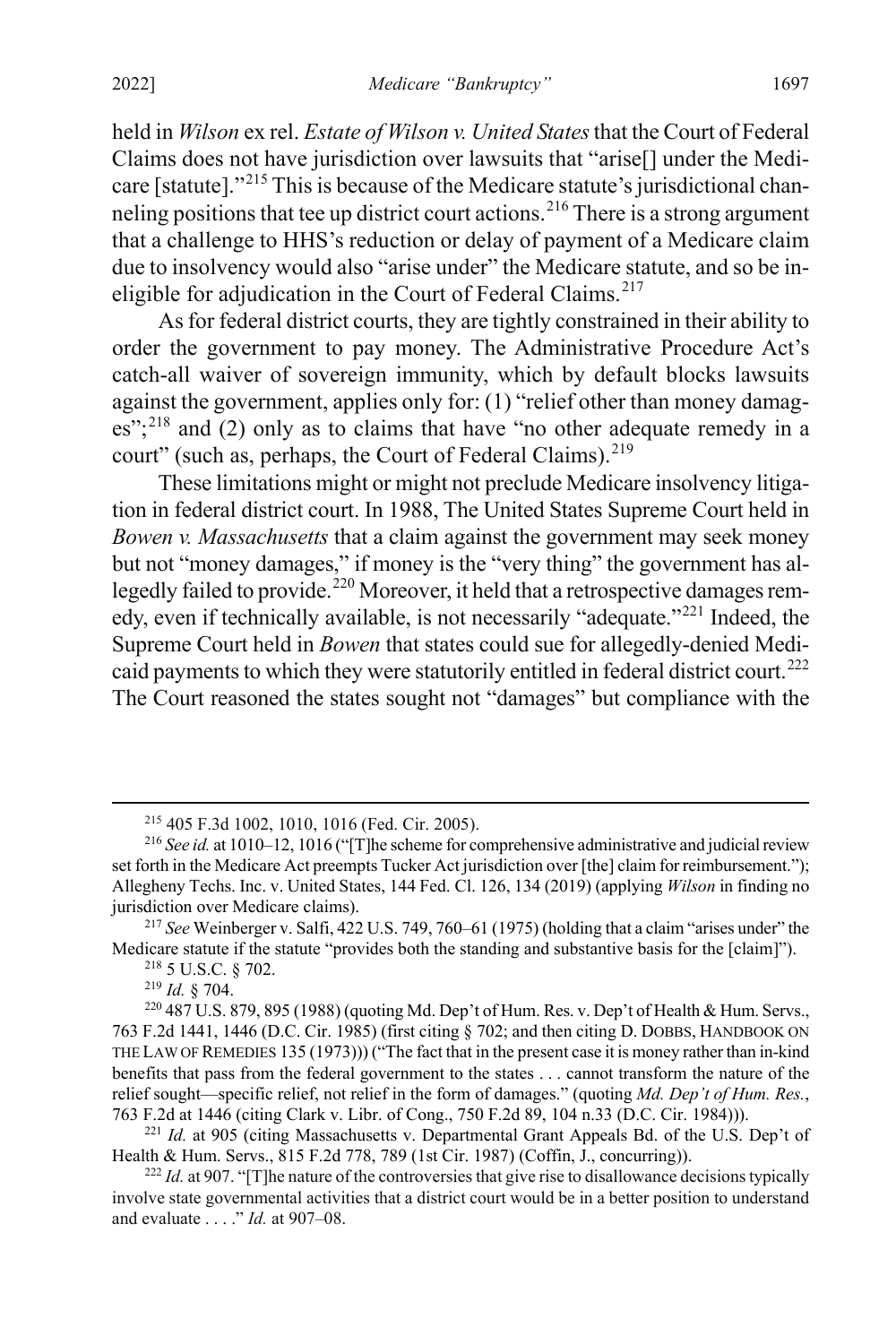statute, and that their need to plan in advance how to administer their Medicaid programs meant that an ex-post damages remedy would not be "adequate."[223](#page-42-0)

With prior disappropriations having been litigated through the Court of Federal Claims, it is impossible to say with assurance that the federal district court path would be viable to litigate insolvency in Medicare. Moreover, despite its apparent breadth, courts have tended to read *Bowen* narrowly.<sup>[224](#page-42-1)</sup> That said, although there are superficial legal obstacles to relief via the district court, *Bowen* demonstrates that these arguments are not insurmountable, as does *Wilson*. [225](#page-42-2) Plaintiffs hoping to establish federal district court jurisdiction in Medicare insolvency litigation could argue that the Court of Federal Claims would be inadequate both due to its jurisdictional limitations noted in *Wilson*  and the plaintiffs' need to know the status of their Medicare claims to plan their operations.<sup>[226](#page-42-3)</sup> If this path were open, the Judgment Fund would be available to fund compliance with any resulting court order, as it is for other court judgments.<sup>[227](#page-42-4)</sup>

The procedural path of Medicare bankruptcy litigation would not apparently impact whether courts would ultimately order payment from the Judg-ment Fund or not.<sup>[228](#page-42-5)</sup> It would nonetheless be important, because prospective relief in federal district court would likely proceed much more quickly than damages actions in the Court of Federal Claims. The speed of district court actions would depend significantly on the form of HHS's decisions altering

<span id="page-42-0"></span> <sup>223</sup> *Id.* at 905–07 ("It is no answer to suggest that a State will not be harmed as long as it retains the money, because its interest in planning future programs . . . may be more pressing than the monetary amount in dispute.").

<span id="page-42-1"></span><sup>224</sup> *See* Gregory C. Sisk, *The Jurisdiction of the Court of Federal Claims and Forum Shopping in Money Claims Against the Federal Government*, 88 IND. L.J. 83, 93 (2013) (tracing courts' limiting interpretations of *Bowen*); *cf.* Cynthia Grant Bowman, Bowen v. Massachusetts*: The "Money Damages Exception" to the Administrative Procedure Act and Grant-in-Aid Litigation*, 21 URB. LAW. 557, 574–75 (1989) (suggesting *Bowen* may be read to allow grant-in-aid litigation to proceed in district court even when seeking money).

<span id="page-42-2"></span><sup>225</sup> *See* Wilson *ex rel*. Est. of Wilson v. United States, 405 F.3d 1002, 1016 (Fed. Cir. 2005) (holding that the Court of Federal Claims "lacks jurisdiction . . . [to evaluate a] claim aris[ing] under the Medicare Act"); *Bowen*, 487 U.S. at 907 (suggesting the district court may be a better forum for disallowance claims).

<span id="page-42-3"></span><sup>226</sup> *See Wilson*, 405 F.3d at 1016 (finding jurisdictional boundaries to bringing Medicare claims in the Court of Federal Claims); *Bowen*, 487 U.S. at 907 (suggesting the district court may be more accommodating to the state's interest in planning future programs).

<span id="page-42-4"></span><sup>227</sup> 31 U.S.C. § 1304(a)(3)(A) (incorporating by reference 28 U.S.C. § 2414). The Attorney General is authorized by statute to pay settlements for imminent claims against the United States out of the Judgment Fund. 28 U.S.C. § 2414.

<span id="page-42-5"></span><sup>&</sup>lt;sup>228</sup> Ultimately the core question of statutory interpretation would remain the same, and regardless of which court initially heard the \$5.3 trillion dollar case, the Supreme Court would presumably take it up in light of its magnitude and import for Medicare, health policy, and the United States budget.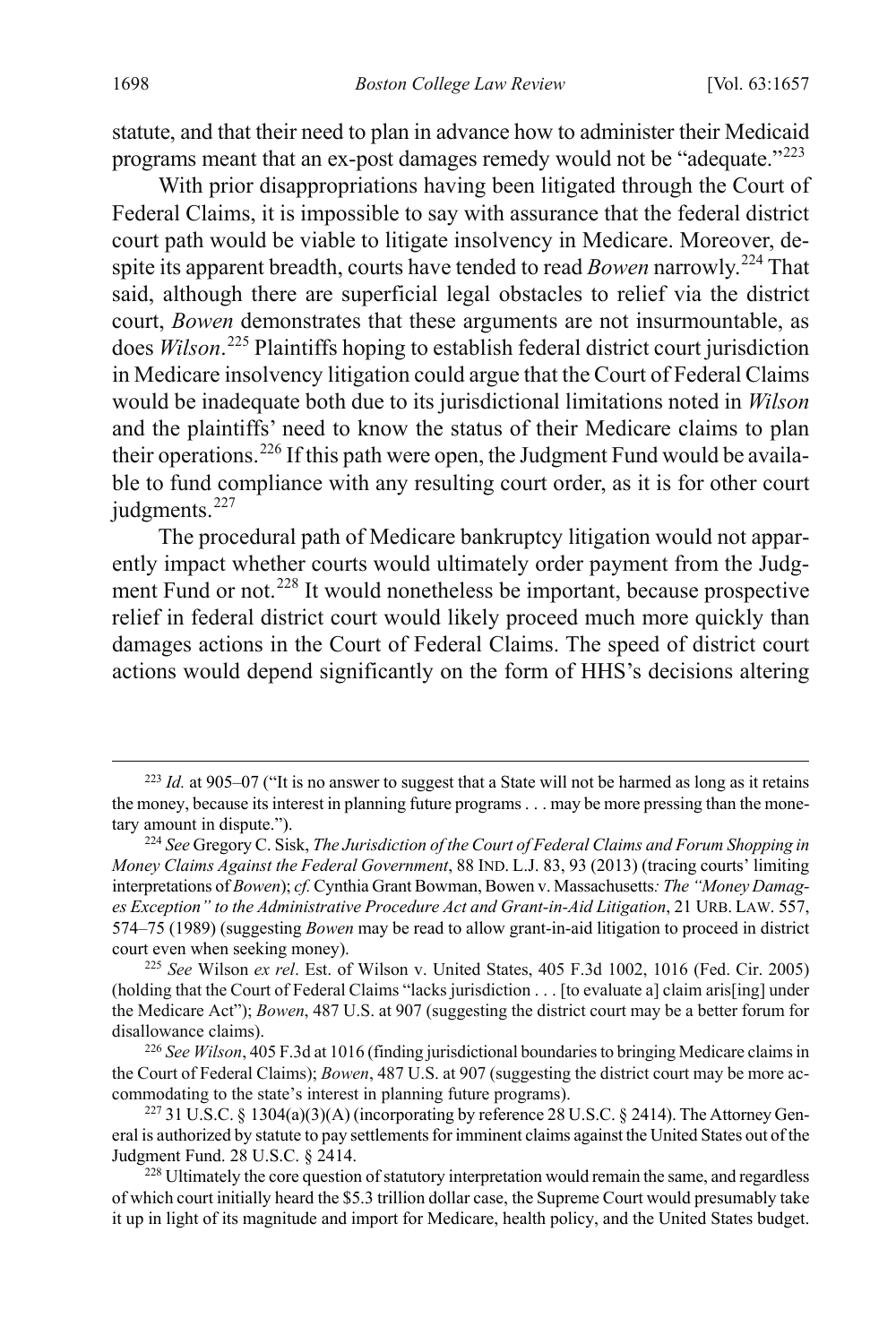payment,<sup>[229](#page-43-0)</sup> but may potentially begin immediately upon adoption of insolven-cy measures and be quickly adjudicated on summary judgment.<sup>[230](#page-43-1)</sup> By contrast, a suit in the Court of Federal Claims could not proceed until damages were actually inflicted, delaying by months or years the course of litigation.<sup>[231](#page-43-2)</sup>

#### III. REWRITING THE STARS

Thinking about the confusion and controversy that would surround the administration of insolvency in Medicare naturally motivates thinking about immediate steps to avoid insolvency altogether. It is therefore unsurprising and entirely appropriate that much attention is paid during insolvency crises to the question of how to address the program's immediate needs and render it sol-vent, either by decreasing spending or increasing revenue.<sup>[232](#page-43-3)</sup>

An unfortunate side effect of this focus on immediacy in avoiding insolvency, however, is that it has left what would or should happen if Medicare becomes insolvent shrouded in mystery. Yet, as this Part explains, that mystery itself matters—indeed, it matters even if Medicare never actually becomes insolvent.

This Part problematizes the overarching theme that runs throughout current law's approach to Medicare insolvency, as reflected in each of the questions identified and analyzed in Part II. It is motivated by the question whether it is right for the Medicare statute and regulations to remain silent on the possibility of insolvency or its implications, leaving its administration uncertain, to be determined by the agency and courts if and when it occurs. This Part responds to that question with a resounding "no," and recommends that (hopefully prophylactic) rules to govern Medicare bankruptcy be established in ad-

<span id="page-43-0"></span> <sup>229</sup> *See* discussion *infra* Sections II.A, II.B (weighing the consequences of delaying Medicare reimbursement payments or continuing them on schedule pro rata).

<span id="page-43-1"></span><sup>230</sup> *See, e.g.*, Adirondack Med. Ctr. v. Sebelius, 29 F. Supp. 3d 25, 35 (D.D.C. 2014) (applying a more deferential summary judgment standard to agency action, determining whether such "action is supported by the administrative record and otherwise consistent with the APA standard of review" (quoting Sierra Club v. Mainella, 459 F. Supp. 2d 76, 90 (D.D.C. 2006) (citing Richards v. INS, 554 F.2d 1173, 1177 & n.28 (D.C. Cir. 1977))), *appeal dismissed*, Nos. 06-5419, 07-5004, 2007 WL 1125716, at \*1 (D.C. Cir. Mar. 30, 2007)), *aff'd sub nom.* Adirondack Med. Ctr. v. Burwell, 782 F.3d 707 (D.C. Cir. 2015). Medicare claimants might seek preliminary relief, but it is highly doubtful that district courts have authority to order payment from the Judgment Fund on a preliminary basis because the Judgment Fund appropriation is itself available only for payment of "final" judgments and because of the strictures of the Appropriations Clause. 31 U.S.C. § 1304; *see* Lawrence, *supra* note [11,](#page-4-0) at 37 (describing the legal basis for a conclusion that the Appropriations Clause forbids preliminary relief regarding payment of damages when the court has "doubt about the availability of appropriations" (citing California v. Trump, 267 F. Supp. 3d 1119, 1121 (N.D. Cal. 2017))).

<span id="page-43-2"></span><sup>231</sup> *See supra* notes [211–](#page-40-5)[214](#page-40-6) and accompanying text (reciting funding dispute cases originally filed in the Court of Federal Claims).

<span id="page-43-3"></span><sup>&</sup>lt;sup>232</sup> See supra notes [63–](#page-14-0)[77](#page-15-0) and accompanying text (describing the often short-term reforms to Medicare imposed during insolvency crises seeking to increase revenue or, more likely, cut costs).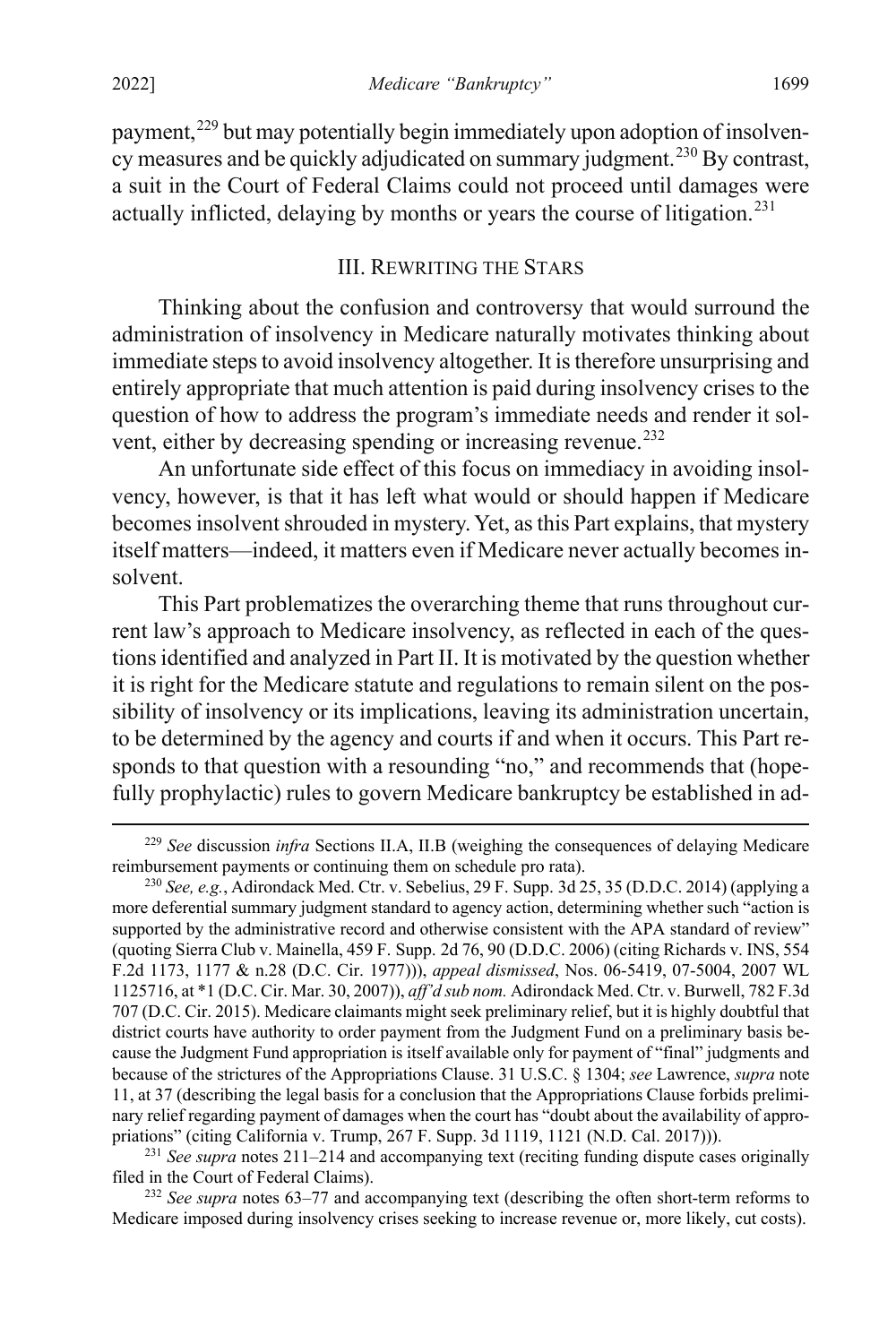vance. Part IV will turn to the respective roles of HHS, Congress, and the courts in effectuating this recommendation.[233](#page-44-1)

Section A of this Part discusses how advanced clarification on the administration of Medicare insolvency would make it less unfair and harmful if it did occur, even if the \$5.3 trillion question of liability remained unanswered.<sup>[234](#page-44-2)</sup> Section B highlights that such clarification would predictably decrease the likelihood that insolvency will occur in the first place, by facilitating preventive compromise in Congress.[235](#page-44-3) Finally, Section C explains that clarification of the liability question itself could make the threat of insolvency more effec-tive at stimulating compromise and cost control in the Medicare program.<sup>[236](#page-44-4)</sup> This would be accomplished by directing the risk of insolvency to the program's "least cost avoiders"—the powerful economic interests who shape Medicare policymaking.

# <span id="page-44-0"></span>*A. Mitigating the Damage*

The first reason Medicare should have explicit rules governing insolvency is that if insolvency did occur such rules would reduce its harms and make their distribution more fair. To see why, it is helpful to begin by mapping the likely harms of insolvency, assuming that it follows the "most likely" possibility as to each of the major questions discussed in Part II. $^{237}$  $^{237}$  $^{237}$ 

Based on current law's most likely scenario, the agency would announce its insolvency policy at the last minute after taking extraordinary measures to delay insolvency's offset<sup>[238](#page-44-6)</sup> and would opt to delay payments across the board.<sup>[239](#page-44-7)</sup> After a year or two, doctrinal and exhaustion obstacles would be resolved, and claimants would seek damages from the Judgment Fund in the Court of Federal Claims. Their suits would progress to the federal circuit courts and then to

<span id="page-44-6"></span><sup>238</sup> See Hyman, *supra* not[e 20,](#page-6-0) at 1182 ("[L]egislative sloth, confirmed by past history, ensures that any solution will be deferred until a true crisis emerges . . . ."); *supra* note[s 120–](#page-23-0)[137](#page-25-0) and accompanying text (acknowledging that HHS has historically addressed financial crises in a slow and ad-hoc manner, leading to confusion among providers).

<span id="page-44-7"></span><sup>239</sup> *See* discussion *supra* Section II.B (suggesting pro rata payments may pose a problem in light of the actuarial equivalence requirement).

 <sup>233</sup> *See* discussion *infra* Part IV.

<sup>234</sup> *See infra* notes [237–](#page-44-0)[274](#page-52-0) and accompanying text.

<sup>235</sup> *See infra* notes [275–](#page-53-0)[289](#page-56-0) and accompanying text.

<sup>236</sup> *See infra* notes [290–](#page-57-0)[328](#page-65-0) and accompanying text.

<span id="page-44-5"></span><span id="page-44-4"></span><span id="page-44-3"></span><span id="page-44-2"></span><span id="page-44-1"></span><sup>237</sup> *See* discussion *supra* Part II (discussing the most consequential questions for administering insolvency: (1) when and how to promulgate Medicare policy addressing administration in the event of bankruptcy; (2) whether to pay claims in full but subject to an increasingly-long delay or to pay all claims as usual but reduced pro rata; (3) whether to insulate some claimants from insolvency's effects; (4) whether shorted providers could obtain recovery from the Judgment Fund; and (5) whether any such recovery would come through prospective injunctions in federal district courts or retrospective damages orders in the Court of Federal Claims).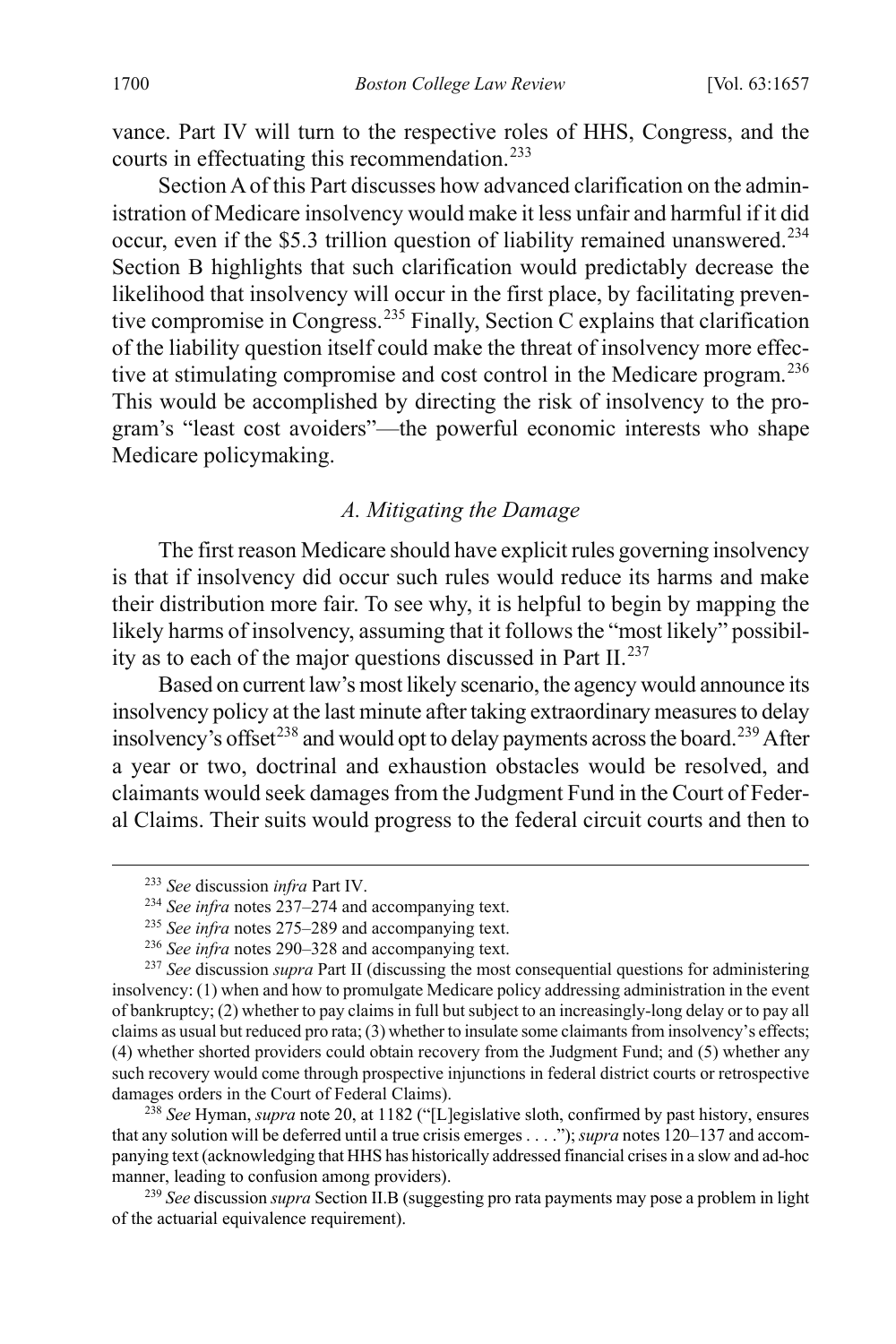the Supreme Court, ultimately gaining success. A final "win" in court would largely end the ongoing disruption of insolvency, but it would not undo the damage done. As the health policy world—and, at times, the country—waited for HHS action and for the definitive resolution of lawsuits, providers and insurers would have had to endure months or years of lost revenues and uncertainty.[240](#page-45-0) This is almost precisely what happened in the risk corridors and tribal support cost disappropriations. $^{241}$  $^{241}$  $^{241}$ 

<span id="page-45-2"></span>The real-world harms in this most-likely scenario would emerge slowly, and perhaps behind the scenes if some struggling hospitals, nursing homes, other providers, and impacted insurers were reluctant to publicize their financial precarity. The harms would nonetheless be severe—and felt most acutely by the least-wealthy providers and communities. Insolvency's direct impact would hamper reimbursement for providers, insurers, and other service providers,

<span id="page-45-1"></span><sup>241</sup> In the risk corridors case, the wait pending judgment put many insurers out of business and effectively collapsed the ACA's promising "co-op" program, which had fueled the creation of dozens of startups that were too financially vulnerable to endure an unexpected loss of revenue. Brief of Amicus Curiae: The National Ass'n of Insurance Commissioners in Support of Plaintiff-Appellee at 12– 13, Moda Health Plan, Inc. v. United States, 892 F.3d 1311 (Fed. Cir. 2018) (No. 17-1994), 2017 WL 4077798, at \*12–13 (noting that "only six of the 24 CO-OPs operating at peak participation were still in business" because of risk corridors disappropriation), *rev'd sub nom.* Me. Cmty. Health Options v. United States, 140 S. Ct. 1308 (2020); *see Watchdog Urges Continued Oversight of Troubled Co-Ops*, CQ HEALTHBEAT (Sept. 12, 2017), *reprinted in Watchdog Urges Continued Oversight of Troubled Co-ops*, NEWSBANK (Sept. 12, 2017), https://infoweb-newsbank-com.eu1.proxy.openathens.net/apps/ news/document-view?p=WORLDNEWS&docref=news/166FDD840C698938&f=basic [https://perma. cc/J456-FAQG] (describing co-op bankruptcies). The larger insurers were able to weather the disruption, however, and could move in and assume the territory and business of the now-defunct small players. *See* Brief of Amicus Curiae, *supra*, at 9–10 ("[T]he market is populated by these disadvantaged insurers, while other financially stronger insurers are disincentivized from participating."). Years later, the Supreme Court ordered payment in full on all the unpaid claims from the Judgment Fund—too late for the bankrupt insurers, but not for the large players. *Me. Cmty. Health Options*, 140 S. Ct. at 1331. Similarly, in the tribal support cost case, tribes were forced to reduce services for members while they waited—twenty-five years—for their billion-dollar case to make its way through the courts, to the Supreme Court, and eventually, to payment of damages. Press Release, Indian Affs., U.S. Dep't of the Interior, Interior, Justice Departments Announce \$940 Million Landmark Settlement with Nationwide Class of Tribes and Tribal Entities (Sept. 17, 2015), https://www.indianaffairs.gov/ as-ia/opa/online-press-release/interior-justice-departments-announce-940-million-landmark-settlement [https://perma.cc/8XAX-HP2F]; Salazar v. Ramah Navajo Chapter, 567 U.S. 182, 201 (2012).

<span id="page-45-0"></span> <sup>240</sup> *See* discussion *supra* Sections II.D, II.E (illustrating the circumstances that providers would face in light of HHS's failure to prepare for insolvency); *see also* Laura N. Coordes, *Reorganizing Healthcare Bankruptcy*, 61 B.C.L.REV. 419, 421 (2020) ("The healthcare industry regularly grapples with numerous problems, including increased competition, legislative uncertainty, changing payment models, higher pharmaceutical costs, and rising wages." (citing Mark G. Douglas, *Focus on Health Care Provider Bankruptcies*, JONES DAY (Sept.–Oct. 2017), http://www.jonesday.com/Focus-on-Health-Care-Provider-Bankruptcies-10-01-2017/ [https://perma.cc/H5RW-ELGF])).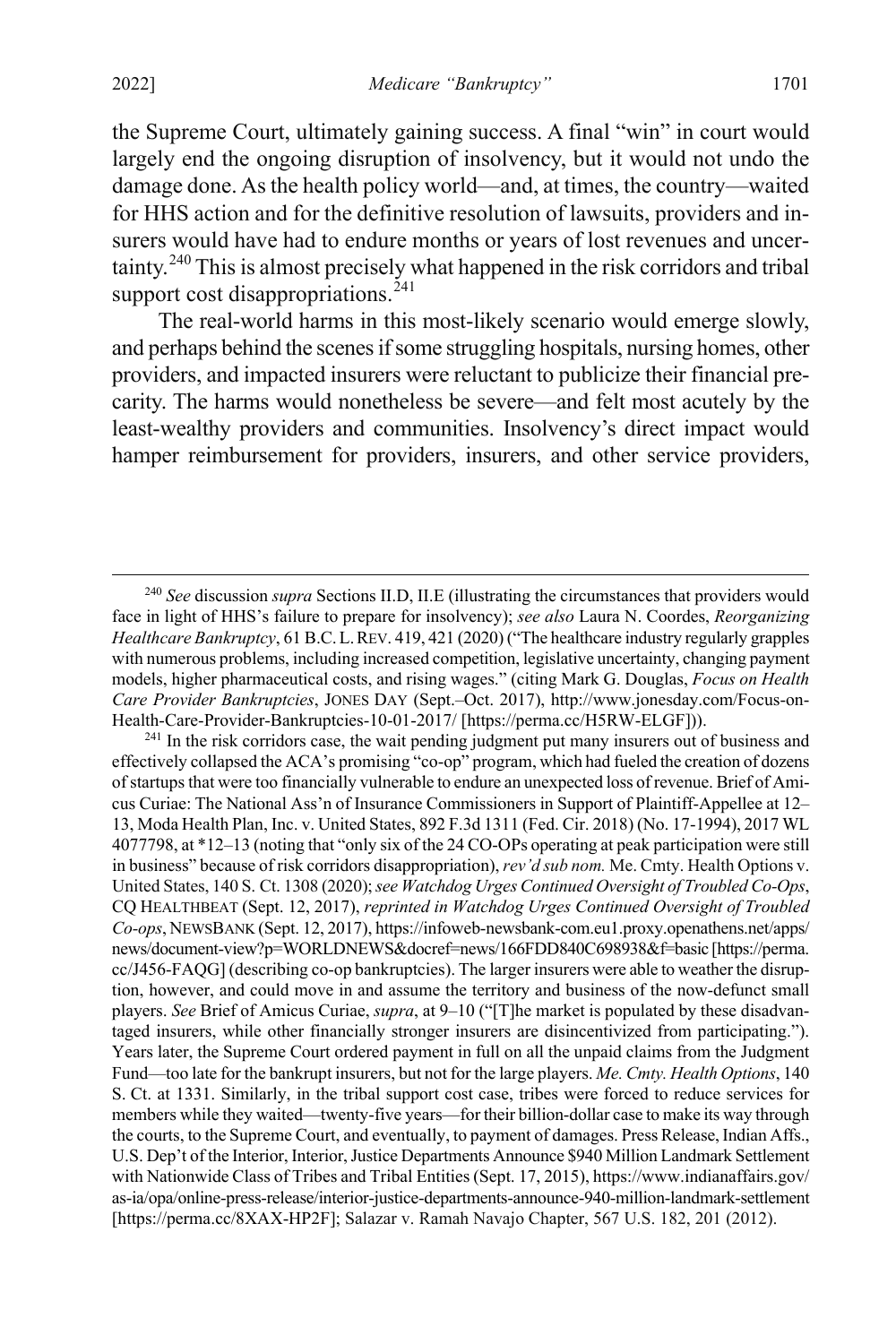which in this scenario, would be delayed by roughly two months in the first year, four in the second, and so on depending on the extent of the shortfall.<sup>[242](#page-46-0)</sup>

Past disappropriations of other health programs, along with rate cuts and revenue shocks in Medicare, illustrate how providers would respond to an extended delay (or reduction) in reimbursements, and thus what the disruption's ultimate effects would be. The most pronounced impacts would be on hospitals and other providers reimbursed mostly through Part A, and so dependent on the Hospital Insurance Trust Fund, with somewhat diluted impacts on Medicare Advantage insurers (who would see impacts only for that share of Medi-care Advantage payments associated with inpatient hospital stays).<sup>[243](#page-46-1)</sup> These providers would respond in four ways depending on their customer mix, financial position, and the competitiveness of their markets. This would ultimately create a broad array of downstream effects on the health care system extending far beyond Medicare.

First, the most financially precarious providers would be rendered insolvent themselves—unable to stay afloat without timely payment of their anticipated Medicare reimbursements.[244](#page-46-2) Such providers would either shutter or be forced to merge with larger, better-financed entities, further fueling concentra-tion in health care markets.<sup>[245](#page-46-3)</sup> Provider insolvencies would, in turn, limit ac-

<span id="page-46-0"></span> <sup>242</sup> *See The Outlook for Major Federal Trust Funds: 2020 to 2030*,*supra* not[e 143.](#page-27-0) This estimate is based on CBO predictions of a 17% shortfall in the first year rising to a 19% shortfall by 2030. *See id.*; *see also supra* not[e 143](#page-27-0) and accompanying text.

<span id="page-46-1"></span><sup>243</sup> *See* 42 U.S.C. 1395w-23(f) (providing that payment for Medicare Advantage insurers shall be made from the HI Trust Fund "in such proportion as the Secretary determines reflects the relative weight that benefits under Part A and under Part B represents of the actuarial value of the total benefits under this subchapter"); *see also supra* note[s 50](#page-12-0)[–55](#page-13-0) and accompanying text (describing interaction of trust funds).

<span id="page-46-2"></span><sup>244</sup> *Cf.* Brief of Amicus Curiae, *supra* not[e 241,](#page-45-2) at 12 ("It's not that they couldn't be made into viable businesses: it's that they couldn't last long enough to reach that point." (quoting Tim Worstall, *The Problem with Health Care Coops: No Capitalists to Absorb the Losses*, FORBES (Sept. 26, 2015), https://www.forbes.com/sites/timworstall/2015/09/26/the-problem-with-health-care-coops-no-capitaliststo-absorb-the-losses/?sh=5e57a97b7155 [https://perma.cc/LW9K-UQE7])). For example, when the ACA's risk corridors subsidy was disappropriated, more than a dozen health insurance companies entered the insolvency process. *See* Sally Pipes, *Obamacare's Co-Op Disaster: Only 7 Remain*, FORBES (July 25, 2016), https://www.forbes.com/sites/sallypipes/2016/07/25/obamacares-co-op-disaster-anunfunny-comedy-of-errors/?sh=d5244195d5b4 [https://perma.cc/YU95-66EZ] ("Just seven of the original 23 co-ops are still standing.").

<span id="page-46-3"></span><sup>&</sup>lt;sup>245</sup> A concern about hospital bankruptcies associated with lost Medicare revenue due to the coronavirus pandemic prompted Congress and HHS to make hundreds of billions in aid available to offset the pandemic's temporary reduction in net demand for hospital services. This included direct stimulus from Congress. One hundred billion dollars was allotted for providers in the Coronavirus Aid, Relief, and Economic Security (CARES) Act. CARES Act, Pub. L. No. 116-136, 134 Stat. 281, 368–75 (2020). Seventy-five billion dollars was allotted from the Paycheck Protection Program and Heath Care Enhancement Act. Paycheck Protection Program and Heath Care Enhancement Act, Pub. L. No. 116-139, 134 Stat. 620, 620–30 (2020). Finally, an estimated \$68 billion of the \$520 billion for the paycheck protection program was allotted for providers. Keeping American Workers Paid and Em-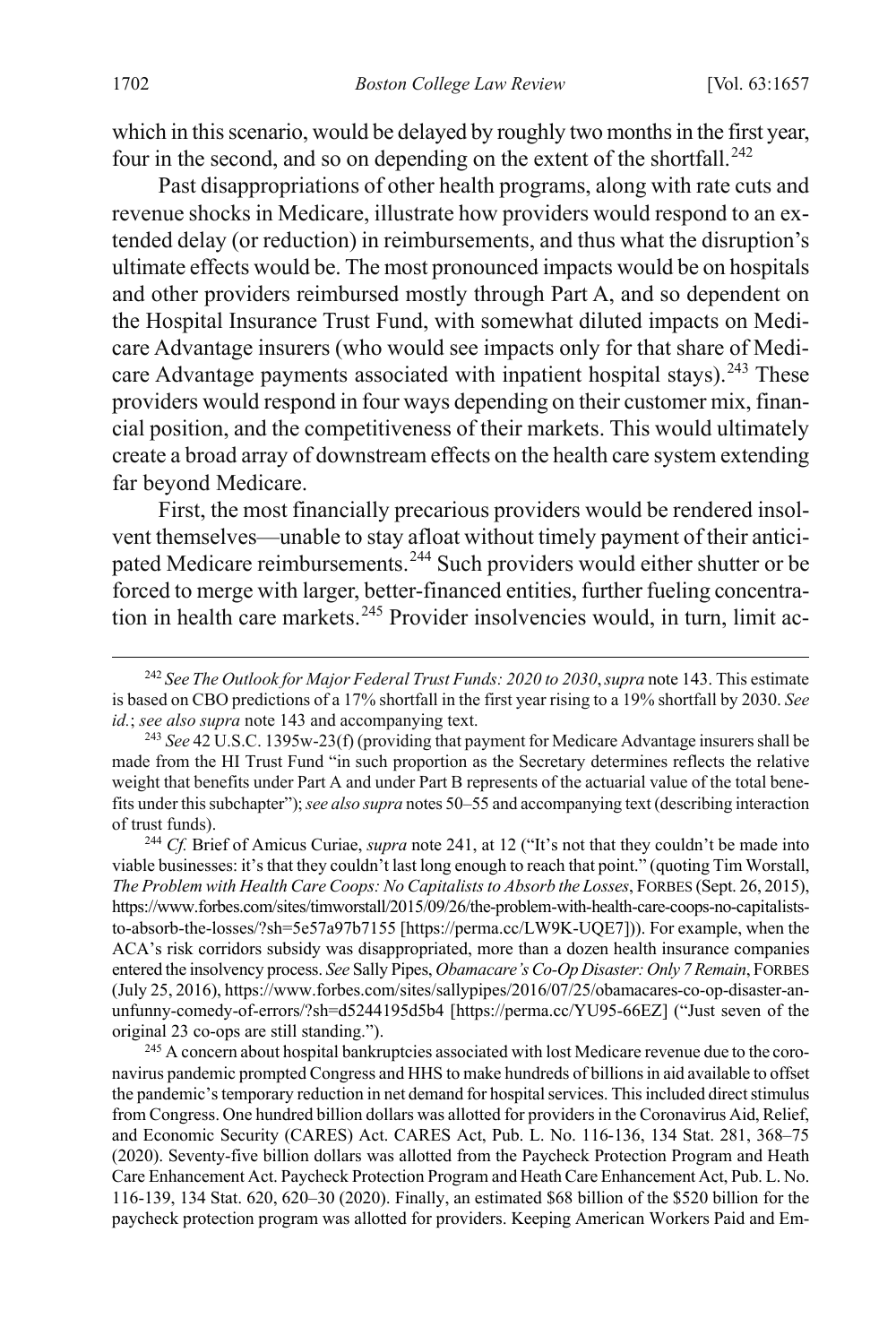cess for all patients in impacted communities, either directly in the case of hospital closures or indirectly due to increased costs.<sup>[246](#page-47-0)</sup> Affordability, associated with the loss of competition among providers and insurers due to merger and closure, would therefore be reduced.<sup>[247](#page-47-1)</sup>

Second, some providers may simply choose to exit the Medicare program, refusing to accept Medicare from their patients, at least for the duration of in-solvency. Medicare patients are a critical revenue source for most providers, <sup>[248](#page-47-2)</sup> making it doubtful that enough would leave for access to be meaningfully impacted across the board—only one percent of providers refuse to accept Medi-care.<sup>[249](#page-47-3)</sup> Access impacts would nonetheless be important, however, in two do-mains. In rural and low-income communities already struggling with access,<sup>[250](#page-47-4)</sup>

<span id="page-47-0"></span><sup>246</sup> *See* Brief of Amicus Curiae, *supra* not[e 241,](#page-45-2) at 9–10, 12 (citing *Rising Health Insurance Premiums Under the Patient Protection and Affordable Care Act: Hearing Before the U.S. H. Oversight & Gov't Reform Subcomm. on Health Care, Benefits, & Admin. Rules*, 114th Cong. 6 (2016) (testimony of Al Redmer, Jr., Comm'r, Nat'l Ass'n of Ins. Comm'rs) (emphasizing how the failure of risk corridors payments to materialize ultimately impacts consumers by increasing costs and driving providers and insurers from the market).

<span id="page-47-1"></span><sup>247</sup> *See Health Care Industry Consolidation: What Is Happening, Why It Matters, and What Public Agencies Might Want to Do About It: Hearing Before the Subcomm. on Oversight & Investigations of the H. Comm. on Energy and Com.*, 115th Cong. 1, 6–7 (2018) (testimony of Leemore S. Dafny, Professor, Harvard Bus. Sch & Harvard John F. Kennedy Sch. of Gov't) (discussing price increases and evidence of lower quality health care in highly concentrated markets).

<span id="page-47-2"></span><sup>248</sup> *See* AM. HOSP. ASS'N, TRENDWATCH CHARTBOOK 2018: TRENDS AFFECTING HOSPITALS AND HEALTH SYSTEMS 39 chart 4.5 (2018), https://www.aha.org/system/files/2018-07/2018-ahachartbook.pdf [https://perma.cc/B682-GP7Q] (noting that Medicare made up 40.8% of hospital costs as of 2016).

<span id="page-47-3"></span><sup>249</sup> Nancy Ochieng, Karyn Schwartz & Tricia Neuman, *How Many Physicians Have Opted-Out of the Medicare Program?*, KAISER FAM. FOUND. (Oct. 22, 2020), https://www.kff.org/report-section/ how-many-physicians-have-opted-out-of-the-medicare-program-tables/ [https://perma.cc/HBQ9-JQFY] (providing data on physicians who do not participate in the Medicare program).

<span id="page-47-4"></span><sup>250</sup> Emily A. Benfer, Seema Mohapatra, Lindsay F. Wiley & Ruqaiijah Yearby, *Health Justice Strategies to Combat the Pandemic: Eliminating Discrimination, Poverty, and Health Disparities During and*  After COVID-19, 19 YALE J. HEALTH POL'Y, L., & ETHICS 122, 141-42 (2020) ("[H]ealth care institutions have closed hospitals in low-income communities and communities of color to relocate in more affluent communities as a result of 'neutral' policies that disproportionately harmed low-income communities and communities of color." (citing ALAN SAGER & DEBORAH SOCOLAR, CLOSING HOS-

<span id="page-47-5"></span>ployed Act, Pub. L. No. 116-136, 134 Stat. 286, 286–313 (2020). It also included billions in "advance" Medicare payments from HHS; the agency increased eligible hospitals' payments in the short term to help them stay afloat, while requiring repayment against future claims in the years to come. *See Fact Sheet: Repayment Terms for Accelerated and Advance Payments Issued to Providers and Suppliers During Covid-19 Emergency*, CTRS. FOR MEDICARE & MEDICAID SERVS. (Oct. 8, 2020), https://www.cms.gov/files/document/accelerated-and-advanced-payments-fact-sheet.pdf [https:// perma.cc/Q646-27UJ] (outlining "[e]ligibility and [r]epayment" criteria for COVID-19 advances to providers). Hospitals received advance payments of at least \$100 billion through the program. Juliette Cubanski, Karyn Schwartz, Jeannie Fuglesten Biniek & Tricia Neuman, *Medicare Accelerated and Advance Payments for COVID-19 Revenue Loss: More Time to Repay*, KAISER FAM. FOUND. (Oct. 8, 2020), https://www.kff.org/medicare/issue-brief/medicare-accelerated-and-advance-payments-forcovid-19-revenue-loss-more-time-to-repay/ [https://perma.cc/D7H8-DH3A].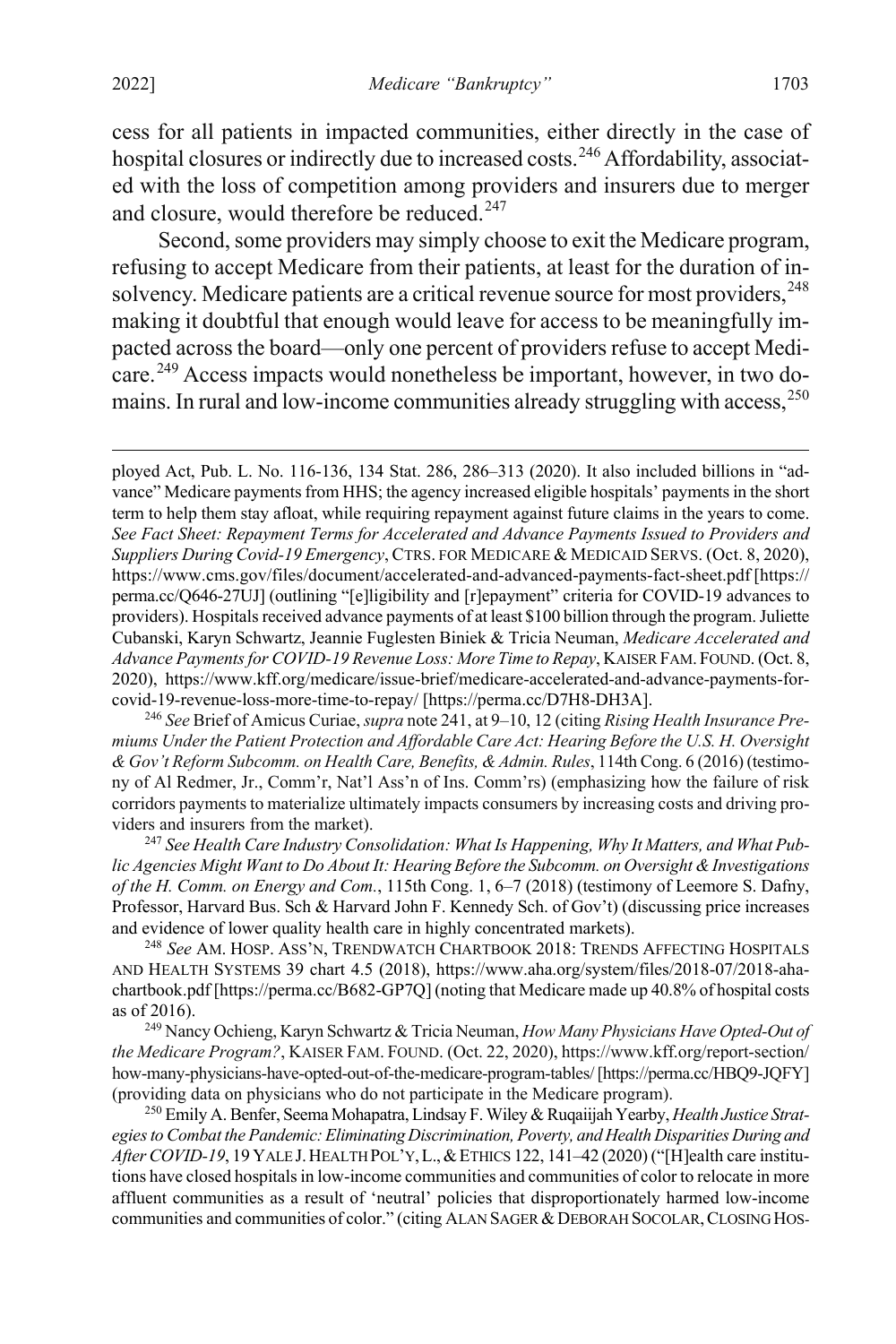even small numbers of providers exiting the program could mean severe shortages.[251](#page-48-0) And in fields where providers already decline participation in Medicare at significant rates—such as psychiatry (7.2% currently opt out), reconstructive surgery  $(3.6\%)$ , and neurology  $(2.8\%)$ —a significant proportion of providers could opt out, or avoid treating patients in inpatient settings.<sup>[252](#page-48-1)</sup> Of course, providers exiting Medicare would increase the concentration of the markets they left behind, at least for Medicare patients.<sup>[253](#page-48-2)</sup>

<span id="page-48-7"></span>Third, providers would be forced to find ways to increase revenue or reduce costs, at least until the courts ultimately resolved the damages question— probably in providers' favor.<sup>[254](#page-48-3)</sup> Those in competitive markets could do so in desirable ways, such as by cutting wasteful care, unnecessary investment, or excessive executive or provider salaries.<sup>[255](#page-48-4)</sup> They could also do so in undesirable ways, however, such as by limiting charitable services for the indigent,  $256$ 

<span id="page-48-3"></span><sup>254</sup> James Robinson, *Hospitals Respond to Medicare Payment Shortfalls by Both Shifting Costs and Cutting Them, Based on Market Concentration*, 30 HEALTH AFFS. 1265, 1266 (2011) ("The choice between revenue enhancement and cost reduction will become more acute as the federal government seeks to reduce its budget deficit in part by reducing Medicare payments to hospitals.").

<span id="page-48-4"></span><sup>255</sup> *See id.* at 1270 (questioning "whether . . . costs [will be reduced] through better management of capacity, technology, and staffing" for hospitals in competitive markets, or by less desirable means).

<span id="page-48-5"></span><sup>256</sup> When hospital Medicare reimbursements were cut across the board by 2% to 4% due to Congress's failure to avoid the "sequestration" crisis device in 2013, hospital association lobbyists complained that the cuts would ultimately harm patients by reducing such charitable services. *See* CONG. BUDGET OFF., ESTIMATED IMPACT OF AUTOMATIC BUDGET ENFORCEMENT PROCEDURES SPECIFIED IN THE BUDGET CONTROL ACT 2 (2011), https://www.cbo.gov/sites/default/files/112th-congress-2011-2012/reports/09-12-BudgetControlAct\_0.pdf [https://perma.cc/3R36-NL95] (reporting on the Medicare reductions between 2013 and 2021); Janie Lorber, *Pressure Points: The Sequester and Medicare Reimbursements*, ROLL CALL (Feb. 26, 2013), https://www.rollcall.com/2013/02/26/pressurepoints-the-sequester-and-medicare-reimbursements/ [https://perma.cc/56CL-ANZU] (reporting the hospital labor groups appeal to Congress because "[l]ower payments . . . limit the ability of hospitals and other providers to care for society's more vulnerable populations, including seniors and lowincome patients"); Lori Montgomery & Paul Kane, *The Big Sequester Gamble: How Badly Will the Cuts Hurt?*, WASH.POST (Feb. 23, 2013), https://www.washingtonpost.com/politics/the-big-sequestergamble-how-badly-will-the-cuts-hurt/2013/02/23/be0c44e2-7c4e-11e2-82e8-61a46c2cde3d\_story.

<span id="page-48-6"></span>PITALS IN NEW YORK STATE WON'T SAVE MONEY BUT WILL HARM ACCESS TO HEALTH CARE (2006), https://www.bu.edu/sph/files/2015/05/Sager-Hospital-Closings-Short-Report-20Nov06.pdf [https://perma.cc/AB5J-FJKQ])); Nicole Huberfeld, *Rural Health, Universality, and Legislative Targeting*, 13 HARV. L. & POL'Y REV. 241, 247–51 (2018) (outlining disparities in rural health care).

<span id="page-48-0"></span><sup>251</sup> *See State and Federal Efforts to Enhance Access to Basic Health Care*, The COMMONWEALTH FUND, https://www.commonwealthfund.org/publications/newsletter-article/state-and-federal-effortsenhance-access-basic-health-care [https://perma.cc/HL79-4PUW] ("Hampering access to care is a shortage of primary care physicians, nurses, dentists, and other health personnel, particularly in lowincome urban and rural communities.").

<span id="page-48-1"></span><sup>252</sup> Ochieng et al., *supra* not[e 249](#page-47-5) (providing data on provider participation in the Medicare program by field).

<span id="page-48-2"></span><sup>253</sup> *See* United States v. Aetna, Inc., 240 F. Supp. 3d 1, 32, 41–42 (D.D.C. 2017) (concluding that for insurance plan merger analysis, the relevant market should be seen as "traditional Medicare" and "Medicare Advantage," not all of Medicare).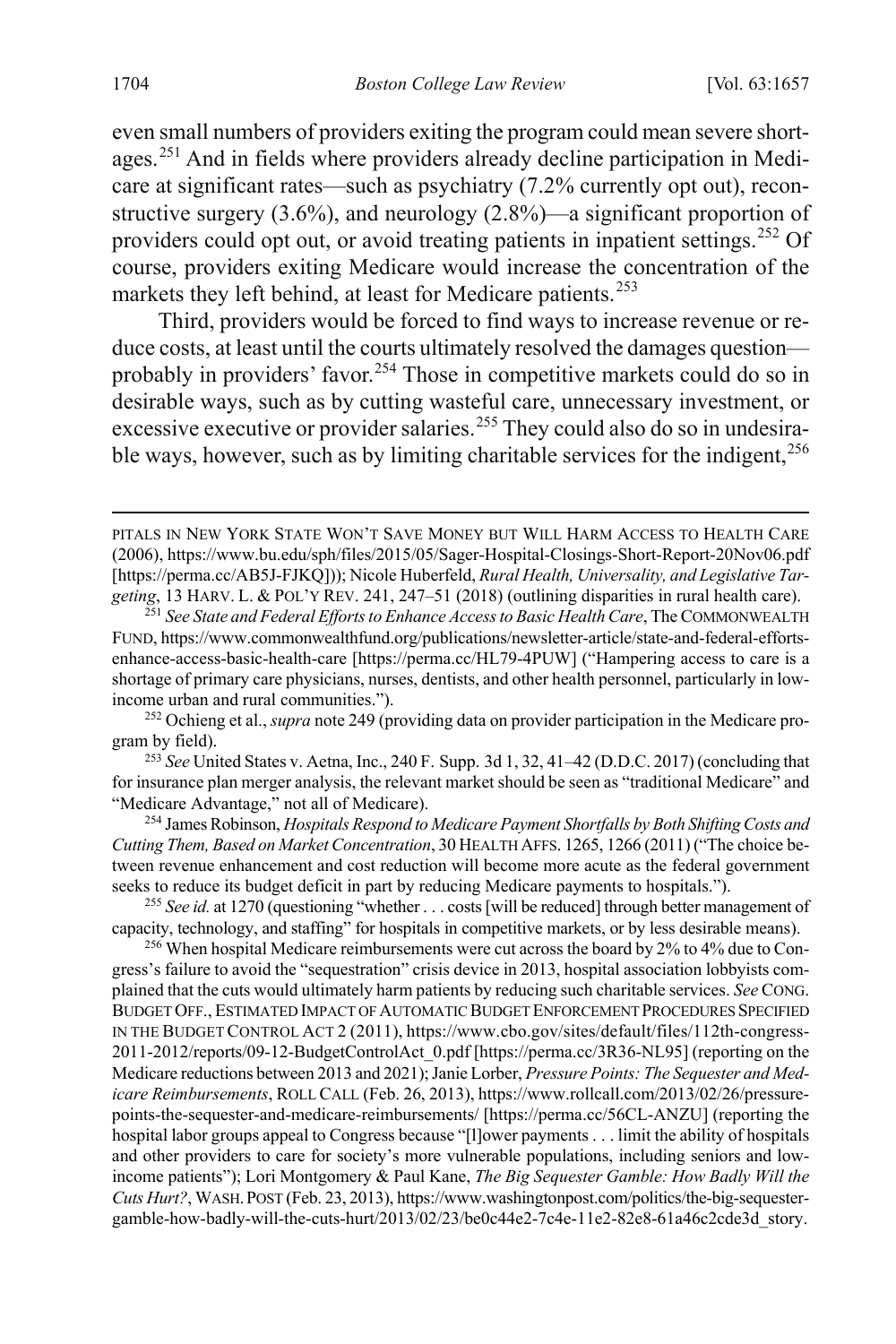<span id="page-49-7"></span>increasing the aggressiveness of their collection practices,<sup>[257](#page-49-0)</sup> laying off employees,  $258$  and reducing the services they provide to patients.<sup>[259](#page-49-2)</sup> Providers with market power in concentrated markets, meanwhile, could be expected to increase their private-sector rates and thereby pass the cost onto those enrolled in private insurance plans. $260$ 

Fourth, wealthy, well-resourced providers could bank on the likelihood that disrupted payments would ultimately be ordered by courts in full, with interest.<sup>[261](#page-49-4)</sup> This would provide them the opportunity to continue business as usual, weather the shortfall, and use the opportunity to gain market share over competitors who lacked that financial flexibility. This poses a danger that wellresourced hospitals and other providers would use Medicare's insolvency as an opportunity to increase their market share further. Additionally, it provides yet another reason to believe that insolvency in the program would serve as a driver of increased concentration in the health care marketplace,  $^{262}$  $^{262}$  $^{262}$  with lasting effects on the cost of and access to health care.<sup>[263](#page-49-6)</sup>

As for Medicare Advantage insurers, the most dramatic result would be decisions to increase bids or opt out of the program altogether beginning the year after any extended insolvency. Less competition and pricier plans could lead fewer beneficiaries to opt into Medicare Advantage in the first place, and reduce affordability or benefits for those who do. Meanwhile, some insurers

<sup>259</sup> *See* Lorber, *supra* note [256](#page-48-6) (warning that cuts will likely lead to a decrease in services).

html [https://perma.cc/CTT8-FJN9] (noting that a nonprofit healthcare lobbying group opposed the cuts to Medicare and the AHA lobbied against reductions on medical research due to the sequester).

<span id="page-49-0"></span><sup>257</sup> *See generally* Isaac D. Buck, *When Hospitals Sue Patients*, 73 HASTINGS L.J. 191 (2022) (describing the trend of hospitals turning to increasingly aggressive debt collection in the face of cuts, to maintain their bottom lines).

<span id="page-49-1"></span><sup>258</sup> The coronavirus shortfall saw an immediate spike in health care industry layoffs. *See* U.S. DEP'T OF LAB., NEWS RELEASE: UNEMPLOYMENT INSURANCE WEEKLY CLAIMS 1 (2020), https:// oui.doleta.gov/press/2020/032620.pdf [https://perma.cc/PVQ3-5WPC] ("Additional industries heavily cited for the increases [in unemployment insurance claims] included the health care and social assistance . . . industries.").

<span id="page-49-3"></span><span id="page-49-2"></span><sup>260</sup> *See, e.g.*, Robinson, *supra* not[e 254,](#page-48-7) at 1267 (outlining research about the effect of provider Medicare reimbursement reductions on provider behavior that indicated that concentrated markets respond by increasing private-sector reimbursement rates, while those in competitive markets find ways to cut costs).

<span id="page-49-4"></span><sup>261</sup> *See* 42 U.S.C. § 1395h(c)(2)(C) (mandating interest for late payments). From January 2021 through June 2021, the interest rate on late payments was 0.875%. Prompt Payment Interest Rate; Contract Disputes Act, 86 Fed. Reg. 7,457, 7,458 (Jan. 28, 2021).

<span id="page-49-5"></span><sup>262</sup> *See* Brent D. Fulton, *Health Care Market Concentration Trends in the United States: Evidence and Policy Responses*, 36 HEALTH AFFS. 1530, 1531 (2017) (discussing the trends of increasing concentration in health care markets, especially among primary care physicians).

<span id="page-49-6"></span><sup>&</sup>lt;sup>263</sup> BARAK D. RICHMAN, AM. ENTER. INST., BEYOND REPEAL AND REPLACE: CONCENTRATION IN HEALTH CARE MARKETS: CHRONIC PROBLEMS AND BETTER SOLUTIONS 3–4 (2012), https:// papers.ssrn.com/sol3/papers.cfm?abstract\_id=2163749 [https://perma.cc/9HB5-EFXU] (describing market concentration and its effect on health care prices).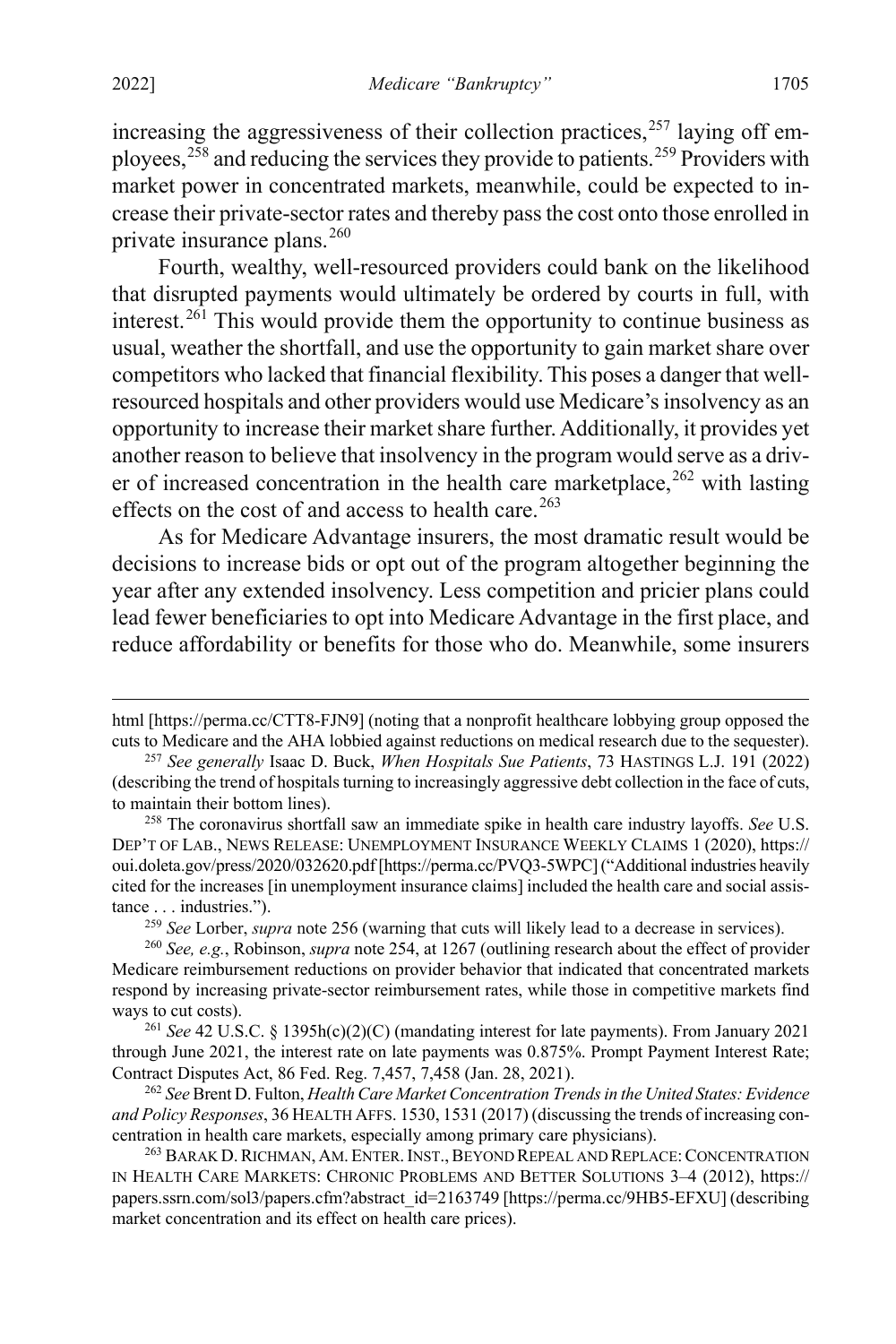might also face solvency challenges themselves as a result of disrupted reimbursement—though as discussed above, this impact would be reduced by the fact that the HI Trust Fund is the source of only part of Medicare Advantage plans' Medicare payments.

<span id="page-50-4"></span>Stepping back, the general trend that emerges from the broad range of harms likely to stem from Medicare insolvency is that those harms would be unfairly distributed. They would be borne disproportionately by certain providers, patients, and communities, based on their wealth and location, rather than any considered design. Hospitals serving higher proportions of lowincome beneficiaries, as well as sole community and rural hospitals, would like-ly be put out of business, as they rely heavily on Medicare revenues.<sup>[264](#page-50-0)</sup> Provider cuts to charitable care and efforts to recoup revenues through aggressive debt collection practices would fall most heavily on financially distressed patients,[265](#page-50-1) as would increases in private-sector insurance rates.[266](#page-50-2) Further, increased concentration in health care markets fueled by provider insolvencies, exits, and well-resourced providers' advantage in weathering a disruption would exacerbate the distributional slant of the market concentration's harms described by Professor Clark Havighurst and Professor Barak Richman.<sup>[267](#page-50-3)</sup>

<span id="page-50-5"></span>Establishing Medicare bankruptcy rules in advance by regulation or legislation would reduce this harm and unfairness in three ways. First, setting rules in advance would dramatically shorten the interim period of uncertainty between the onset of insolvency and final judicial determination of rights and responsibilities, as well as the costs associated with the transition. The law could fully resolve all open questions presented by insolvency, including whether claimants would be entitled to payment from general revenues of stat-

<span id="page-50-0"></span> <sup>264</sup> *See* Matthew Manary, Richard Staelin, William Boulding & Seth W. Glickman, *Payer Mix & Financial Health Drive Hospital Quality: Implications for Value-Based Reimbursement Policies*, 1 BEHAV. SCI. & POL'Y, no. 1, 2015, at 87, 91–92, https://behavioralpolicy.org/wp-content/uploads/ 2017/05/bsp\_vol1issue1\_web.pdf [https://perma.cc/M9WQ-UR69] (finding that hospital financial outcomes are highly correlated with how large a percentage of private-payer patients the hospital serves); Ron Shinkman, *Safety Net Hospitals Hit Particularly Hard by COVID-19, Will Have to Cut Future Spending*, HEALTHCARE DIVE (Dec. 21, 2020), https://www.healthcaredive.com/news/safetynet-hospitals-hit-particularly-hard-by-covid-19-cut-spending/592520/[https://perma.cc/SAJ4-4DZ7] (noting that "safety net hospitals" are especially dependent on Medicare and Medicaid payments).

<span id="page-50-1"></span><sup>265</sup> Buck, *supra* note [257,](#page-49-7) at 211, 219 (outlining patient concerns of bankruptcy as a result of medical expenses and discussing that hospital debt may cause patients to lose housing or fail to continue seeking out medical care).

<span id="page-50-2"></span><sup>266</sup> Samantha Artiga, Petry Ubri & Julia Zur, *The Effects of Premiums and Cost Sharing on Low-Income Populations: Updated Review of Research Findings*, KAISER FAM. FOUND. (June 1, 2017), https://www.kff.org/medicaid/issue-brief/the-effects-of-premiums-and-cost-sharing-on-low-incomepopulations-updated-review-of-research-findings/ [https://perma.cc/F8ZF-KHAN] ("Premium effects are largest for those with the lowest incomes, particularly among those with incomes below poverty.").

<span id="page-50-3"></span><sup>267</sup> *See generally* Havighurst & Richman, *supra* not[e 79](#page-16-0) (describing the adverse distributive impacts of concentration in health care markets).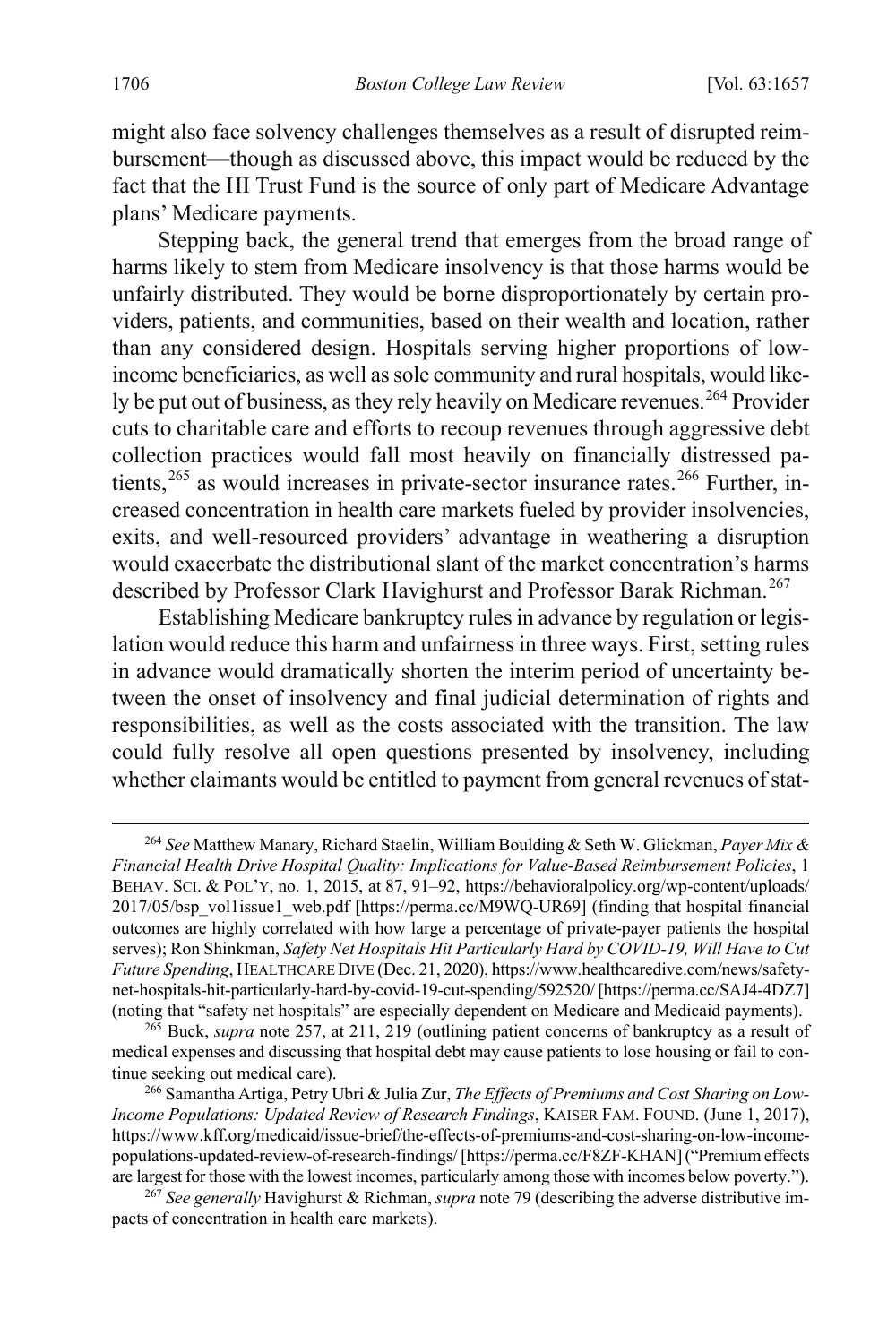utorily-mandated amounts if the trust fund became insolvent. This would result in no transition costs at all—if claimants were guaranteed the payments they are likely entitled to under current law, then the transition would be seamless and insolvency harms avoided entirely. Even if the question of Judgment Fund liability was unresolved, setting the other aspects of Medicare bankruptcy in advance would allow claimants to sue as soon as insolvency arrived, streamlining litigation and allowing for a much quicker judicial resolution. For example, if HHS simply issued a regulation in advance setting forth its planned approach, that regulation could serve as a vehicle for litigation. This would predictably permit litigation to proceed years before it could if HHS waited until after insolvency to announce and implement a policy.<sup>[268](#page-51-0)</sup>

Second, a Medicare bankruptcy framework established in advance could prioritize among claimants more freely than policy set on the eve of, or in the midst of, insolvency. Protecting, for example, rural providers and those serving disproportionate numbers of low-income and indigent patients would mitigate the harms and unfairness of insolvency. As described in Section II.C, the agency's legal authority to provide such insulation through guidance, last-minute adjudication, or emergency rulemaking is constrained by the Medicare statute as interpreted in 2019 by the United States Supreme Court in *Azar v. Allina Health Services*. [269](#page-51-1) This sets up a major advantage of advance establishment of Medicare bankruptcy rules. It allows HHS (through notice and comment rulemaking) or Congress (through legislation) far greater leeway in insulating the most vulnerable or deserving claimants from the effects of insolvency.<sup>[270](#page-51-2)</sup>

Third, establishing Medicare bankruptcy policy in advance would be fairer procedurally because legal policymaking processes are more participatory than policy by agency fiat. Health justice "seek[s] to foster collective deliberation on . . . the reimbursement policies that will apply to various types of services and practitioners—as an expression and obligation of citizenship."[271](#page-51-3) Similarly, administrative law values have long emphasized the importance of policymaking processes that offer opportunities for participation and accounta-

<span id="page-51-0"></span> <sup>268</sup> *See supra* note[s 151–](#page-28-0)[155](#page-28-1) and accompanying text (contrasting the timeline of litigation challenging Medicare payment regulations to the timeline of litigation challenging Medicare payment delays).

<span id="page-51-1"></span><sup>269</sup> *See* 139 S. Ct. 1804, 1815–16 (2019) (requiring notice and comment rulemaking in a broader array of circumstances); *see also* discussion *supra* Section II.C (discussing potential impediments to HHS emergency action while administering Medicare insolvency).

<span id="page-51-2"></span><sup>270</sup> *See* discussion *supra* Section II.C (discussing the advantages of advanced rulemaking regarding Medicare bankruptcy).

<span id="page-51-3"></span><sup>271</sup> Lindsay F. Wiley, *From Patient Rights to Health Justice: Securing the Public's Interest in Affordable, High-Quality Health Care*, 37 CARDOZO L. REV. 833, 888 (2016).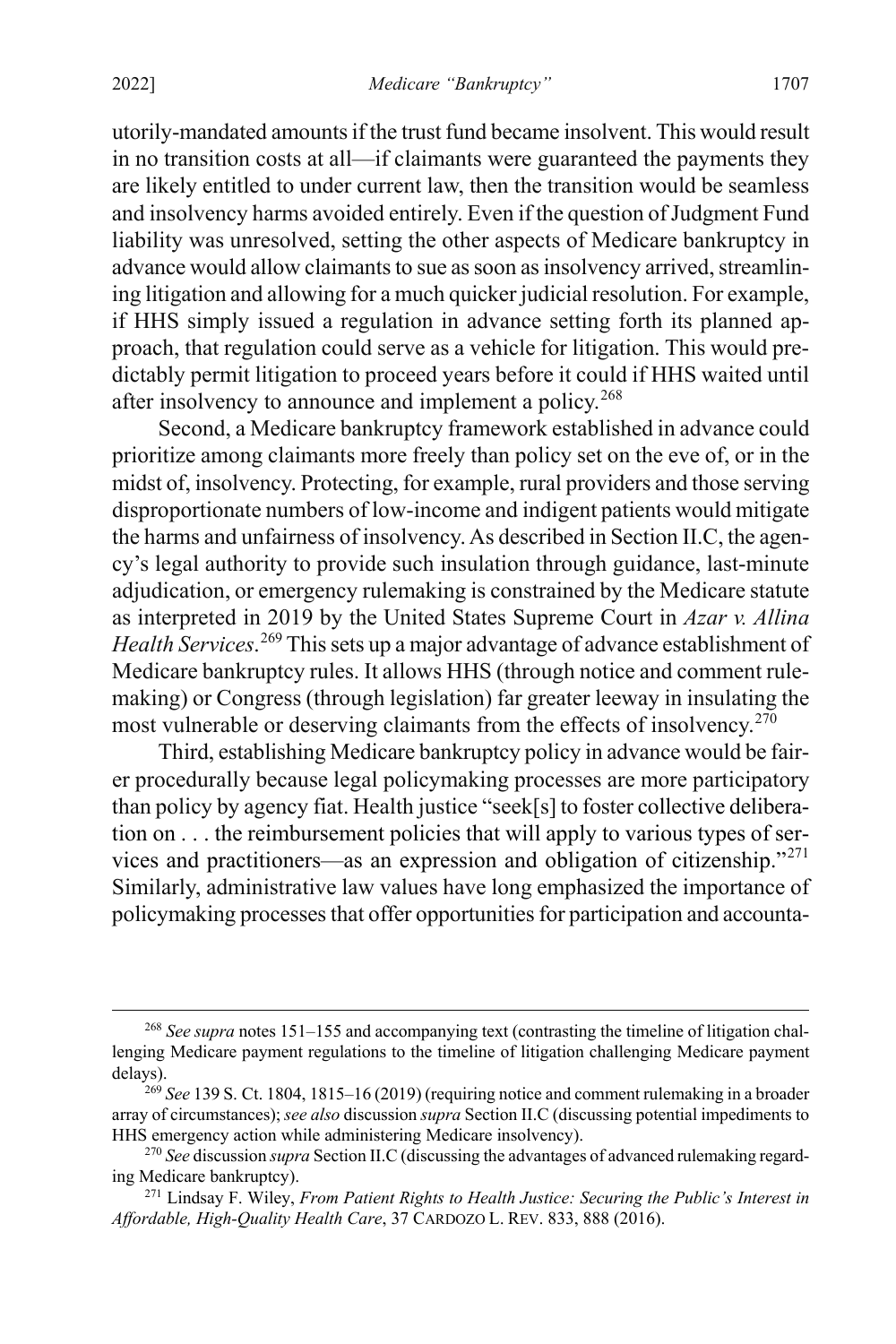bility.<sup>[272](#page-52-1)</sup> Notice and comment rulemaking in advance of insolvency would offer such opportunities for participation, as would, of course, legislation. The last-minute announcement of policy by agency fiat would not.

There is no knowing for sure how long insolvency in Medicare would last if reached. If not established in advance, key questions about the program's operation and priorities decided through closed, non-participatory processes could come to govern Medicare for years, or even indefinitely.

Finally, establishing Medicare bankruptcy policy in advance would reduce the harms and unfairness of insolvency. This holds true even if we relax the assumption that status quo Medicare bankruptcy would follow the most likely path—delayed payments, announced at the last minute, leading after years of legal battles to court-ordered damages from the Judgment Fund. If instead courts were ultimately to refuse to award damages, as might well happen, Congress might respond to such a refusal by stepping in to provide a source of payment itself.<sup>[273](#page-52-2)</sup> If this were the case, the result—payments being made but only after years of disruption bringing serious and unfair harms would be the same, albeit reached through a different process.

<span id="page-52-0"></span>If neither the courts nor Congress offered relief, the period when providers learned they would be forced to endure permanent reductions in necessary sources of revenue would not directly impact the severity or distribution of resulting harms.<sup>[274](#page-52-3)</sup> Even in such a case, however, Medicare bankruptcy pursuant to rules set in advance would be fairer because HHS would still be able to insulate financially vulnerable providers and insurers, as well asthose meeting critical community needs. That insulation would be even more important if insolvency means a permanent, rather than a temporary, disruption in payments. And, even in such a case, Medicare bankruptcy pursuant to rules set in advance would be fairer because HHS or Congress could still consider a broad range of views in forming this "new structure" of the Medicare program.

<span id="page-52-1"></span> <sup>272</sup> *See, e.g.*, Gillian E. Metzger, *Administrative Constitutionalism*, 91 TEX. L.REV. 1897, 1928– 29 (2013) (considering the value of participation); Figley, *supra* not[e 203,](#page-38-0) at 208 (expressing concerns about Judgment Fund appropriation from the perspective of administrative law values).

<span id="page-52-2"></span><sup>&</sup>lt;sup>273</sup> *Cf.* Pigford v. Glickman, 185 F.R.D. 82, 90 (D.D.C. 1999) (discussing the congressional waiver of the statute of limitations for particular civil rights claims), *aff'd*, 206 F.3d 1212 (D.C. Cir. 2000), *enforcement denied sub nom.* Pigford v. Schafer, 536 F. Supp. 2d 1 (D.D.C. 2008).

<span id="page-52-3"></span> $274$  It might be that years of litigation during which ultimate payment was still expected might give hospitals a chance to adapt to increased uncertainty in their revenue streams, mitigating impacts. *Cf.* THE BDS. OF TRS., FED. HOSP. INS. & FED. SUPPLEMENTARY MED. INS. TR. FUNDS, *supra* note [66,](#page-14-1) at 41 ("[T]he early introduction of reforms increases the time available for affected individuals and organizations—including health care providers, beneficiaries, and taxpayers—to adjust their expectations and behavior."). On the other hand, extending the period of uncertainty would also mean increasing the size of the accumulated shortfall hospitals would, in this scenario, unexpectedly become responsible for, exacerbating harms for hospitals who banked on a favorable result in Judgment Fund litigation.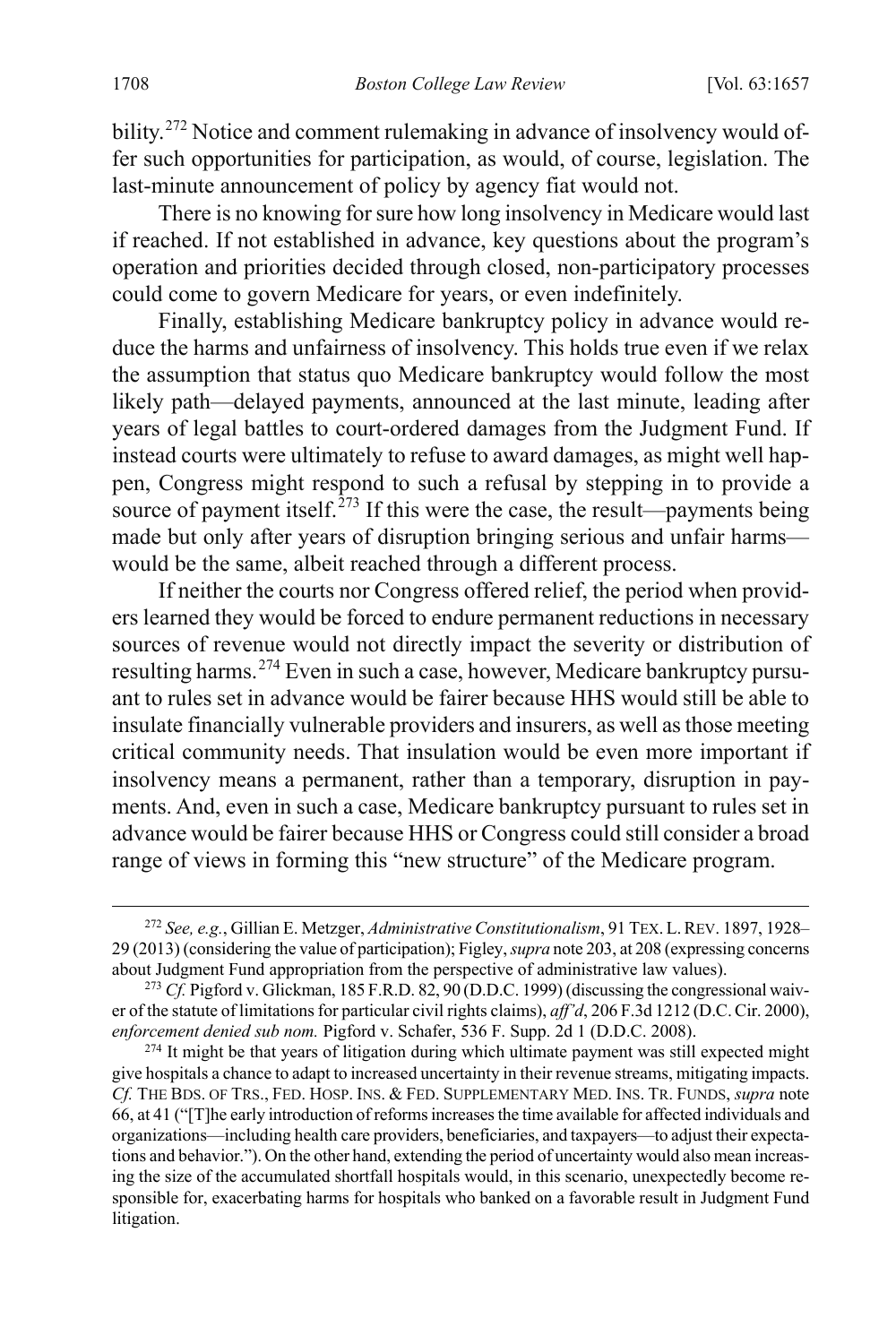# <span id="page-53-5"></span><span id="page-53-0"></span>*B. Startling the Frog*

Readers may at this point begin to wonder whether it is not just possible but likely that Congress will decline to take major action to address the solvency of Medicare unless and until courts finally address Judgment Fund liability. This would, at a minimum, entail the executive branch operating an insolvent Medicare program for many months and, more likely, years (if not permanently). In prior work, I drew from the experience of past disappropriations the following insight: the likelihood that Congress will take action to avoid a funding shortfall depends in part on how much certainty there is about the repercussions of a congressional failure to act.[275](#page-53-1) A member's willingness to address a program's financial woes—whether by raising taxes, reducing benefits, drawing funds from another program, or borrowing—depends on what they might be blamed for if they refuse to cast that vote.<sup>[276](#page-53-2)</sup> The greater the uncertainty about the consequences of a funding shortfall, the easier it is for the member to transfer blame to whoever resolves that uncertainty—whether the executive branch or the courts.<sup>[277](#page-53-3)</sup> Moreover, uncertain impacts make bargaining failure more likely by fueling behavioral biases, including optimism and myopia, that inhibit compromise.<sup>[278](#page-53-4)</sup>

Although I did not address Medicare directly in my earlier article, *Disappropriation*, the program's impending insolvency offers a straightforward application of this point. With all the current uncertainty about the consequences of insolvency, a member of Congress could vote down Medicare solvency legislation and argue with a straight face they had done so to protect Medicare beneficiaries from cuts or taxpayers from hikes. Further, such a member could argue that their vote did not actually imperil providers or beneficiaries in their district, even though it led to the program's insolvency. They might assert, for example, that their constituents should have been protected by the agency (by insulating their payments) or by courts (by ordering damages from the Judgment Fund). Members reluctant to expend political capital, either for raising revenue for Medicare or reducing expenditures, might see leaving this question to the executive branch and courts in the first instance as a desirable option. Indeed, that would be the prediction of Professor John Hart Ely's famous—and oft-evidenced—insight that a congressional desire to shift blame for difficult

<span id="page-53-1"></span><sup>&</sup>lt;sup>275</sup> Lawrence, *supra* note [11,](#page-4-0) at 70 ("[U]ncertainty . . . about consequences increases the likelihood of disappropriation . . . .").

<span id="page-53-4"></span><span id="page-53-3"></span><span id="page-53-2"></span><sup>276</sup> *Id.* at 60–61 (citing David Kamin, *Legislating Crisis*, *in* THE TIMING OF LAWMAKING 34, 34 (Frank Fagan & Saul Levmore eds., 2017) .

<sup>277</sup> *Id.* at 49–50.

<sup>278</sup> *Id.* at 70.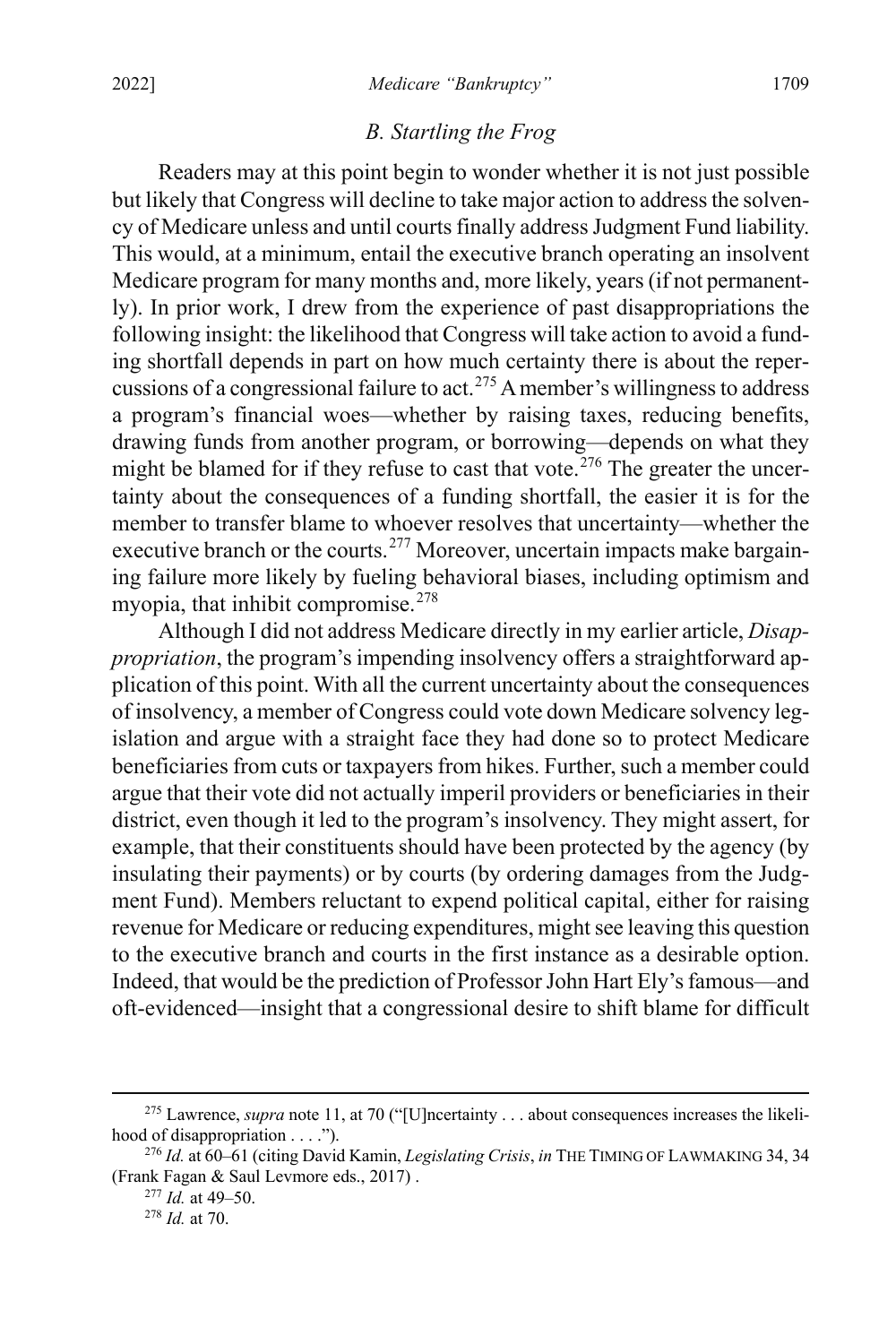choices fuels statutory delegations and ambiguities.<sup>[279](#page-54-0)</sup> From this perspective, hard-to-trace, slow-developing impacts on competition, affordability, and access to care that could be blamed on the executive branch and courts might be a worthwhile price to pay for a politician worried about avoiding accountability for cutting Medicare or other programs, raising taxes, or ballooning the deficit.

At the same time, the lack of any clear deadline for Congress to avert the effects of insolvency would dilute pressure on leadership to bring such a bill to the floor at all.<sup>[280](#page-54-1)</sup> Simultaneously, optimistic providers, expecting success in the courts, might be reluctant to support legislation addressing insolvency that would also adversely impact their reimbursement rates. The result would limit the range of possible insolvency legislation to bills that draw revenue from other programs or that increase taxes, either of which might be blocked by opponents. Instead of a game of chicken, deliberations about whether and how to address the solvency of the Medicare program may well look more like a game of Russian roulette.

Compared to this current path, establishing a legal framework for Medicare bankruptcy would make insolvency less likely by reducing uncertainty about the consequences of congressional inaction.<sup>[281](#page-54-2)</sup> A legal framework for Medicare bankruptcy would also make extended insolvency less likely by shortening the period of uncertainty between the onset of insolvency and final

<span id="page-54-1"></span><sup>280</sup> Recent cliffs have seen searching attention into the actual, functional deadlines to avert negative impacts—and a reluctance in Congress to act until the very last minute, or soon after. *See, e.g.*, Elizabeth Chuck, *Millions of Kids May Lose Health Insurance Over Missed Deadline by Congress*, NBCNEWS (Nov. 17, 2017), https://www.nbcnews.com/news/us-news/millions-kids-may-lose-healthinsurance-over-missed-deadline-congress-n820261 [https://perma.cc/D2WM-ZDXV] (reporting on the lapse of CHIP authorization); Nicholas Wu & Christal Hayes, *Congress Faces a Government Shutdown if a Spending Deal Isn't Reached This Week*, USA TODAY (Dec. 7, 2020), https://www.usa today.com/story/news/politics/2020/12/07/government-shutdown-happen-if-congress-doesnt-actfriday/3856020001/ [https://perma.cc/GQ4F-KVJQ] (reporting on the failure to reach an agreement on looming government shutdown); Caitlin Emma, *Democrats Hurtle Toward Debt Deadline Without a Clear Plan*, POLITICO (June 24, 2021), https://www.politico.com/news/2021/06/24/democrats-debtceiling-deadline-495749 [https://perma.cc/D3WD-E47Q] (reporting on Democrats' need to address the debt ceiling within the quickly-approaching deadline).

<span id="page-54-2"></span><sup>281</sup> The extent of this effect would depend on the degree to which the new framework answered the open questions described in Part II. *See* discussion *supra* Part II. Specifically, it would depend on whether any discretion left to HHS would need to be exercised in advance through notice and comment rulemaking, whether payments would be delayed or reduced, whether the agency could insulate some claimants, and (either) whether the Judgment Fund would be available in the event of insolvency or (more likely, given the probable difficulty of reaching compromise on that question) the procedural route through which litigation to resolve the Judgment Fund question should proceed.

<span id="page-54-0"></span><sup>&</sup>lt;sup>279</sup> JOHN HART ELY, DEMOCRACY AND DISTRUST: A THEORY OF JUDICIAL REVIEW 132 (1980) (first quoting 122 CONG.REC. 31,628 (1976) (statement of Rep. Elliott Levitas); and then quoting *id.* at 31,622 (statement of Rep. Walter Flowers)) (explaining this dynamic). *See generally* JOSH CHAFETZ, CONGRESS'S CONSTITUTION:LEGISLATIVE AUTHORITY AND THE SEPARATION OF POWERS (2017) (describing the importance of expectations about which branch will be blamed in assessing whether shutdowns further executive or legislative power).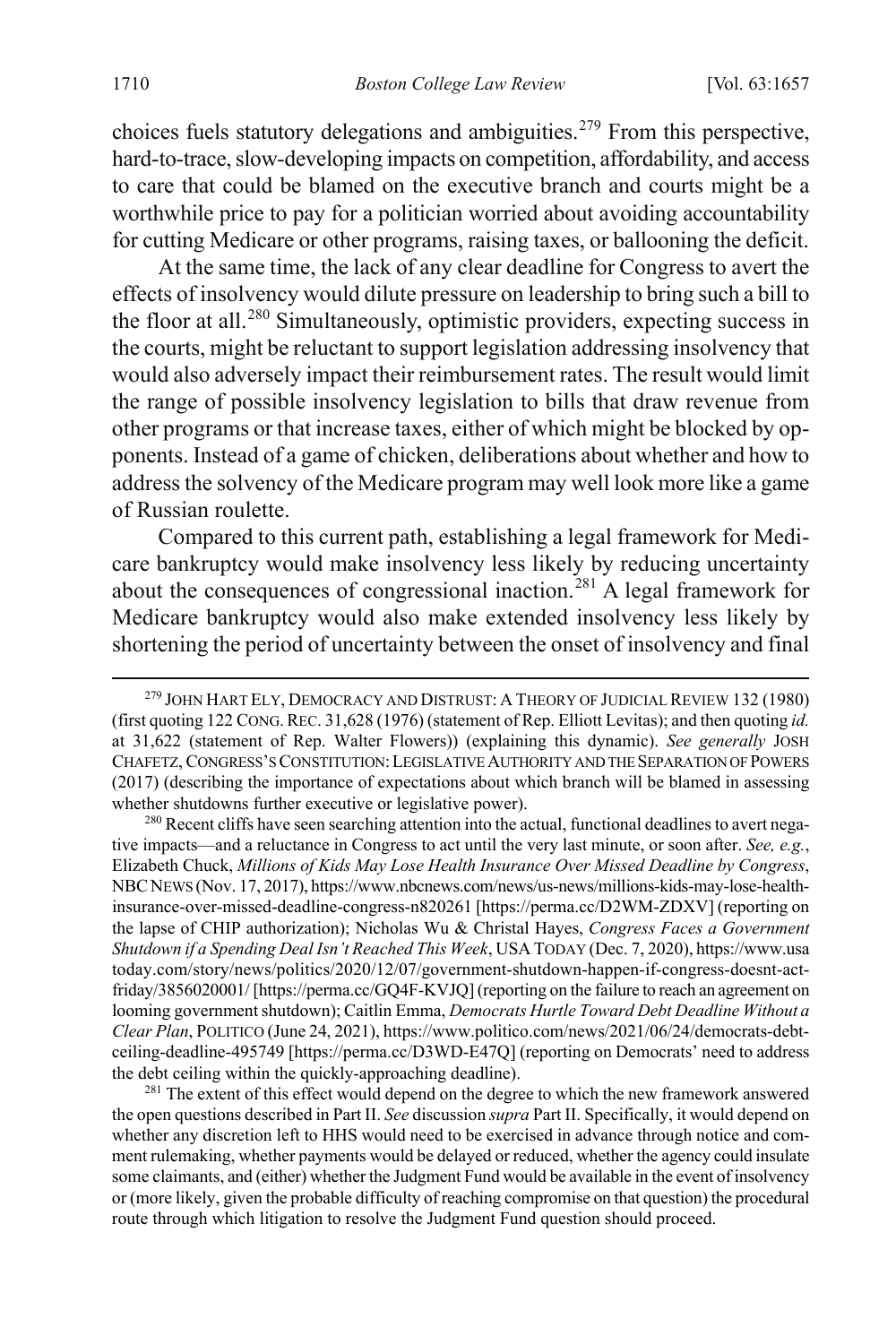resolution of open questions about the government's obligations and claimants' rights.[282](#page-55-0)

Furthermore, if this Medicare bankruptcy legal framework created a concrete deadline by which congressional action was necessary to avert undesirable impacts, actual insolvency would be less likely. A regulation or statute could provide for reductions in Medicare reimbursements to be effective for an entire fiscal year, unless preventive action were enacted by a certain date. This would give all involved a clear deadline for congressional action to avert the consequences of the upcoming year's insolvency—minimizing the confusion entailed in administering insolvency.

Despite these significant benefits of reduced likelihood of insolvency, it is important to note that the effect of clarifying the consequences would not be entirely positive. There could be two categories of cross-cutting effects, one more troubling than the other. The first is that whatever benefits a legal framework for Medicare bankruptcy would have ex-post, openly contemplating the effects of insolvency would increase its likelihood by making that result morally or normatively acceptable. It may be that the possibility of actually allowing the program to become insolvent is seen as unacceptable or extreme, that this taboo is on track to help overcome the current fiscal challenges, and that addressing the possibility in law might erode this salutary taboo. In short, perhaps today allowing Medicare to become insolvent is outside the "Overton window" of politically-viable policy options, but addressing insolvency explicitly in law would expand that window.[283](#page-55-1)

Two considerations diminish the weight of this concern. First, under current law, members of Congress can easily allow Medicare to become insolvent without ever taking action. For this taboo to do its work, a policy cliff must be put in place that crystallizes the need to make a choice, forcing a vote in Congress that can be characterized as "for" or "against" insolvency. As just described, a major benefit of addressing insolvency by law, in advance, is that doing so would set up such a vote by forcing clear deadlines to avoid impacts.

Second, addressing what happens in Medicare in the event the program becomes insolvent would not necessarily make insolvency any less taboo. The expressive function of law depends on its content, not just its subject matter. Many laws address taboo or extreme outcomes—what to do if a person kills

<span id="page-55-0"></span><sup>&</sup>lt;sup>282</sup> To maximize this effect, Congress could facilitate prompt judicial resolution of open questions by blessing the district court litigation path, and possibility of prospective relief, as an alternative to Judgment Fund litigation.

<span id="page-55-1"></span><sup>283</sup> *See* Daniel J. Morgan, *The Overton Window and a Less Dogmatic Approach to Antibiotics*, 70 CLINICAL INFECTIOUS DISEASES 2439, 2439 (2020) (describing Joseph Overton's "Overton window" as the concept that "there are a range of ideas considered acceptable to the public" and that "[f]or an idea to be politically viable, it needed to be within that range").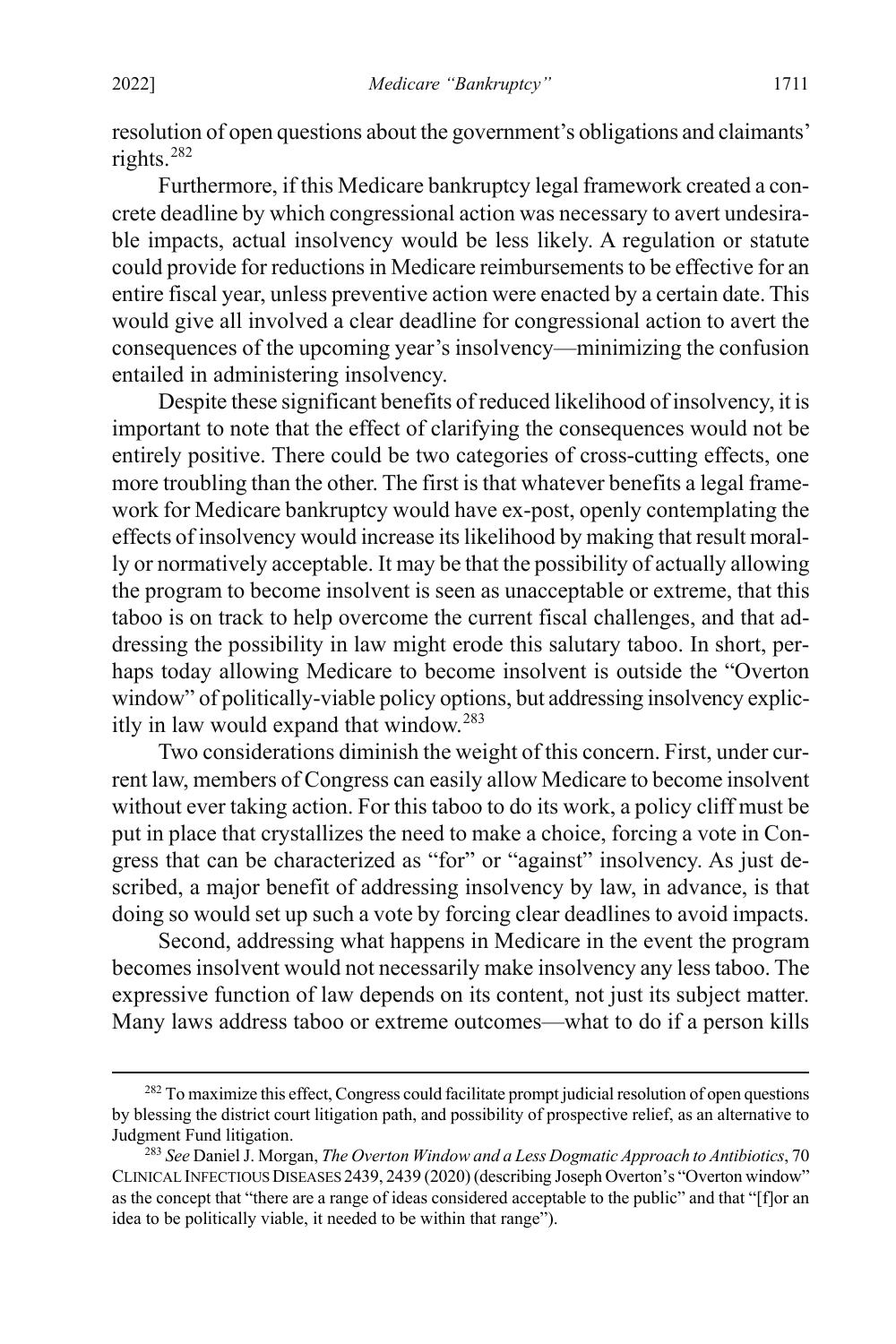another,<sup>[284](#page-56-1)</sup> what to do if a president commits a felony,<sup>[285](#page-56-2)</sup> and, of course, what to do if a municipality or individual becomes insolvent.<sup>[286](#page-56-3)</sup> Thus, bankruptcy scholars have explained that the extent to which bankruptcy laws lessen the "stigma" surrounding personal financial distress, and therefore increase the likelihood of bankruptcy, depends on the content of those laws, not just their existence.<sup>[287](#page-56-4)</sup> Following that same logic, concerns that addressing Medicare insolvency in law would serve to legitimize it fall flat. Instead, these concerns represent a reason to focus on the prefatory and expressive content of any law addressing Medicare bankruptcy.

A second reason to worry that creating a legal framework might make Medicare insolvency more likely is that, as described in Section III.A, it would reduce the harms and unfairness of insolvency if it comes.<sup>[288](#page-56-5)</sup> Surely the likelihood that Medicare becomes insolvent depends in part on the severity and distribution of the harms that would result if it does, such that reducing those harms would make insolvency more likely.<sup>[289](#page-56-6)</sup>

The concern that establishing a legal framework for Medicare bankruptcy would tend to make insolvency more likely by lessening the magnitude of its predicted harms is legitimate, though normatively fraught. Nevertheless, this assumes that such a framework could not preserve or even increase the deterrent effect of the threat of insolvency. The next section explains why this assumption is incorrect.

### <span id="page-56-0"></span>*C. Medicare's Least Cost Avoiders*

In *Disappropriation*, I showed that reducing harms associated with congressional failure to fund an entitlement might make that failure more likely because the harms associated with inaction factor into congressional decision-

<span id="page-56-1"></span> <sup>284</sup> *See, e.g.*, 18 U.S.C. § 1111 (defining murder); *see also* Robert Weisberg, *Norms and Criminal Law, and the Norms of Criminal Law Scholarship*, 93 J. CRIM. L. & CRIMINOLOGY 467, 476 (2003) ("[W]hen lawmakers make law, they . . . hope to express certain social or cultural values they attach to that behavior.").

<span id="page-56-2"></span><sup>285</sup> *See, e.g.*, Restoring and Enforcing Accountability of Presidents (REAP) Act, H.R. 1153, 117th Cong. § 2 (2021) (describing the consequences for a former president's felony conviction).

<span id="page-56-3"></span><sup>286</sup> *See, e.g.*, Municipal Bankruptcy Act, 11 U.S.C. §§ 901–946 (describing the administration of municipal insolvency).

<span id="page-56-4"></span><sup>287</sup> *See* Rafael Efrat, *Bankruptcy Stigma: Plausible Causes for Shifting Norms*, 22 EMORY BANKR. DEVS. J. 481, 496–97 (2006) (noting how the Bankruptcy Reform Act of 1978 may have contributed to reduction in stigma surrounding personal bankruptcy by prohibiting discrimination against those who have declared bankruptcy).

<span id="page-56-5"></span><sup>288</sup> *See* discussion *supra* Section III.A (describing advanced Medicare insolvency planning as harm reduction).

<span id="page-56-6"></span><sup>&</sup>lt;sup>289</sup> Whether Medicare actually becomes insolvent depends on many factors, the interaction of which might be modeled in different ways. It is hard, however, to imagine a model predicting whether the program will become insolvent in which the associated harms are not a paramount consideration.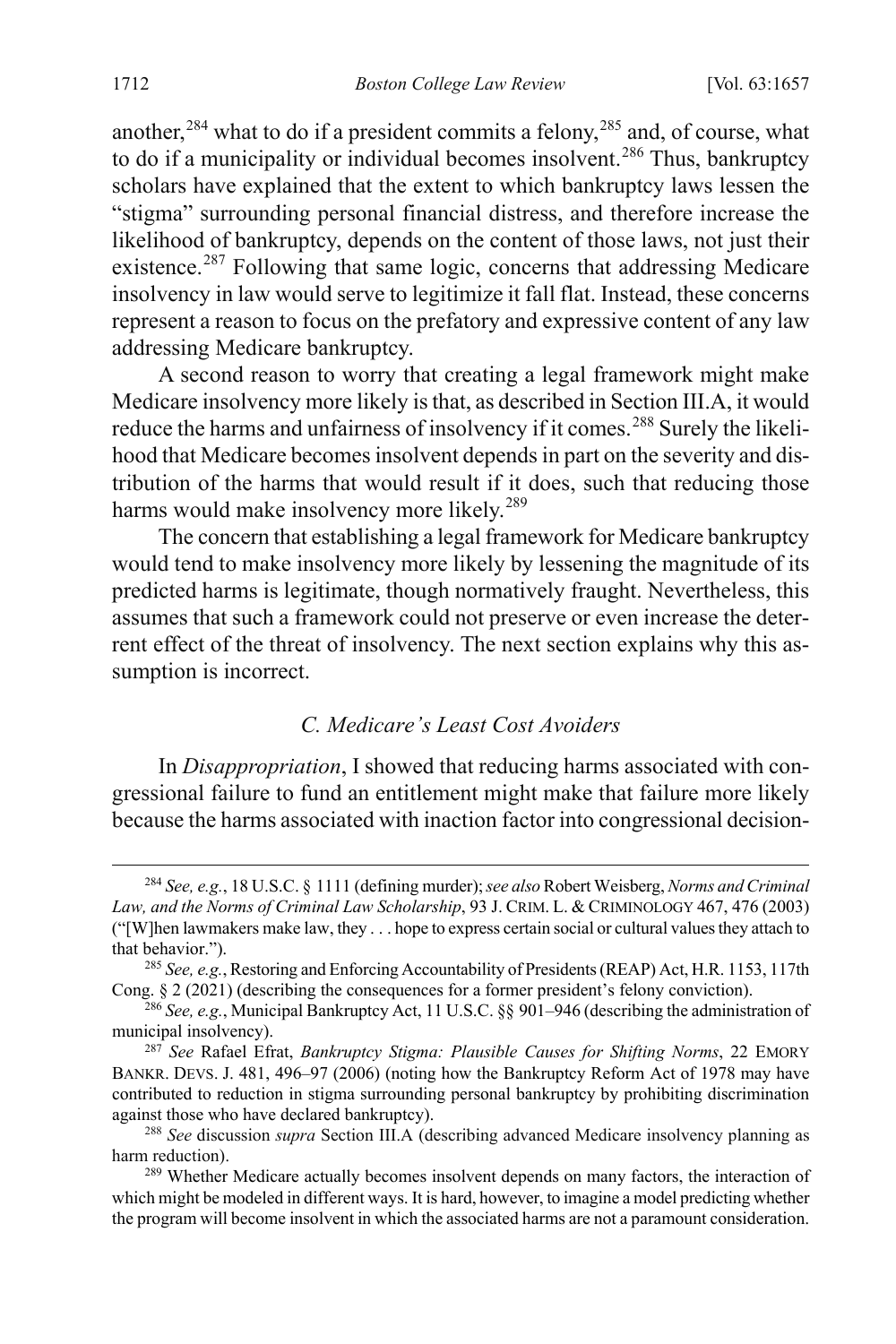<span id="page-57-0"></span>making.<sup>[290](#page-57-1)</sup> Accordingly, I encouraged caution about reforms that reduce the seriousness or credibility of the threat of disappropriation, while endorsing unequivocally reforms that diminish the *likelihood*, but not the *threat*, of dis-appropriation.<sup>[291](#page-57-2)</sup> The benefits of establishing a legal framework to govern Medicare bankruptcy described in the last section—reducing the risk of bargaining failure in Congress—satisfy this criterion. But the benefits of establishing a legal framework described in Section A of this Part—that doing so would reduce the severity and unfairness of the harms—do not. Reducing the harms of insolvency would indeed reduce the severity of the threat of insolvency. It is therefore necessary to ask: Would a Medicare bankruptcy law's impact on the threat of insolvency ultimately be desirable, or not?

This is an important question, because the threat of insolvency in Medicare has played an influential role in health and welfare policy over the past five decades, even though Medicare has never actually been insolvent.<sup>[292](#page-57-3)</sup> The risk of insolvency has acted as what Professor David Kamin (who is now Deputy Director of President Joseph Biden's National Economic Council) terms a "crisis device<sup>[]</sup>."<sup>[293](#page-57-4)</sup> This legislatively-created trigger forces preemptive action, pushing Congress to regulate on a subject it might otherwise leave alone at a time when it might otherwise do nothing.<sup>[294](#page-57-5)</sup>

If Congress or HHS created a legal framework making insolvency effectively costless for everyone directly involved in the program—such as guaranteeing payment from general treasury revenues if the Trust Fund runs dry they would thereby make insolvency much *more* likely, not less. They would truly make insolvency an accounting tool that operated merely as a "thermom-eter<sup>[]"</sup> on some Medicare costs.<sup>[295](#page-57-6)</sup> This might well be a good thing, in which case reducing the threat of insolvency is an end to be desired, and is an argu-ment for, not against, legislation reducing insolvency's costs.<sup>[296](#page-57-7)</sup> This Article

<sup>&</sup>lt;sup>290</sup> Lawrence, *supra* not[e 11,](#page-4-0) at 67 (noting the distinction between durability and entrenchment). <sup>291</sup> *Id.* at 68–69.

<span id="page-57-3"></span><span id="page-57-2"></span><span id="page-57-1"></span><sup>292</sup> *See* Jennifer Conley, Note, *Medicare and Medical Tourism: Saving Medicare with a Global Approach to Coverage*, 21 ELDER L.J. 183, 185 (2013) (proposing reforms to "help save the Medicare HI Trust Fund from going bankrupt"); Jost, *Governing Medicare*, *supra* not[e 79,](#page-16-0) at 68–69 (describing the prominence of fiscal concerns in Medicare legislation); *supra* note[s 56](#page-13-1)[–62](#page-14-2) and accompanying text (describing legislation enacted to resolve past solvency crises).

<sup>293</sup> Kamin, *supra* note [276,](#page-53-5) at 36; *see also* Lawrence, *supra* not[e 11,](#page-4-0) at 60.

<sup>294</sup> Kamin, *supra* note [276,](#page-53-5) at 35.

<sup>295</sup> MARMOR, *supra* note [8,](#page-4-1) at 136.

<span id="page-57-7"></span><span id="page-57-6"></span><span id="page-57-5"></span><span id="page-57-4"></span><sup>&</sup>lt;sup>296</sup> This Article has discussed several implications of the threat of insolvency for the functioning of Medicare and the federal government, including effects on political support for Medicare and the bargaining position of Medicare in budgetary debates in which Medicare is often pitted not only against taxes but also against other spending programs, and the potential to combat the "moral hazard" described here. *See infra* note [297](#page-58-0) and accompanying text.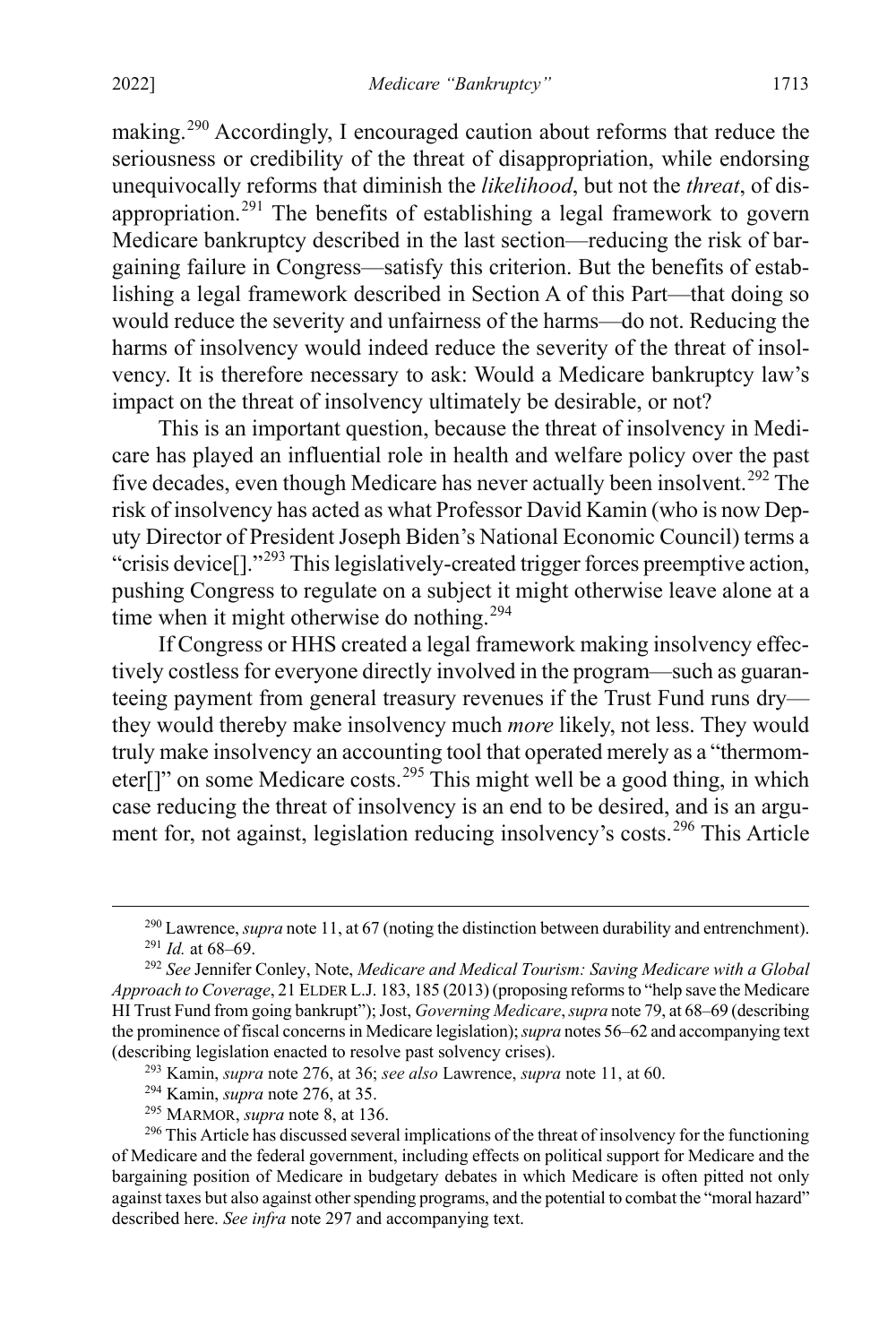assumes, however, that insolvency will continue to entail harms, and that the threat of insolvency will continue to play an important role in the program.

The creation of a legal framework governing Medicare bankruptcy presents the chance to calibrate those harms, not just reduce them. It thereby offers an opportunity to make the threat of insolvency more effective at prompting preventive action both in: (1) the short term (by better motivating compromises in Congress necessary to resolve insolvency crises); and (2) the long term (by more powerfully steering Medicare policy to maintain solvency, preventing insolvency crises).

<span id="page-58-0"></span>This point requires some unpacking. In theorizing how the risk of insolvency in Medicare might be assigned, it is helpful to conceptualize the insolvency of the Medicare program as analogous to that of a state or municipality. Like a state or municipality, the Medicare program is a legal creation with constituents (providers and beneficiaries), assets (trust fund revenues), and a complex web of expenditures. Most crucially, a central focus of the municipal bankruptcy literature is that of the often-problematic concept of "moral haz-ard."<sup>[297](#page-58-1)</sup> This principle asserts that if those who are responsible for the policy direction of a municipality expect to receive the benefits of spending without the costs, the municipality will spend more than it brings in, ultimately leading to insolvency.[298](#page-58-2) This concern is the most important source of reluctance among scholars and policymakers for "bail[ing] out" insolvent municipalities. [299](#page-58-3) They fear that by helping municipalities facing insolvency, the federal government might inadvertently encourage other municipalities to put them-selves in the same position.<sup>[300](#page-58-4)</sup> Thus, a focus of this literature is to find ways "to internalize" the costs of municipal profligacy by directing them toward the voters and politicians responsible for municipal spending and revenue decisions. $301$ 

Of course, Medicare is different from a municipality in important ways. Relevant to the relationship between responsibility for the costs of insolvency, on the one hand, and the likelihood of insolvency, on the other, is the question

<span id="page-58-1"></span> <sup>297</sup> *See* Tom Baker, *On the Genealogy of Moral Hazard*, 75 TEX.L.REV. 237, 238 (1996) ("What moral hazard means is that, if you cushion the consequences of bad behavior, then you encourage that bad behavior." (quoting Jamea K. Glassman, *Drop Budget Fight, Shift to Welfare*, ST. LOUIS POST-DISPATCH, Feb. 11, 1996, at B3)).

<span id="page-58-3"></span><span id="page-58-2"></span><sup>298</sup> Schleicher, *supra* not[e 27,](#page-8-0) at 5–6 (discussing the federal government's options in avoiding state debt dilemmas).

<sup>299</sup> *Id.* at 8.

<sup>300</sup> *Id.*

<span id="page-58-5"></span><span id="page-58-4"></span><sup>301</sup> *See* Clayton P. Gillette, *Fiscal Federalism, Political Will, and Strategic Use of Municipal Bankruptcy*, 79 U.CHI.L.REV. 281, 287 (2012) ("The current legal structure . . . insulates local decisions from centralized influence and reduces the need for distressed localities to internalize the consequences of fiscal decisions.").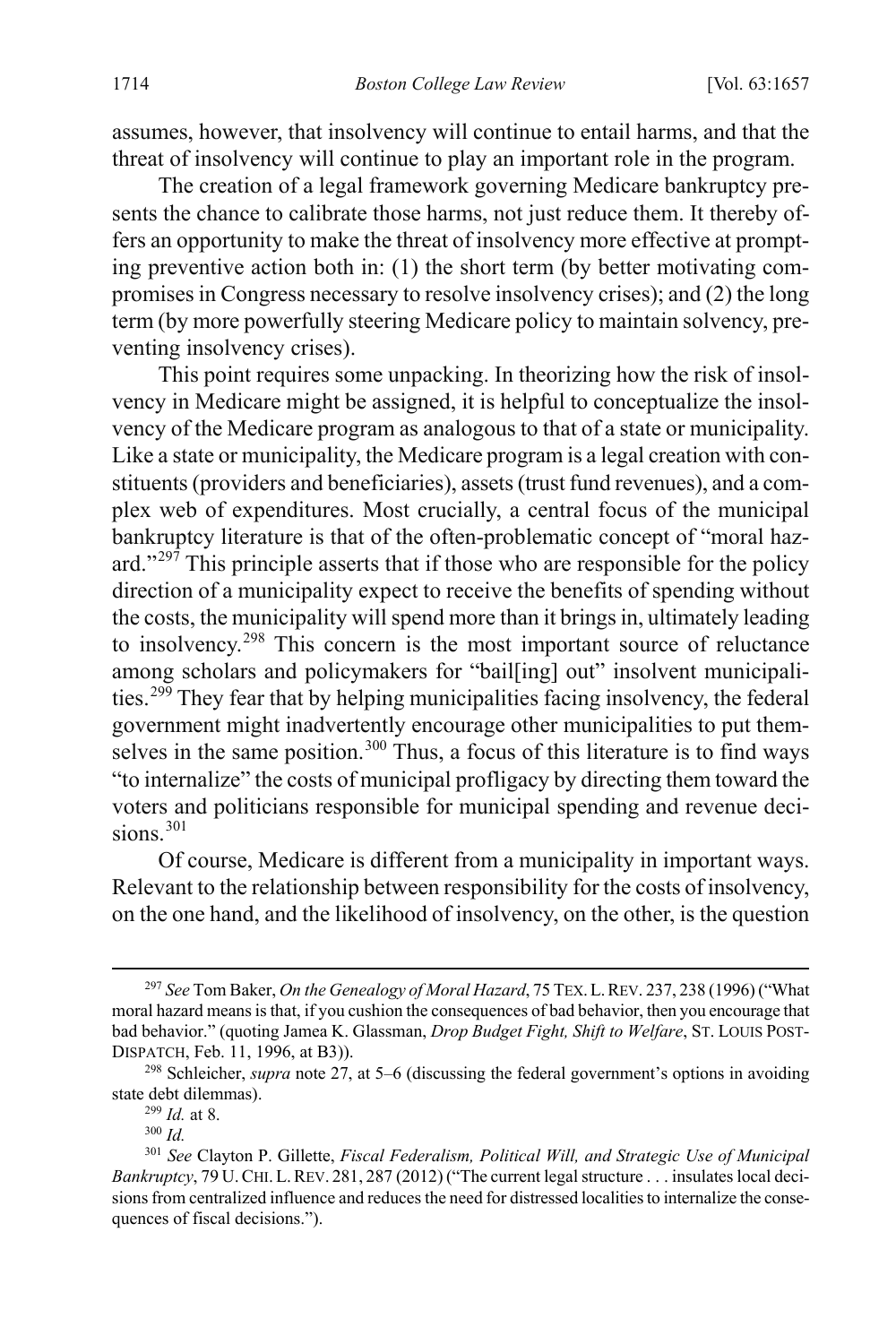of moral hazard. Medicare policy is not determined directly by voters and its expenditures benefit patients and health care industry participants, not residents. So, who should bear the risk of insolvency in the program if we hope to use that risk to combat moral hazard and ultimately make insolvency less likely?

Here, the concept of the "least cost avoider" developed initially in tort law is helpful. A leading normative insight associated with the economic analysis of tort law is that liability for a risk ex-postshould be assigned to whoever is best positioned to manage that risk ex-ante.<sup>[302](#page-59-0)</sup> Combining the moral hazard concern of the municipal bankruptcy literature with the "least cost avoider" concept from tort law presents a concrete prescription for the design of Medicare bankruptcy. If insolvency in Medicare is to carry harms, those harms should be directed toward the "least cost avoider" for insolvency in the program. Who, then, is that?

It is doubtful that the asset-poor hospitals and financially-distressed patients who would be impacted most by a temporary disruption in Medicare payments under current law are the program's "least cost avoiders." In other words, it is doubtful that they are particularly well-positioned to protect the program's solvency either by influencing Medicare policy between insolvency crises or by prompting necessary compromise to resolve those insolvency crises that do arise. As described above, the most economically-powerful hospitals would be least impacted by a disruption of months or even a few years. [303](#page-59-1) This is especially true considering that Judgment Fund liability, if granted, would ultimately come with a generous payment of interest.<sup>[304](#page-59-2)</sup> Instead, the most acute impacts would be on the least economically-powerful hospitals and providers and, in turn, the low-income patients they serve.<sup>[305](#page-59-3)</sup> This group's lack of economic strength alone makes it poorly positioned to protect Medicare's solvency, either by forcing necessary compromises in Congress or by steering the program to adopt cost-cutting policies long term.

<span id="page-59-4"></span>The threat of insolvency in Medicare would prompt congressional compromise and motivate reforms to protect the program'slong-term solvency if it were directed instead at all hospitals and insurers, regardless of financial status. There would be a similar result were it expanded to target pharmaceutical

<span id="page-59-0"></span> <sup>302</sup> *See, e.g.*, Guido Calabresi & Jon T. Hirschoff, *Toward a Test for Strict Liability in Torts*, 81 YALE L.J. 1055, 1060 (1972) ("Liability would be placed on the party initially free of responsibility only if the *decider* found the benefits of avoidance (*i.e.*, not incurring the cost of the accident) to be greater than the costs of such avoidance to that party.").

<span id="page-59-1"></span><sup>&</sup>lt;sup>303</sup> See supra note[s 264](#page-50-4)[–267](#page-50-5) and accompanying text (noting the harms of abrupt Medicare insolvency would be unequally born by precarious providers serving vulnerable communities).

<span id="page-59-2"></span><sup>304</sup> *See* 42 U.S.C. § 1395h(c)(2)(C) (charging interest to HHS for delayed Medicare payments to providers).

<span id="page-59-3"></span><sup>305</sup> *See* discussion *supra* Section III.A (discussing the inequitable distribution of harms resulting from an unplanned Medicare insolvency).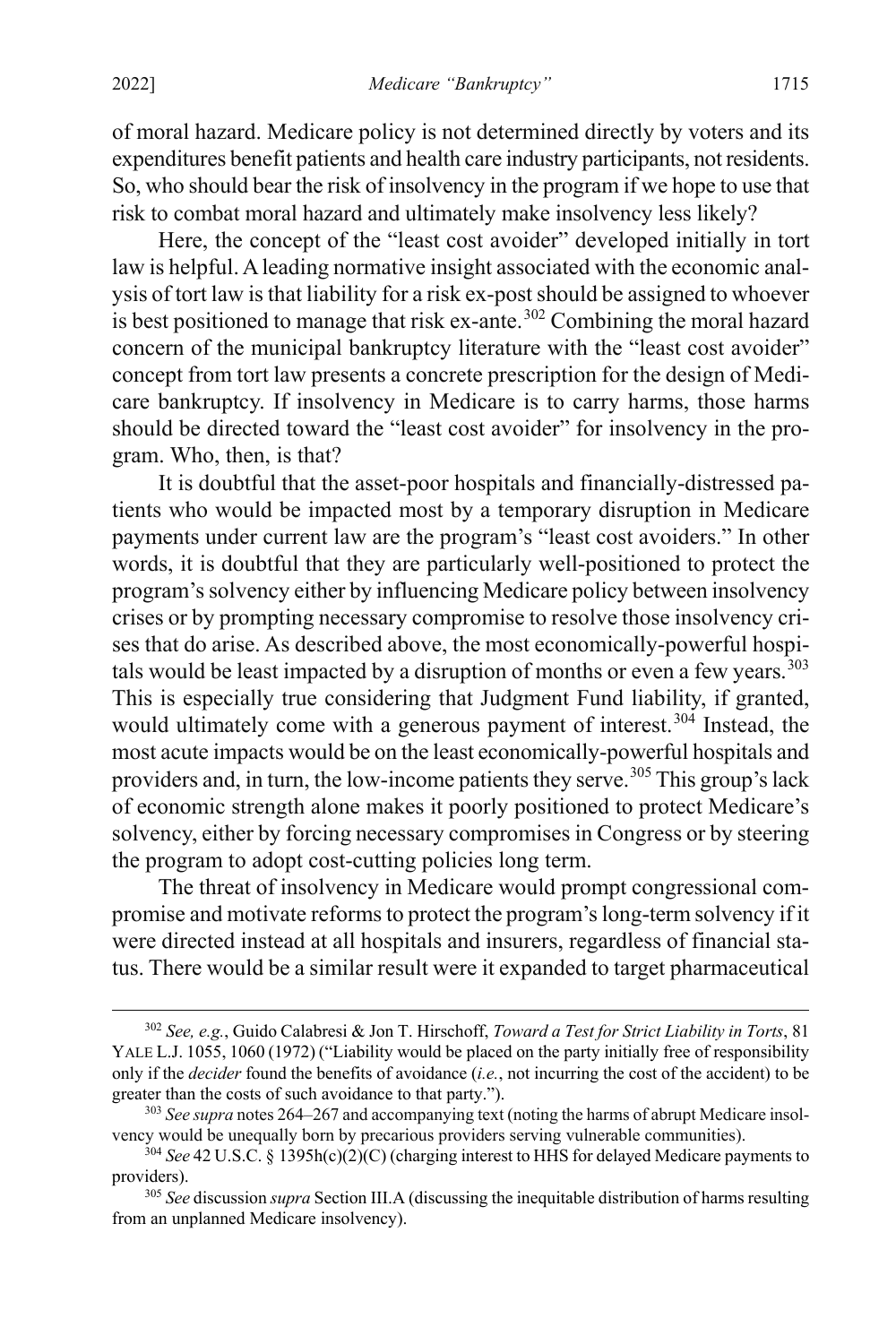and device manufacturers as well (which would mean tying the threat of insolvency into Medicare Parts B and D, not just A and C). If Medicare is to feature a threat of harm to someone in the event of insolvency, it should be the economically-powerful health care industry players whose lobbying influences the short- and long-term course of the program. These include the hospital and nursing home industry, the health insurance industry, and the pharmaceutical and device manufacturing industry.

These industries represent three of the leading lobbying industries in the country—in 2020 pharmaceutical companies were number one, hospitals were number seven, and health insurers were number thirteen.<sup>[306](#page-60-0)</sup> The significant influence they play in the development of health policy has been studied in depth by historians,  $307$  political scientists,  $308$  and law professors.  $309$ 

The risk of insolvency shared with the health care industry need not be one-sided, limited to the downside risk of an insolvent Trust Fund. Hospitals, insurers, and/or pharmaceutical companies might also be given "skin in the game" of Medicare's solvency. This might look like the promise of a positive, upward adjustment in their payment rates, for example, to be triggered if, and only if, the program's solvency was projected to extend past ten years.<sup>[310](#page-60-4)</sup>

A positive adjustment would have significant benefits from a policy perspective, as well. Numerous scholars have noted that reducing health care costs will be impossible unless pharmaceutical companies, hospitals, and other health care industry players can be incentivized to invest in technologies and reforms that make health care cheaper in the long term.[311](#page-60-5) Giving these indus-

<span id="page-60-2"></span><sup>308</sup> See, e.g., JACOBS & SKOCPOL, *supra* not[e 83,](#page-17-0) at 144 (describing the role of health care industry lobbyists in drafting the Affordable Care Act and then in the development of regulations implementing its provisions, and their focus on costs); OBERLANDER, *supra* note [9.](#page-4-2)

<span id="page-60-3"></span><sup>309</sup> *See, e.g.*, David A. Hyman, *Follow the Money: Money Matters in Health Care, Just Like in Everything Else*, 36 AM.J.L.&MED. 370, 371 (2010) (arguing that "misaligned economic incentives" are to blame for the current state of the Medicare program).

<span id="page-60-4"></span><sup>310</sup> Politically speaking, offering such a "benefit" might be necessary to overcome health care industry players' reluctance to support any Medicare bankruptcy framework that explicitly assigned downside risk to the industry.

<span id="page-60-5"></span><sup>311</sup> *See* Nicholas Bagley & Rachel E. Sachs, *Limiting State Flexibility in Drug Pricing*, 379 NEW ENG.J. MED. 1002, 1003 (2018)(describing how HHS's denial of Massachusetts's request to exclude some drugs from Medicaid coverage was justified ex-post by reasoning eerily similar to that of the pharmaceutical industry who also opposed the request); Bagley, *supra* not[e 20,](#page-6-0) at 533 ("[T]he urgent and interesting question is . . . . [H]ow to yoke the immense network of Medicare's private physicians to a broader notion of public values, one that's more attentive to questions of cost and quality."); Sukhatme & Bloche,*supra* not[e 65,](#page-14-3) at 992 (arguing that health care cost growth is driven in part by lack of innovation incentives for cost-reducing drugs and technologies); William M. Sage, *Be a Transfor-*

<span id="page-60-0"></span> <sup>306</sup> Erin Duffin, *Leading Lobbying Industries in the United States in 2020, by Total Lobbying Spending*, STATISTA (Mar. 4, 2021), https://www.statista.com/statistics/257364/top-lobbying-industriesin-the-us/ [https://perma.cc/8RLB-T986].

<span id="page-60-1"></span><sup>307</sup> *See, e.g.*, PAUL STARR, THE SOCIAL TRANSFORMATION OF AMERICAN MEDICINE 401–02 (1982).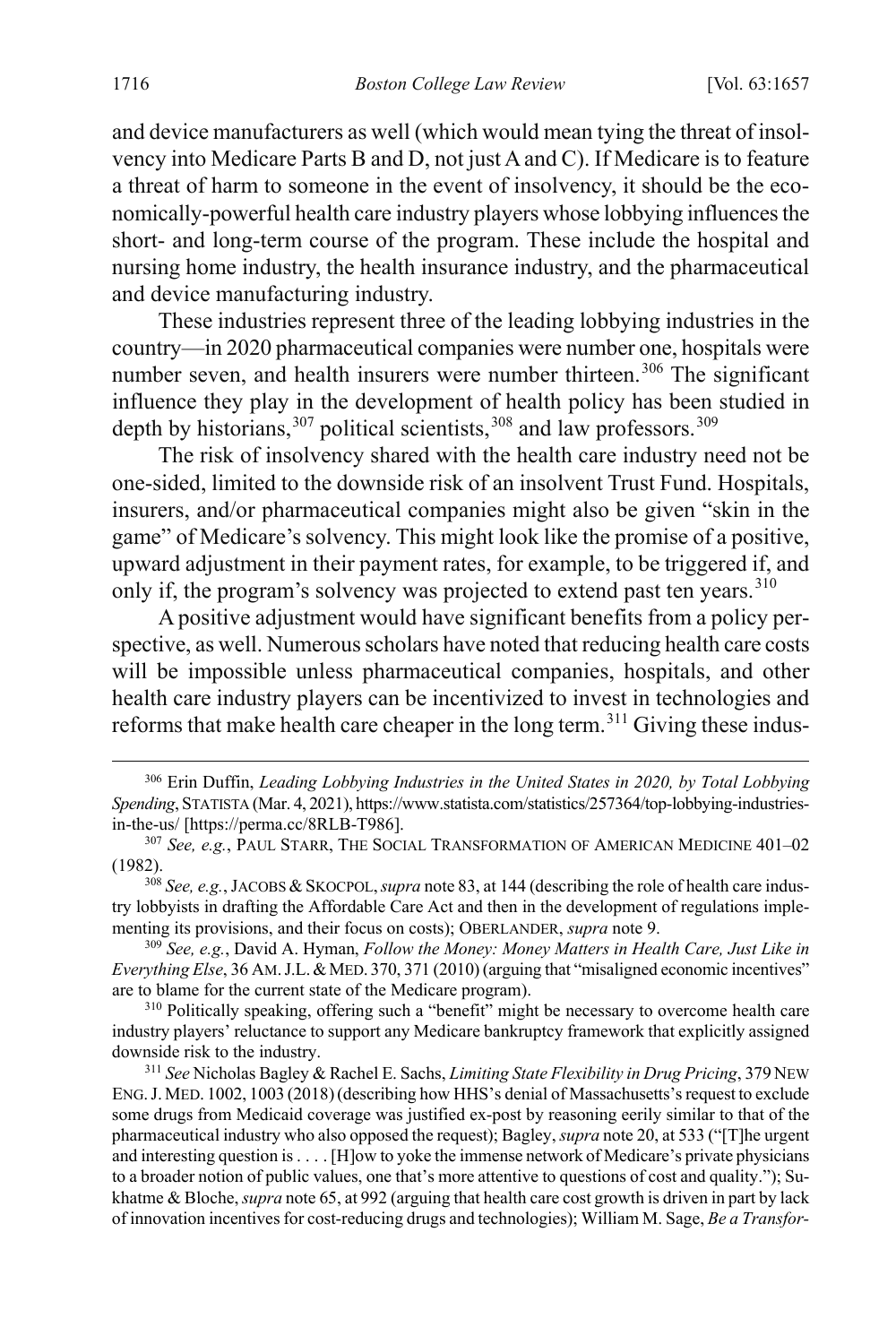tries' clear "skin in the game" of Medicare's solvency, whether the program is nearing insolvency or not, would offer a concrete fiscal means to that end.<sup>[312](#page-61-0)</sup> Under such an arrangement they would have an immediate, present-day interest in policy, technological, or practice changes that predictably lower the program's long-term costs.

That said, a Medicare bankruptcy framework need not be so ambitious to make the threat of insolvency more effective. Explicitly addressing the impact of insolvency on Medicare payments in advance would naturally re-direct its harms by reducing temporary disruption to the extent it served as insolvency's most likely hazard. Policymakers concerned that doing so would take the "teeth" out of the threat of insolvency could replace the current, uncertain threat of probably temporary disruption with any cross-cutting, certain threat. These might include a modest reduction in reimbursement rates for the duration of insolvency (akin to sequester), an automatic reduction of rates necessary to protect the program's solvency (or perhaps automatically raising payroll taxes at the same time),  $313$  or the combination of negative and positive solvency adjustments just described.

This argument is not without its challenges. There are two significant reasons to doubt that an explicit Medicare bankruptcy framework would make the threat of insolvency more effective than the current uncertain threat as a tool to promote compromise and cost control. Despite this, upon further inspection, neither actually undermines the case for such a framework.

To start, skeptics might argue that the extent to which tying hospital, insurance, and pharmaceutical reimbursements to Medicare's solvency would alter lobbying behavior—let alone the effects of that lobbying—is difficult to predict. This argument applies to the current, uncertain threat too, however. It is a reason to doubt that the threat of insolvency plays a useful role at all, not an objection to the possibility of better targeting the threat if there must be one.

<span id="page-61-1"></span><sup>313</sup> The Affordable Care Act includes an analogous provision capping the net cost of premium tax credits based on a fraction of gross domestic product. *See* 26 U.S.C. § 36B(b)(3)(A)(ii)(III) (providing an indexing provision triggered "only if" ACA subsidy costs "exceed[] an amount equal to 0.504 percent of the [GDP] for the preceding calendar year").

 $\overline{a}$ 

*mational President, Mr. Biden: Launch a Commission to Create an Ethical Health Care System*, BILL OF HEALTH (May 4, 2021), https://blog.petrieflom.law.harvard.edu/2021/05/04/biden-commissionethical-health-care/ [https://perma.cc/4CLA-YKJN] ("The U.S. health care system will not change without permission from health professionals, especially America's physicians.").

<span id="page-61-0"></span><sup>&</sup>lt;sup>312</sup> This approach builds on proposals by Professor Nicholas Bagley and Professor Isaac Buck to use law to give providers an interest in Medicare costs. Professor Bagley proposes that providers be given such an interest through participation in contract organizations that themselves are financially motivated. Bagley, *supra* not[e 20,](#page-6-0) at 521–23. Professor Buck proposes that providers be understood to have a fiduciary duty to Medicare as a payer. Buck, *supra* not[e 20,](#page-6-0) at 1065. Neither proposal would check the industry's incentive to steer the development of Medicare policy and health care institutions toward greater cost, but a solvency adjustment would.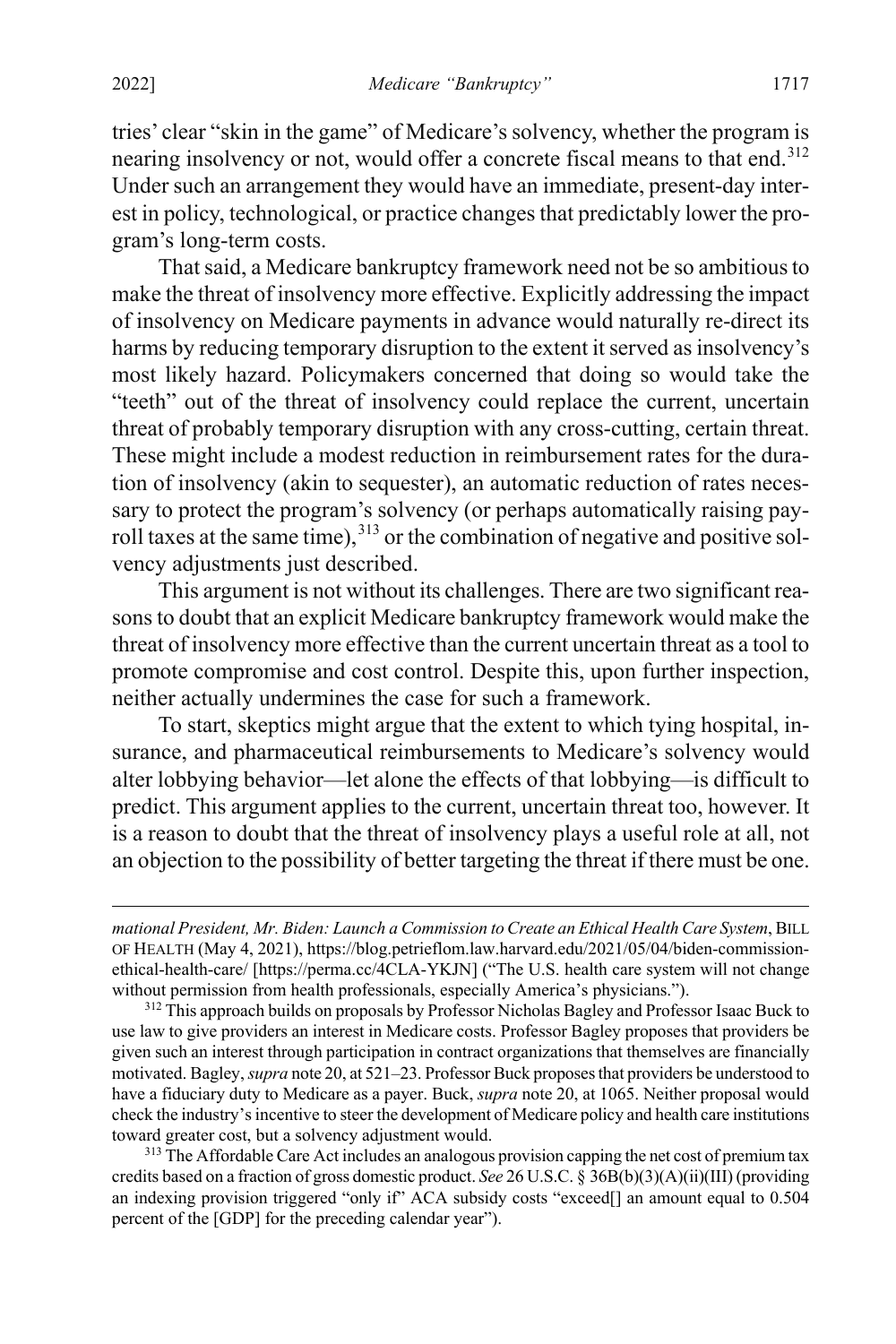More fundamentally, experience supports the view that there would be at least some incentive effect. There are numerous examples of changes in Medicare law altering the program's political economy—changing who lobbies in the program, and for what. The Trust Fund financing structure itself was intended to generate political buy-in for the program from constituents and vot- $ers, <sup>314</sup>$  $ers, <sup>314</sup>$  $ers, <sup>314</sup>$  and this is believed to have worked.<sup>[315](#page-62-1)</sup> The "doc fix"—a statutorilyscheduled cut to provider reimbursements until its repeal in 2015—saw the health care industry lobbying Congress every year for an extension through legislation that served to force compromise from the industry.<sup>[316](#page-62-2)</sup> The Medicare Modernization Act expanded privatization of Medicare, resulting in a powerful lobby of insurers working to privatize Medicare further or make insurer pay-ments more generous.<sup>[317](#page-62-3)</sup> And the creation of the "Recovery Audit Contractor" (RAC) program very clearly illustrated the endogeneity of law to economics and economics to politics. This pilot program created RACs, private entities

<span id="page-62-1"></span><sup>315</sup> JOST, *supra* not[e 125,](#page-24-0) at 51 ("[T]rust fund financing of the program has both contributed to the sense of ownership that beneficiaries have in the program and to the reliance that Americans place in its continued existence." (citing Eric Patashnik & Julian Zelizer, *Paying for Medicare: Benefits, Budgets, and Wilbur Mills's Policy Legacy*, 26 J. HEALTH POL., POL'Y & L. 7 (2001))).

<span id="page-62-2"></span><sup>316</sup> *See* Stuart Guterman, *The "Doc Fix"—Another Missed Opportunity*, 370 NEW ENG.J. MED. 2261, 2262–63 (2014) (describing how numerous small cuts were imposed "to offset the cost" of year-long delay in "[d]oc [f]ix" in 2014); J. Michael McWilliams, *MACRA: Big Fix or Big Problem*?, 167 ANNALS INTERNAL MED. 122, 122 (2017) (noting that significant permanent change in Medicare reimbursement, MACRA, was enacted in exchange for change in law permanently eliminating the "doc fix").

<span id="page-62-3"></span><sup>317</sup> *See, e.g.*, Fred Schulte, *Medicare Advantage Lobbying Machine Steamrolls Congress*, CTR. FOR PUB.INTEGRITY (June 10, 2014), https://publicintegrity.org/health/medicare-advantage-lobbyingmachine-steamrolls-congress/ [https://perma.cc/9RD4-KMNB] ("The top 10 Medicare Advantage companies in terms of enrollment unleashed as many as 145 lobbyists in 2013 . . . . [Trade group] AHIP spent nearly \$2.5 million in the first quarter of 2013 lobbying senators and congressmen on health care issues . . . ."). That said, a group's incentive to lobby for changes that benefit its members depends on a variety of factors. *See generally* MANCUR OLSON, JR., THE LOGIC OF COLLECTIVE AC-TION:PUBLIC GOODS AND THE THEORY OF GROUPS (1965) (discussing the collective action challenge to interest group mobilization and approaches by which that challenge may be overcome as well as pointing to the AMA as an organization that surmounted collective action challenges through provision of selective benefits). Additionally, there are indications that the cohesiveness of the insurance lobby has begun to deteriorate. *See* Bob Herman, *Big Insurer Defections Signal AHIP's Fading Clout*, MOD. HEALTHCARE (Jan. 9, 2016), https://www.modernhealthcare.com/article/20160109/MAGAZINE/3010 99969/big-insurer-defections-signal-ahip-s-fading-clout [https://perma.cc/W2U7-B92P] (noting the departures of Aetna, Inc. and United Healthcare, Inc. from the trade group).

<span id="page-62-0"></span><sup>&</sup>lt;sup>314</sup> As President Franklin D. Roosevelt put it regarding the Social Security trust fund financing structure on which Medicare's is based: "We put those payroll contributions there so as to give the contributors a legal, moral, and political right to collect their pension[s] . . . ." JOST, *supra* not[e 125,](#page-24-0) at 50 (quoting President Franklin D. Roosevelt) (citing 2 ARTHUR M. SCHLESINGER, JR., THE AGE OF ROOSEVELT: THE COMING OF THE NEW DEAL 308–09 (1959)); OBERLANDER, *supra* not[e 9,](#page-4-2) at 80 (quoting same); *see also* JOST, *supra* note 125, at 50 ("Protecting the Medicare program from future political attack was one factor motivating the trust fund financing of the program." (citing ERIC M. PATASHNIK, PUTTING TRUST IN THE US BUDGET: FEDERAL TRUST FUNDS AND THE POLITICS OF COMMITMENT 96 (2000))).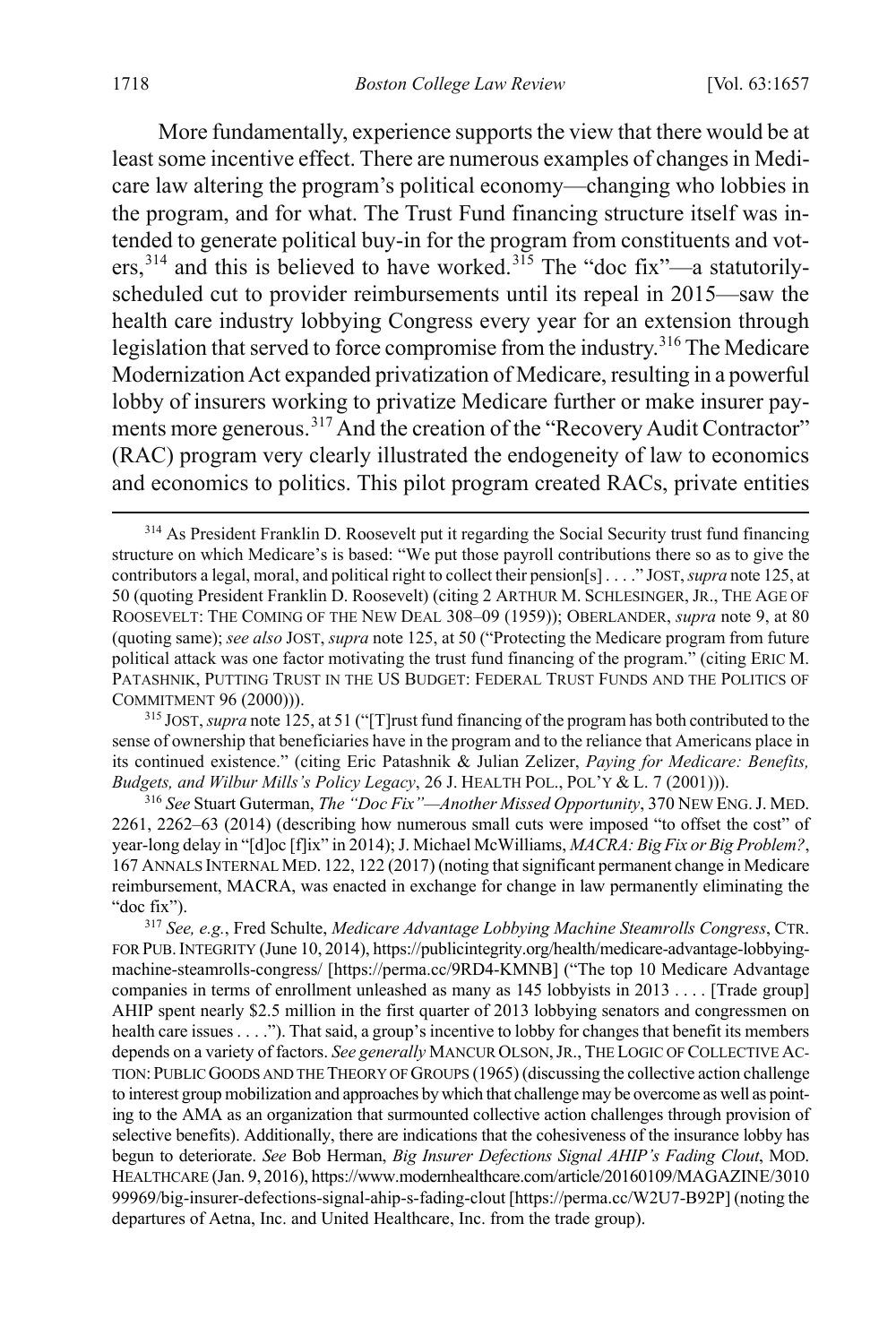promised a share of any hospital overpayments they identify.<sup>[318](#page-63-0)</sup> When the time came to consider extending the program, the RAC lobby had a seat at the table, arguing for an extension.[319](#page-63-1)

Taking a different tack, a reader persuaded that Medicare bankruptcy rules could more effectively target the threat of insolvency may doubt that the economically powerful industry players can be reined in, given their power. Would not hospitals, insurers, and pharmaceutical companies ensure that they would be better off, not worse, under any Medicare bankruptcy framework? In other words, does this possibility run afoul of Professor Eric Posner's and Professor Adrian Vermeule's "inside/outside fallacy," which highlights the difficulty of effectuating public-interested changes through a system governed by self-interested actors?<sup>[320](#page-63-2)</sup>

As a preliminary matter, this objection is a reason to worry that a Medicare bankruptcy framework tailored to address the threat of insolvency may not come to fruition, but it is not a reason not to try. This objection also assumes that Medicare bankruptcy rules would make health care industry players worse off, but that is not necessarily true. As illustrated by the positive solvency adjustment, such rules need not necessarily *reduce* the expected profits of

<span id="page-63-0"></span><sup>&</sup>lt;sup>318</sup> Recovery Audit Contractors (RACs) are private entities that enter contracts with Medicare to review provider claims and identify overpayments. OFF. OF THE INSPECTOR GEN., DEP'T OF HEALTH & HUM. SERVS., MEDICARE RECOVERY AUDIT:CONTRACTORS AND CMS'S ACTIONS TO ADDRESS IMPROPER PAYMENTS, REFERRALS OF POTENTIAL FRAUD, AND PERFORMANCE 1 (2013). For every overpayment an RAC identifies, it receives a fee. *Id*. at 2. RACs were created by Congress as an experimental way to identify and address waste in the Medicare program. *Id.* at 1. They were "successful," in the sense that they identified many, many instances of overpayment, but problematic because they also falsely flagged many other provider claims, ultimately flooding the Medicare hearing system with provider appeals. STAFF OF U.S. S. SPECIAL COMM. ON AGING, 113TH CONG, IMPROVING AU-DITS: HOW WE CAN STRENGTHEN THE MEDICARE PROGRAM FOR FUTURE GENERATIONS 19–22 (Comm. Print 2014). That led Congress to pause the program for the purpose of re-evaluating it, before ultimately, in a pitched political battle, re-authorizing it in part. *See* Press Release, Council for Medicare Integrity, FY2015 RAC Report to Congress: Recoveries Decline Due to Program Pause (Dec. 12, 2016), [https://perma.cc/VMU4-XU59] (noting that "Medicare recoveries decreased by 91 percent due to constraints placed on the RAC program").

<span id="page-63-1"></span><sup>&</sup>lt;sup>319</sup> The RAC program's history is a perfect example of the endogeneity of politics to law. Before the program was first created, there were no RACS; the cottage industry did not even exist. But once created by law, the program took on a life of its own. The RACs formed into an association, the American Coalition for Healthcare Claims Integrity, that itself is now an active lobbyist, participating before Congress and HHS in discussions of the future of the program that created them. *See* Michelle M. Stein, *Spending Bill Bashes RACs, Hits CMS and OMHA Over Appeals Backlog*, INSIDE CMS, Dec. 18, 2014, at 1, 1 ("[T]he American Coalition for Healthcare Claims Integrity, which represents RACs, slammed appropriators for being sympathetic to providers . . . .").

<span id="page-63-2"></span><sup>320</sup> Eric A. Posner & Adrian Vermeule, *Inside or Outside the System?*, 80 U. CHI. L. REV. 1743, 1745, 1789, 1796 (2013) (noting that in proposing changes to a system to alter the behavior of actors within that system, an "analyst must then confront the . . . question whether any relevant actors have both the capacity and motivation to change the rules of the system").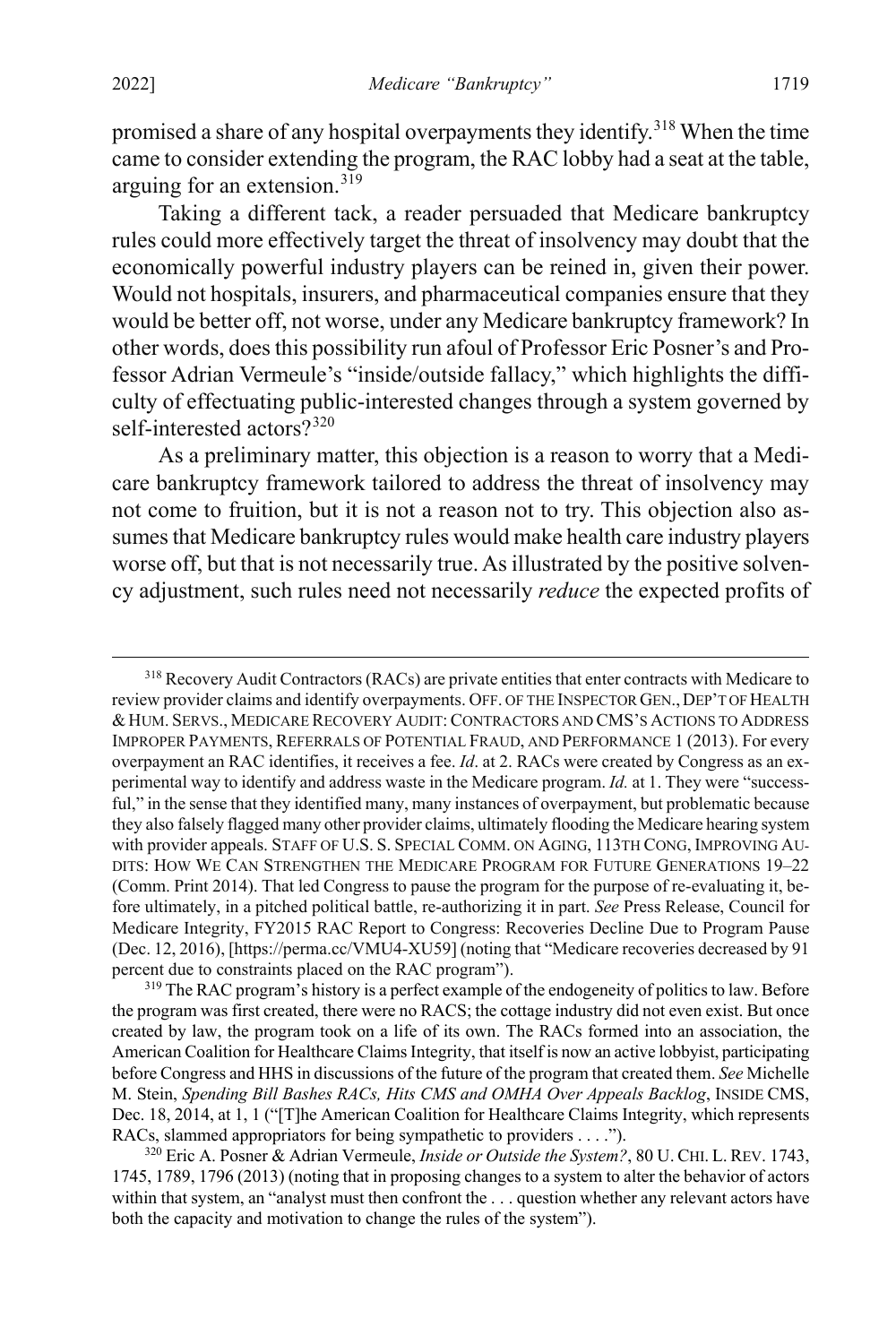hospitals, pharmaceutical manufacturers, or insurers—they need only change where and how they expect to make them.

Furthermore, this objection also assumes that industry players' ability to influence the formation of Medicare policy would translate into rules governing the administration of insolvency, but again this is not necessarily true. Industry players' ability to win policy fights, besting counteracting fiscal and beneficiary interests, has historically been at its lowest ebb in the midst of insolvency crises.[321](#page-64-0) Every insolvency crisis offers momentum for administrative change. [322](#page-64-1) It also offers an opportunity for significant legislative change in Medicare that, absent reforms to the filibuster, an electoral landslide, or a fix capable of passage through reconciliation, would be difficult to achieve.<sup>[323](#page-64-2)</sup> Special interests with the power to block structural "change" may well lack the power to dictate its terms if it is forced upon them.<sup>[324](#page-64-3)</sup> As many key levers of power in the federal system, from the filibuster to rulemaking, operate as "vetogates," they give those who control them the ability to block changes from the status quo, not to steer changes when they must be made.<sup>[325](#page-64-4)</sup> Medicare's current insolvency crisis therefore may offer an opportunity for reforms that might be impossible in a non-crisis environment.

Finally, looking beyond Medicare, the possibility elaborated in this Part represents a novel means of overcoming a thorny problem at the heart of much scholarship on law and political economy. In short, it is an opportunity to overcome the distorting influence of economic interests in the policymaking and political processes.<sup>[326](#page-64-5)</sup> Scholars are pessimistic about the prospects of preventing economically powerful interests from influencing regulatory and legislative processes. $327$  Connecting the revenues of health care industry players to Medicare costs would accept the influence of hospitals, insurers, and pharmaceutical manufacturers in the political and regulatory processes as inevitable.

<span id="page-64-3"></span><sup>324</sup> *See* Jost, *Governing Medicare*, *supra* not[e 79,](#page-16-0) at 80 ("[T]hough interest groups generally have limited success in effectuating Medicare policy initiatives, they are much more successful in blocking or delaying change." (first citing CAROL S. WEISSERT & WILLIAM G. WEISSERT, GOVERNING HEALTH: THE POLITICS OF HEALTH POLICY 104 (1996); and then citing KAY SCHLOZMAN & JOHN T. TIERNEY, ORGANIZED INTERESTS AND AMERICAN DEMOCRACY (1986))).

<span id="page-64-4"></span><sup>325</sup> *See* William N. Eskridge, Jr., *Vetogates,* Chevron*, Preemption*, 83 NOTRE DAME L. REV. 1441, 1443–46 (2008) (identifying nine "vetogates" throughout the legislative process).

<sup>326</sup> *See generally* Britton-Purdy et al., *supra* not[e 23](#page-7-0) (describing the field).

<span id="page-64-6"></span><span id="page-64-5"></span><sup>327</sup> *See, e.g.*, Michael S. Kang, *The Hydraulics and Politics of Party Regulation*, 91 IOWA L. REV. 131, 148 (2005) (describing a "hydraulics" effect whereby "[l]egal constriction of" one means of translating economic power into political power simply pushes the powerful to utilize alternative such means).

 <sup>321</sup> JOST, *supra* not[e 125,](#page-24-0) at 78.

<span id="page-64-1"></span><span id="page-64-0"></span><sup>322</sup> *See generally* Frank & Neuman, *supra* not[e 7](#page-3-0) (recounting past instances of Medicare insolvency and suggesting solutions for the next crop of reforms).

<span id="page-64-2"></span><sup>&</sup>lt;sup>323</sup> See generally MOLLY E. REYNOLDS, EXCEPTIONS TO THE RULE: THE POLITICS OF FILIBUSTER LIMITATIONS IN THE U.S. SENATE (2017) (evaluating circumstances in which special rules allows the senate majority to bypass the filibuster).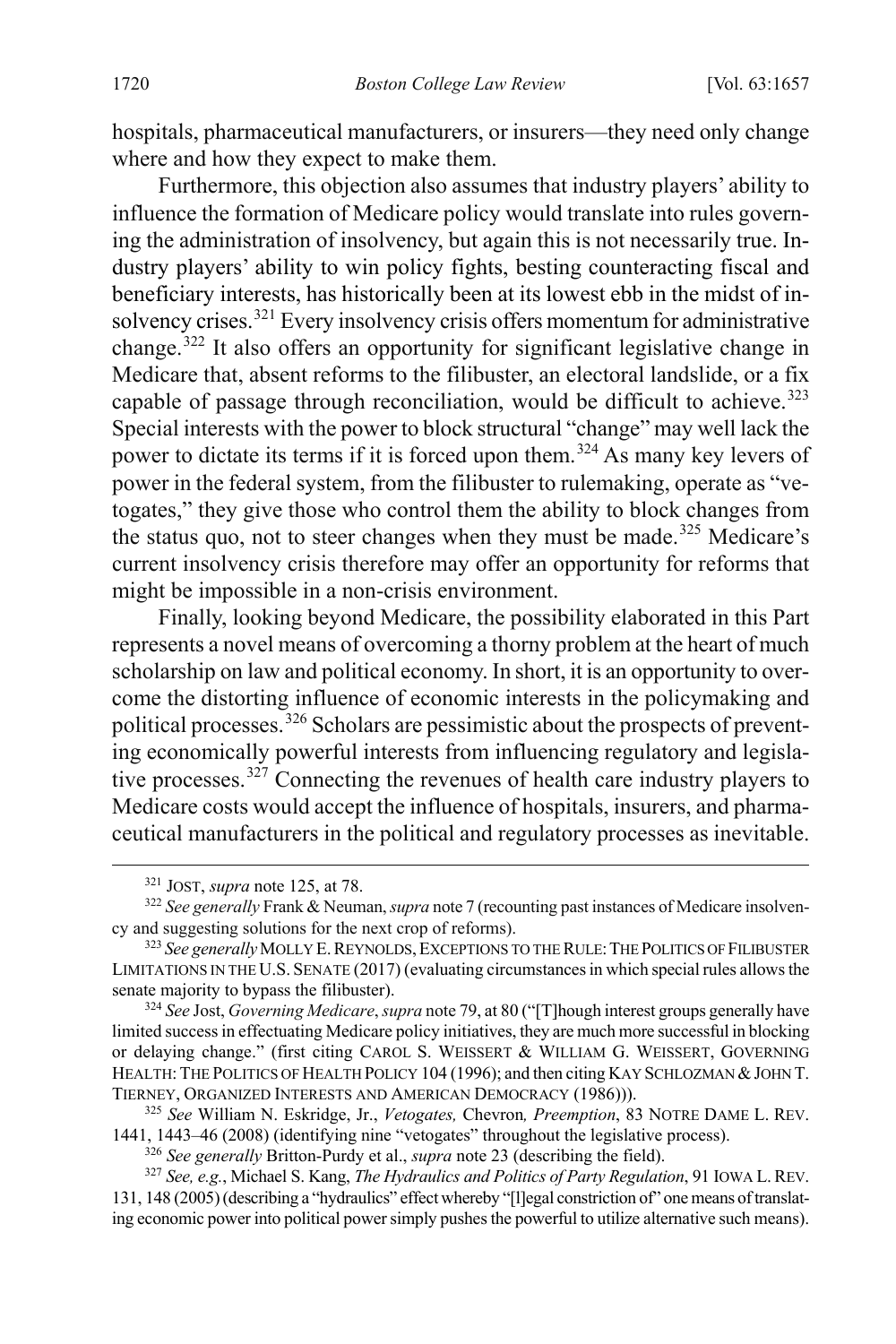Simultaneously, it would temper this "problem" by redirecting that influence toward salutary ends.

#### <span id="page-65-0"></span>IV. WHO DECIDES?

This Part assumes the goal of establishing rules for Medicare bankruptcy and addresses a final, "[l]egal [p]rocess" question: Who decides?<sup>[328](#page-65-2)</sup> What role should HHS, Congress, and the courts play in establishing rules for Medicare bankruptcy? Section A explains that although any clarification is helpful, from the standpoint of the likelihood, harm, and effectiveness of insolvency, it would be advantageous for Congress, rather than HHS, to set Medicare bankruptcy rules.[329](#page-65-3) Section B turns to the secondary role of courts, describing the implications for Medicare bankruptcy of two cases that the Supreme Court is expected to consider in spring of 2022.<sup>[330](#page-65-4)</sup>

### <span id="page-65-1"></span>*A. Legislation Is Preferable to Regulation*

As described above, establishing Medicare bankruptcy rules could be beneficial whether done through regulation or legislation, and whether those rules addressed only some or all of the open questions discussed in Part II.<sup>[331](#page-65-5)</sup>

Either regulation or legislation would reduce uncertainty about the effects of Medicare bankruptcy. This would both encourage whoever stands to lose during insolvency to work to prevent that result and reduce the risk of failure in bargaining over a solution.<sup>[332](#page-65-6)</sup> Either process would also mitigate the confusion and chaos that would result from insolvency as well asthe attendant harm to Americans' confidence in their institutions, Medicare in particular.<sup>[333](#page-65-7)</sup> And either process would hasten the ultimate resolution of legal challenges prompted by insolvency, reducing the unfairness of its impacts for resource-poor hospitals and insurers.[334](#page-65-8)

At this writing, insolvency is imminent, so the regulatory course is most likely the path of least resistance. The agency should proceed with setting forth

<span id="page-65-2"></span> <sup>328</sup> *See* Gil Seinfeld, *Article I, Article III, and the Limits of Enumeration*, 108 MICH. L. REV. 1389, 1450 (2010) (citing HENRY M. HART & HERBERT WECHSLER, THE FEDERAL COURTS AND THE FEDERAL SYSTEM) (explaining that "a defining feature of the Hart & Wechsler paradigm and the Legal Process school is that they . . . focus . . . on second-order questions of 'who decides?'" (citing Richard H. Fallon, Jr., *Reflections on the Hart and Wechsler Paradigm*, 47 VAND. L. REV. 953, 964 (1994))).

<span id="page-65-3"></span><sup>329</sup> *See infra* notes [331–](#page-65-1)[344](#page-67-0) and accompanying text.

<span id="page-65-5"></span><span id="page-65-4"></span><sup>330</sup> *See infra* notes [345–](#page-67-1)[363](#page-71-0) and accompanying text.

<sup>331</sup> *See* discussion *supra* Part II.

<span id="page-65-6"></span><sup>332</sup> *See* discussion *supra* Sections III.B, III.C.

<sup>333</sup> *See* discussion *supra* Section III.A.

<span id="page-65-8"></span><span id="page-65-7"></span><sup>334</sup> *See* discussion *supra* Section III.A.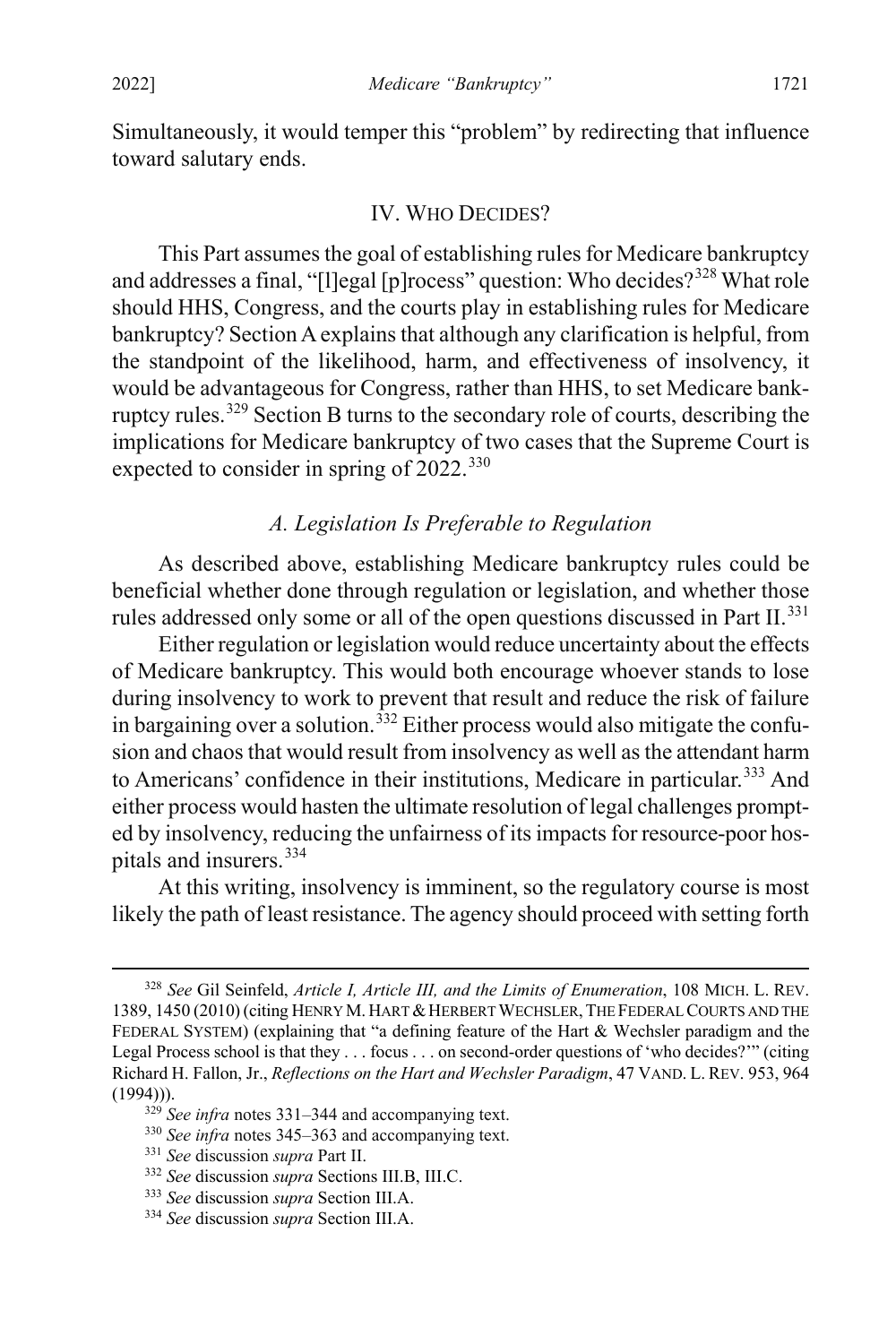a Medicare bankruptcy plan by notice and comment rulemaking as soon as possible. In any event it should be no later than the annual spring and summer payment notices it will issue in the fiscal year preceding insolvency.<sup>[335](#page-66-0)</sup> At the very least, doing so would make the deadline for congressional action and the consequences of inaction clear to Congress and the public.

Whether Congress enacts a short-term patch of one or two years or a longer-term fix, it should include a provision establishing a failsafe framework for administering insolvency, should it arise in the future. It should do so regardless of whether the agency promulgates a rule governing insolvency. This is because legislation governing Medicare bankruptcy would carry several advantages over regulation.

As a vehicle for lawmaking, legislation avoids two irreducible sources of uncertainty in regulation. First is the possibility of change. Regulations can be changed more easily than legislation, and often are when presidential admin-istrations transition.<sup>[336](#page-66-1)</sup> The possibility of change would dilute the ex-ante incentive effects of a Medicare bankruptcy regulation. This is because the incentive to act today to avoid a legal outcome tomorrow is only as strong as the actor's expectation that the law will still be in effect tomorrow.[337](#page-66-2) Second isthe likelihood of legal challenge. Regulations carry a risk of invalidation in court on statutory authority or administrative law grounds. This threat is impossible to eliminate until insolvency actually occurs, due to federal court justiciability doctrines.<sup>[338](#page-66-3)</sup> Legislation can be challenged only on constitutional grounds, and so carries much less litigation risk.

Further, legislation brings legitimacy that regulation lacks. Legislation is made through the constitutionally-appointed mechanism of bicameral approval by elected representatives, followed by presentment to an elected President— the hallmark of democratic accountability.<sup>[339](#page-66-4)</sup> Although the transparency and

<span id="page-66-0"></span> <sup>335</sup> *See* 42 U.S.C. § 1395ww(j)(5) (requiring final hospital payment notice to be "publi[shed] in the Federal Register<sup>[]</sup> on or before August 1 before each fiscal year," necessitating notice of a proposed rule in spring); *id.* § 1395w-23(b)(1)(B)(i)–(2) (requiring advance notice and comment on changes in Medicare Advantage payment methodology "[a]t least 45 days . . . before" final rule to be issued by "the first Monday in April before the calendar year concerned"); *see also supra* not[e 123](#page-23-1) and accompanying text.

<span id="page-66-1"></span><sup>336</sup> *See, e.g.*, Exec. Order No. 14,009, 86 Fed. Reg. 7793, 7793 (Jan. 28, 2021) (ordering agencies to "review all existing regulations" for possible changesthe day after President Biden's inauguration). Statutes can be changed, of course, but unlike a regulation, statutory changes require action not only by the executive branch but also the House and the Senate. *See* U.S. CONST. art. I, § 7 (requiring action by both houses of the legislature as well as the executive branch to make law).

<span id="page-66-2"></span><sup>337</sup> David S. Law, *The Paradox of Omnipotence: Courts, Constitutions, and Commitments*, 40 GA. L. REV. 407, 415–16 (2006) (describing a need "to ensure the government's ability to make persuasive commitments").

<sup>338</sup> *See supra* note[s 151](#page-28-0)[–155](#page-28-1) and accompanying text (describing the ripeness doctrine).

<span id="page-66-4"></span><span id="page-66-3"></span><sup>&</sup>lt;sup>339</sup> U.S. CONST. art. I, § 7 ("Every Bill which shall have passed the House of Representatives and the Senate, shall, before it becomes a Law, be presented to the President of the United States; If he ap-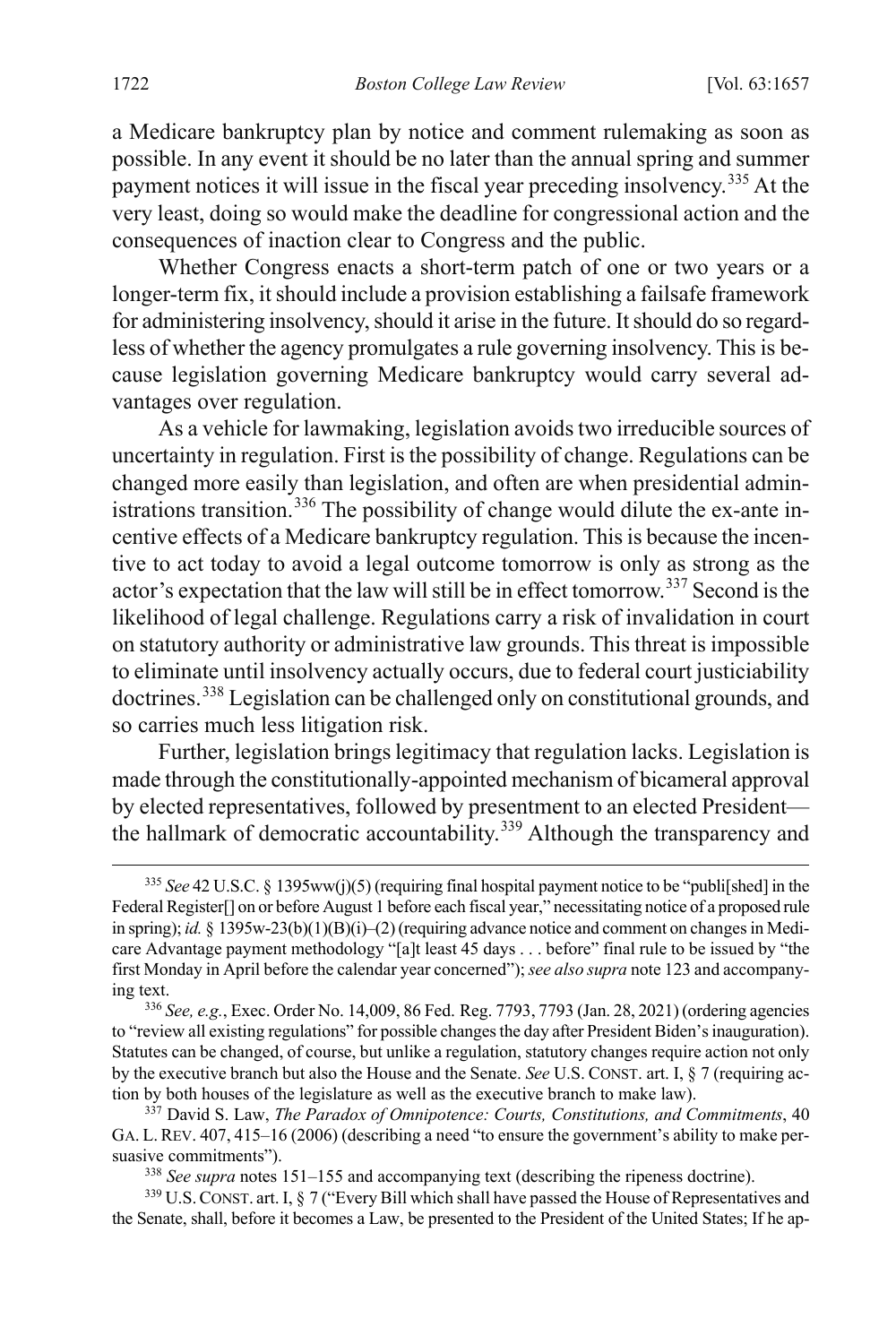regularity of this process varies greatly,  $340$  legislation carries inherent legitima-cy by virtue of these democratic and constitutional bona fides.<sup>[341](#page-67-3)</sup>

The legitimacy benefits of legislation would be especially important for Medicare bankruptcy as it addressed the Judgment Fund question and targeted the risk of insolvency. Congress is better suited than HHS to make the highstakes tradeoffs that this question demands. These include weighing the interests of younger generations, taxpayers, and other programs, on the one hand, and the interests of Medicare claimants and beneficiaries, on the other. HHS's expertise does not include the resolution of such inter-generational, inter-class, and inter-industry tradeoffs.<sup>[342](#page-67-4)</sup> Thus, although the details of Medicare bankruptcy certainly raise technical questions well-suited for HHS—questions that Congress could well leave to the agency—the broad contours do not.

Finally, legislation is preferable to regulation because Congress could do things that HHS could not under current law. Most importantly, Congress could freely dictate the target of the risk of insolvency, placing that risk on the actors best-positioned to prompt compromise in Congress and cost control in health care.<sup>[343](#page-67-5)</sup> Additionally, Congress could insulate the most vulnerable hospi-tals and communities, whereas HHS would be more limited in doing so.<sup>[344](#page-67-6)</sup>

## <span id="page-67-1"></span><span id="page-67-0"></span>*B. Predictability and Judicial Review*

In a statutory program like Medicare, courts do not make rules, they in-terpret them. Part II presented the judicial role as something of a wildcard.<sup>[345](#page-67-7)</sup> Under current law, insolvency would leave courts with a lot of work to do. Important questions courts might face include: (1) HHS's authority to adjust payment rates for insolvency; (2) its authority to triage among claimants; (3)

prove he shall sign it, but if not he shall return it, with his Objections to that House in which it shall have originated, who shall enter the Objections at large on their Journal, and proceed to reconsider it.").

<span id="page-67-2"></span><sup>340</sup> *See* Gluck et al., *supra* not[e 133,](#page-25-1) at 1865 (noting "great variation" in pathways legislation takes to enactment).

<span id="page-67-3"></span><sup>341</sup> *See* Lawrence B. Solum, *Procedural Justice*, 78 S. CAL. L. REV. 181, 276 (2004) ("The connection between participation and legislative legitimacy is a strong one.").

<span id="page-67-4"></span><sup>&</sup>lt;sup>342</sup> *Cf.* Indus. Union Dep't, AFL-CIO v. Am. Petroleum Inst., 448 U.S. 607, 687 (1980) (Rehnquist, J., concurring) (discussing reasons "fundamental policy" judgments should be made by Congress rather than agencies).

<span id="page-67-5"></span><sup>343</sup> *See supra* note[s 297](#page-58-0)[–305](#page-59-4) and accompanying text (using the concepts of least cost avoider and moral hazard to determine proper risk allocation in Medicare bankruptcy).

<span id="page-67-6"></span><sup>344</sup> For example, HHS's adjustment authority would permit it to tailor any insolvency adjustment for hospitals, but would not permit the agency to direct any of the risk of insolvency to pharmaceutical companies, as doing that requires connecting insolvency to Medicare Parts D and B for the first time. *See supra* notes [206–](#page-38-7)[207](#page-38-8) and accompanying text (describing extent of and limitations on HHS adjustment authority).

<span id="page-67-7"></span><sup>345</sup> *See* discussion *supra* Part II (noting that courts have little guidance in administering insolvency at present).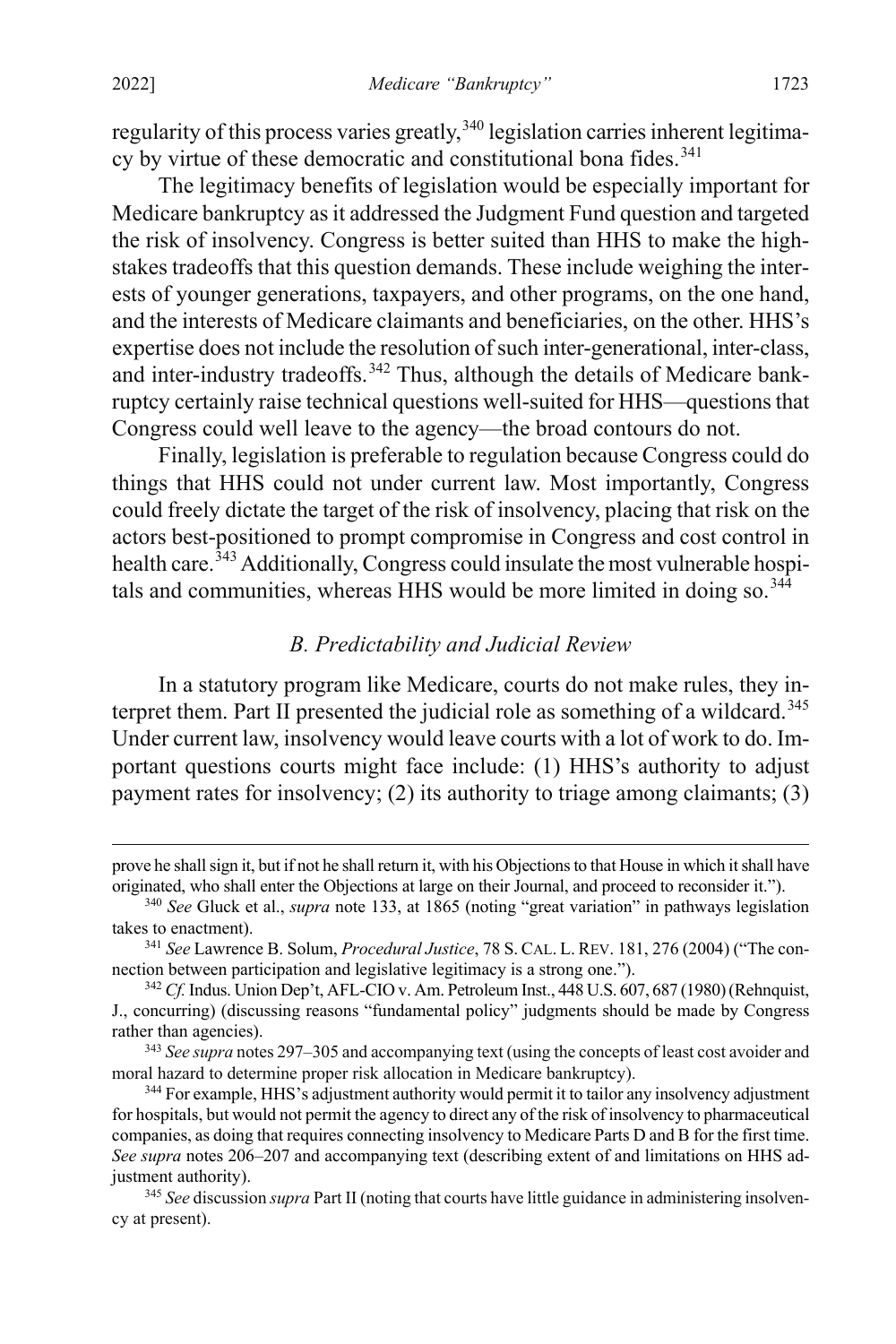the availability of judicial relief; (4) which court would hear insolvency claims; and (5) the applicability of various justiciability doctrines to different potential agency choices.<sup>[346](#page-68-0)</sup> Although Part II predicted how courts would resolve these open questions using interpretation and precedent, the lack of ex-plicit law made those predictions unavoidably tentative.<sup>[347](#page-68-1)</sup>

As explained by this Article, uncertainty is itself a problem, and reducing it would make Medicare insolvency less unfair, less harmful, less likely, and more effective. Although HHS and Congress must do the important work to reduce the uncertainty surrounding Medicare bankruptcy, courts nonetheless can help by respecting predictability as a particularly important value in the Medicare program. Specifically, in resolving Medicare controversies, courts should consider whether the precedents they set will make Medicare's administration more predictable in the future, and should favor doctrines that promote predictability.

<span id="page-68-6"></span>There are firm bases in law for courts to emphasize predictability in resolving Medicare cases. In some places, predictability is directly relevant to existing doctrinal balancing tests.<sup>[348](#page-68-2)</sup> The value of predictability can also be inferred from the structure of the Medicare statute.<sup>[349](#page-68-3)</sup> As I have written elsewhere, Congress relinquishes its "power of the purse" when it creates a mandatory entitlement like Medicare, so choosing to do so manifests a congressional intent to prioritize reliance.<sup>[350](#page-68-4)</sup> Uncertainty about the existence or scope of rights and obligations under the statute undermines reliance, whereas clarity promotes it. Finally, as a general matter, predictability is not a value foreign to judicial consideration; quite the opposite, "courts routinely fashion rules and doctrines that encourage predictability."[351](#page-68-5)

<span id="page-68-0"></span> <sup>346</sup> *See* discussion *supra* Part II (describing the important determinations courts will most likely be faced with making while administering a Medicare insolvency).

<span id="page-68-1"></span><sup>347</sup> *See* discussion *supra* Part II (conceding that a lack of explicit guidance makes any predictions regarding the outcome of litigation purely speculative).

<span id="page-68-2"></span><sup>&</sup>lt;sup>348</sup> Predictability is directly relevant to the ripeness doctrine's "hardship to the parties of withholding court consideration." Abbott Lab'ys v. Gardner, 387 U.S. 136, 149 (1967), *abrogated by* Califano v. Sanders, 430 U.S. 99 (1977); *see* discussion *supra* Section III.A (describing the harms of a delay in resolution). And the Supreme Court in *Bowen v. Massachusetts* cited the uncertainty of waiting on resolution of the state's Medicaid challenges in the Court of Federal Claims as a reason that forum was "inadequate" for purposes of the APA's waiver of sovereign immunity. 487 U.S. 879, 905 (1988) (finding that prospective relief was necessary in light of the "complex ongoing relationship between" the states and the federal government).

<span id="page-68-3"></span><sup>349</sup> *See, e.g.*, 42 U.S.C. § 1395g(a) (requiring payment to providers irrespective of congressional appropriation); *id.*  $\S$  1395u(c)(2) (mandating the timely payment of claims).

<span id="page-68-4"></span><sup>350</sup> *See* Matthew B. Lawrence, *Congress's Domain: Appropriations, Time, and* Chevron, 70 DUKE L.J. 1057, 1073, 1077, 1093 (2021) ("But when Congress creates a permanent appropriation, it destroys that power to refuse funding as it applies to the subject of the appropriation.").

<span id="page-68-5"></span><sup>351</sup> Knopf v. Esposito, No. 17cv5833, 2021 WL 867584, at \*3 (S.D.N.Y. Mar. 5, 2021) (first citing Ramos v. Louisiana, 140 S. Ct. 1390, 1403 (2020); then citing Davis v. Blige, 505 F.3d 90,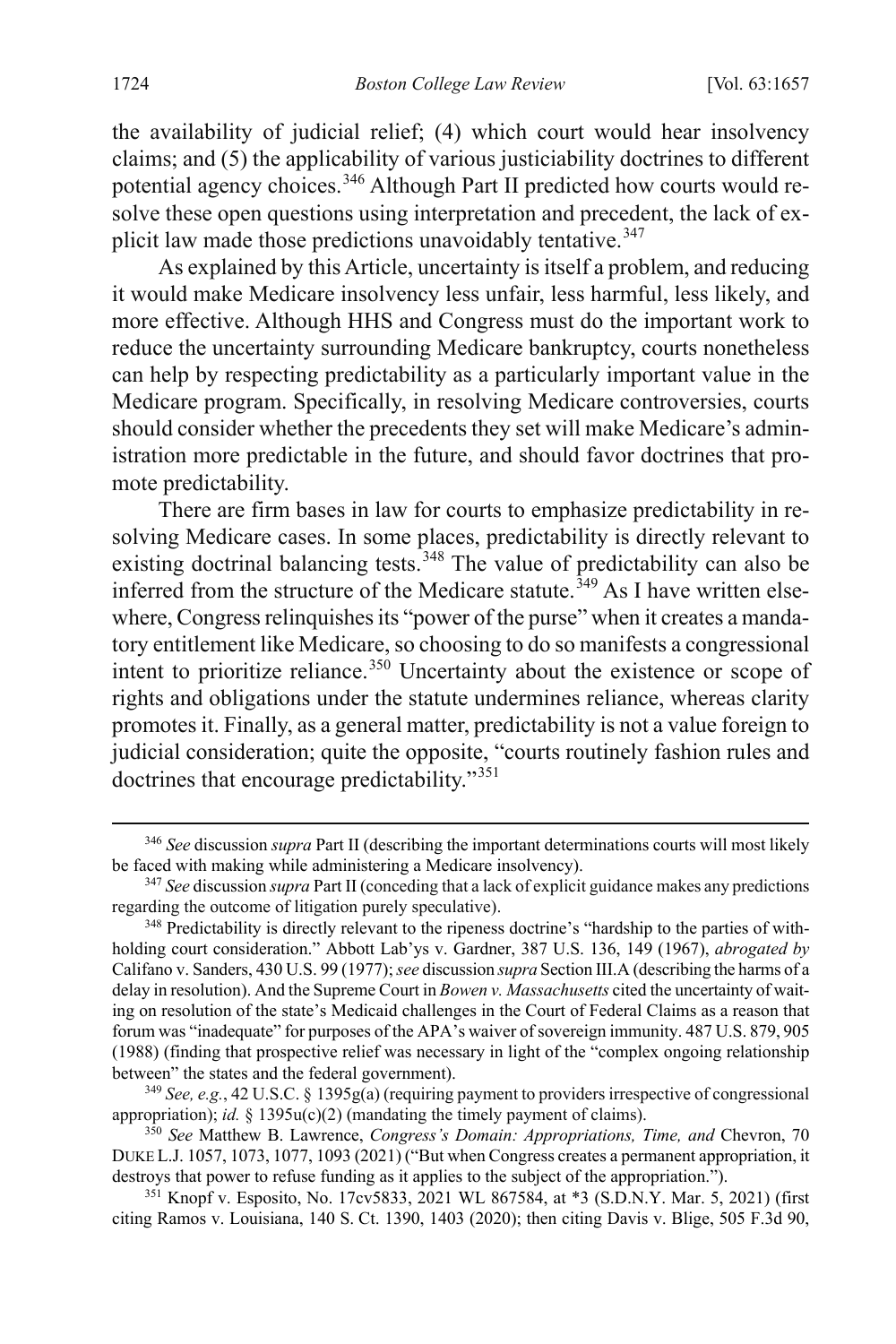This predictability criterion may seem abstract compared to the prior discussion in this Article. Yet, this is a necessary reflection of how courts bound by the rule of law would engage with questions about the modalities of doctrinal and interpretive argument. It would, despite its abstraction, have concrete, determinative implications for the adjudication of individual Medicare controversies, as well as for the program's potential insolvency.

Contrasting two looming Supreme Court cases illustrates this point. In July 2021, the United States Supreme Court surprised the health policy world by taking up two significant Medicare cases that it later heard in fall 2021: *Becerra v. Empire Health Foundation* (*Empire Health*), and *American Hospital Ass'n v. Becerra* (*AHA*).[352](#page-69-0) *Empire Health* challenges HHS's calculation of Disproportionate Share Hospital (DSH) payments,<sup>[353](#page-69-1)</sup> and *AHA* challenges HHS's adjustment of 340B payments to hospitals.[354](#page-69-2) Neither *Empire Health*  nor *AHA* is specifically about Medicare bankruptcy. Even so, the Supreme Court's resolution of a key question regarding the *Chevron* deference in Medicare could profoundly influence the likelihood and course of insolvency, as well as demonstrate the importance of the predictability criterion.

The applicability of *Chevron* deference to HHS's interpretations of the Medicare statute is at issue in both *Empire Health* and *AHA*. Commentators have looked to these cases as a potential *Chevron* killer, speculating about whether the Court may use the cases to invalidate or hobble the doctrine.<sup>[355](#page-69-3)</sup> This line of thinking assumes that *Chevron* applies across-the-board to the Medicare statute. Support for this assumption comes from circuit court statements and decisions applying *Chevron* to interpretations of the Medicare statute, or even indicating that heightened deference is owed to such interpreta-

 $\overline{a}$ 

<sup>104–05 (2</sup>d Cir. 2007); then citing Manning v. Utils. Mut. Ins. Co., 254 F.3d 387, 398 (2d Cir. 2001); then citing Gregory v. Chehi, 843 F.2d 111, 116 (3d Cir. 1988); and then citing Deutsche Bank Nat'l Tr. Co. v. Barclays Bank PLC, 140 N.E.3d 511, 518 (N.Y. 2019)) ("[L]itigation is less expensive and more efficient when there is predictability . . . .");*see also* Amanda L. Tyler, *Continuity, Coherence, and the Canons*, 99 NW. U.L.REV. 1389, 1461 (2005) (endorsing "consistent[] appl[ication of] interpretive guides that advance continuity and coherence"). *See generally* Evan H. Caminker, *Precedent and Prediction: The Forward-Looking Aspects of Inferior Court Decisionmaking*, 73 TEX. L.REV. 1 (1994) (recommending that courts focus on predictability in developing jurisprudence).

<span id="page-69-0"></span><sup>352</sup> Thomas Barker, *Supreme Court Will Hear Several Health Care Cases in 2022 Term*, JDSUPRA (July 20, 2021), https://www.jdsupra.com/legalnews/supreme-court-will-hear-several-health-7051728/ [https://perma.cc/5XUJ-RXY2] (reporting on cases the Supreme Court has scheduled for the 2022 term); *see also* Empire Health Found. v. Azar, 958 F.3d 873 (9th Cir., 2020), *cert. granted sub nom.* Becerra v. Empire Health Found., 141 S. Ct. 2883 (2021); Am. Hosp. Ass'n v. Azar, 967 F.3d 818

<span id="page-69-3"></span><span id="page-69-2"></span><span id="page-69-1"></span><sup>(</sup>D.C. Cir. 2020), cert. granted sub nom. Am. Hosp. Ass'n v. Becerra, 141 S. Ct. 2883 (2021).<br><sup>353</sup> See generally 958 F.3d at 873.<br><sup>354</sup> See generally 967 F.3d at 818.<br><sup>354</sup> See generally 967 F.3d at 818. BERG L.(May 21, 2021), https://news.bloomberglaw.com/health-law-and-business/high-court-medicarepayments-case-challenges-agency-deference [https://perma.cc/RS6B-UEGA].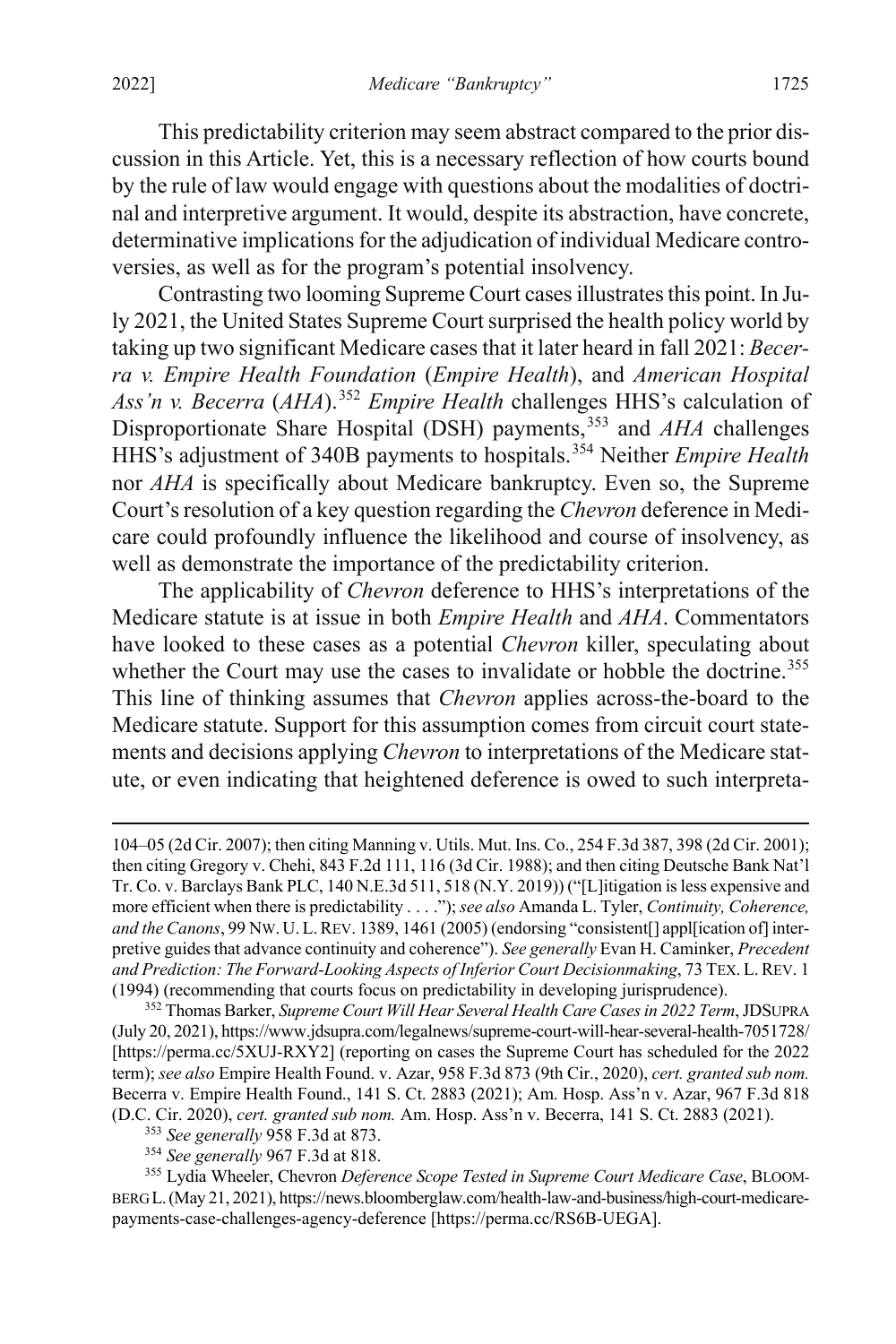tions.[356](#page-70-0) As I explain in *Congress's Domain*, however, *Chevron* deference to permanent spending provisions, such as the Medicare statute, raises a unique set of separation of powers questions that may warrant distinctive treatment.<sup>[357](#page-70-1)</sup>

The Court's resolution of the deference question in each case could have significant implications for Medicare bankruptcy. *Empire Health* grows out of a dispute about who is "entitled to" Medicare benefits within the meaning of the statute.<sup>[358](#page-70-2)</sup> This is the sort of question whose resolution could have implica-tions for the \$5.3 trillion dollar Judgment Fund question.<sup>[359](#page-70-3)</sup> As to that question, deference would undermine predictability. Judicial deference regarding the Medicare "entitlement," applied in the case of insolvency, would mean that the availability of the judgment fund—and so the future of the Medicare program—could change from administration to administration. It may even become a partisan question in future elections. Deference to the agency's resolution of that question would thereby increase and prolong the uncertainty surrounding the effects of insolvency. It would not eliminate the possibility of courts rejecting the agency's resolution, but would ensure that, if the courts accepted it, that interpretation would remain subject to change by the executive branch at any time.<sup>[360](#page-70-4)</sup>

Meanwhile, *AHA* hinges on the meaning of a statutory condition on the agency's authority to set reimbursement rates for hospitals participating in the 340B drug discount program.[361](#page-70-5) This case presents potential future implications for the agency's claimant triage authority. If deference is *unavailable* to the agency when it exercises explicit authority, it would be substantially limited in its ability to insulate claimants from the effects of insolvency, and to

<span id="page-70-0"></span> <sup>356</sup> *See, e.g.*, Robert Wood Johnson Univ. Hosp. v. Thompson, 297 F.3d 273, 282 (3d Cir. 2002) ("The Broad deference of *Chevron* is even more appropriate in cases that involve a 'complex and highly technical regulatory program,' such as Medicare . . . ." (quoting Thomas Jefferson Univ. v. Shalala, 512 U.S. 504, 512 (1994))).

<span id="page-70-1"></span><sup>357</sup> Lawrence, *supra* not[e 350,](#page-68-6) at 1106 ("[P]ermanent appropriations provisions shrink Congress's domain.").

<span id="page-70-2"></span><sup>358</sup> *See* 958 F.3d at 885–86 (analyzing and interpreting the meaning of the words "entitled to" within 42 U.S.C. § 1395ww(d)(5)(F)(vi)).

<span id="page-70-3"></span><sup>359</sup> *See* discussion *supra* Section II.C (contemplating whether the Judgment Fund might be available to satisfy Medicare claims during insolvency).

<span id="page-70-4"></span><sup>360</sup> *See* King v. Burwell, 576 U.S. 473, 485–86 (2015) (refusing deference to the agency interpretation of the ACA on the "question of deep 'economic and political significance'" that was "central to [the] statutory scheme" (quoting Util. Air Regul. Grp. v. EPA, 573 U.S. 302, 324 (2014))).

<span id="page-70-5"></span><sup>361</sup> *See generally* Am. Hosp. Ass'n v. Azar, 967 F.3d 818 (D.C. Cir. 2020), *cert. granted sub nom.* Am. Hosp. Ass'n v. Becerra, 141 S. Ct. 2883 (2021). The specific statutory question is whether the agency may adjust average acquisition cost-based reimbursement rates based on participation in the 340B program, notwithstanding the statute's explicit provision for hospital-specific adjustments when the agency has collected "hospital acquisition cost survey data." § 1395*l*(t)(14)(A)(iii)(I); *see Am. Hosp. Ass'n*, 967 F.3d at 828 ("[T]he sole question before us is whether HHS had statutory authority to . . . . '[A]djust[]' the amounts 'as necessary for purposes of this paragraph.'" (quoting 42 U.S.C. § 1395*l*(t)(14)(A)(iii)(II)))).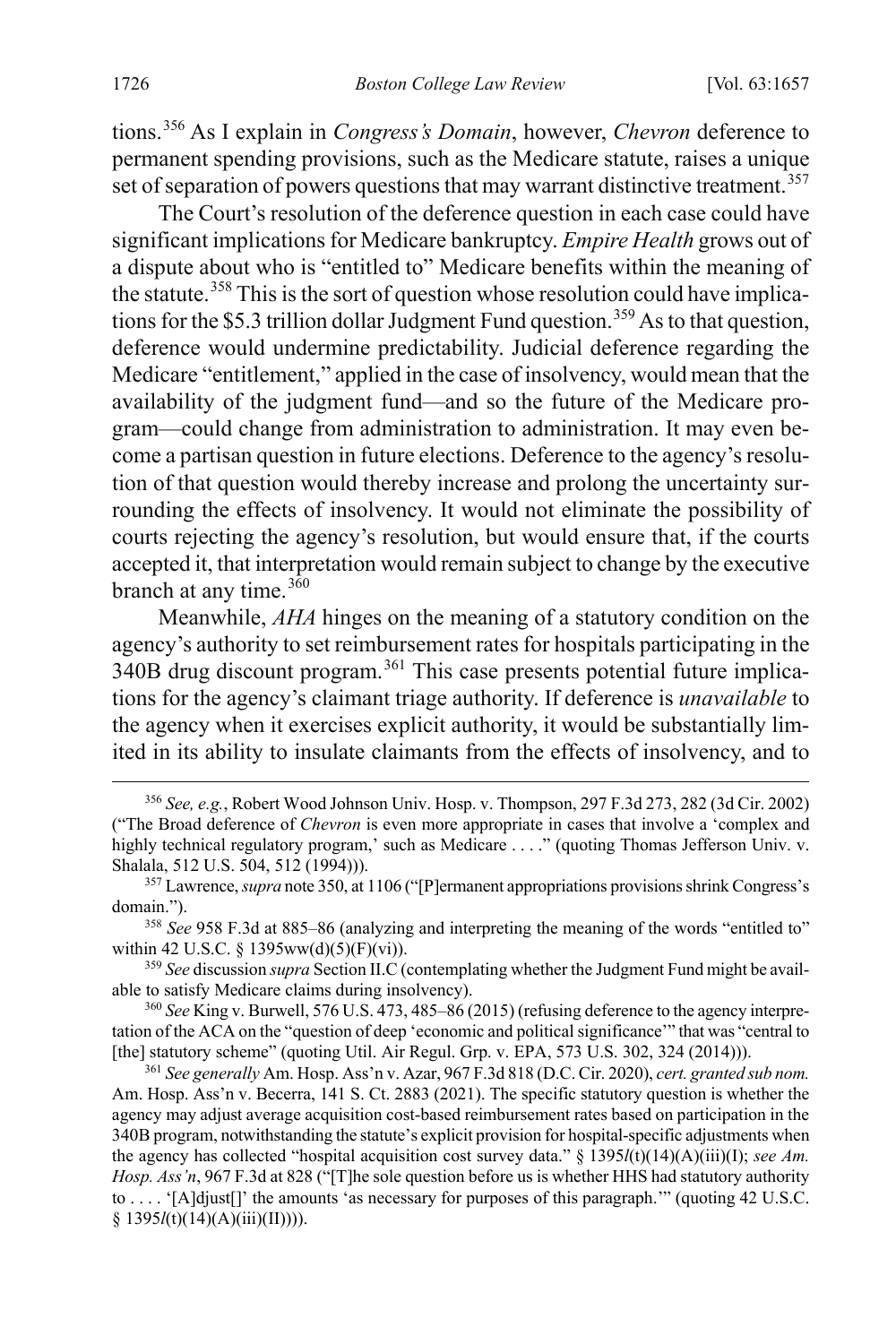reduce the harms of insolvency by addressing it through ex-ante rulemaking.<sup>[362](#page-71-1)</sup> Moreover, in this case, deference would promote predictability. The agency already has discretion to set payment rates; refusing deference would not change that. But, providing deference would mean that the odds of judicial invalidation would be greatly reduced when the agency exercises that authority.

The predictability criterion, therefore, supports a nuanced approach to *Chevron*'s applicability to the Medicare statute, rather than a one-size-fits all approach. As to a binary question like eligibility or entitlement, over which the agency does not already have discretion, deference would undermine predictability. When it comes to the inherently continuous and variable question of the extent of the agency's authority to adjust Medicare payment rates, on the other hand, deference would promote predictability.

<span id="page-71-0"></span>This resolution of the deference questions in both *AHA* and *Empire Health*, grounded in inferences about congressional intent drawn from the Medicare statute, would honor the Court's instruction in *United States v. Mead Corp.* "to tailor deference to variety."<sup>[363](#page-71-2)</sup> It would also allow the Court to resolve both cases on Medicare-specific grounds consistent with *Mead* that would not require the Court to affirm, reject, or otherwise weigh in on the future of *Chevron* more generally. Finally, it would begin to shift the role of courts in the development of Medicare from wildcard (and one-way ratchet) to peacemaker.

 <sup>362</sup> *See* discussion *supra* Sections II.A, II.C (describing agency statutory authorities).

<span id="page-71-2"></span><span id="page-71-1"></span><sup>363</sup> 533 U.S. 218, 236 (2001) (first citing Christensen v. Harris Cnty., 529 U.S. 576, 587 (2000); then citing EEOC v. Arabian Am. Oil Co., 499 U.S. 244, 257–58 (1991), *superseded by statute*, 42 U.S.C. § 2000e, *as stated in* Arbaugh v. Y & H Corp., 546 U.S. 500, 511–13 (2006); then citing *Christensen*, 529 U.S. at 589–91 (Scalia, J., concurring in part and concurring in judgment); then citing *Arabian Am. Oil Co.*, 499 U.S. at 259–60 (Scalia, J., concurring in part and concurring in judgment); and then citing INS v. Cardoza-Fonseca, 480 U.S. 421, 453–55 (1987) (Scalia, J., concurring)). In the nomenclature of *Mead*, the leading case in which Justice Breyer articulated a broad, intentfocused test for the applicability of *Chevron*, the fact that the legal question in *Empire Health* pertains to who is entitled to Medicare benefits is an indication that Congress did not "expect the agency to be able to speak with the force of law," on that question. *Id.* at 229 (citing Chevron U.S.A., Inc. v. NRDC, Inc., 467 U.S. 837, 845 (1984). It is such a question because the core purpose of creating an entitlement—despite the inherent downsides of legally entrenching a benefit due to reduced flexibility and congressional power—is "to engender reliance," but *Chevron* deference destroys reliance as to questions to which it applies by removing the solidifying force of *stare decisis* in favor of executive discretion and the whims of the political process; thus, deference should be unavailable for that question. Lawrence, *supra* note [350,](#page-68-6) at 1093. At the same time, the fact that the legal question in *AHA* is one on which Congress explicitly granted the agency policy discretion—the setting of reimbursement rates for 340B hospitals—is an indication that Congress did indeed "expect the agency to . . . speak with the force of law" on that question. *Mead*, 533 U.S. at 229 (citing *Chevron*, 467 U.S. at 845). Thus, deference should be available in the one case, but not the other.